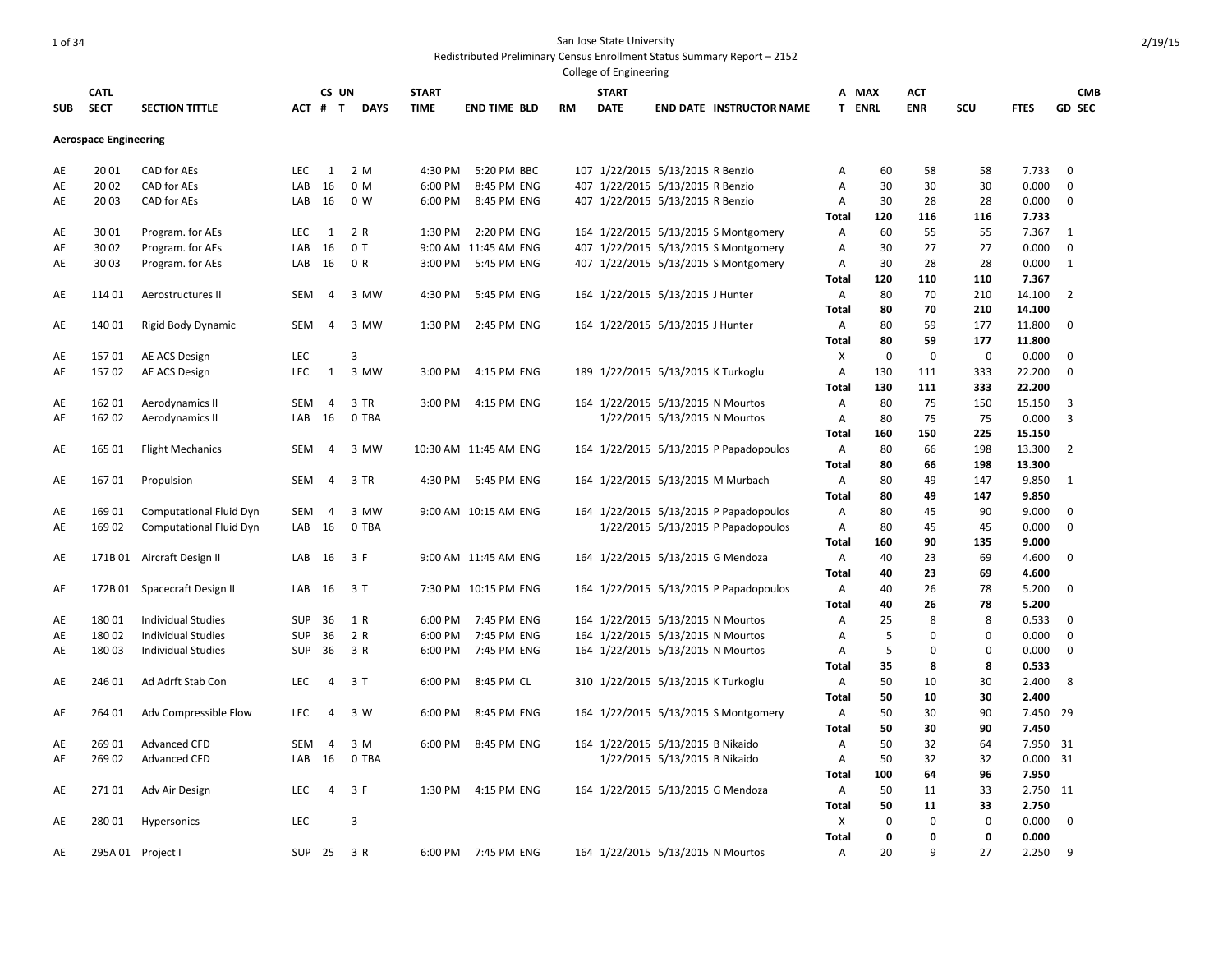|            |             |                             |            |       |             |              |                     |           | <b>College of Engineering</b> |                                    |              |              |                |      |             |                         |
|------------|-------------|-----------------------------|------------|-------|-------------|--------------|---------------------|-----------|-------------------------------|------------------------------------|--------------|--------------|----------------|------|-------------|-------------------------|
|            | <b>CATL</b> |                             |            | CS UN |             | <b>START</b> |                     |           | <b>START</b>                  |                                    | A MAX        |              | <b>ACT</b>     |      |             | <b>CMB</b>              |
| <b>SUB</b> | <b>SECT</b> | <b>SECTION TITTLE</b>       | <b>ACT</b> | # T   | <b>DAYS</b> | <b>TIME</b>  | <b>END TIME BLD</b> | <b>RM</b> | <b>DATE</b>                   | <b>END DATE INSTRUCTOR NAME</b>    |              | <b>ENRL</b>  | <b>ENR</b>     | SCU  | <b>FTES</b> | <b>GD SEC</b>           |
|            |             |                             |            |       |             |              |                     |           |                               |                                    | Total        | 20           | 9              | 27   | 2.250       |                         |
| AE         | 295B 01     | Project II                  | SUP        | 25    | 3 R         | 6:00 PM      | 7:45 PM ENG         |           |                               | 164 1/22/2015 5/13/2015 N Mourtos  | A            | 20           | 16             | 48   | 4.000 16    |                         |
|            |             |                             |            |       |             |              |                     |           |                               |                                    | <b>Total</b> | 20           | 16             | 48   | 4.000       |                         |
| AE         | 29701       | Special Topics AE           | <b>LEC</b> | -1    | 4 T         | 6:00 PM      | 8:45 PM ENG         |           |                               | 164 1/22/2015 5/13/2015 N Mourtos  | A            | 0            | 0              | 0    | 0.000       | $\overline{\mathbf{0}}$ |
|            |             |                             |            |       |             |              |                     |           |                               |                                    | <b>Total</b> | $\mathbf{0}$ | 0              | 0    | 0.000       |                         |
| AE         | 298 01      | Spec Proj in Aerospace Engr | SUP        | 25    | 3 R         | 6:00 PM      | 7:45 PM ENG         |           |                               | 164 1/22/2015 5/13/2015 N Mourtos  | A            | 20           | $\overline{2}$ | 6    | 0.500       | - 2                     |
|            |             |                             |            |       |             |              |                     |           |                               |                                    | <b>Total</b> | 20           | $\overline{2}$ | 6    | 0.500       |                         |
| AE         | 299 01      | Thesis                      | <b>SUP</b> | 25    | 3 R         | 6:00 PM      | 7:45 PM ENG         |           |                               | 164 1/22/2015 5/13/2015 N Mourtos  | A            | 20           | 6              | 18   | 1.500       | - 6                     |
|            |             |                             |            |       |             |              |                     |           |                               |                                    | <b>Total</b> | 20           | 6              | 18   | 1.500       |                         |
|            |             |                             |            |       |             |              |                     |           |                               | <b>Aerospace Engineering Total</b> |              | 1455         | 1026           | 2154 | 149.633     |                         |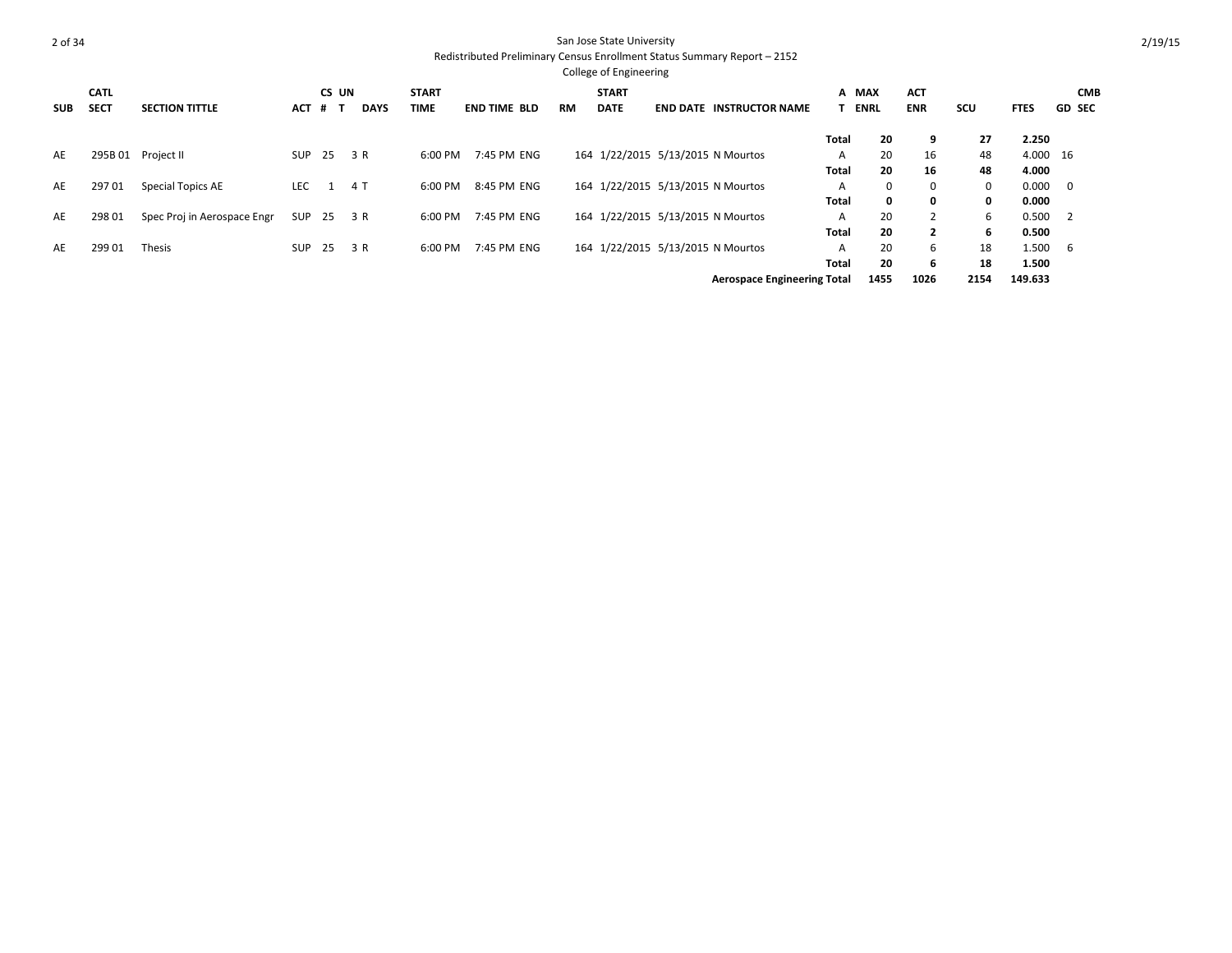|                 |                            |                            |            |                |                |                             |                      |    | College of Engineering      |                                  |                                 |              |                 |                          |              |                |                             |
|-----------------|----------------------------|----------------------------|------------|----------------|----------------|-----------------------------|----------------------|----|-----------------------------|----------------------------------|---------------------------------|--------------|-----------------|--------------------------|--------------|----------------|-----------------------------|
| <b>SUB</b>      | <b>CATL</b><br><b>SECT</b> | <b>SECTION TITTLE</b>      | ACT #      | CS UN<br>T     | <b>DAYS</b>    | <b>START</b><br><b>TIME</b> | <b>END TIME BLD</b>  | RM | <b>START</b><br><b>DATE</b> |                                  | <b>END DATE INSTRUCTOR NAME</b> |              | A MAX<br>T ENRL | <b>ACT</b><br><b>ENR</b> | SCU          | <b>FTES</b>    | <b>CMB</b><br><b>GD SEC</b> |
| <b>Aviation</b> |                            |                            |            |                |                |                             |                      |    |                             |                                  |                                 |              |                 |                          |              |                |                             |
| AVIA            | 201                        | Intro to Aviation          | <b>SEM</b> |                | 3              |                             |                      |    |                             |                                  |                                 | X            | 0               | 0                        | 0            | 0.000          | $\mathbf 0$                 |
| AVIA            | 202                        | Intro to Aviation          | SEM        | $\overline{4}$ | 3 MW           | 7:30 AM                     | 8:45 AM IS           |    |                             | 216 1/22/2015 5/13/2015 D Neal   |                                 | A            | 30              | $\mathbf 0$              | $\mathbf 0$  | 0.000          | 0                           |
| AVIA            | 203                        | Intro to Aviation          | SEM        | $\overline{4}$ | 3 TR           | 3:00 PM                     | 4:15 PM IS           |    |                             | 216 1/22/2015 5/13/2015 V Collom |                                 | Α            | 30              | 21                       | 63           | 4.200          | 0                           |
|                 |                            |                            |            |                |                |                             |                      |    |                             |                                  |                                 | Total        | 60              | 21                       | 63           | 4.200          |                             |
| AVIA            | 301                        | Intro Private Flt          | <b>SUP</b> | 23             | 2 TBA          |                             |                      |    |                             | 1/22/2015 5/13/2015 D Neal       |                                 | Α            | 30              | $\overline{4}$           | 8            | 0.533          | $\mathbf 0$                 |
|                 |                            |                            |            |                |                |                             |                      |    |                             |                                  |                                 | Total        | 30              | 4                        | 8            | 0.533          |                             |
| AVIA            | 3101                       | Aircrft Theor & Dsgn       | LEC        | $\overline{2}$ | $\overline{3}$ |                             |                      |    |                             | 1/22/2015 5/13/2015              |                                 | Χ            | 0               | $\mathbf 0$              | $\mathbf 0$  | 0.000          | $\mathbf 0$                 |
| AVIA            | 3102                       | Aircrft Theor & Dsgn       | LEC        | $\overline{2}$ | 3T             |                             | 12:00 PM 1:45 PM IS  |    |                             | 216 1/22/2015 5/13/2015 D Romano |                                 | Α            | 44              | 42                       | 84           | 8.400          | $\mathbf 0$                 |
| AVIA            | 31 11                      | Aircrft Theor & Dsgn       | LAB        |                | 0              |                             |                      |    |                             |                                  |                                 | X            | 0               | $\mathbf 0$              | $\mathbf 0$  | 0.000          | $\mathbf 0$                 |
| AVIA            | 31 12                      | Aircrft Theor & Dsgn       | LAB        |                | 0              |                             |                      |    |                             |                                  |                                 | X            | $\mathbf 0$     | $\mathbf 0$              | $\mathbf 0$  | 0.000          | $\mathbf 0$                 |
| AVIA            | 31 13                      | Aircrft Theor & Dsgn       | LAB        | 16             | 0 R            | 12:00 PM                    | 2:45 PM RHV          |    |                             | 120 1/22/2015 5/13/2015 D Romano |                                 | Α            | 22              | 21                       | 21           | 0.000          | $\mathbf 0$                 |
| AVIA            | 31 14                      | Aircrft Theor & Dsgn       | LAB        | 16             | 0T             | 3:00 PM                     | 5:45 PM RHV          |    |                             | 120 1/22/2015 5/13/2015 D Romano |                                 | Α            | 22              | 21                       | 21           | 0.000          | $\mathbf 0$                 |
|                 |                            |                            |            |                |                |                             |                      |    |                             |                                  |                                 | Total        | 88              | 84                       | 126          | 8.400          |                             |
| AVIA            | 43 01                      | Propul Theory              | LEC        | $\overline{2}$ | 3 M            | 6:00 PM                     | 7:45 PM IS           |    |                             | 216 1/22/2015 5/13/2015 D Neal   |                                 | A            | 44              | 52                       | 104          | 10.400         | 0                           |
| AVIA            | 43 11                      | Propul Theory              | LAB        | 16             | 0 <sub>W</sub> | 6:00 PM                     | 8:45 PM RHV          |    |                             | 120 1/22/2015 5/13/2015 D Neal   |                                 | Α            | 22              | 27                       | 27           | 0.000          | $\mathbf 0$                 |
| AVIA            | 43 12                      | Propul Theory              | LAB        | 16             | 0 R            | 6:00 PM                     | 8:45 PM RHV          |    |                             | 120 1/22/2015 5/13/2015 D Neal   |                                 | A            | 22              | 25                       | 25           | 0.000          | $\mathbf 0$                 |
|                 |                            |                            |            |                |                |                             |                      |    |                             |                                  |                                 | Total        | 88              | 104                      | 156          | 10.400         |                             |
| AVIA            | 6201                       | Instru Flight Tech         | <b>LEC</b> | 2              | 3T             |                             | 9:00 AM 10:45 AM IS  |    |                             | 216 1/22/2015 5/13/2015 G Falcon |                                 | A            | 44              | 45                       | 90           | 9.000          | 0                           |
| AVIA            | 62 11                      | Instru Flight Tech         | LAB        | 16             | 0 R            |                             | 9:00 AM 11:45 AM IS  |    |                             | 133 1/22/2015 5/13/2015 G Falcon |                                 | A            | 22              | 23                       | 23           | 0.000          | $\mathbf 0$                 |
| AVIA            | 62 12                      | Instru Flight Tech         | LAB        |                | 0              |                             |                      |    |                             |                                  |                                 | X            | $\mathbf 0$     | $\mathbf 0$              | $\mathbf 0$  | 0.000          | 0                           |
| AVIA            | 62 13                      | Instru Flight Tech         | LAB        | -16            | 0T             | 12:00 PM                    | 2:45 PM IS           |    |                             | 133 1/22/2015 5/13/2015 G Falcon |                                 | $\mathsf{A}$ | 22              | 22                       | 22           | 0.000          | $\mathbf 0$                 |
|                 |                            |                            | <b>SUP</b> | 23             |                |                             |                      |    |                             |                                  |                                 | Total        | 88<br>20        | 90<br>$\overline{4}$     | 135          | 9.000          | $\mathbf 0$                 |
| AVIA            | 6301                       | Instrument Flight          |            |                | 2 TBA          |                             |                      |    |                             | 1/22/2015 5/13/2015 D Neal       |                                 | Α            | 20              | 4                        | 8<br>8       | 0.533<br>0.533 |                             |
| AVIA            | 7301                       | Air Traffic Control        | LEC        | $\overline{2}$ | 3 MW           |                             | 9:00 AM 10:15 AM IS  |    |                             | 216 1/22/2015 5/13/2015 G Falcon |                                 | Total<br>A   | 47              | 49                       | 147          | 9.800          | $\Omega$                    |
|                 |                            |                            |            |                |                |                             |                      |    |                             |                                  |                                 | <b>Total</b> | 47              | 49                       | 147          | 9.800          |                             |
| AVIA            | 11301                      | Comm Prof Flight           | <b>SUP</b> | 23             | 2 TBA          |                             |                      |    |                             | 1/22/2015 5/13/2015 D Neal       |                                 | A            | 30              | $\Omega$                 | 0            | 0.000          | $\Omega$                    |
|                 |                            |                            |            |                |                |                             |                      |    |                             |                                  |                                 | <b>Total</b> | 30              | 0                        | 0            | 0.000          |                             |
| AVIA            | 12801                      | Avia Safe & Security       | LEC        | 2              | 3 MW           |                             | 12:00 PM 1:15 PM IS  |    |                             | 216 1/22/2015 5/13/2015 D Neal   |                                 | A            | 47              | 39                       | 117          | 7.800          | 0                           |
|                 |                            |                            |            |                |                |                             |                      |    |                             |                                  |                                 | Total        | 47              | 39                       | 117          | 7.800          |                             |
| AVIA            | 17301                      | <b>Aviation Law</b>        | LEC        | 2              | 3 MW           |                             | 10:30 AM 11:45 AM IS |    |                             | 216 1/22/2015 5/13/2015 G Falcon |                                 | A            | 47              | 45                       | 135          | 9.000          | $\mathbf 0$                 |
|                 |                            |                            |            |                |                |                             |                      |    |                             |                                  |                                 | <b>Total</b> | 47              | 45                       | 135          | 9.000          |                             |
| AVIA            | 176 01                     | Airline Ops & Mgmt         | LEC        | 2              | 3 MW           | 1:30 PM                     | 2:45 PM IS           |    |                             | 216 1/22/2015 5/13/2015 W Wei    |                                 | Α            | 47              | 41                       | 123          | 8.200          | $\mathbf 0$                 |
|                 |                            |                            |            |                |                |                             |                      |    |                             |                                  |                                 | <b>Total</b> | 47              | 41                       | 123          | 8.200          |                             |
| AVIA            | 17901                      | Adv Airport Plnng          | LEC        | $\overline{2}$ | 3 W            | 3:00 PM                     | 5:45 PM IS           |    |                             | 216 1/22/2015 5/13/2015 W Wei    |                                 | Α            | 22              | 16                       | 48           | 3.200          | $\mathbf 0$                 |
|                 |                            |                            |            |                |                |                             |                      |    |                             |                                  |                                 | <b>Total</b> | 22              | 16                       | 48           | 3.200          |                             |
| AVIA            | 18001                      | <b>Individual Studies</b>  | <b>SUP</b> | 36             | 1 TBA          |                             |                      |    |                             | 1/22/2015 5/13/2015 W Wei        |                                 | Α            | 20              | $\mathbf{1}$             | $\mathbf{1}$ | 0.067          | $\mathbf 0$                 |
| AVIA            | 18003                      | <b>Individual Studies</b>  | <b>SUP</b> | 36             | 3 TBA          |                             |                      |    |                             | 1/22/2015 5/13/2015 W Wei        |                                 | A            | 20              | $\overline{2}$           | 6            | 0.400          | $\mathbf 0$                 |
| AVIA            |                            | 180H 01 Individual Studies | <b>SUP</b> | 36             | 1 TBA          |                             |                      |    |                             | 1/22/2015 5/13/2015 W Wei        |                                 | Α            | 20              | 1                        | $\mathbf{1}$ | 0.067          | $\mathbf 0$                 |
|                 |                            |                            |            |                |                |                             |                      |    |                             |                                  |                                 | Total        | 60              | $\overline{4}$           | 8            | 0.533          |                             |
| AVIA            | 194 01                     | Pilot Avion & GA Systems   | LEC        | $\overline{2}$ | 3 TBA          |                             |                      |    |                             | 1/22/2015 5/13/2015 P Kelly      |                                 | A            | 60              | 35                       | 105          | 7.000          | 0                           |
|                 |                            |                            |            |                |                |                             |                      |    |                             |                                  |                                 | Total        | 60              | 35                       | 105          | 7.000          |                             |
| AVIA            | 195 01                     | Intern Avia Indust         | <b>SUP</b> | 36             | 3 TBA          |                             |                      |    |                             | 1/22/2015 5/13/2015 W Wei        |                                 | Α            | 20              | $\overline{7}$           | 21           | 1.400          | 0                           |
| AVIA            | 195 03                     | Intern Avia Indust         | <b>SUP</b> | 36             | 3 TBA          |                             |                      |    |                             | 1/22/2015 5/13/2015              |                                 | $\mathsf{A}$ | 20              | $\Omega$                 | $\Omega$     | 0.000          | $\mathbf 0$                 |
|                 |                            |                            |            |                |                |                             |                      |    |                             |                                  |                                 | Total        | 40              | 7                        | 21           | 1.400          |                             |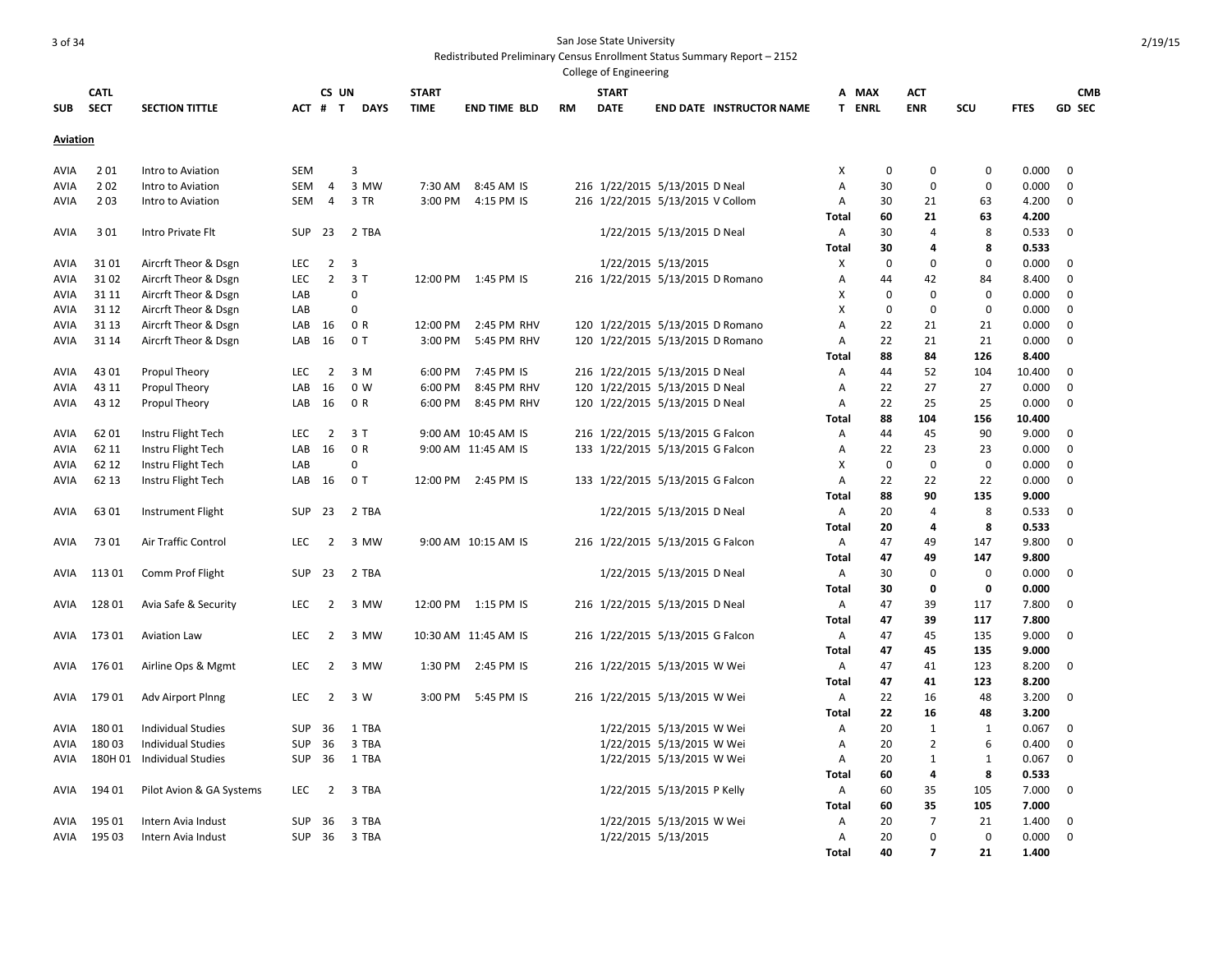#### Redistributed Preliminary Census Enrollment Status Summary Report – 2152

|            |             |                       |         |       |             |              |                     |           | College of Engineering |                                 |             |            |            |             |               |
|------------|-------------|-----------------------|---------|-------|-------------|--------------|---------------------|-----------|------------------------|---------------------------------|-------------|------------|------------|-------------|---------------|
|            | <b>CATL</b> |                       |         | CS UN |             | <b>START</b> |                     |           | <b>START</b>           |                                 | <b>MAX</b>  | <b>ACT</b> |            |             | CMB           |
| <b>SUB</b> | <b>SECT</b> | <b>SECTION TITTLE</b> | ACT # 1 |       | <b>DAYS</b> | <b>TIME</b>  | <b>END TIME BLD</b> | <b>RM</b> | <b>DATE</b>            | <b>END DATE INSTRUCTOR NAME</b> | <b>ENRL</b> | <b>ENR</b> | <b>SCU</b> | <b>FTES</b> | <b>GD SEC</b> |

**Aviation Total 774 543 1200 80.000**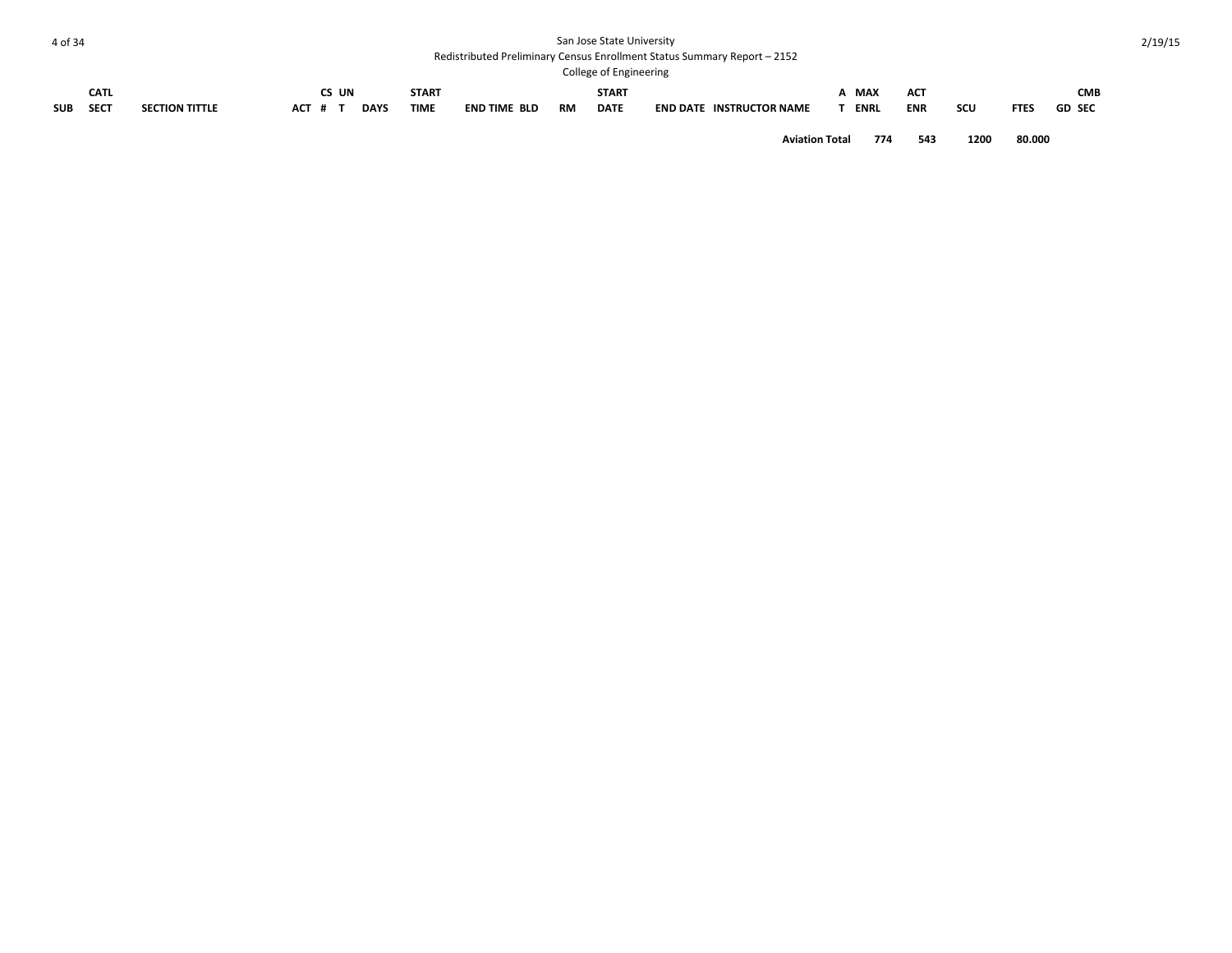|             |                               |                           |            |       |             |              |                      |           | CORRECT LIBRATE |                                             |                |             |              |              |             |                |  |
|-------------|-------------------------------|---------------------------|------------|-------|-------------|--------------|----------------------|-----------|-----------------|---------------------------------------------|----------------|-------------|--------------|--------------|-------------|----------------|--|
|             | <b>CATL</b>                   |                           |            | CS UN |             | <b>START</b> |                      |           | <b>START</b>    |                                             | A              | <b>MAX</b>  | <b>ACT</b>   |              |             | <b>CMB</b>     |  |
| <b>SUB</b>  | <b>SECT</b>                   | <b>SECTION TITTLE</b>     | $ACT$ #    | т     | <b>DAYS</b> | <b>TIME</b>  | <b>END TIME BLD</b>  | <b>RM</b> | <b>DATE</b>     | <b>END DATE INSTRUCTOR NAME</b>             | Т.             | <b>ENRL</b> | <b>ENR</b>   | <b>SCU</b>   | <b>FTES</b> | <b>GD SEC</b>  |  |
|             | <b>Biomedical Engineering</b> |                           |            |       |             |              |                      |           |                 |                                             |                |             |              |              |             |                |  |
| <b>BME</b>  | 115 01                        | <b>Fndtns Biomed Engr</b> | <b>LEC</b> | Δ     | 4 MW        | 3:00 PM      | 4:15 PM ENG          |           |                 | 331 1/22/2015 5/13/2015 A Bellofiore        | Α              | 48          | 28           | 84           | 7.800       | 5              |  |
| <b>BME</b>  | 115 02                        | <b>Fndtns Biomed Engr</b> | LAB        |       | $\mathbf 0$ |              |                      |           |                 |                                             | X              | $\mathbf 0$ | $\mathbf 0$  | 0            | 0.000       | 0              |  |
| <b>BME</b>  | 115 03                        | <b>Fndtns Biomed Engr</b> | LAB        | 16    | 0 W         | 6:00 PM      | 8:45 PM ENG          |           |                 | 233 1/22/2015 5/13/2015 D Valenzuela Medina | $\overline{A}$ | 16          | 15           | 15           | 0.000       | 5              |  |
| <b>BME</b>  | 115 04                        | <b>Fndtns Biomed Engr</b> | LAB        | 16    | 0 F         |              | 9:00 AM 11:45 AM ENG |           |                 | 233 1/22/2015 5/13/2015 R Elzig             | A              | 16          | 13           | 13           | 0.000       | 0              |  |
|             |                               |                           |            |       |             |              |                      |           |                 |                                             | <b>Total</b>   | 80          | 56           | 112          | 7.800       |                |  |
| BME         | 11701                         | <b>Biotransport Phen</b>  | LEC        | 2     | 3 TR        | 1:30 PM      | 2:45 PM ENG          |           |                 | 486 1/22/2015 5/13/2015 B Hawkins           | A              | 60          | 57           | 171          | 11.950 11   |                |  |
|             |                               |                           |            |       |             |              |                      |           |                 |                                             | Total          | 60          | 57           | 171          | 11.950      |                |  |
| BME         | 17301                         | <b>Clinical Trials</b>    | <b>LEC</b> | 2     | 3 MW        | 1:30 PM      | 2:45 PM ENG          |           |                 | 331 1/22/2015 5/13/2015 F Erogbogbo         | A              | 55          | 28           | 84           | 5.600       | 0              |  |
|             |                               |                           |            |       |             |              |                      |           |                 |                                             | Total          | 55          | 28           | 84           | 5.600       |                |  |
| BME         | 174 01                        | <b>Biomed Regs</b>        | <b>LEC</b> | 2     | 3 MW        | 4:30 PM      | 5:45 PM CL           |           |                 | 202 1/22/2015 5/13/2015 P Coronado          | A              | 55          | 54           | 162          | 10.800      | 0              |  |
|             |                               |                           |            |       |             |              |                      |           |                 |                                             | <b>Total</b>   | 55          | 54           | 162          | 10.800      |                |  |
| <b>BME</b>  | 17701                         | Physiol for Engr          | <b>LEC</b> | 2     | 3 TR        | 3:00 PM      | 4:15 PM ENG          |           |                 | 301 1/22/2015 5/13/2015 L Moriarty          | A              | 40          | 39           | 117          | 8.300       | 10 C           |  |
| <b>BIOL</b> | 17701                         | Physiol for Engr          | LEC        | 2     | 3 TR        | 3:00 PM      | 4:15 PM ENG          |           |                 | 301 1/22/2015 5/13/2015 L Moriarty          | A              | 0           | $\mathbf{0}$ | $\mathbf{0}$ | 0.000       | 0 <sup>c</sup> |  |
|             |                               |                           |            |       |             |              |                      |           |                 |                                             | <b>Total</b>   | 40          | 39           | 117          | 8.300       |                |  |
| BME         | 198B 01                       | Senior Project II         | <b>LEC</b> | 2     | 2 F         | 9:00 AM      | 9:50 AM ENG          |           |                 | 340 1/22/2015 5/13/2015 B Hawkins           | Α              | 25          | 29           | 29           | 3.867       | 0              |  |
| <b>BME</b>  | 198B02                        | Senior Project II         | LAB        | 16    | 0 F         | 10:30 AM     | 1:15 PM ENG          |           |                 | 340 1/22/2015 5/13/2015 B Hawkins           | Α              | 30          | 29           | 29           | 0.000       | 0              |  |
|             |                               |                           |            |       |             |              |                      |           |                 |                                             | Total          | 55          | 58           | 58           | 3.867       |                |  |
| <b>BME</b>  | 210 01                        | <b>Mathematics in BME</b> | <b>LEC</b> | 2     | 3 M         | 6:00 PM      | 8:45 PM ENG          |           |                 | 333 1/22/2015 5/13/2015 B Hawkins           | A              | 40          | 22           | 66           | 5.500 22    |                |  |
|             |                               |                           |            |       |             |              |                      |           |                 |                                             | Total          | 40          | 22           | 66           | 5.500       |                |  |
| <b>BME</b>  | 256 01                        | Nanoplatforms             | <b>LEC</b> | 2     | 3T          | 6:00 PM      | 8:45 PM CL           |           |                 | 234 1/22/2015 5/13/2015 F Erogbogbo         | Α              | 40          | 23           | 69           | 5.750 23    |                |  |
|             |                               |                           |            |       |             |              |                      |           |                 |                                             | <b>Total</b>   | 40          | 23           | 69           | 5.750       |                |  |
| <b>BME</b>  | 272 01                        | Med Dev Desg & Prncp      | <b>SEM</b> | 4     | 3           |              |                      |           |                 | 1/22/2015 5/13/2015                         | X              | 0           | 0            | 0            | 0.000       | 0              |  |
| <b>BME</b>  | 272 02                        | Med Dev Desg & Prncp      | <b>SEM</b> | 4     | 3 F         | 6:00 PM      | 8:45 PM ENG          |           |                 | 343 1/22/2015 5/13/2015 E Mandrusov         | A              | 60          | 39           | 117          | 9.750       | - 39           |  |
|             |                               |                           |            |       |             |              |                      |           |                 |                                             | Total          | 60          | 39           | 117          | 9.750       |                |  |
|             |                               |                           |            |       |             |              |                      |           |                 | <b>Biomedical Engineering Total</b>         |                | 485         | 376          | 956          | 69.317      |                |  |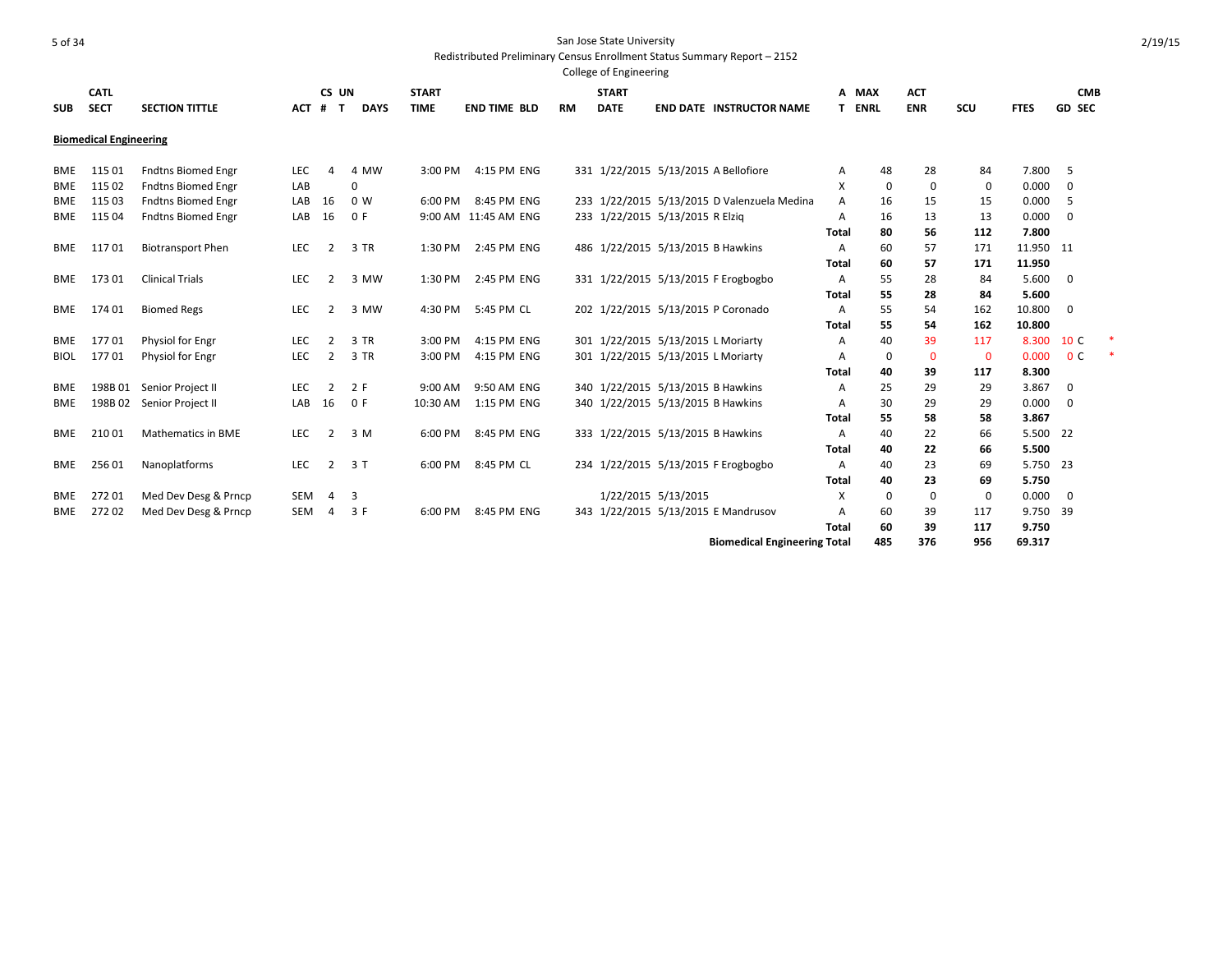|                   |                             |                                            |            |                |                |              |                       |           | College of Engineering |                                                                          |                   |                   |                    |                    |                |                |  |
|-------------------|-----------------------------|--------------------------------------------|------------|----------------|----------------|--------------|-----------------------|-----------|------------------------|--------------------------------------------------------------------------|-------------------|-------------------|--------------------|--------------------|----------------|----------------|--|
|                   | <b>CATL</b>                 |                                            |            | CS UN          |                | <b>START</b> |                       |           | <b>START</b>           |                                                                          | А                 | <b>MAX</b>        | ACT                |                    |                | <b>CMB</b>     |  |
| <b>SUB</b>        | <b>SECT</b>                 | <b>SECTION TITTLE</b>                      | ACT # T    |                | <b>DAYS</b>    | <b>TIME</b>  | <b>END TIME BLD</b>   | <b>RM</b> | <b>DATE</b>            | <b>END DATE INSTRUCTOR NAME</b>                                          |                   | T ENRL            | <b>ENR</b>         | SCU                | <b>FTES</b>    | <b>GD SEC</b>  |  |
|                   | <b>Chemical Engineering</b> |                                            |            |                |                |              |                       |           |                        |                                                                          |                   |                   |                    |                    |                |                |  |
|                   |                             |                                            |            |                |                |              |                       |           |                        |                                                                          |                   |                   |                    |                    |                |                |  |
| CHE               | 109 01                      | <b>Heat Trans Electr</b>                   | <b>LEC</b> | $\overline{2}$ | 3 MW           | 4:30 PM      | 5:45 PM ENG           |           |                        | 395 1/22/2015 5/13/2015 M Jennings                                       | Α                 | 35                | 16                 | 48                 | 3.200          | 0 <sup>c</sup> |  |
| ME                | 109 01                      | <b>Heat Trans Electr</b>                   | <b>LEC</b> | $\overline{2}$ | 3 MW           | 4:30 PM      | 5:45 PM ENG           |           |                        | 395 1/22/2015 5/13/2015 M Jennings                                       | Α<br><b>Total</b> | $\mathbf 0$<br>35 | $\mathbf{0}$<br>16 | $\mathbf{0}$<br>48 | 0.000<br>3.200 | 0 <sup>c</sup> |  |
| <b>CHE</b>        | 151 01                      | Proc Engr Thermo                           | <b>SEM</b> | $\overline{4}$ | 4 MW           |              | 10:30 AM 11:45 AM ENG |           |                        | 331 1/22/2015 5/13/2015 B Dunn                                           | A                 | 90                | 70                 | 210                | 18.933         | 4              |  |
| CHE               | 151 02                      | Proc Engr Thermo                           | LAB        | 16             | 0T             |              | 9:00 AM 11:45 AM ENG  |           |                        | 333 1/22/2015 5/13/2015 B Dunn                                           | Α                 | 45                | 37                 | 37                 | 0.000          | 1              |  |
| CHE               | 15103                       | Proc Engr Thermo                           | LAB        | 16             | 0T             | 1:30 PM      | 4:15 PM ENG           |           |                        | 333 1/22/2015 5/13/2015 B Dunn                                           | Α                 | 45                | 33                 | 33                 | 0.000          | 3              |  |
|                   |                             |                                            |            |                |                |              |                       |           |                        |                                                                          | Total             | 180               | 140                | 280                | 18.933         |                |  |
| <b>CHE</b>        |                             | 160A 01 Unit Oper I                        | <b>SEM</b> | $\overline{4}$ | 4 MW           | 7:30 AM      | 8:45 AM ENG           |           |                        | 331 1/22/2015 5/13/2015 G Young                                          | Α                 | 90                | 71                 | 213                | 19.267         | 5              |  |
| <b>CHE</b>        |                             | 160A 02 Unit Oper I                        | LAB        | 16             | 0 R            |              | 9:00 AM 11:45 AM ENG  |           |                        | 333 1/22/2015 5/13/2015 L Chang                                          | A                 | 45                | 40                 | 40                 | 0.000          | 3              |  |
| CHE               |                             | 160A 03 Unit Oper I                        | LAB        | 16             | 0 R            | 1:30 PM      | 4:15 PM ENG           |           |                        | 333 1/22/2015 5/13/2015 L Chang                                          | Α                 | 45                | 31                 | 31                 | 0.000          | $\overline{2}$ |  |
|                   |                             |                                            |            |                |                |              |                       |           |                        |                                                                          | Total             | 180               | 142                | 284                | 19.267         |                |  |
| <b>CHE</b>        | 162L 01                     | UG ChE Engr Lab                            | LAB        | 16             | 1 R            | 12:00 PM     | 2:45 PM ENG           |           |                        | 205 1/22/2015 5/13/2015 N Nguyen                                         | Α                 | 9                 | 9                  | 9                  | 0.600          | $\mathbf 0$    |  |
| <b>CHE</b>        | 162L02                      | UG ChE Engr Lab                            | LAB        | 16             | 1 F            | 3:00 PM      | 5:45 PM ENG           |           |                        | 205 1/22/2015 5/13/2015 A Schulkins                                      | Α                 | 9                 | 6                  | 6                  | 0.400          | $\mathbf 0$    |  |
| <b>CHE</b>        | 162L03                      | UG ChE Engr Lab                            | LAB        | 16             | 1 F            | 12:00 PM     | 2:45 PM ENG           |           |                        | 205 1/22/2015 5/13/2015 A Schulkins                                      | A                 | 9                 | 9                  | 9                  | 0.600          | $\mathbf 0$    |  |
|                   |                             |                                            |            |                |                |              |                       |           |                        |                                                                          | Total             | 27                | 24                 | 24                 | 1.600          |                |  |
| <b>CHE</b>        | 165 01                      | <b>Plant Design</b>                        | <b>SEM</b> | 4              | 4 MW           | 1:30 PM      | 2:45 PM ENG           |           |                        | 333 1/22/2015 5/13/2015 M Jennings                                       | A                 | 40                | 23                 | 69                 | 6.133          | $\mathbf 0$    |  |
| <b>CHE</b>        | 165 02                      | Plant Design                               | LAB        | 16             | 0 F            |              | 7:30 AM 10:45 AM ENG  |           |                        | 333 1/22/2015 5/13/2015 M Jennings                                       | A                 | 20                | 20                 | 20                 | 0.000          | $\mathbf 0$    |  |
| CHE               | 165 03                      | <b>Plant Design</b>                        | LAB        | 16             | 0 F            |              | 7:30 AM 10:45 AM ENG  |           |                        | 335 1/22/2015 5/13/2015 A Pavone                                         | Α                 | 20                | $\overline{3}$     | $\overline{3}$     | 0.000          | $\mathbf 0$    |  |
|                   |                             |                                            |            |                |                |              |                       |           |                        |                                                                          | Total             | 80                | 46                 | 92                 | 6.133          |                |  |
| <b>CHE</b>        | 174 01                      | <b>Hazardous Materials</b>                 | <b>SEM</b> | 4              | 3T             | 6:00 PM      | 8:45 PM CL            |           |                        | 225 1/22/2015 5/13/2015 M Jennings                                       | Α                 | 40                | 30                 | 90                 | 6.350          | 7 C            |  |
|                   |                             |                                            |            |                |                |              |                       |           |                        |                                                                          | <b>Total</b>      | 40                | 30                 | 90                 | 6.350          |                |  |
| <b>CHE</b>        | 180 01                      | <b>Individual Studies</b>                  | <b>SUP</b> | 36             | 1 TBA          |              |                       |           |                        | 1/22/2015 5/13/2015                                                      | Α                 | 40                | $\Omega$           | 0                  | 0.000          | 0              |  |
| <b>CHE</b>        | 18002                       | Individual Studies                         | <b>SUP</b> | 36             | 2 TBA          |              |                       |           |                        | 1/22/2015 5/13/2015                                                      | A                 | 40                | $\Omega$           | 0                  | 0.000          | $\mathbf 0$    |  |
|                   | 185 01                      |                                            | <b>SEM</b> |                | 3 M            |              | 7:30 AM 10:30 AM ENG  |           |                        |                                                                          | Total             | 80<br>40          | 0<br>23            | 0                  | 0.000          | 0              |  |
| CHE<br><b>CHE</b> | 185 02                      | Chem Pro Dyn & Cont<br>Chem Pro Dyn & Cont | LAB        | 4<br>16        | 0 W            |              | 7:30 AM 10:45 AM ENG  |           |                        | 333 1/22/2015 5/13/2015 M Jennings<br>333 1/22/2015 5/13/2015 M Jennings | Α<br>Α            | 40                | 23                 | 46<br>23           | 4.600<br>0.000 | $\mathbf 0$    |  |
|                   |                             |                                            |            |                |                |              |                       |           |                        |                                                                          | <b>Total</b>      | 80                | 46                 | 69                 | 4.600          |                |  |
| <b>CHE</b>        | 194 01                      | Bio Chem Engr Lab                          | <b>SEM</b> | $\overline{4}$ | 3 R            | 4:30 PM      | 6:10 PM ENG           |           |                        | 109 1/22/2015 5/13/2015 B Dunn                                           | Α                 | 18                | 15                 | 30                 | 3.200          | 4              |  |
| CHE               | 194 02                      | Bio Chem Engr Lab                          | LAB        | 16             | 0 R            | 6:30 PM      | 9:30 PM ENG           |           |                        | 109 1/22/2015 5/13/2015 B Dunn                                           | Α                 | 18                | 15                 | 15                 | 0.000          | $\overline{4}$ |  |
|                   |                             |                                            |            |                |                |              |                       |           |                        |                                                                          | Total             | 36                | 30                 | 45                 | 3.200          |                |  |
| CHE               | 199 01                      | Special Topics ChE & MatE                  | <b>SEM</b> | 4              | 3 R            | 6:00 PM      | 8:45 PM CL            |           |                        | 202 1/22/2015 5/13/2015 D Sopchak                                        | Α                 | 40                | 37                 | 111                | 7.500          | 2 <sub>c</sub> |  |
| MATE              | 199 01                      | Special Topics ChE & MatE                  | <b>SEM</b> | 4              | 3 R            | 6:00 PM      | 8:45 PM CL            |           |                        | 202 1/22/2015 5/13/2015 D Sopchak                                        | Α                 | $\mathbf 0$       | $\mathbf 0$        | $\mathbf 0$        | 0.000          | 0 <sup>C</sup> |  |
|                   |                             |                                            |            |                |                |              |                       |           |                        |                                                                          | Total             | 40                | 37                 | 111                | 7.500          |                |  |
| CHE               | 218 01                      | Adv Ch E Kinetics                          | <b>SEM</b> | 5              | 3 M            | 6:00 PM      | 8:45 PM ENG           |           |                        | 301 1/22/2015 5/13/2015 S Datwani                                        | Α                 | 40                | 36                 | 108                | 9.000 36       |                |  |
|                   |                             |                                            |            |                |                |              |                       |           |                        |                                                                          | <b>Total</b>      | 40                | 36                 | 108                | 9.000          |                |  |
| CHE               | 293 01                      | <b>Appl Bioinformatics</b>                 | <b>SEM</b> | 4              | 3T             | 6:00 PM      | 8:45 PM CL            |           |                        | 202 1/22/2015 5/13/2015 B Lustig                                         | Α                 | 40                | 15                 | 45                 | 3.750 15       |                |  |
|                   |                             |                                            |            |                |                |              |                       |           |                        |                                                                          | Total             | 40                | 15                 | 45                 | 3.750          |                |  |
| <b>CHE</b>        | 298 01                      | Master's Project                           | <b>SUP</b> | 25             | 1 TBA          |              |                       |           |                        | 1/22/2015 5/13/2015                                                      | Α                 | 20                | 0                  | 0                  | 0.000          | $\mathbf 0$    |  |
| CHE               | 298 02                      | Master's Project                           | <b>SUP</b> |                | $\overline{2}$ |              |                       |           |                        |                                                                          | X                 | 0                 | 0                  | 0                  | 0.000          | 0              |  |
| CHE               | 298 03                      | Master's Project                           | <b>SUP</b> | 25             | 2 TBA          |              |                       |           |                        | 1/22/2015 5/13/2015 S Diaz                                               | Α                 | 20                | $\mathbf{1}$       | $\overline{2}$     | 0.167          | 1              |  |
| <b>CHE</b>        | 298 04                      | Master's Project                           | <b>SUP</b> | 25             | 2 M            |              | 3:00 PM 4:15 PM HB    |           |                        | 405 1/22/2015 5/13/2015 S Diaz                                           | A                 | 20                | 13                 | 26                 | 2.167 13       |                |  |
|                   |                             |                                            |            |                |                |              |                       |           |                        |                                                                          | Total             | 60                | 14                 | 28                 | 2.333          |                |  |
| <b>CHE</b>        | 299 01                      | Master's Thesis                            | SUP        |                | 3              |              |                       |           |                        |                                                                          | х                 | 0                 | $\Omega$           | 0                  | 0.000          | $\mathbf 0$    |  |
| CHE               | 299 02                      | Master's Thesis                            | SUP        | 25             | 3 TBA          |              |                       |           |                        | 1/22/2015 5/13/2015                                                      | Α                 | 20                | $\mathbf 0$        | 0                  | 0.000          | $\mathbf 0$    |  |
| <b>CHE</b>        | 299 03                      | Master's Thesis                            | SUP        |                | 1              |              |                       |           |                        |                                                                          | X                 | $\Omega$          | $\Omega$           | $\Omega$           | 0.000          | $\Omega$       |  |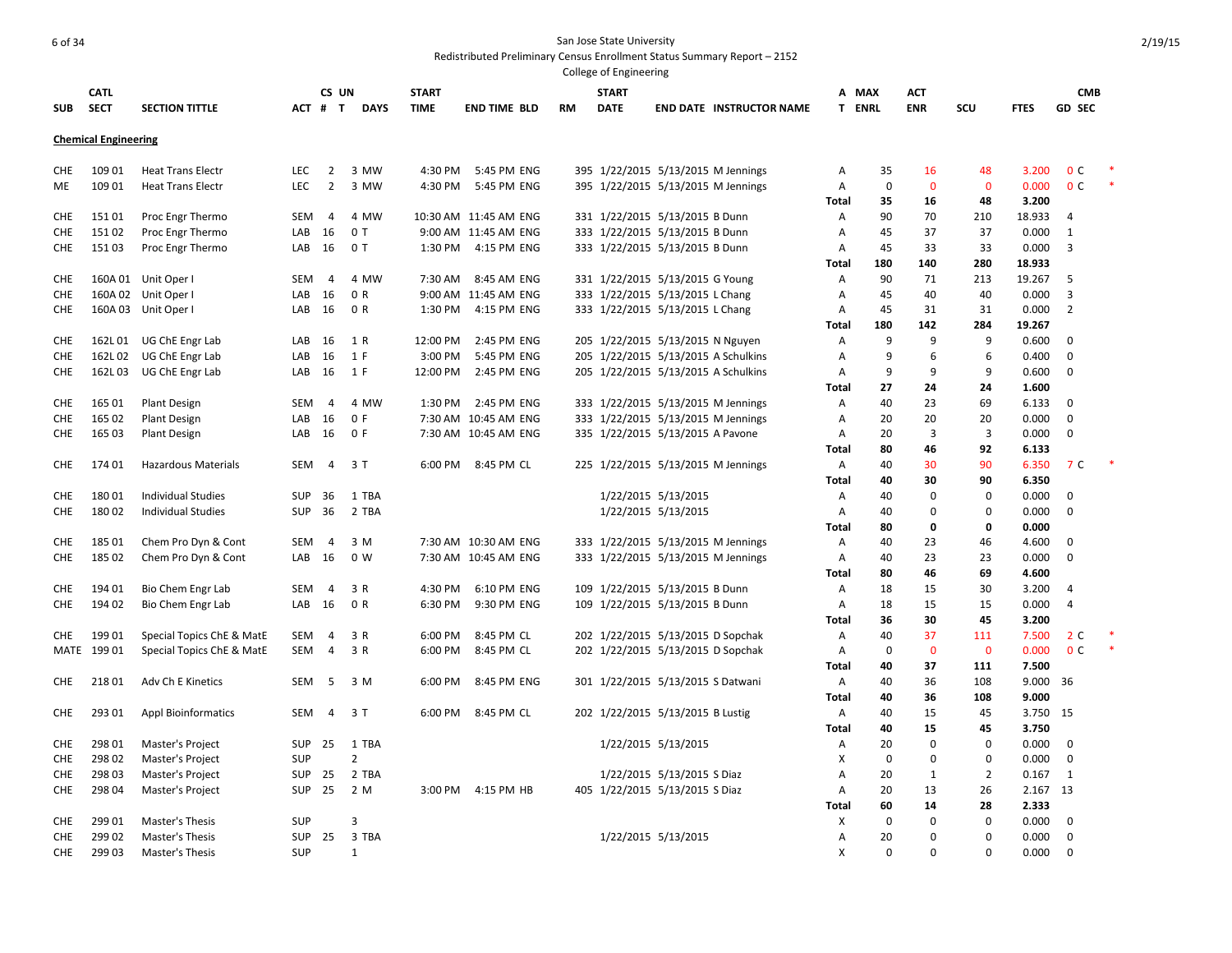|     | <b>CATL</b> |                       |            | CS UN |             | <b>START</b> |                     |           | <b>START</b>                   |                                   |       | A MAX       | <b>ACT</b> |            |             | <b>CMB</b>     |
|-----|-------------|-----------------------|------------|-------|-------------|--------------|---------------------|-----------|--------------------------------|-----------------------------------|-------|-------------|------------|------------|-------------|----------------|
| SUB | <b>SECT</b> | <b>SECTION TITTLE</b> | ACT # 1    |       | <b>DAYS</b> | <b>TIME</b>  | <b>END TIME BLD</b> | <b>RM</b> | <b>DATE</b>                    | <b>END DATE INSTRUCTOR NAME</b>   |       | <b>ENRL</b> | <b>ENR</b> | <b>SCU</b> | <b>FTES</b> | <b>GD SEC</b>  |
| CHE | 29904       | Master's Thesis       | SUP 25 3 M |       |             |              | 3:00 PM 4:15 PM HB  |           | 405 1/22/2015 5/13/2015 S Diaz |                                   | A     | 20          |            | $\Omega$   | 0.000       | $\overline{0}$ |
|     |             |                       |            |       |             |              |                     |           |                                |                                   | Total | 40          | 0          | $\Omega$   | 0.000       |                |
|     |             |                       |            |       |             |              |                     |           |                                | <b>Chemical Engineering Total</b> |       | 958         | 576        | 1224       | 85.867      |                |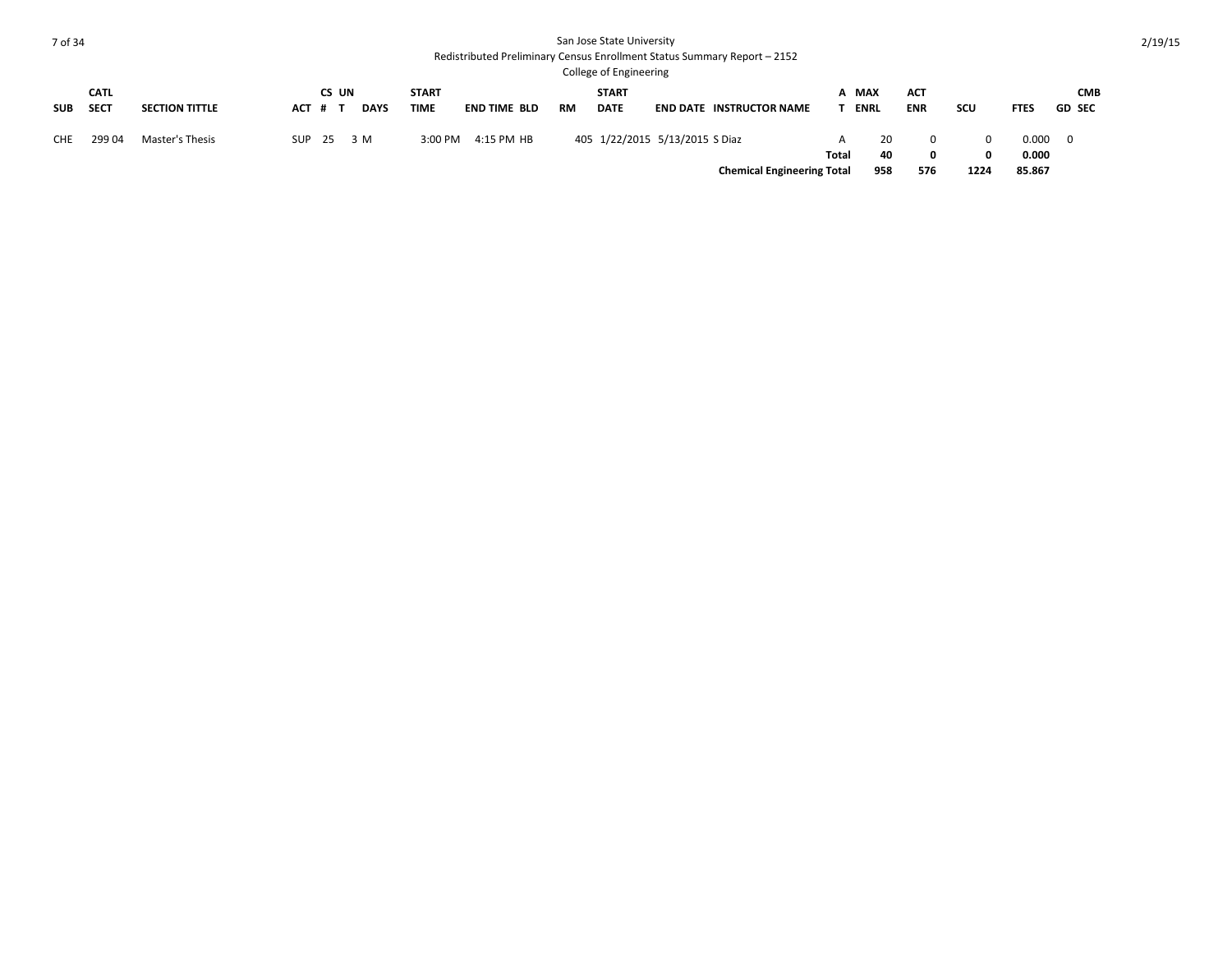|            |             |                                              |            |                |                |              |                       |           | College of Engineering             |                           |                                    |              |             |             |             |             |               |
|------------|-------------|----------------------------------------------|------------|----------------|----------------|--------------|-----------------------|-----------|------------------------------------|---------------------------|------------------------------------|--------------|-------------|-------------|-------------|-------------|---------------|
|            | <b>CATL</b> |                                              |            | CS UN          |                | <b>START</b> |                       |           | <b>START</b>                       |                           |                                    |              | A MAX       | ACT         |             |             | <b>CMB</b>    |
| <b>SUB</b> | <b>SECT</b> | <b>SECTION TITTLE</b>                        | ACT # T    |                | <b>DAYS</b>    | <b>TIME</b>  | <b>END TIME BLD</b>   | <b>RM</b> | <b>DATE</b>                        |                           | <b>END DATE INSTRUCTOR NAME</b>    |              | T ENRL      | <b>ENR</b>  | SCU         | <b>FTES</b> | <b>GD SEC</b> |
|            |             | <b>Civil &amp; Environmental Engineering</b> |            |                |                |              |                       |           |                                    |                           |                                    |              |             |             |             |             |               |
| CE         | 801         | <b>Plane Surveying</b>                       | SEM        | $\overline{4}$ | 3 TR           |              | 7:30 AM 8:20 AM ENG   |           | 331 1/22/2015 5/13/2015 J May      |                           |                                    | Α            | 72          | 62          | 124         | 12.450      | $\mathbf{1}$  |
| CE         | 802         | <b>Plane Surveying</b>                       | LAB        | 16             | 0T             |              | 8:30 AM 11:20 AM ENG  |           | 132 1/22/2015 5/13/2015 J May      |                           |                                    | Α            | 18          | 21          | 21          | 0.000       | $\mathbf{1}$  |
| CE         | 803         | <b>Plane Surveying</b>                       | LAB        | 16             | 0 R            |              | 8:30 AM 11:15 AM ENG  |           | 132 1/22/2015 5/13/2015 J May      |                           |                                    | Α            | 18          | 18          | 18          | 0.000       | 0             |
| CE         | 804         | <b>Plane Surveying</b>                       | LAB        |                | 0              |              |                       |           |                                    |                           |                                    | X            | 0           | $\mathbf 0$ | $\mathbf 0$ | 0.000       | $\mathbf 0$   |
| CE         | 805         | <b>Plane Surveying</b>                       | LAB        |                | $\Omega$       |              |                       |           |                                    |                           |                                    | X            | $\mathbf 0$ | $\mathbf 0$ | $\mathbf 0$ | 0.000       | $\mathbf 0$   |
| CE         | 806         | <b>Plane Surveying</b>                       | LAB        | 16             | 0T             |              | 12:30 PM 3:15 PM      |           |                                    | 1/22/2015 5/13/2015 J May |                                    | Α            | 18          | 23          | 23          | 0.000       | $\mathbf 0$   |
| CE         | 807         | <b>Plane Surveying</b>                       | LAB        |                | $\Omega$       |              |                       |           |                                    |                           |                                    | X            | 0           | 0           | $\mathbf 0$ | 0.000       | 0             |
|            |             |                                              |            |                |                |              |                       |           |                                    |                           |                                    | <b>Total</b> | 126         | 124         | 186         | 12.450      |               |
| CE         | 2001        | Graphics/CAD/Prog                            | SEM        | $\overline{2}$ | 3 MW           |              | 7:30 AM 8:20 AM ENG   |           | 341 1/22/2015 5/13/2015 X Wang     |                           |                                    | Α            | 72          | 47          | 94          | 9.450       | 1             |
| CE         | 2002        | Graphics/CAD/Prog                            | LAB        | 16             | 0 M            |              | 9:00 AM 11:45 AM ENG  |           | 407 1/22/2015 5/13/2015 X Wang     |                           |                                    | Α            | 18          | 21          | 21          | 0.000       | $\mathbf{1}$  |
| <b>CE</b>  | 2003        | Graphics/CAD/Prog                            | LAB        |                | 0              |              |                       |           |                                    |                           |                                    | X            | 0           | $\mathbf 0$ | $\mathbf 0$ | 0.000       | $\mathbf 0$   |
| <b>CE</b>  | 2004        | Graphics/CAD/Prog                            | LAB        | 16             | 0 <sub>W</sub> |              | 9:00 AM 11:45 AM ENG  |           | 407 1/22/2015 5/13/2015 X Wang     |                           |                                    | Α            | 18          | 17          | 17          | 0.000       | 0             |
| CE         | 20 05       | Graphics/CAD/Prog                            | LAB        | 16             | 0 W            |              | 12:00 PM 2:45 PM ENG  |           | 407 1/22/2015 5/13/2015 X Wang     |                           |                                    | Α            | 18          | 9           | 9           | 0.000       | $\mathbf 0$   |
|            |             |                                              |            |                |                |              |                       |           |                                    |                           |                                    | Total        | 126         | 94          | 141         | 9.450       |               |
| CE         | 95 01       | Theory App Statics                           | <b>LEC</b> | $\overline{2}$ | 3 TR           |              | 9:00 AM 10:15 AM ENG  |           | 189 1/22/2015 5/13/2015 S Vukazich |                           |                                    | Α            | 60          | 67          | 201         | 13.400      | $\mathbf 0$   |
| CE         | 95 02       | <b>Theory App Statics</b>                    | LEC        |                | 3              |              |                       |           |                                    |                           |                                    | X            | $\mathbf 0$ | $\mathbf 0$ | $\mathbf 0$ | 0.000       | $\mathbf 0$   |
| CE         | 95 03       | Theory App Statics                           | LEC        | 2              | 3 MW           |              | 10:30 AM 11:45 AM DH  |           | 250 1/22/2015 5/13/2015 R Lukkoor  |                           |                                    | Α            | 60          | 55          | 165         | 11.050      | 1             |
|            |             |                                              |            |                |                |              |                       |           |                                    |                           |                                    | <b>Total</b> | 120         | 122         | 366         | 24.450      |               |
| CE         | 99 01       | <b>Intro Statics</b>                         | <b>LEC</b> | $\overline{2}$ | 2 MW           |              | 9:00 AM 9:50 AM DH    |           | 351 1/22/2015 5/13/2015 M Maaz     |                           |                                    | Α            | 70          | 28          | 56          | 3.733       | $\mathbf 0$   |
|            |             |                                              |            |                |                |              |                       |           |                                    |                           |                                    | <b>Total</b> | 70          | 28          | 56          | 3.733       |               |
| СE         | 11201       | Mech of Matls                                | <b>LEC</b> | $\overline{2}$ | 3 TR           |              | 10:30 AM 11:45 AM ENG |           | 339 1/22/2015 5/13/2015 X Wang     |                           |                                    | Α            | 60          | 59          | 177         | 12.000      | 4             |
| <b>CE</b>  | 11202       | Mech of Matls                                | LEC        | $\overline{2}$ | 3 TR           |              | 9:00 AM 10:15 AM CL   |           |                                    |                           | 202 1/22/2015 5/13/2015 K McMullin | Α            | 60          | 46          | 138         | 9.350       | 3             |
| CE         | 11203       | Mech of Matls                                | LEC        | $\overline{2}$ | 3 TR           |              | 10:30 AM 11:45 AM ENG |           | 341 1/22/2015 5/13/2015 M Soliman  |                           |                                    | Α            | 70          | 45          | 135         | 9.100       | 2             |
|            |             |                                              |            |                |                |              |                       |           |                                    |                           |                                    | <b>Total</b> | 190         | 150         | 450         | 30.450      |               |
| CE         | 12001       | Construc Matl Lab                            | LAB        | 16             | 1 M            | 6:00 PM      | 8:45 PM ENG           |           | 134 1/22/2015 5/13/2015 M Maaz     |                           |                                    | A            | 18          | 18          | 18          | 1.217       | 1             |
| CE         | 120 02      | Construc Matl Lab                            | LAB        | 16             | 1 T            | 6:00 PM      | 8:45 PM ENG           |           | 134 1/22/2015 5/13/2015 M Maaz     |                           |                                    | Α            | 18          | 17          | 17          | 1.167       | 2             |
| CE         | 120 03      | Construc Matl Lab                            | LAB        | 16             | 1 W            | 6:00 PM      | 8:45 PM ENG           |           | 134 1/22/2015 5/13/2015 M Maaz     |                           |                                    | Α            | 18          | 18          | 18          | 1.200       | 0             |
| <b>CE</b>  | 120 04      | Construc Matl Lab                            | LAB        |                | $\mathbf{1}$   |              |                       |           |                                    |                           |                                    | X            | 0           | $\mathbf 0$ | $\mathbf 0$ | 0.000       | $\mathbf 0$   |
|            |             |                                              |            |                |                |              |                       |           |                                    |                           |                                    | <b>Total</b> | 54          | 53          | 53          | 3.583       |               |
| CE         | 12101       | <b>Transp Engrg</b>                          | <b>LEC</b> | $\overline{2}$ | 3 MW           |              | 10:30 AM 11:20 AM CL  |           | 202 1/22/2015 5/13/2015 J Botha    |                           |                                    | Α            | 54          | 59          | 118         | 11.850      | $\mathbf{1}$  |
| CE         | 12102       | <b>Transp Engrg</b>                          | LAB        | 16             | 0 M            | 1:30 PM      | 4:15 PM ENG           |           | 339 1/22/2015 5/13/2015 J Botha    |                           |                                    | Α            | 18          | 20          | 20          | 0.000       | $\mathbf{1}$  |
| CE         | 12103       | <b>Transp Engrg</b>                          | LAB        | 16             | 0T             | 1:30 PM      | 4:15 PM ENG           |           | 339 1/22/2015 5/13/2015 J Botha    |                           |                                    | Α            | 18          | 19          | 19          | 0.000       | $\mathbf 0$   |
| <b>CE</b>  | 121 04      | <b>Transp Engrg</b>                          | LAB        | 16             | 0 W            | 1:30 PM      | 4:15 PM ENG           |           | 339 1/22/2015 5/13/2015 J Botha    |                           |                                    | Α            | 18          | 20          | 20          | 0.000       | $\mathbf 0$   |
| <b>CE</b>  | 12105       | <b>Transp Engrg</b>                          | LAB        |                | 0              |              |                       |           |                                    |                           |                                    | X            | 0           | $\mathbf 0$ | $\mathbf 0$ | 0.000       | 0             |
| <b>CE</b>  | 12106       | <b>Transp Engrg</b>                          | LEC        | $\overline{2}$ | 3 MW           |              | 12:00 PM 12:50 PM ENG |           | 327 1/22/2015 5/13/2015 S Koosha   |                           |                                    | Α            | 18          | 11          | 22          | 2.200       | 0             |
| CE         | 12107       | <b>Transp Engrg</b>                          | LAB        | 16             | 0 W            | 6:00 PM      | 8:45 PM ENG           |           | 403 1/22/2015 5/13/2015 S Koosha   |                           |                                    | Α            | 18          | 11          | 11          | 0.000       | $\mathbf 0$   |
|            |             |                                              |            |                |                |              |                       |           |                                    |                           |                                    | <b>Total</b> | 144         | 140         | 210         | 14.050      |               |
| CE         | 12201       | <b>Traffic Engrg</b>                         | SEM        | 4              | 3 R            | 6:00 PM      | 8:45 PM BBC           |           | 125 1/22/2015 5/13/2015 D Pitton   |                           |                                    | Α            | 35          | 17          | 51          | 3.550       | 3             |
|            |             |                                              |            |                |                |              |                       |           |                                    |                           |                                    | <b>Total</b> | 35          | 17          | 51          | 3.550       |               |
| CE         | 123 01      | Highway & Stree Des                          | SEM        | $\overline{4}$ | 3 T            | 6:00 PM      | 8:45 PM ENG           |           | 340 1/22/2015 5/13/2015 S Koosha   |                           |                                    | A            | 35          | 43          | 129         | 8.850       | 5             |
|            |             |                                              |            |                |                |              |                       |           |                                    |                           |                                    | <b>Total</b> | 35          | 43          | 129         | 8.850       |               |
| CE         | 13001       | <b>CE Econ Analysis</b>                      | LEC        | $\overline{2}$ | 2 MW           | 7:30 AM      | 8:20 AM ENG           |           | 339 1/22/2015 5/13/2015 J Tang     |                           |                                    | Α            | 40          | 39          | 78          | 5.233       | 1             |
| CE         | 13002       | <b>CE Econ Analysis</b>                      | <b>LEC</b> | $\overline{2}$ | 2 TR           | 5:00 PM      | 5:50 PM ENG           |           | 329 1/22/2015 5/13/2015 J Tang     |                           |                                    | Α            | 40          | 39          | 78          | 5.200       | $\mathbf 0$   |
|            |             |                                              |            |                |                |              |                       |           |                                    |                           |                                    | Total        | 80          | 78          | 156         | 10.433      |               |
| СE         | 13101       | Intr to Const Engr                           | <b>LEC</b> | 2              | 3 MW           | 4:30 PM      | 5:45 PM BBC           |           |                                    |                           | 322 1/22/2015 5/13/2015 H Tooryani | A            | 60          | 48          | 144         | 9.650       | 1             |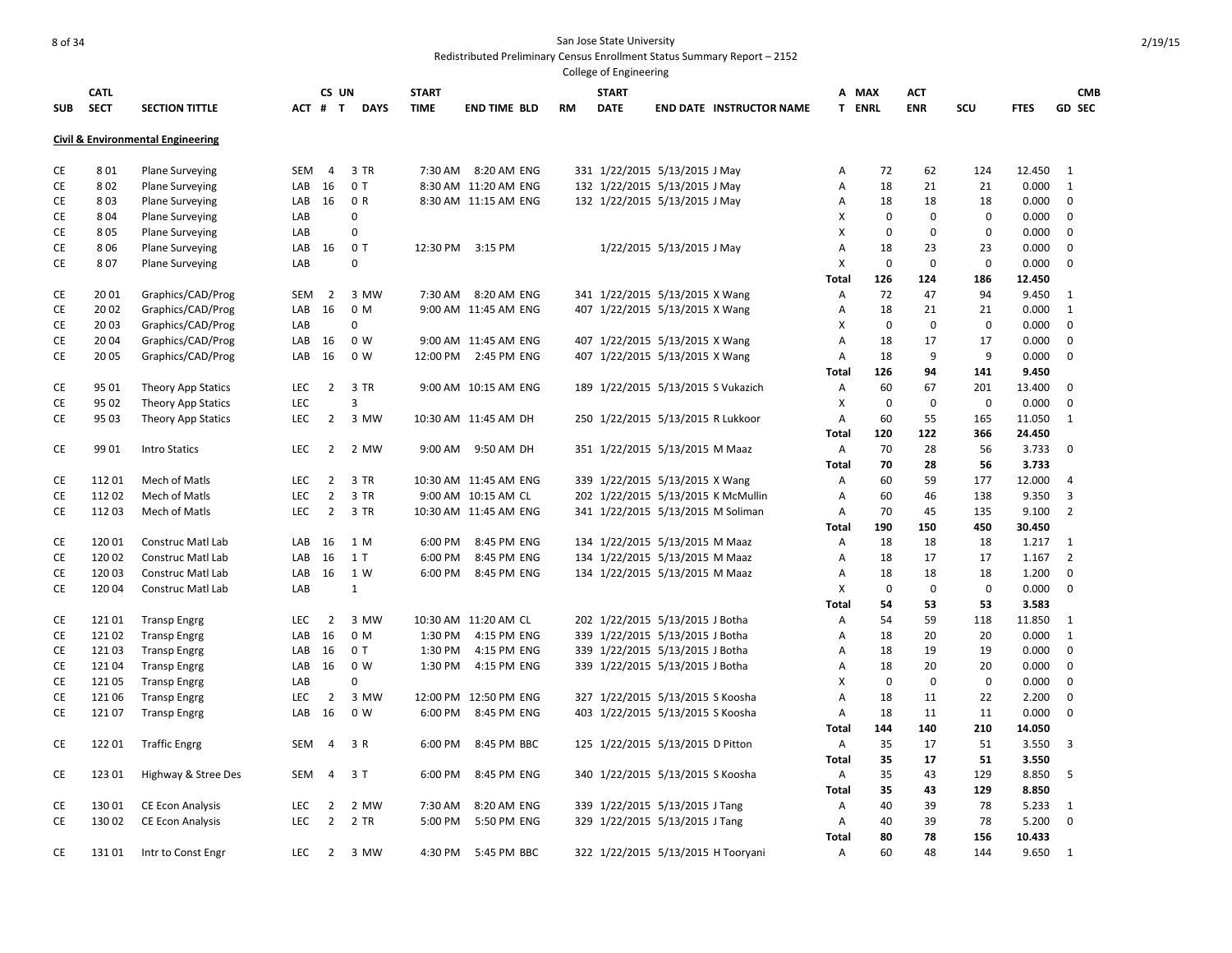|            |                  |                           |                  |                |             |                    |                            |           | College of Engineering                                             |                                          |                   |             |             |             |                   |                     |
|------------|------------------|---------------------------|------------------|----------------|-------------|--------------------|----------------------------|-----------|--------------------------------------------------------------------|------------------------------------------|-------------------|-------------|-------------|-------------|-------------------|---------------------|
|            | <b>CATL</b>      |                           |                  | CS UN          |             | <b>START</b>       |                            |           | <b>START</b>                                                       |                                          |                   | A MAX       | ACT         |             |                   | <b>CMB</b>          |
| <b>SUB</b> | <b>SECT</b>      | <b>SECTION TITTLE</b>     |                  | ACT # T        | <b>DAYS</b> | <b>TIME</b>        | <b>END TIME BLD</b>        | <b>RM</b> | <b>DATE</b>                                                        | <b>END DATE INSTRUCTOR NAME</b>          |                   | T ENRL      | <b>ENR</b>  | SCU         | <b>FTES</b>       | <b>GD SEC</b>       |
|            |                  |                           |                  |                |             |                    |                            |           |                                                                    |                                          |                   |             |             |             |                   |                     |
|            |                  |                           |                  |                |             |                    |                            |           |                                                                    |                                          | Total             | 60          | 48          | 144         | 9.650             |                     |
| CE         | 13201            | Constr Meth & Equip       | SEM              | $\overline{4}$ | 3 W         | 1:30 PM            | 4:15 PM DMH                |           | 354 1/22/2015 5/13/2015 J Pyeon                                    |                                          | Α                 | 35<br>35    | 34<br>34    | 102         | 7.500 14          |                     |
| CE         | 134 01           |                           | SEM              | $\overline{4}$ | 3 M         | 1:30 PM            | 4:15 PM DMH                |           | 354 1/22/2015 5/13/2015 J Pyeon                                    |                                          | <b>Total</b><br>Α | 35          | 35          | 102<br>105  | 7.500<br>7.650 13 |                     |
|            |                  | Proj Mgt Const            |                  |                |             |                    |                            |           |                                                                    |                                          | Total             | 35          | 35          | 105         | 7.650             |                     |
| CE         | 140 01           | Geotech Engr              | SEM              | 2              | 3 MW        | 12:00 PM           | 1:15 PM ENG                |           |                                                                    | 331 1/22/2015 5/13/2015 L Sullivan-Green | Α                 | 64          | 70          | 140         | 14.150            | 3                   |
| CE         | 140 02           | Geotech Engr              | LAB              | 16             | 0T          | 1:30 PM            | 4:15 PM ENG                |           | 209 1/22/2015 5/13/2015 T Brown                                    |                                          | Α                 | 16          | 18          | 18          | 0.000             | 0                   |
| CE         | 140 03           | Geotech Engr              | LAB              | 16             | 0 W         | 1:30 PM            | 4:15 PM ENG                |           | 209 1/22/2015 5/13/2015 T Brown                                    |                                          | Α                 | 16          | 17          | 17          | 0.000             | 0                   |
| CE         | 140 04           | Geotech Engr              | LAB              | 16             | 0 R         | 1:30 PM            | 4:15 PM ENG                |           | 209 1/22/2015 5/13/2015 T Brown                                    |                                          | Α                 | 16          | 17          | 17          | 0.000             | 0                   |
| CE         | 140 05           | Geotech Engr              | LAB              | 16             | 0 M         | 1:30 PM            | 4:15 PM ENG                |           | 209 1/22/2015 5/13/2015 T Brown                                    |                                          | Α                 | 16          | 18          | 18          | 0.000             | 3                   |
|            |                  |                           |                  |                |             |                    |                            |           |                                                                    |                                          | Total             | 128         | 140         | 210         | 14.150            |                     |
| CE         | 145 01           | <b>Foundation Engr</b>    | <b>LEC</b>       | 2              | 3 M         | 1:30 PM            | 4:15 PM ENG                |           |                                                                    | 395 1/22/2015 5/13/2015 M Thummaluru     | Α                 | 30          | 18          | 54          | 3.750             | $\overline{3}$      |
|            |                  |                           |                  |                |             |                    |                            |           |                                                                    |                                          | <b>Total</b>      | 30          | 18          | 54          | 3.750             |                     |
| CE         | 15001            | Hydro and Hydrau          | SEM              | $\overline{2}$ | 3 TR        | 8:00 AM            | 8:50 AM ENG                |           | 189 1/22/2015 5/13/2015 W Wang                                     |                                          | Α                 | 72          | 56          | 112         | 11.250            | 1                   |
| CE         | 150 02           | Hydro and Hydrau          | LAB              | 16             | 0T          | 1:30 PM            | 4:15 PM ENG                |           | 150 1/22/2015 5/13/2015 J Lee                                      |                                          | Α                 | 18          | 20          | 20          | 0.000             | 0                   |
| CE         | 150 03           | Hydro and Hydrau          | LAB              | 16             | 0 W         | 1:30 PM            | 4:15 PM ENG                |           | 150 1/22/2015 5/13/2015 K Liu                                      |                                          | Α                 | 18          | 17          | 17          | 0.000             | $\mathbf 0$         |
| CE         | 150 04           | Hydro and Hydrau          | LAB              | 16             | 0 R         | 1:30 PM            | 4:15 PM ENG                |           | 150 1/22/2015 5/13/2015 W Wang                                     |                                          | Α                 | 18          | 19          | 19          | 0.000             | 1                   |
| CE         | 150 05           | Hydro and Hydrau          | LAB              |                | 0           |                    |                            |           |                                                                    |                                          | X                 | 0           | $\mathbf 0$ | $\mathbf 0$ | 0.000             | $\mathbf 0$         |
|            |                  |                           |                  |                |             |                    |                            |           |                                                                    |                                          | <b>Total</b>      | 126         | 112         | 168         | 11.250            |                     |
| СE         | 152 01           | Engr Hydrology            | SEM              | $\overline{4}$ | 3 W         | 1:30 PM            | 4:15 PM ENG                |           | 395 1/22/2015 5/13/2015 W Wang                                     |                                          | Α                 | 30          | 19          | 57          | 4.100             | 6                   |
|            |                  |                           |                  |                |             |                    |                            |           |                                                                    |                                          | <b>Total</b>      | 30          | 19          | 57          | 4.100             |                     |
| CE         | 160 01           | <b>Struc Anlys</b>        | SEM              | $\overline{2}$ | 3 TR        |                    | 10:30 AM 11:20 AM CL       |           | 202 1/22/2015 5/13/2015 S Vukazich                                 |                                          | Α                 | 60          | 58          | 116         | 11.700            | $\overline{2}$      |
| CE         | 160 02           | <b>Struc Anlys</b>        | LAB              | 16             | 0T          | 1:30 PM            | 4:15 PM ENG                |           | 340 1/22/2015 5/13/2015 S Vukazich                                 |                                          | Α                 | 18          | 21          | 21          | 0.000             | $\overline{2}$      |
| CE         | 16003            | <b>Struc Anlys</b>        | LAB              | 16             | 0 R         | 1:30 PM            | 4:15 PM ENG                |           | 340 1/22/2015 5/13/2015 S Vukazich                                 |                                          | Α                 | 18          | 18          | 18          | 0.000             | $\mathbf 0$         |
| CE         | 16004            | <b>Struc Anlys</b>        | LAB              | 16             | 0 M         | 1:30 PM            | 4:15 PM ENG                |           | 340 1/22/2015 5/13/2015 S Vukazich                                 |                                          | Α                 | 18          | 19          | 19          | 0.000             | 0                   |
| CE         | 160 05           | <b>Struc Anlys</b>        | LAB              |                | $\mathbf 0$ |                    |                            |           |                                                                    |                                          | X                 | $\mathbf 0$ | $\mathbf 0$ | $\mathbf 0$ | 0.000             | $\mathbf 0$         |
|            |                  |                           |                  |                |             |                    |                            |           |                                                                    |                                          | Total             | 114         | 116         | 174         | 11.700            |                     |
| CE         | 162 01           | <b>Struc Concrete Des</b> | SEM              | $\overline{4}$ | 3 TR        |                    | 10:30 AM 11:20 AM ENG      |           |                                                                    | 329 1/22/2015 5/13/2015 A Al-Manaseer    | Α                 | 64          | 50          | 100         | 10.000            | 0                   |
| CE         | 162 02           | <b>Struc Concrete Des</b> | LAB              | 16             | 0T          | 1:30 PM            | 4:20 PM ENG                |           |                                                                    | 335 1/22/2015 5/13/2015 A Al-Manaseer    | Α                 | 15          | 16          | 16          | 0.000             | 0                   |
| CE         | 162 03           | <b>Struc Concrete Des</b> | LAB              | 16             | 0 R         | 1:30 PM            | 4:20 PM ENG                |           |                                                                    | 335 1/22/2015 5/13/2015 A Al-Manaseer    | Α                 | 18          | 18          | 18          | 0.000             | $\mathbf 0$         |
| CE         | 162 04           | <b>Struc Concrete Des</b> | LAB              | 16             | 0 W         | 6:00 PM            | 8:45 PM ENG                |           |                                                                    | 395 1/22/2015 5/13/2015 F Tondnevis      | Α                 | 15          | 16          | 16          | 0.000             | 0                   |
| CE         | 162 05           | <b>Struc Concrete Des</b> | LAB              |                | 0           |                    |                            |           |                                                                    |                                          | X                 | $\mathbf 0$ | $\mathbf 0$ | $\mathbf 0$ | 0.000             | 0                   |
|            |                  |                           |                  |                |             |                    |                            |           |                                                                    |                                          | <b>Total</b>      | 112         | 100         | 150         | 10.000            |                     |
| CE         | 163 01           | Design Steel Struc        | SEM              | $\overline{4}$ | 3 T         | 1:30 PM            | 4:15 PM ENG                |           |                                                                    | 131 1/22/2015 5/13/2015 K McMullin       | Α                 | 35          | 34          | 102         | 6.900             | $\overline{2}$      |
|            |                  |                           |                  |                |             |                    |                            |           |                                                                    |                                          | <b>Total</b>      | 35          | 34          | 102         | 6.900             |                     |
| CE         | 164 01           | Design Wood Struc         | SEM              | $\overline{4}$ | 3 W         | 1:30 PM            | 4:15 PM ENG                |           |                                                                    | 131 1/22/2015 5/13/2015 K McMullin       | Α                 | 35          | 33          | 99          | 7.000             | 8                   |
|            |                  |                           |                  |                |             |                    |                            |           |                                                                    |                                          | <b>Total</b>      | 35          | 33          | 99          | 7.000             |                     |
| CE         | 17001            | Prin Environ Engr         | <b>LEC</b>       | 2              | 3 MW        | 9:00 AM            | 9:50 AM DMH                |           | 234 1/22/2015 5/13/2015 U Ndon                                     |                                          | Α                 | 72          | 51          | 102         | 10.350            | 3                   |
| CE<br>CE   | 170 02<br>170 03 | Prin Environ Engr         | LAB<br>LAB       | 16<br>16       | 0 M<br>0 W  | 1:30 PM<br>1:30 PM | 4:15 PM ENG<br>4:15 PM ENG |           | 336 1/22/2015 5/13/2015 K Liu<br>336 1/22/2015 5/13/2015 R Lukkoor |                                          | Α<br>A            | 18<br>18    | 17<br>15    | 17<br>15    | 0.000<br>0.000    | 1<br>$\overline{2}$ |
| CE         | 170 04           | Prin Environ Engr         | LAB              | 16             | 0T          | 1:30 PM            | 4:15 PM ENG                |           |                                                                    |                                          | Α                 | 18          | 19          | 19          | 0.000             | 0                   |
|            | 170 05           | Prin Environ Engr         | LAB              |                | $\mathbf 0$ |                    |                            |           | 336 1/22/2015 5/13/2015 K Liu                                      |                                          | X                 | 0           | $\mathbf 0$ | $\mathbf 0$ | 0.000             | 0                   |
| CE         |                  | Prin Environ Engr         |                  |                |             |                    |                            |           |                                                                    |                                          | <b>Total</b>      | 126         | 102         | 153         | 10.350            |                     |
| CE         | 174 01           | Wtr Dist WW Coll          | SEM              | -5             | 3 R         |                    | 6:00 PM 8:45 PM CL         |           | 310 1/22/2015 5/13/2015 B Kassab                                   |                                          | Α                 | 35          | 30          | 90          | 6.300             | 6                   |
|            |                  |                           |                  |                |             |                    |                            |           |                                                                    |                                          | Total             | 35          | 30          | 90          | 6.300             |                     |
| CE         | 18101            | Civ Eng Systems           | SEM              | -5             | 3 MW        |                    | 9:00 AM 10:15 AM CL        |           | 243 1/22/2015 5/13/2015 J Botha                                    |                                          | Α                 | 20          | 19          | 57          | 3.800             | 0                   |
| <b>CE</b>  | 18102            | Civ Eng Systems           | SEM <sub>5</sub> |                | 3 M         |                    | 6:00 PM 8:45 PM ENG        |           | 232 1/22/2015 5/13/2015 S Fakhry                                   |                                          | A                 | 18          | 20          | 60          | 4.000             | $\mathbf 0$         |
|            |                  |                           |                  |                |             |                    |                            |           |                                                                    |                                          |                   |             |             |             |                   |                     |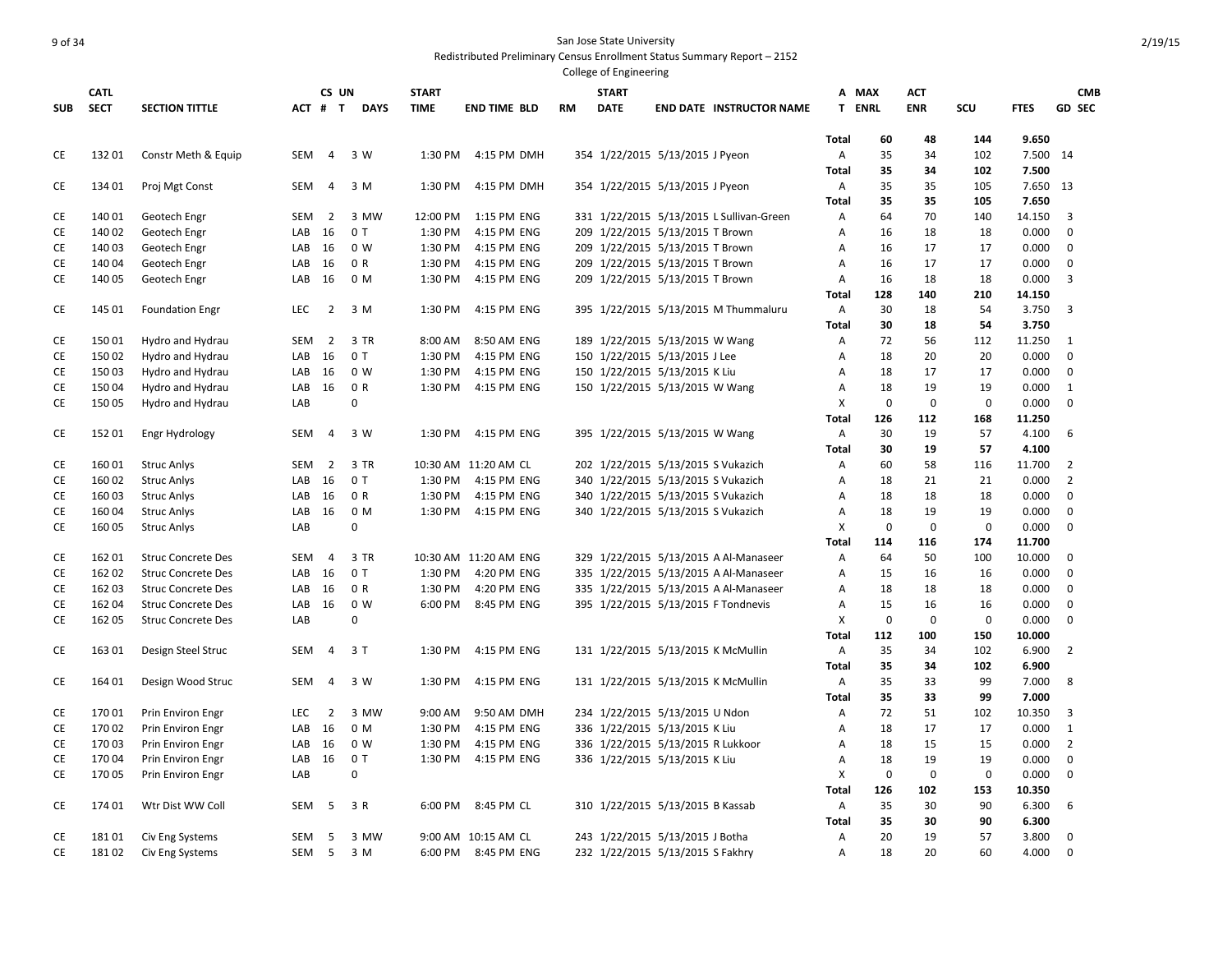| <b>SUB</b> | <b>CATL</b><br><b>SECT</b> | <b>SECTION TITTLE</b>     |               | CS UN<br>ACT # T | <b>DAYS</b> | <b>START</b><br><b>TIME</b> | <b>END TIME BLD</b> | <b>RM</b> | <b>START</b><br><b>DATE</b>        |                           | <b>END DATE INSTRUCTOR NAME</b>         |              | A MAX<br><b>T ENRL</b> | ACT<br><b>ENR</b> | SCU         | <b>FTES</b> | <b>CMB</b><br><b>GD SEC</b> |
|------------|----------------------------|---------------------------|---------------|------------------|-------------|-----------------------------|---------------------|-----------|------------------------------------|---------------------------|-----------------------------------------|--------------|------------------------|-------------------|-------------|-------------|-----------------------------|
| СE         | 18103                      | Civ Eng Systems           | SEM           | 5                | 3 W         |                             | 6:00 PM 8:45 PM ENG |           | 232 1/22/2015 5/13/2015 S Fakhry   |                           |                                         | Α            | 18                     | 17                | 51          | 3.400       | $\mathbf 0$                 |
| СE         | 18104                      | Civ Eng Systems           | <b>SEM</b>    |                  | 3           |                             |                     |           |                                    |                           |                                         | X            | 0                      | $\mathbf 0$       | $\mathbf 0$ | 0.000       | $\Omega$                    |
|            |                            |                           |               |                  |             |                             |                     |           |                                    |                           |                                         | <b>Total</b> | 56                     | 56                | 168         | 11.200      |                             |
| СE         | 190 01                     | Numer Solu CE Prob        | LEC           | $\overline{2}$   | 2T          |                             | 6:00 PM 7:50 PM CL  |           | 222 1/22/2015 5/13/2015 N Pham     |                           |                                         | Α            | 60                     | 48                | 96          | 6.467       | 2                           |
|            |                            |                           |               |                  |             |                             |                     |           |                                    |                           |                                         | Total        | 60                     | 48                | 96          | 6.467       |                             |
| CE         | 192 01                     | Prob Models for CE        | SEM           | $\overline{2}$   | 2 R         |                             | 6:00 PM 7:50 PM CL  |           | 226 1/22/2015 5/13/2015 J Mukhar   |                           |                                         | A            | 60                     | 50                | 100         | 6.667       | 0                           |
|            |                            |                           |               |                  |             |                             |                     |           |                                    |                           |                                         | Total        | 60                     | 50                | 100         | 6.667       |                             |
| CE         | 220 01                     | <b>Pavement Design</b>    | SEM           | - 5              | 3 W         | 6:00 PM                     | 8:45 PM ENG         |           | 340 1/22/2015 5/13/2015 F Farshidi |                           |                                         | Α            | 30                     | 22                | 66          | 5.500 22    |                             |
|            |                            |                           |               |                  |             |                             |                     |           |                                    |                           |                                         | Total        | 30                     | 22                | 66          | 5.500       |                             |
| СE         | 22201                      | <b>Transp Engr Plan</b>   | SEM           | -5               | 3 M         | 6:00 PM                     | 8:45 PM CL          |           |                                    |                           | 234 1/22/2015 5/13/2015 J Bhattacharya  | Α            | 30                     | 29                | 87          | 7.250 29    |                             |
|            |                            |                           |               |                  |             |                             |                     |           |                                    |                           |                                         | Total        | 30                     | 29                | 87          | 7.250       |                             |
| СE         | 232 01                     | Const Est Cost Ana        | SEM           | -5               | 3 W         |                             | 6:00 PM 8:45 PM CL  |           | 204 1/22/2015 5/13/2015 H Tooryani |                           |                                         | Α            | 60                     | 46                | 138         | 11.400 44   |                             |
|            |                            |                           |               |                  |             |                             |                     |           |                                    |                           |                                         | Total        | 60                     | 46                | 138         | 11.400      |                             |
| CE         | 234 01                     | Const Law                 | SEM           | 5                | 3 R         | 6:00 PM                     | 8:45 PM SH          |           |                                    |                           | 242 1/22/2015 5/13/2015 L Battersby     | Α            | 40                     | 22                | 66          | 5.450 21    |                             |
|            |                            |                           |               |                  |             |                             |                     |           |                                    |                           |                                         | <b>Total</b> | 40                     | 22                | 66          | 5.450       |                             |
| CE         | 24701                      | Earth Ret & Stab          | <b>LEC</b>    | $\overline{2}$   | 3 M         | 6:00 PM                     | 8:45 PM ENG         |           | 395 1/22/2015 5/13/2015 S Huang    |                           |                                         | Α            | 30                     | 12                | 36          | 3.000 12    |                             |
|            |                            |                           |               |                  |             |                             |                     |           |                                    |                           |                                         | Total        | 30                     | 12                | 36          | 3.000       |                             |
| СE         | 25101                      | Hydr Open Channels        | SEM           | 5                | 3 W         | 6:00 PM                     | 8:45 PM BBC         |           | 121 1/22/2015 5/13/2015 L Xu       |                           |                                         | Α            | 30                     | 17                | 51          | 4.250 17    |                             |
|            |                            |                           |               |                  |             |                             |                     |           |                                    |                           |                                         | Total        | 30                     | 17                | 51          | 4.250       |                             |
| СE         | 25801                      | <b>GIS Water Eng</b>      | SEM           | -5               | 3 M         |                             | 6:00 PM 8:45 PM CL  |           |                                    |                           | 303 1/22/2015 5/13/2015 S Tanverakul    | A            | 40                     | 25                | 75          | 6.150 23    |                             |
|            |                            |                           |               |                  |             |                             |                     |           |                                    |                           |                                         | Total        | 40                     | 25                | 75          | 6.150       |                             |
| СE         | 26001                      | <b>Matrix Anal Struct</b> | SEM           | -5               | 3 R         |                             | 6:00 PM 8:45 PM HGH |           | 225 1/22/2015 5/13/2015 A Singhal  |                           |                                         | A            | 40                     | 29                | 87          | 7.200 28    |                             |
|            |                            |                           |               |                  |             |                             |                     |           |                                    |                           |                                         | <b>Total</b> | 40                     | 29                | 87          | 7.200       |                             |
| CE         | 264 01                     | <b>Prestress Conc Des</b> | SEM           | $-5$             | 3T          | 6:00 PM                     | 8:45 PM BBC         |           |                                    |                           | 125 1/22/2015 5/13/2015 B Soumountha    | A            | 40                     | 25                | 75          | 6.200 24    |                             |
|            |                            |                           |               |                  |             |                             |                     |           |                                    |                           |                                         | Total        | 40                     | 25                | 75          | 6.200       |                             |
| СE         | 273 01                     | Water Tr Plant Des        | SEM           | - 5              | 3 T         | 6:00 PM                     | 8:45 PM ENG         |           | 327 1/22/2015 5/13/2015 J Mukhar   |                           |                                         | Α            | 30                     | 28                | 84          | 6.950 27    |                             |
|            |                            |                           |               |                  |             |                             |                     |           |                                    |                           |                                         | Total        | 30                     | 28                | 84          | 6.950       |                             |
| СE         | 298 01                     | <b>Special Problems</b>   | <b>SUP</b>    | 25               | 3 TBA       |                             |                     |           |                                    | 1/22/2015 5/13/2015 J Lee |                                         | A            | 10                     | 4                 | 12          | 1.000       | $\overline{4}$              |
| СE         | 298 02                     | <b>Special Problems</b>   | <b>SUP</b>    | 25               | 3 TBA       |                             |                     |           |                                    | 1/22/2015 5/13/2015       |                                         | A            | 10                     | 0                 | $\mathbf 0$ | 0.000       | 0                           |
| СE         | 298 03                     | <b>Special Problems</b>   | SUP           | 25               | 3 TBA       |                             |                     |           |                                    | 1/22/2015 5/13/2015       |                                         | A            | 10                     | 0                 | $\mathbf 0$ | 0.000       | 0                           |
| СE         | 298 04                     | <b>Special Problems</b>   | <b>SUP</b>    | 25               | 3 TBA       |                             |                     |           |                                    | 1/22/2015 5/13/2015       |                                         | Α            | 10                     | 0                 | 0           | 0.000       | 0                           |
|            |                            |                           |               |                  |             |                             |                     |           |                                    |                           |                                         | Total        | 40                     | 4                 | 12          | 1.000       |                             |
| СE         | 299 01                     | <b>Masters Thesis</b>     | <b>SUP</b>    | 25               | 3 TBA       |                             |                     |           |                                    | 1/22/2015 5/13/2015       |                                         | Α            | 10                     | 0                 | 0           | 0.000       | 0                           |
| СE         | 299 02                     | <b>Masters Thesis</b>     | <b>SUP 25</b> |                  | 3 TBA       |                             |                     |           |                                    | 1/22/2015 5/13/2015       |                                         | Α            | 10                     | 0                 | 0           | 0.000       | 0                           |
|            |                            |                           |               |                  |             |                             |                     |           |                                    |                           |                                         | <b>Total</b> | 20                     | 0                 | 0           | 0.000       |                             |
|            |                            |                           |               |                  |             |                             |                     |           |                                    |                           | Civil & Environmental Engineering Total |              | 2487                   | 2083              | 4547        | 319.983     |                             |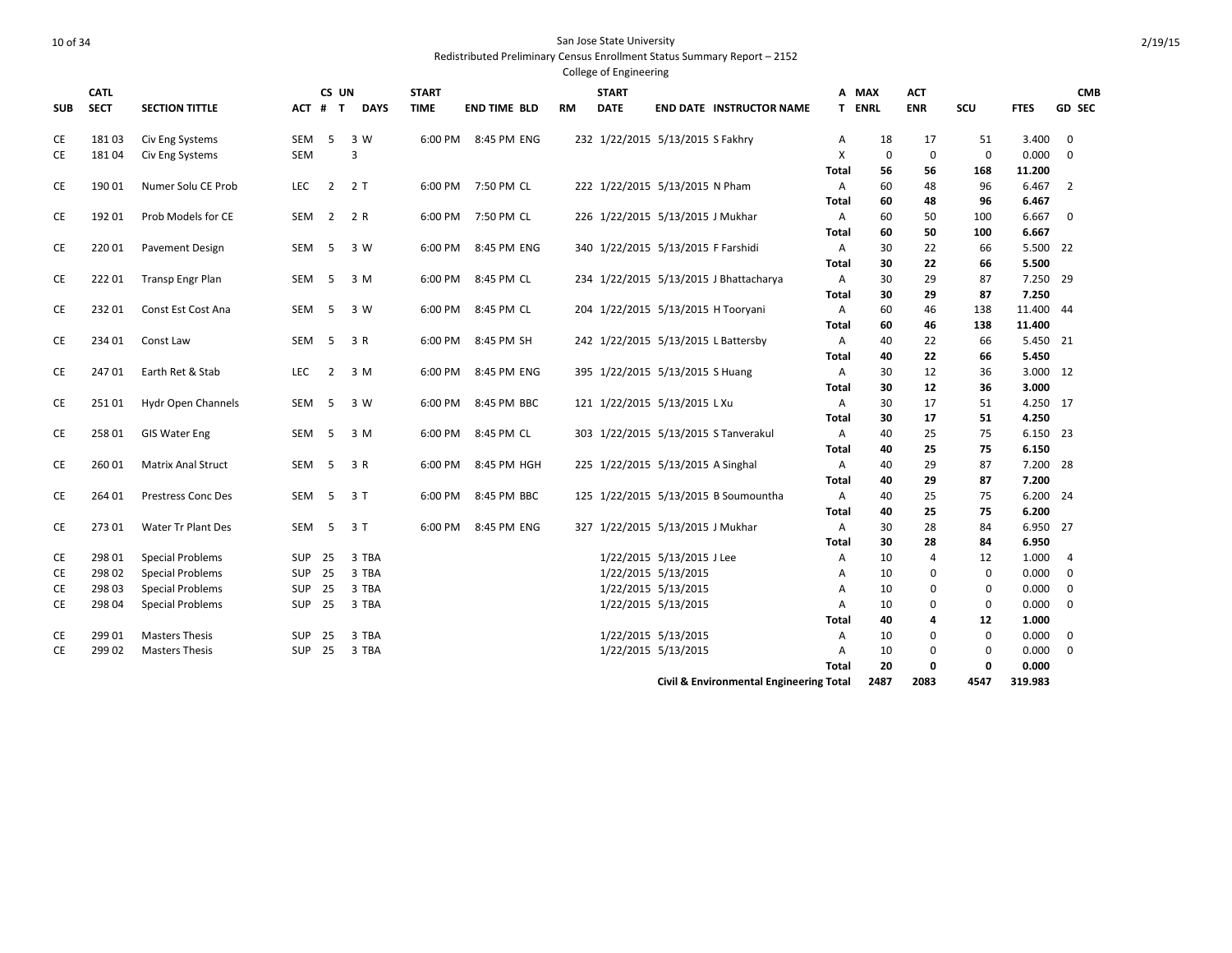|             |                             |                                   |            |                |             |              |                       |    | College of Engineering |                                  |                                       |                |               |             |              |             |                |        |
|-------------|-----------------------------|-----------------------------------|------------|----------------|-------------|--------------|-----------------------|----|------------------------|----------------------------------|---------------------------------------|----------------|---------------|-------------|--------------|-------------|----------------|--------|
|             | <b>CATL</b>                 |                                   |            | CS UN          |             | <b>START</b> |                       |    | <b>START</b>           |                                  |                                       |                | A MAX         | ACT         |              |             | <b>CMB</b>     |        |
| <b>SUB</b>  | <b>SECT</b>                 | <b>SECTION TITTLE</b>             |            | ACT # T        | <b>DAYS</b> | <b>TIME</b>  | <b>END TIME BLD</b>   | RM | <b>DATE</b>            |                                  | <b>END DATE INSTRUCTOR NAME</b>       |                | <b>T ENRL</b> | <b>ENR</b>  | SCU          | <b>FTES</b> | <b>GD SEC</b>  |        |
|             | <b>Computer Engineering</b> |                                   |            |                |             |              |                       |    |                        |                                  |                                       |                |               |             |              |             |                |        |
|             |                             |                                   |            |                |             |              |                       |    |                        |                                  |                                       |                |               |             |              |             |                |        |
| CMPE        | 3001                        | Programming Concept & Meth LEC    |            | $\mathbf{1}$   | 3 MW        |              | 11:00 AM 11:50 AM ENG |    |                        | 337 1/22/2015 5/13/2015 H Ozemek |                                       | Α              | 60            | 60          | 120          | 12.000      | $\mathbf 0$    |        |
| <b>CMPE</b> | 3002                        | Programming Concept & Meth LAB    |            | 16             | 0 R         | 5:30 PM      | 8:20 PM ENG           |    |                        | 405 1/22/2015 5/13/2015 C Abboud |                                       | Α              | 30            | 30          | 30           | 0.000       | $\mathbf 0$    |        |
| CMPE        | 3003                        | Programming Concept & Meth LAB    |            | - 16           | 0 W         | 5:30 PM      | 8:20 PM ENG           |    |                        | 405 1/22/2015 5/13/2015 C Abboud |                                       | A              | 30            | 30          | 30           | 0.000       | $\mathbf 0$    |        |
| <b>CMPE</b> | 3004                        | Programming Concept & Meth LEC    |            | $\mathbf{1}$   | 3 F         | 8:00 AM      | 9:50 AM ENG           |    |                        | 337 1/22/2015 5/13/2015 P Kang   |                                       | Α              | 80            | 81          | 162          | 16.200      | $\mathbf 0$    |        |
| <b>CMPE</b> | 30 05                       | Programming Concept & Meth LAB    |            | - 16           | 0 F         |              | 10:00 AM 12:50 PM ENG |    |                        | 405 1/22/2015 5/13/2015 P Kang   |                                       | A              | 30            | 29          | 29           | 0.000       | $\mathbf 0$    |        |
| <b>CMPE</b> | 30 06                       | Programming Concept & Meth LAB    |            | - 16           | 0 M         | 5:30 PM      | 8:20 PM ENG           |    |                        | 405 1/22/2015 5/13/2015 P Kang   |                                       | A              | 25            | 26          | 26           | 0.000       | $\mathbf 0$    |        |
| <b>CMPE</b> | 3007                        | Programming Concept & Meth LAB    |            | 16             | 0T          | 5:30 PM      | 8:20 PM ENG           |    |                        |                                  | 405 1/22/2015 5/13/2015 B Hartbeck    | Α              | 25            | 26          | 26           | 0.000       | 0              |        |
|             |                             |                                   |            |                |             |              |                       |    |                        |                                  |                                       | <b>Total</b>   | 280           | 282         | 423          | 28.200      |                |        |
| <b>CMPE</b> | 5001                        | Object Orient Concept Meth        | LEC        | $\overline{1}$ | 3 TR        | 4:30 PM      | 5:20 PM BBC           |    |                        | 202 1/22/2015 5/13/2015 C Tarng  |                                       | Α              | 119           | 92          | 184          | 18.400      | 0              |        |
| <b>CMPE</b> | 5002                        | Object Orient Concept Meth        | LAB        | 16             | 0T          | 1:30 PM      | 4:20 PM ENG           |    |                        | 489 1/22/2015 5/13/2015 C Tarng  |                                       | Α              | 30            | 28          | 28           | 0.000       | $\mathbf 0$    |        |
| <b>CMPE</b> | 5003                        | <b>Object Orient Concept Meth</b> | LAB        | 16             | 0 R         | 1:30 PM      | 4:20 PM ENG           |    |                        | 489 1/22/2015 5/13/2015 C Tarng  |                                       | Α              | 30            | 27          | 27           | 0.000       | $\mathbf 0$    |        |
| <b>CMPE</b> | 5004                        | <b>Object Orient Concept Meth</b> | LAB        | 16             | 0 M         | 1:30 PM      | 4:20 PM ENG           |    |                        | 489 1/22/2015 5/13/2015 C Tarng  |                                       | Α              | 30            | 27          | 27           | 0.000       | $\mathbf 0$    |        |
| <b>CMPE</b> | 5005                        | <b>Object Orient Concept Meth</b> | LAB        | 16             | 0 W         | 1:30 PM      | 4:20 PM ENG           |    |                        | 489 1/22/2015 5/13/2015 C Tarng  |                                       | A              | 29            | 10          | 10           | 0.000       | $\mathbf 0$    |        |
|             |                             |                                   |            |                |             |              |                       |    |                        |                                  |                                       | Total          | 238           | 184         | 276          | 18.400      |                |        |
|             | CMPE 102 01                 | <b>Embedded Software</b>          | SEM        |                | 3           |              |                       |    |                        |                                  |                                       | X              | $\Omega$      | 0           | 0            | 0.000       | 0              |        |
| SE          | 102 01                      | <b>Embedded Software</b>          | SEM        |                | 3           |              |                       |    |                        |                                  |                                       | X              | 0             | 0           | 0            | 0.000       | 0              |        |
|             | CMPE 102 02                 | <b>Embedded Software</b>          | SEM        |                | 3           |              |                       |    |                        |                                  |                                       | X              | 0             | 0           | $\mathbf 0$  | 0.000       | 0              |        |
| SE          | 10202                       | <b>Embedded Software</b>          | <b>SEM</b> |                | 3           |              |                       |    |                        |                                  |                                       | X              | $\Omega$      | $\mathbf 0$ | $\mathbf 0$  | 0.000       | $\mathbf 0$    |        |
|             | CMPE 102 03                 | <b>Embedded Software</b>          | SEM        | 4              | 3 M         | 3:00 PM      | 5:45 PM ENG           |    |                        | 325 1/22/2015 5/13/2015 A Bindal |                                       | Α              | 50            | 49          | 147          | 9.800       | 0 <sup>c</sup> |        |
| SE          | 102 03                      | <b>Embedded Software</b>          | SEM        | 4              | 3 M         | 3:00 PM      | 5:45 PM ENG           |    |                        | 325 1/22/2015 5/13/2015 A Bindal |                                       | Α              | $\mathbf 0$   | $\mathbf 0$ | $\mathbf 0$  | 0.000       | 0 <sup>c</sup> |        |
|             | CMPE 102 04                 | <b>Embedded Software</b>          | SEM        | $\overline{4}$ | 3 MW        |              | 9:00 AM 10:15 AM ENG  |    |                        |                                  | 325 1/22/2015 5/13/2015 H Katircioglu | Α              | 55            | 46          | 138          | 9.200       | 0 <sup>c</sup> | $\ast$ |
| SE          | 102 04                      | <b>Embedded Software</b>          | SEM        | $\overline{4}$ | 3 MW        |              | 9:00 AM 10:15 AM ENG  |    |                        |                                  | 325 1/22/2015 5/13/2015 H Katircioglu | A              | $\mathbf 0$   | 0           | $\mathbf{0}$ | 0.000       | 0 <sup>c</sup> | $\ast$ |
|             |                             |                                   |            |                |             |              |                       |    |                        |                                  |                                       | <b>Total</b>   | 105           | 95          | 285          | 19.000      |                |        |
|             | CMPE 110 01                 | <b>Embedded Electron</b>          | SEM        | $\overline{4}$ | 3 MW        |              | 10:30 AM 11:20 AM ENG |    |                        | 325 1/22/2015 5/13/2015 A Bindal |                                       | Α              | 48            | 47          | 94           | 9.400       | $\mathbf 0$    |        |
|             | CMPE 110 02                 | <b>Embedded Electron</b>          | LAB        | 16             | 0T          | 1:30 PM      | 4:20 PM ENG           |    |                        | 286 1/22/2015 5/13/2015 A Bindal |                                       | A              | 24            | 25          | 25           | 0.000       | $\mathbf 0$    |        |
|             | CMPE 11003                  | <b>Embedded Electron</b>          | LAB        | - 16           | 0T          | 4:30 PM      | 7:20 PM ENG           |    |                        | 286 1/22/2015 5/13/2015 A Bindal |                                       | A              | 24            | 22          | 22           | 0.000       | 0              |        |
|             |                             |                                   |            |                |             |              |                       |    |                        |                                  |                                       | Total          | 96            | 94          | 141          | 9.400       |                |        |
|             | CMPE 120 01                 | Computer Org & Arch               | SEM        | 4              | 3 MW        |              | 9:00 AM 10:15 AM BBC  |    |                        | 320 1/22/2015 5/13/2015 H Li     |                                       | Α              | 50            | 50          | 150          | 10.000      | 0 <sup>c</sup> |        |
| SE          | 12001                       | Computer Org & Arch               | SEM        | 4              | 3 MW        |              | 9:00 AM 10:15 AM BBC  |    |                        | 320 1/22/2015 5/13/2015 H Li     |                                       | Α              | 0             | 0           | $\mathbf{0}$ | 0.000       | 0 <sup>c</sup> | *      |
|             |                             |                                   |            |                |             |              |                       |    |                        |                                  |                                       | <b>Total</b>   | 50            | 50          | 150          | 10.000      |                |        |
|             | CMPE 124 01                 | Digital Design I                  | SEM        | $\overline{4}$ | 3 MW        | 8:00 AM      | 8:50 AM ENG           |    |                        | 337 1/22/2015 5/13/2015 H Ozemek |                                       | Α              | 60            | 45          | 90           | 9.000       | 0              |        |
|             | CMPE 124 02                 | Digital Design I                  | LAB        | 16             | 0 M         | 1:30 PM      | 4:20 PM ENG           |    |                        | 278 1/22/2015 5/13/2015 H Ozemek |                                       | Α              | 20            | 23          | 23           | 0.000       | $\mathbf 0$    |        |
|             | CMPE 124 03                 | Digital Design I                  | LAB        | 16             | 0 W         | 1:30 PM      | 4:20 PM ENG           |    |                        | 278 1/22/2015 5/13/2015 H Ozemek |                                       | Α              | 20            | 22          | 22           | 0.000       | 0              |        |
|             |                             |                                   |            |                |             |              |                       |    |                        |                                  |                                       | Total          | 100           | 90          | 135          | 9.000       |                |        |
|             | CMPE 125 01                 | Digital Design 2                  | <b>SEM</b> | 4              | 3 MW        |              | 12:00 PM 12:50 PM ENG |    |                        | 325 1/22/2015 5/13/2015 D Hung   |                                       | Α              | 50            | 36          | 72           | 7.200       | $\mathbf 0$    |        |
|             | CMPE 125 02                 | Digital Design 2                  | LAB        | 16             | 0 M         | 2:30 PM      | 5:20 PM ENG           |    |                        | 288 1/22/2015 5/13/2015 D Hung   |                                       | Α              | 25            | 25          | 25           | 0.000       | $\mathbf 0$    |        |
|             | CMPE 125 03                 | Digital Design 2                  | LAB        | 16             | 0T          |              | 9:30 AM 12:20 PM ENG  |    |                        | 288 1/22/2015 5/13/2015 D Hung   |                                       | Α              | 25            | 11          | 11           | 0.000       | 0              |        |
|             |                             |                                   |            |                |             |              |                       |    |                        |                                  |                                       | Total          | 100           | 72          | 108          | 7.200       |                |        |
|             | CMPE 126 01                 | Alg & Data Str Des                | <b>LEC</b> | $\overline{4}$ | 3 TR        | 1:30 PM      | 2:20 PM ENG           |    |                        | 337 1/22/2015 5/13/2015 F Lin    |                                       | Α              | 72            | 72          | 144          | 14.400      | 0              |        |
|             | CMPE 126 02                 | Alg & Data Str Des                | LAB        | 16             | 0T          | 2:30 PM      | 5:20 PM ENG           |    |                        | 206 1/22/2015 5/13/2015 F Lin    |                                       | Α              | 24            | 23          | 23           | 0.000       | 0              |        |
|             | CMPE 126 03                 | Alg & Data Str Des                | LAB        | 16             | 0 R         | 2:30 PM      | 5:20 PM ENG           |    |                        | 206 1/22/2015 5/13/2015 F Lin    |                                       | Α              | 24            | 23          | 23           | 0.000       | 0              |        |
|             | CMPE 126 04                 | Alg & Data Str Des                | LAB        | 16             | 0 R         | 10:30 AM     | 1:20 PM ENG           |    |                        | 206 1/22/2015 5/13/2015 F Lin    |                                       | Α              | 24            | 26          | 26           | 0.000       | $\mathbf 0$    |        |
|             |                             |                                   |            |                |             |              |                       |    |                        |                                  |                                       | Total          | 144           | 144         | 216          | 14.400      |                |        |
|             | CMPE 12701                  | Microproc Design 1                | SEM        | 4              | 3 MW        | 1:30 PM      | 2:20 PM ENG           |    |                        | 341 1/22/2015 5/13/2015 H Li     |                                       | Α              | 48            | 35          | 70           | 7.000       | $\mathbf 0$    |        |
|             | CMPE 127 02                 | Microproc Design 1                | LAB        | 16             | 0 W         | 2:30 PM      | 5:20 PM ENG           |    |                        | 268 1/22/2015 5/13/2015 H Li     |                                       | $\overline{A}$ | 24            | 25          | 25           | 0.000       | $\Omega$       |        |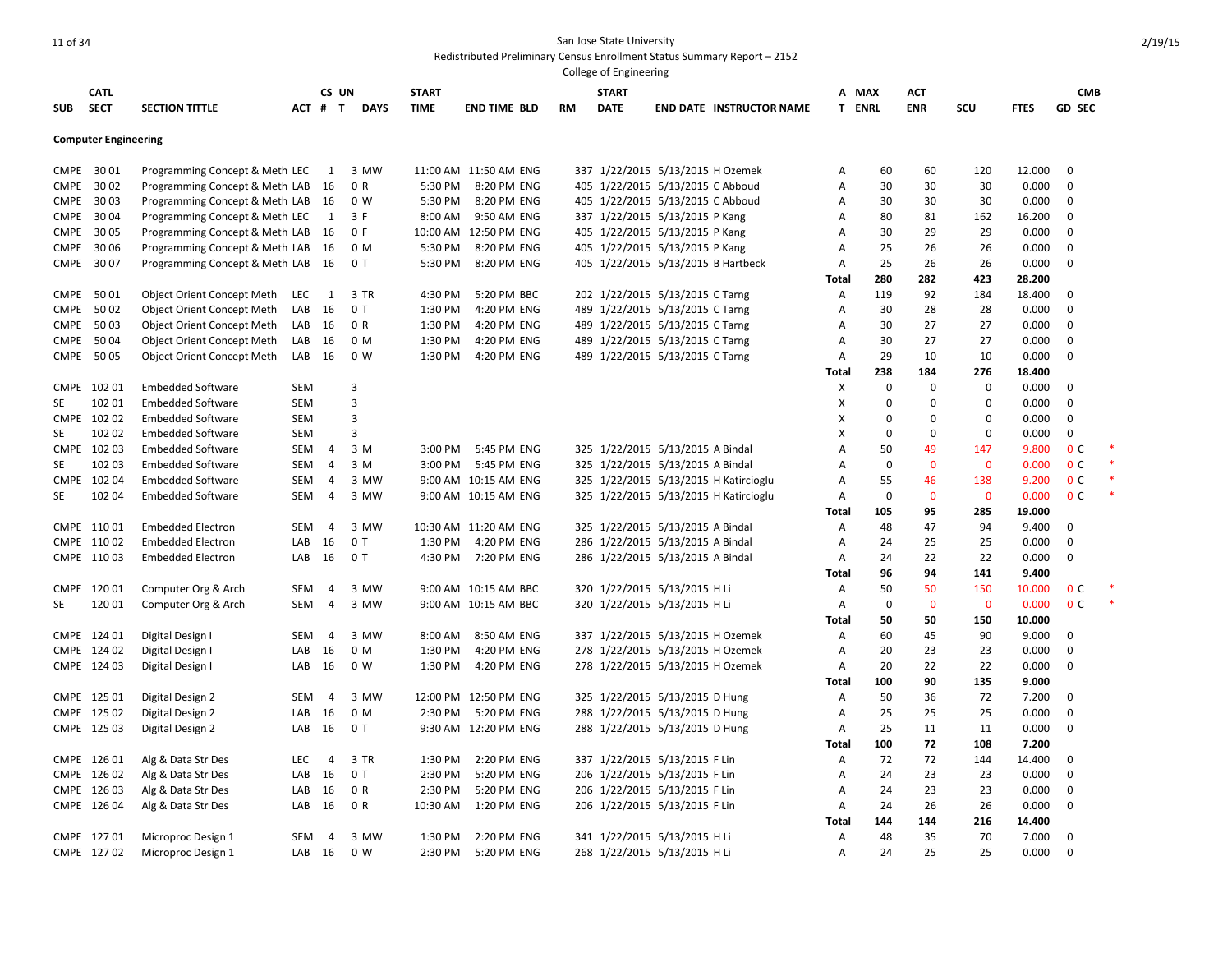| <b>CATL</b><br>CS UN<br><b>START</b><br><b>START</b><br>A MAX<br><b>ACT</b><br><b>CMB</b><br><b>SECT</b><br><b>SECTION TITTLE</b><br>ACT # T<br><b>DAYS</b><br><b>TIME</b><br><b>END TIME BLD</b><br><b>DATE</b><br><b>END DATE INSTRUCTOR NAME</b><br><b>ENRL</b><br><b>ENR</b><br>SCU<br><b>FTES</b><br><b>GD SEC</b><br><b>SUB</b><br>RM<br>т<br>7:20 PM ENG<br>268 1/22/2015 5/13/2015 H Li<br>0.000<br>$\mathbf 0$<br>CMPE 12703<br>Microproc Design 1<br>LAB<br>16<br>0T<br>4:30 PM<br>Α<br>24<br>10<br>10<br><b>Total</b><br>96<br>70<br>105<br>7.000<br>CMPE 130 01<br>Adv Alg Des<br><b>LEC</b><br>$\overline{2}$<br>3 TR<br>4:15 PM ENG<br>329 1/22/2015 5/13/2015 H Li<br>50<br>43<br>129<br>8.600<br>0<br>3:00 PM<br>A<br>50<br>43<br>8.600<br>Total<br>129<br>Software Engr I<br>337 1/22/2015 5/13/2015 W Yu<br>60<br>0 <sup>c</sup><br>CMPE 13101<br><b>SEM</b><br>4<br>3 MW<br>12:00 PM<br>1:15 PM ENG<br>A<br>61<br>183<br>12.200<br>$\mathbf 0$<br>12:00 PM<br>337 1/22/2015 5/13/2015 W Yu<br>$\mathbf 0$<br>$\mathbf 0$<br>0.000<br>0 <sup>c</sup><br>131 01<br>Software Engr I<br><b>SEM</b><br>4<br>3 MW<br>1:15 PM ENG<br>SE<br>Α<br>325 1/22/2015 5/13/2015 B Eswar<br>60<br>0 <sup>c</sup><br>CMPE 13102<br>Software Engr I<br><b>SEM</b><br>3 TR<br>3:00 PM<br>4:15 PM ENG<br>51<br>153<br>10.200<br>4<br>Α<br>325 1/22/2015 5/13/2015 B Eswar<br>$\mathbf 0$<br>$\mathbf 0$<br>$\mathbf 0$<br>0.000<br>0 <sup>c</sup><br>13102<br>Software Engr I<br>3 TR<br>3:00 PM<br>4:15 PM ENG<br>SE<br>SEM<br>4<br>Α<br>120<br>112<br>336<br>22.400<br>Total<br>3<br>$\Omega$<br>$\mathbf 0$<br>0.000<br>CMPE 132 01<br><b>SEM</b><br>X<br>0<br>$\mathbf 0$<br>Inf Security<br>$\mathbf 0$<br>0<br>0<br>0.000<br>Total<br>337 1/22/2015 5/13/2015 C Tarng<br>63<br>12.600<br>0 <sup>c</sup><br>CMPE 133 01<br>Softwware Engr II<br>SEM<br>$\overline{4}$<br>3 TR<br>9:00 AM<br>9:50 AM ENG<br>60<br>126<br>Α<br>$\mathbf 0$<br>$\mathbf 0$<br>$\mathbf 0$<br>0 <sup>c</sup><br>133 01<br>Softwware Engr II<br><b>SEM</b><br>$\overline{4}$<br>3 TR<br>9:00 AM<br>9:50 AM ENG<br>337 1/22/2015 5/13/2015 C Tarng<br>0.000<br>SE<br>A<br>63<br>0 <sup>c</sup><br>CMPE 133 02<br>Softwware Engr II<br>0 TBA<br>1/22/2015 5/13/2015 C Tarng<br>50<br>63<br>0.000<br>LAB<br>16<br>Α<br>$\mathbf 0$<br>$\mathbf 0$<br>13302<br>0 TBA<br>1/22/2015 5/13/2015 C Tarng<br>$\mathbf{0}$<br>0.000<br>0 <sup>c</sup><br>SE<br>Softwware Engr II<br>LAB<br>16<br>A<br>110<br>126<br>189<br>12.600<br>Total<br>CMPE 138 01<br>2:45 PM ENG<br>337 1/22/2015 5/13/2015 K Li<br>30<br>23<br>69<br>4.700<br>2<br>Database Systems I<br>SEM<br>4<br>3 MW<br>1:30 PM<br>Α<br>23<br><b>Total</b><br>30<br>69<br>4.700<br>23<br>CMPE 140 01<br>Comp Arch & Design<br><b>SEM</b><br>4<br>3 MW<br>10:00 AM 10:50 AM ENG<br>337 1/22/2015 5/13/2015 D Hung<br>Α<br>50<br>46<br>4.600<br>0<br>$\pmb{0}$<br>$\mathbf 0$<br>CMPE 140 02<br>Comp Arch & Design<br>$\Omega$<br>X<br>0<br>0.000<br>0<br>LAB<br>CMPE 140 03<br>16<br>0 W<br>8:45 PM ENG<br>288 1/22/2015 5/13/2015 D Hung<br>25<br>23<br>23<br>0.000<br>0<br>Comp Arch & Design<br>LAB<br>6:00 PM<br>A<br>75<br>46<br>4.600<br>-69<br>Total<br>60<br>47<br>9.400<br>0<br>CMPE 142 01<br><b>Operating Systems</b><br>SEM<br>3 R<br>6:00 PM<br>8:45 PM BBC<br>106 1/22/2015 5/13/2015 J Gomez<br>Α<br>141<br>4<br>47<br>9.400<br>60<br>141<br>Total<br>3 MW<br>337 1/22/2015 5/13/2015 H Ozemek<br>30<br>4.800<br>CMPE 146 01<br><b>RT Embedded CoDes</b><br><b>SEM</b><br>9:00 AM<br>9:50 AM ENG<br>Α<br>24<br>48<br>0<br>4<br>CMPE 146 02<br>278 1/22/2015 5/13/2015 H Ozemek<br>0.000<br>0<br><b>RT Embedded CoDes</b><br>LAB<br>16<br>0 F<br>8:30 AM 11:20 AM ENG<br>30<br>24<br>24<br>Α<br>60<br>48<br>72<br>4.800<br>Total<br>CMPE 148 01<br>3 W<br>6:00 PM<br>150 1/22/2015 5/13/2015 R Cartelli<br>80<br>85<br>255<br>17.000<br>0 <sup>c</sup><br>Comptr Networks I<br>SEM<br>4<br>8:45 PM DMH<br>Α<br>148 01<br>$\overline{4}$<br>3 W<br>150 1/22/2015 5/13/2015 R Cartelli<br>$\mathbf 0$<br>$\mathbf 0$<br>$\mathbf 0$<br>0.000<br>0 <sup>c</sup><br>SE<br>Comptr Networks I<br><b>SEM</b><br>6:00 PM<br>8:45 PM DMH<br>Α<br>85<br>17.000<br><b>Total</b><br>80<br>255<br>$\mathbf 0$<br>$\mathbf 0$<br>CMPE 149 01<br>Comptr Networks II<br><b>SEM</b><br>3<br>0<br>0.000<br>0<br>х<br>$\mathbf 0$<br>$\mathbf 0$<br>$\Omega$<br>CMPE 149 02<br>Comptr Networks II<br>LAB<br>X<br>0<br>0.000<br>0<br><b>Total</b><br>0<br>0<br>0<br>0.000<br>405 1/22/2015 5/13/2015 M Robinson<br>30<br>29<br>5.800<br>CMPE 152 01<br><b>Compiler Design</b><br><b>SEM</b><br>3 TR<br>3:00 PM<br>3:50 PM ENG<br>A<br>58<br>0<br>4<br>492 1/22/2015 5/13/2015 M Robinson<br>30<br>29<br>29<br>0<br>CMPE 15202<br>Compiler Design<br>LAB<br>- 16<br>0 TR<br>4:00 PM<br>5:45 PM ENG<br>Α<br>0.000<br>60<br>58<br>87<br>5.800<br>Total<br>CMPE 165 01<br>SW Engl Process Mgt<br><b>SEM</b><br>3 MW<br>4:30 PM<br>5:45 PM ENG<br>327 1/22/2015 5/13/2015 H Meng<br>30<br>11<br>33<br>2.200<br>0 <sup>c</sup><br>4<br>Α<br>$\mathbf 0$<br>$\mathbf{0}$<br>$\mathbf{0}$<br>0 <sup>c</sup><br>∗<br><b>SE</b><br>165 01<br>SW Engl Process Mgt<br><b>SEM</b><br>3 MW<br>4:30 PM<br>5:45 PM ENG<br>327 1/22/2015 5/13/2015 H Meng<br>0.000<br>4<br>Α<br>2.200<br>30<br>11<br>33<br>Total<br>492 1/22/2015 5/13/2015 S Silberman<br>30<br>21<br>4.200<br>0 <sup>c</sup><br>172 01<br><b>Enterprise Software</b><br>LEC<br>2<br>3 M<br>9:00 AM 11:50 AM ENG<br>Α<br>63<br><b>CMPE</b><br>172 01<br>LEC<br>$\overline{2}$<br>3 M<br>9:00 AM 11:50 AM ENG<br>492 1/22/2015 5/13/2015 S Silberman<br>$\mathbf 0$<br>$\mathbf 0$<br>$\mathbf 0$<br>0.000<br>0 <sup>c</sup><br>SE<br><b>Enterprise Software</b><br>Α<br>30<br>21<br>4.200<br>63<br>Total<br>$\mathbf 0$<br>0.000<br>CMPE 180 01<br><b>Individual Studies</b><br><b>SUP</b><br>36<br>1 TBA<br>1/22/2015 5/13/2015 X Su<br>15<br>$\mathbf 0$<br>0 <sup>c</sup><br>Α<br>$\mathbf 0$<br>$\mathbf{0}$<br>$\mathbf 0$<br>0 <sup>c</sup><br>180 01<br><b>Individual Studies</b><br><b>SUP</b><br>36<br>1 TBA<br>1/22/2015 5/13/2015 X Su<br>0.000<br>SE<br>A<br>CMPE 180 03<br>3 TBA<br>1/22/2015 5/13/2015 X Su<br>15<br>3<br>9<br>0.600<br>0 <sup>c</sup><br><b>Individual Studies</b><br>SUP<br>-36<br>A<br>$\mathbf 0$<br>18003<br>3 TBA<br>1/22/2015 5/13/2015 X Su<br>$\Omega$<br>$\Omega$<br>0 <sup>c</sup><br>SE<br><b>Individual Studies</b><br>SUP<br>36<br>0.000<br>A<br>$\Omega$<br>45<br>$\Omega$<br>0.000<br>0 <sup>c</sup><br>CMPE 180 31<br><b>Individual Studies</b><br><b>SUP</b><br>36<br>3 TR<br>3:00 PM 4:15 PM ENG<br>325 1/22/2015 5/13/2015 B Eswar<br>A |  |  |  |  |  |  |  |  |  |
|----------------------------------------------------------------------------------------------------------------------------------------------------------------------------------------------------------------------------------------------------------------------------------------------------------------------------------------------------------------------------------------------------------------------------------------------------------------------------------------------------------------------------------------------------------------------------------------------------------------------------------------------------------------------------------------------------------------------------------------------------------------------------------------------------------------------------------------------------------------------------------------------------------------------------------------------------------------------------------------------------------------------------------------------------------------------------------------------------------------------------------------------------------------------------------------------------------------------------------------------------------------------------------------------------------------------------------------------------------------------------------------------------------------------------------------------------------------------------------------------------------------------------------------------------------------------------------------------------------------------------------------------------------------------------------------------------------------------------------------------------------------------------------------------------------------------------------------------------------------------------------------------------------------------------------------------------------------------------------------------------------------------------------------------------------------------------------------------------------------------------------------------------------------------------------------------------------------------------------------------------------------------------------------------------------------------------------------------------------------------------------------------------------------------------------------------------------------------------------------------------------------------------------------------------------------------------------------------------------------------------------------------------------------------------------------------------------------------------------------------------------------------------------------------------------------------------------------------------------------------------------------------------------------------------------------------------------------------------------------------------------------------------------------------------------------------------------------------------------------------------------------------------------------------------------------------------------------------------------------------------------------------------------------------------------------------------------------------------------------------------------------------------------------------------------------------------------------------------------------------------------------------------------------------------------------------------------------------------------------------------------------------------------------------------------------------------------------------------------------------------------------------------------------------------------------------------------------------------------------------------------------------------------------------------------------------------------------------------------------------------------------------------------------------------------------------------------------------------------------------------------------------------------------------------------------------------------------------------------------------------------------------------------------------------------------------------------------------------------------------------------------------------------------------------------------------------------------------------------------------------------------------------------------------------------------------------------------------------------------------------------------------------------------------------------------------------------------------------------------------------------------------------------------------------------------------------------------------------------------------------------------------------------------------------------------------------------------------------------------------------------------------------------------------------------------------------------------------------------------------------------------------------------------------------------------------------------------------------------------------------------------------------------------------------------------------------------------------------------------------------------------------------------------------------------------------------------------------------------------------------------------------------------------------------------------------------------------------------------------------------------------------------------------------------------------------------------------------------------------------------------------------------------------------------------------------------------------------------------------------------------------------------------------------------------------------------------------------------------------------------------------------------------------------------------------------------------------------------------------------------------------------------------------------------------------------------------------------------------------------------------------------------------------------------------------------------------------------------------------------------------------------------------------------------------------------------------------------------------------------------------------------------------------------------------------------------------------------------------------------------------------------------------------------|--|--|--|--|--|--|--|--|--|
|                                                                                                                                                                                                                                                                                                                                                                                                                                                                                                                                                                                                                                                                                                                                                                                                                                                                                                                                                                                                                                                                                                                                                                                                                                                                                                                                                                                                                                                                                                                                                                                                                                                                                                                                                                                                                                                                                                                                                                                                                                                                                                                                                                                                                                                                                                                                                                                                                                                                                                                                                                                                                                                                                                                                                                                                                                                                                                                                                                                                                                                                                                                                                                                                                                                                                                                                                                                                                                                                                                                                                                                                                                                                                                                                                                                                                                                                                                                                                                                                                                                                                                                                                                                                                                                                                                                                                                                                                                                                                                                                                                                                                                                                                                                                                                                                                                                                                                                                                                                                                                                                                                                                                                                                                                                                                                                                                                                                                                                                                                                                                                                                                                                                                                                                                                                                                                                                                                                                                                                                                                                                                                                                                                                                                                                                                                                                                                                                                                                                                                                                                                                                                                                                      |  |  |  |  |  |  |  |  |  |
|                                                                                                                                                                                                                                                                                                                                                                                                                                                                                                                                                                                                                                                                                                                                                                                                                                                                                                                                                                                                                                                                                                                                                                                                                                                                                                                                                                                                                                                                                                                                                                                                                                                                                                                                                                                                                                                                                                                                                                                                                                                                                                                                                                                                                                                                                                                                                                                                                                                                                                                                                                                                                                                                                                                                                                                                                                                                                                                                                                                                                                                                                                                                                                                                                                                                                                                                                                                                                                                                                                                                                                                                                                                                                                                                                                                                                                                                                                                                                                                                                                                                                                                                                                                                                                                                                                                                                                                                                                                                                                                                                                                                                                                                                                                                                                                                                                                                                                                                                                                                                                                                                                                                                                                                                                                                                                                                                                                                                                                                                                                                                                                                                                                                                                                                                                                                                                                                                                                                                                                                                                                                                                                                                                                                                                                                                                                                                                                                                                                                                                                                                                                                                                                                      |  |  |  |  |  |  |  |  |  |
|                                                                                                                                                                                                                                                                                                                                                                                                                                                                                                                                                                                                                                                                                                                                                                                                                                                                                                                                                                                                                                                                                                                                                                                                                                                                                                                                                                                                                                                                                                                                                                                                                                                                                                                                                                                                                                                                                                                                                                                                                                                                                                                                                                                                                                                                                                                                                                                                                                                                                                                                                                                                                                                                                                                                                                                                                                                                                                                                                                                                                                                                                                                                                                                                                                                                                                                                                                                                                                                                                                                                                                                                                                                                                                                                                                                                                                                                                                                                                                                                                                                                                                                                                                                                                                                                                                                                                                                                                                                                                                                                                                                                                                                                                                                                                                                                                                                                                                                                                                                                                                                                                                                                                                                                                                                                                                                                                                                                                                                                                                                                                                                                                                                                                                                                                                                                                                                                                                                                                                                                                                                                                                                                                                                                                                                                                                                                                                                                                                                                                                                                                                                                                                                                      |  |  |  |  |  |  |  |  |  |
|                                                                                                                                                                                                                                                                                                                                                                                                                                                                                                                                                                                                                                                                                                                                                                                                                                                                                                                                                                                                                                                                                                                                                                                                                                                                                                                                                                                                                                                                                                                                                                                                                                                                                                                                                                                                                                                                                                                                                                                                                                                                                                                                                                                                                                                                                                                                                                                                                                                                                                                                                                                                                                                                                                                                                                                                                                                                                                                                                                                                                                                                                                                                                                                                                                                                                                                                                                                                                                                                                                                                                                                                                                                                                                                                                                                                                                                                                                                                                                                                                                                                                                                                                                                                                                                                                                                                                                                                                                                                                                                                                                                                                                                                                                                                                                                                                                                                                                                                                                                                                                                                                                                                                                                                                                                                                                                                                                                                                                                                                                                                                                                                                                                                                                                                                                                                                                                                                                                                                                                                                                                                                                                                                                                                                                                                                                                                                                                                                                                                                                                                                                                                                                                                      |  |  |  |  |  |  |  |  |  |
|                                                                                                                                                                                                                                                                                                                                                                                                                                                                                                                                                                                                                                                                                                                                                                                                                                                                                                                                                                                                                                                                                                                                                                                                                                                                                                                                                                                                                                                                                                                                                                                                                                                                                                                                                                                                                                                                                                                                                                                                                                                                                                                                                                                                                                                                                                                                                                                                                                                                                                                                                                                                                                                                                                                                                                                                                                                                                                                                                                                                                                                                                                                                                                                                                                                                                                                                                                                                                                                                                                                                                                                                                                                                                                                                                                                                                                                                                                                                                                                                                                                                                                                                                                                                                                                                                                                                                                                                                                                                                                                                                                                                                                                                                                                                                                                                                                                                                                                                                                                                                                                                                                                                                                                                                                                                                                                                                                                                                                                                                                                                                                                                                                                                                                                                                                                                                                                                                                                                                                                                                                                                                                                                                                                                                                                                                                                                                                                                                                                                                                                                                                                                                                                                      |  |  |  |  |  |  |  |  |  |
|                                                                                                                                                                                                                                                                                                                                                                                                                                                                                                                                                                                                                                                                                                                                                                                                                                                                                                                                                                                                                                                                                                                                                                                                                                                                                                                                                                                                                                                                                                                                                                                                                                                                                                                                                                                                                                                                                                                                                                                                                                                                                                                                                                                                                                                                                                                                                                                                                                                                                                                                                                                                                                                                                                                                                                                                                                                                                                                                                                                                                                                                                                                                                                                                                                                                                                                                                                                                                                                                                                                                                                                                                                                                                                                                                                                                                                                                                                                                                                                                                                                                                                                                                                                                                                                                                                                                                                                                                                                                                                                                                                                                                                                                                                                                                                                                                                                                                                                                                                                                                                                                                                                                                                                                                                                                                                                                                                                                                                                                                                                                                                                                                                                                                                                                                                                                                                                                                                                                                                                                                                                                                                                                                                                                                                                                                                                                                                                                                                                                                                                                                                                                                                                                      |  |  |  |  |  |  |  |  |  |
|                                                                                                                                                                                                                                                                                                                                                                                                                                                                                                                                                                                                                                                                                                                                                                                                                                                                                                                                                                                                                                                                                                                                                                                                                                                                                                                                                                                                                                                                                                                                                                                                                                                                                                                                                                                                                                                                                                                                                                                                                                                                                                                                                                                                                                                                                                                                                                                                                                                                                                                                                                                                                                                                                                                                                                                                                                                                                                                                                                                                                                                                                                                                                                                                                                                                                                                                                                                                                                                                                                                                                                                                                                                                                                                                                                                                                                                                                                                                                                                                                                                                                                                                                                                                                                                                                                                                                                                                                                                                                                                                                                                                                                                                                                                                                                                                                                                                                                                                                                                                                                                                                                                                                                                                                                                                                                                                                                                                                                                                                                                                                                                                                                                                                                                                                                                                                                                                                                                                                                                                                                                                                                                                                                                                                                                                                                                                                                                                                                                                                                                                                                                                                                                                      |  |  |  |  |  |  |  |  |  |
|                                                                                                                                                                                                                                                                                                                                                                                                                                                                                                                                                                                                                                                                                                                                                                                                                                                                                                                                                                                                                                                                                                                                                                                                                                                                                                                                                                                                                                                                                                                                                                                                                                                                                                                                                                                                                                                                                                                                                                                                                                                                                                                                                                                                                                                                                                                                                                                                                                                                                                                                                                                                                                                                                                                                                                                                                                                                                                                                                                                                                                                                                                                                                                                                                                                                                                                                                                                                                                                                                                                                                                                                                                                                                                                                                                                                                                                                                                                                                                                                                                                                                                                                                                                                                                                                                                                                                                                                                                                                                                                                                                                                                                                                                                                                                                                                                                                                                                                                                                                                                                                                                                                                                                                                                                                                                                                                                                                                                                                                                                                                                                                                                                                                                                                                                                                                                                                                                                                                                                                                                                                                                                                                                                                                                                                                                                                                                                                                                                                                                                                                                                                                                                                                      |  |  |  |  |  |  |  |  |  |
|                                                                                                                                                                                                                                                                                                                                                                                                                                                                                                                                                                                                                                                                                                                                                                                                                                                                                                                                                                                                                                                                                                                                                                                                                                                                                                                                                                                                                                                                                                                                                                                                                                                                                                                                                                                                                                                                                                                                                                                                                                                                                                                                                                                                                                                                                                                                                                                                                                                                                                                                                                                                                                                                                                                                                                                                                                                                                                                                                                                                                                                                                                                                                                                                                                                                                                                                                                                                                                                                                                                                                                                                                                                                                                                                                                                                                                                                                                                                                                                                                                                                                                                                                                                                                                                                                                                                                                                                                                                                                                                                                                                                                                                                                                                                                                                                                                                                                                                                                                                                                                                                                                                                                                                                                                                                                                                                                                                                                                                                                                                                                                                                                                                                                                                                                                                                                                                                                                                                                                                                                                                                                                                                                                                                                                                                                                                                                                                                                                                                                                                                                                                                                                                                      |  |  |  |  |  |  |  |  |  |
|                                                                                                                                                                                                                                                                                                                                                                                                                                                                                                                                                                                                                                                                                                                                                                                                                                                                                                                                                                                                                                                                                                                                                                                                                                                                                                                                                                                                                                                                                                                                                                                                                                                                                                                                                                                                                                                                                                                                                                                                                                                                                                                                                                                                                                                                                                                                                                                                                                                                                                                                                                                                                                                                                                                                                                                                                                                                                                                                                                                                                                                                                                                                                                                                                                                                                                                                                                                                                                                                                                                                                                                                                                                                                                                                                                                                                                                                                                                                                                                                                                                                                                                                                                                                                                                                                                                                                                                                                                                                                                                                                                                                                                                                                                                                                                                                                                                                                                                                                                                                                                                                                                                                                                                                                                                                                                                                                                                                                                                                                                                                                                                                                                                                                                                                                                                                                                                                                                                                                                                                                                                                                                                                                                                                                                                                                                                                                                                                                                                                                                                                                                                                                                                                      |  |  |  |  |  |  |  |  |  |
|                                                                                                                                                                                                                                                                                                                                                                                                                                                                                                                                                                                                                                                                                                                                                                                                                                                                                                                                                                                                                                                                                                                                                                                                                                                                                                                                                                                                                                                                                                                                                                                                                                                                                                                                                                                                                                                                                                                                                                                                                                                                                                                                                                                                                                                                                                                                                                                                                                                                                                                                                                                                                                                                                                                                                                                                                                                                                                                                                                                                                                                                                                                                                                                                                                                                                                                                                                                                                                                                                                                                                                                                                                                                                                                                                                                                                                                                                                                                                                                                                                                                                                                                                                                                                                                                                                                                                                                                                                                                                                                                                                                                                                                                                                                                                                                                                                                                                                                                                                                                                                                                                                                                                                                                                                                                                                                                                                                                                                                                                                                                                                                                                                                                                                                                                                                                                                                                                                                                                                                                                                                                                                                                                                                                                                                                                                                                                                                                                                                                                                                                                                                                                                                                      |  |  |  |  |  |  |  |  |  |
|                                                                                                                                                                                                                                                                                                                                                                                                                                                                                                                                                                                                                                                                                                                                                                                                                                                                                                                                                                                                                                                                                                                                                                                                                                                                                                                                                                                                                                                                                                                                                                                                                                                                                                                                                                                                                                                                                                                                                                                                                                                                                                                                                                                                                                                                                                                                                                                                                                                                                                                                                                                                                                                                                                                                                                                                                                                                                                                                                                                                                                                                                                                                                                                                                                                                                                                                                                                                                                                                                                                                                                                                                                                                                                                                                                                                                                                                                                                                                                                                                                                                                                                                                                                                                                                                                                                                                                                                                                                                                                                                                                                                                                                                                                                                                                                                                                                                                                                                                                                                                                                                                                                                                                                                                                                                                                                                                                                                                                                                                                                                                                                                                                                                                                                                                                                                                                                                                                                                                                                                                                                                                                                                                                                                                                                                                                                                                                                                                                                                                                                                                                                                                                                                      |  |  |  |  |  |  |  |  |  |
|                                                                                                                                                                                                                                                                                                                                                                                                                                                                                                                                                                                                                                                                                                                                                                                                                                                                                                                                                                                                                                                                                                                                                                                                                                                                                                                                                                                                                                                                                                                                                                                                                                                                                                                                                                                                                                                                                                                                                                                                                                                                                                                                                                                                                                                                                                                                                                                                                                                                                                                                                                                                                                                                                                                                                                                                                                                                                                                                                                                                                                                                                                                                                                                                                                                                                                                                                                                                                                                                                                                                                                                                                                                                                                                                                                                                                                                                                                                                                                                                                                                                                                                                                                                                                                                                                                                                                                                                                                                                                                                                                                                                                                                                                                                                                                                                                                                                                                                                                                                                                                                                                                                                                                                                                                                                                                                                                                                                                                                                                                                                                                                                                                                                                                                                                                                                                                                                                                                                                                                                                                                                                                                                                                                                                                                                                                                                                                                                                                                                                                                                                                                                                                                                      |  |  |  |  |  |  |  |  |  |
|                                                                                                                                                                                                                                                                                                                                                                                                                                                                                                                                                                                                                                                                                                                                                                                                                                                                                                                                                                                                                                                                                                                                                                                                                                                                                                                                                                                                                                                                                                                                                                                                                                                                                                                                                                                                                                                                                                                                                                                                                                                                                                                                                                                                                                                                                                                                                                                                                                                                                                                                                                                                                                                                                                                                                                                                                                                                                                                                                                                                                                                                                                                                                                                                                                                                                                                                                                                                                                                                                                                                                                                                                                                                                                                                                                                                                                                                                                                                                                                                                                                                                                                                                                                                                                                                                                                                                                                                                                                                                                                                                                                                                                                                                                                                                                                                                                                                                                                                                                                                                                                                                                                                                                                                                                                                                                                                                                                                                                                                                                                                                                                                                                                                                                                                                                                                                                                                                                                                                                                                                                                                                                                                                                                                                                                                                                                                                                                                                                                                                                                                                                                                                                                                      |  |  |  |  |  |  |  |  |  |
|                                                                                                                                                                                                                                                                                                                                                                                                                                                                                                                                                                                                                                                                                                                                                                                                                                                                                                                                                                                                                                                                                                                                                                                                                                                                                                                                                                                                                                                                                                                                                                                                                                                                                                                                                                                                                                                                                                                                                                                                                                                                                                                                                                                                                                                                                                                                                                                                                                                                                                                                                                                                                                                                                                                                                                                                                                                                                                                                                                                                                                                                                                                                                                                                                                                                                                                                                                                                                                                                                                                                                                                                                                                                                                                                                                                                                                                                                                                                                                                                                                                                                                                                                                                                                                                                                                                                                                                                                                                                                                                                                                                                                                                                                                                                                                                                                                                                                                                                                                                                                                                                                                                                                                                                                                                                                                                                                                                                                                                                                                                                                                                                                                                                                                                                                                                                                                                                                                                                                                                                                                                                                                                                                                                                                                                                                                                                                                                                                                                                                                                                                                                                                                                                      |  |  |  |  |  |  |  |  |  |
|                                                                                                                                                                                                                                                                                                                                                                                                                                                                                                                                                                                                                                                                                                                                                                                                                                                                                                                                                                                                                                                                                                                                                                                                                                                                                                                                                                                                                                                                                                                                                                                                                                                                                                                                                                                                                                                                                                                                                                                                                                                                                                                                                                                                                                                                                                                                                                                                                                                                                                                                                                                                                                                                                                                                                                                                                                                                                                                                                                                                                                                                                                                                                                                                                                                                                                                                                                                                                                                                                                                                                                                                                                                                                                                                                                                                                                                                                                                                                                                                                                                                                                                                                                                                                                                                                                                                                                                                                                                                                                                                                                                                                                                                                                                                                                                                                                                                                                                                                                                                                                                                                                                                                                                                                                                                                                                                                                                                                                                                                                                                                                                                                                                                                                                                                                                                                                                                                                                                                                                                                                                                                                                                                                                                                                                                                                                                                                                                                                                                                                                                                                                                                                                                      |  |  |  |  |  |  |  |  |  |
|                                                                                                                                                                                                                                                                                                                                                                                                                                                                                                                                                                                                                                                                                                                                                                                                                                                                                                                                                                                                                                                                                                                                                                                                                                                                                                                                                                                                                                                                                                                                                                                                                                                                                                                                                                                                                                                                                                                                                                                                                                                                                                                                                                                                                                                                                                                                                                                                                                                                                                                                                                                                                                                                                                                                                                                                                                                                                                                                                                                                                                                                                                                                                                                                                                                                                                                                                                                                                                                                                                                                                                                                                                                                                                                                                                                                                                                                                                                                                                                                                                                                                                                                                                                                                                                                                                                                                                                                                                                                                                                                                                                                                                                                                                                                                                                                                                                                                                                                                                                                                                                                                                                                                                                                                                                                                                                                                                                                                                                                                                                                                                                                                                                                                                                                                                                                                                                                                                                                                                                                                                                                                                                                                                                                                                                                                                                                                                                                                                                                                                                                                                                                                                                                      |  |  |  |  |  |  |  |  |  |
|                                                                                                                                                                                                                                                                                                                                                                                                                                                                                                                                                                                                                                                                                                                                                                                                                                                                                                                                                                                                                                                                                                                                                                                                                                                                                                                                                                                                                                                                                                                                                                                                                                                                                                                                                                                                                                                                                                                                                                                                                                                                                                                                                                                                                                                                                                                                                                                                                                                                                                                                                                                                                                                                                                                                                                                                                                                                                                                                                                                                                                                                                                                                                                                                                                                                                                                                                                                                                                                                                                                                                                                                                                                                                                                                                                                                                                                                                                                                                                                                                                                                                                                                                                                                                                                                                                                                                                                                                                                                                                                                                                                                                                                                                                                                                                                                                                                                                                                                                                                                                                                                                                                                                                                                                                                                                                                                                                                                                                                                                                                                                                                                                                                                                                                                                                                                                                                                                                                                                                                                                                                                                                                                                                                                                                                                                                                                                                                                                                                                                                                                                                                                                                                                      |  |  |  |  |  |  |  |  |  |
|                                                                                                                                                                                                                                                                                                                                                                                                                                                                                                                                                                                                                                                                                                                                                                                                                                                                                                                                                                                                                                                                                                                                                                                                                                                                                                                                                                                                                                                                                                                                                                                                                                                                                                                                                                                                                                                                                                                                                                                                                                                                                                                                                                                                                                                                                                                                                                                                                                                                                                                                                                                                                                                                                                                                                                                                                                                                                                                                                                                                                                                                                                                                                                                                                                                                                                                                                                                                                                                                                                                                                                                                                                                                                                                                                                                                                                                                                                                                                                                                                                                                                                                                                                                                                                                                                                                                                                                                                                                                                                                                                                                                                                                                                                                                                                                                                                                                                                                                                                                                                                                                                                                                                                                                                                                                                                                                                                                                                                                                                                                                                                                                                                                                                                                                                                                                                                                                                                                                                                                                                                                                                                                                                                                                                                                                                                                                                                                                                                                                                                                                                                                                                                                                      |  |  |  |  |  |  |  |  |  |
|                                                                                                                                                                                                                                                                                                                                                                                                                                                                                                                                                                                                                                                                                                                                                                                                                                                                                                                                                                                                                                                                                                                                                                                                                                                                                                                                                                                                                                                                                                                                                                                                                                                                                                                                                                                                                                                                                                                                                                                                                                                                                                                                                                                                                                                                                                                                                                                                                                                                                                                                                                                                                                                                                                                                                                                                                                                                                                                                                                                                                                                                                                                                                                                                                                                                                                                                                                                                                                                                                                                                                                                                                                                                                                                                                                                                                                                                                                                                                                                                                                                                                                                                                                                                                                                                                                                                                                                                                                                                                                                                                                                                                                                                                                                                                                                                                                                                                                                                                                                                                                                                                                                                                                                                                                                                                                                                                                                                                                                                                                                                                                                                                                                                                                                                                                                                                                                                                                                                                                                                                                                                                                                                                                                                                                                                                                                                                                                                                                                                                                                                                                                                                                                                      |  |  |  |  |  |  |  |  |  |
|                                                                                                                                                                                                                                                                                                                                                                                                                                                                                                                                                                                                                                                                                                                                                                                                                                                                                                                                                                                                                                                                                                                                                                                                                                                                                                                                                                                                                                                                                                                                                                                                                                                                                                                                                                                                                                                                                                                                                                                                                                                                                                                                                                                                                                                                                                                                                                                                                                                                                                                                                                                                                                                                                                                                                                                                                                                                                                                                                                                                                                                                                                                                                                                                                                                                                                                                                                                                                                                                                                                                                                                                                                                                                                                                                                                                                                                                                                                                                                                                                                                                                                                                                                                                                                                                                                                                                                                                                                                                                                                                                                                                                                                                                                                                                                                                                                                                                                                                                                                                                                                                                                                                                                                                                                                                                                                                                                                                                                                                                                                                                                                                                                                                                                                                                                                                                                                                                                                                                                                                                                                                                                                                                                                                                                                                                                                                                                                                                                                                                                                                                                                                                                                                      |  |  |  |  |  |  |  |  |  |
|                                                                                                                                                                                                                                                                                                                                                                                                                                                                                                                                                                                                                                                                                                                                                                                                                                                                                                                                                                                                                                                                                                                                                                                                                                                                                                                                                                                                                                                                                                                                                                                                                                                                                                                                                                                                                                                                                                                                                                                                                                                                                                                                                                                                                                                                                                                                                                                                                                                                                                                                                                                                                                                                                                                                                                                                                                                                                                                                                                                                                                                                                                                                                                                                                                                                                                                                                                                                                                                                                                                                                                                                                                                                                                                                                                                                                                                                                                                                                                                                                                                                                                                                                                                                                                                                                                                                                                                                                                                                                                                                                                                                                                                                                                                                                                                                                                                                                                                                                                                                                                                                                                                                                                                                                                                                                                                                                                                                                                                                                                                                                                                                                                                                                                                                                                                                                                                                                                                                                                                                                                                                                                                                                                                                                                                                                                                                                                                                                                                                                                                                                                                                                                                                      |  |  |  |  |  |  |  |  |  |
|                                                                                                                                                                                                                                                                                                                                                                                                                                                                                                                                                                                                                                                                                                                                                                                                                                                                                                                                                                                                                                                                                                                                                                                                                                                                                                                                                                                                                                                                                                                                                                                                                                                                                                                                                                                                                                                                                                                                                                                                                                                                                                                                                                                                                                                                                                                                                                                                                                                                                                                                                                                                                                                                                                                                                                                                                                                                                                                                                                                                                                                                                                                                                                                                                                                                                                                                                                                                                                                                                                                                                                                                                                                                                                                                                                                                                                                                                                                                                                                                                                                                                                                                                                                                                                                                                                                                                                                                                                                                                                                                                                                                                                                                                                                                                                                                                                                                                                                                                                                                                                                                                                                                                                                                                                                                                                                                                                                                                                                                                                                                                                                                                                                                                                                                                                                                                                                                                                                                                                                                                                                                                                                                                                                                                                                                                                                                                                                                                                                                                                                                                                                                                                                                      |  |  |  |  |  |  |  |  |  |
|                                                                                                                                                                                                                                                                                                                                                                                                                                                                                                                                                                                                                                                                                                                                                                                                                                                                                                                                                                                                                                                                                                                                                                                                                                                                                                                                                                                                                                                                                                                                                                                                                                                                                                                                                                                                                                                                                                                                                                                                                                                                                                                                                                                                                                                                                                                                                                                                                                                                                                                                                                                                                                                                                                                                                                                                                                                                                                                                                                                                                                                                                                                                                                                                                                                                                                                                                                                                                                                                                                                                                                                                                                                                                                                                                                                                                                                                                                                                                                                                                                                                                                                                                                                                                                                                                                                                                                                                                                                                                                                                                                                                                                                                                                                                                                                                                                                                                                                                                                                                                                                                                                                                                                                                                                                                                                                                                                                                                                                                                                                                                                                                                                                                                                                                                                                                                                                                                                                                                                                                                                                                                                                                                                                                                                                                                                                                                                                                                                                                                                                                                                                                                                                                      |  |  |  |  |  |  |  |  |  |
|                                                                                                                                                                                                                                                                                                                                                                                                                                                                                                                                                                                                                                                                                                                                                                                                                                                                                                                                                                                                                                                                                                                                                                                                                                                                                                                                                                                                                                                                                                                                                                                                                                                                                                                                                                                                                                                                                                                                                                                                                                                                                                                                                                                                                                                                                                                                                                                                                                                                                                                                                                                                                                                                                                                                                                                                                                                                                                                                                                                                                                                                                                                                                                                                                                                                                                                                                                                                                                                                                                                                                                                                                                                                                                                                                                                                                                                                                                                                                                                                                                                                                                                                                                                                                                                                                                                                                                                                                                                                                                                                                                                                                                                                                                                                                                                                                                                                                                                                                                                                                                                                                                                                                                                                                                                                                                                                                                                                                                                                                                                                                                                                                                                                                                                                                                                                                                                                                                                                                                                                                                                                                                                                                                                                                                                                                                                                                                                                                                                                                                                                                                                                                                                                      |  |  |  |  |  |  |  |  |  |
|                                                                                                                                                                                                                                                                                                                                                                                                                                                                                                                                                                                                                                                                                                                                                                                                                                                                                                                                                                                                                                                                                                                                                                                                                                                                                                                                                                                                                                                                                                                                                                                                                                                                                                                                                                                                                                                                                                                                                                                                                                                                                                                                                                                                                                                                                                                                                                                                                                                                                                                                                                                                                                                                                                                                                                                                                                                                                                                                                                                                                                                                                                                                                                                                                                                                                                                                                                                                                                                                                                                                                                                                                                                                                                                                                                                                                                                                                                                                                                                                                                                                                                                                                                                                                                                                                                                                                                                                                                                                                                                                                                                                                                                                                                                                                                                                                                                                                                                                                                                                                                                                                                                                                                                                                                                                                                                                                                                                                                                                                                                                                                                                                                                                                                                                                                                                                                                                                                                                                                                                                                                                                                                                                                                                                                                                                                                                                                                                                                                                                                                                                                                                                                                                      |  |  |  |  |  |  |  |  |  |
|                                                                                                                                                                                                                                                                                                                                                                                                                                                                                                                                                                                                                                                                                                                                                                                                                                                                                                                                                                                                                                                                                                                                                                                                                                                                                                                                                                                                                                                                                                                                                                                                                                                                                                                                                                                                                                                                                                                                                                                                                                                                                                                                                                                                                                                                                                                                                                                                                                                                                                                                                                                                                                                                                                                                                                                                                                                                                                                                                                                                                                                                                                                                                                                                                                                                                                                                                                                                                                                                                                                                                                                                                                                                                                                                                                                                                                                                                                                                                                                                                                                                                                                                                                                                                                                                                                                                                                                                                                                                                                                                                                                                                                                                                                                                                                                                                                                                                                                                                                                                                                                                                                                                                                                                                                                                                                                                                                                                                                                                                                                                                                                                                                                                                                                                                                                                                                                                                                                                                                                                                                                                                                                                                                                                                                                                                                                                                                                                                                                                                                                                                                                                                                                                      |  |  |  |  |  |  |  |  |  |
|                                                                                                                                                                                                                                                                                                                                                                                                                                                                                                                                                                                                                                                                                                                                                                                                                                                                                                                                                                                                                                                                                                                                                                                                                                                                                                                                                                                                                                                                                                                                                                                                                                                                                                                                                                                                                                                                                                                                                                                                                                                                                                                                                                                                                                                                                                                                                                                                                                                                                                                                                                                                                                                                                                                                                                                                                                                                                                                                                                                                                                                                                                                                                                                                                                                                                                                                                                                                                                                                                                                                                                                                                                                                                                                                                                                                                                                                                                                                                                                                                                                                                                                                                                                                                                                                                                                                                                                                                                                                                                                                                                                                                                                                                                                                                                                                                                                                                                                                                                                                                                                                                                                                                                                                                                                                                                                                                                                                                                                                                                                                                                                                                                                                                                                                                                                                                                                                                                                                                                                                                                                                                                                                                                                                                                                                                                                                                                                                                                                                                                                                                                                                                                                                      |  |  |  |  |  |  |  |  |  |
|                                                                                                                                                                                                                                                                                                                                                                                                                                                                                                                                                                                                                                                                                                                                                                                                                                                                                                                                                                                                                                                                                                                                                                                                                                                                                                                                                                                                                                                                                                                                                                                                                                                                                                                                                                                                                                                                                                                                                                                                                                                                                                                                                                                                                                                                                                                                                                                                                                                                                                                                                                                                                                                                                                                                                                                                                                                                                                                                                                                                                                                                                                                                                                                                                                                                                                                                                                                                                                                                                                                                                                                                                                                                                                                                                                                                                                                                                                                                                                                                                                                                                                                                                                                                                                                                                                                                                                                                                                                                                                                                                                                                                                                                                                                                                                                                                                                                                                                                                                                                                                                                                                                                                                                                                                                                                                                                                                                                                                                                                                                                                                                                                                                                                                                                                                                                                                                                                                                                                                                                                                                                                                                                                                                                                                                                                                                                                                                                                                                                                                                                                                                                                                                                      |  |  |  |  |  |  |  |  |  |
|                                                                                                                                                                                                                                                                                                                                                                                                                                                                                                                                                                                                                                                                                                                                                                                                                                                                                                                                                                                                                                                                                                                                                                                                                                                                                                                                                                                                                                                                                                                                                                                                                                                                                                                                                                                                                                                                                                                                                                                                                                                                                                                                                                                                                                                                                                                                                                                                                                                                                                                                                                                                                                                                                                                                                                                                                                                                                                                                                                                                                                                                                                                                                                                                                                                                                                                                                                                                                                                                                                                                                                                                                                                                                                                                                                                                                                                                                                                                                                                                                                                                                                                                                                                                                                                                                                                                                                                                                                                                                                                                                                                                                                                                                                                                                                                                                                                                                                                                                                                                                                                                                                                                                                                                                                                                                                                                                                                                                                                                                                                                                                                                                                                                                                                                                                                                                                                                                                                                                                                                                                                                                                                                                                                                                                                                                                                                                                                                                                                                                                                                                                                                                                                                      |  |  |  |  |  |  |  |  |  |
|                                                                                                                                                                                                                                                                                                                                                                                                                                                                                                                                                                                                                                                                                                                                                                                                                                                                                                                                                                                                                                                                                                                                                                                                                                                                                                                                                                                                                                                                                                                                                                                                                                                                                                                                                                                                                                                                                                                                                                                                                                                                                                                                                                                                                                                                                                                                                                                                                                                                                                                                                                                                                                                                                                                                                                                                                                                                                                                                                                                                                                                                                                                                                                                                                                                                                                                                                                                                                                                                                                                                                                                                                                                                                                                                                                                                                                                                                                                                                                                                                                                                                                                                                                                                                                                                                                                                                                                                                                                                                                                                                                                                                                                                                                                                                                                                                                                                                                                                                                                                                                                                                                                                                                                                                                                                                                                                                                                                                                                                                                                                                                                                                                                                                                                                                                                                                                                                                                                                                                                                                                                                                                                                                                                                                                                                                                                                                                                                                                                                                                                                                                                                                                                                      |  |  |  |  |  |  |  |  |  |
|                                                                                                                                                                                                                                                                                                                                                                                                                                                                                                                                                                                                                                                                                                                                                                                                                                                                                                                                                                                                                                                                                                                                                                                                                                                                                                                                                                                                                                                                                                                                                                                                                                                                                                                                                                                                                                                                                                                                                                                                                                                                                                                                                                                                                                                                                                                                                                                                                                                                                                                                                                                                                                                                                                                                                                                                                                                                                                                                                                                                                                                                                                                                                                                                                                                                                                                                                                                                                                                                                                                                                                                                                                                                                                                                                                                                                                                                                                                                                                                                                                                                                                                                                                                                                                                                                                                                                                                                                                                                                                                                                                                                                                                                                                                                                                                                                                                                                                                                                                                                                                                                                                                                                                                                                                                                                                                                                                                                                                                                                                                                                                                                                                                                                                                                                                                                                                                                                                                                                                                                                                                                                                                                                                                                                                                                                                                                                                                                                                                                                                                                                                                                                                                                      |  |  |  |  |  |  |  |  |  |
|                                                                                                                                                                                                                                                                                                                                                                                                                                                                                                                                                                                                                                                                                                                                                                                                                                                                                                                                                                                                                                                                                                                                                                                                                                                                                                                                                                                                                                                                                                                                                                                                                                                                                                                                                                                                                                                                                                                                                                                                                                                                                                                                                                                                                                                                                                                                                                                                                                                                                                                                                                                                                                                                                                                                                                                                                                                                                                                                                                                                                                                                                                                                                                                                                                                                                                                                                                                                                                                                                                                                                                                                                                                                                                                                                                                                                                                                                                                                                                                                                                                                                                                                                                                                                                                                                                                                                                                                                                                                                                                                                                                                                                                                                                                                                                                                                                                                                                                                                                                                                                                                                                                                                                                                                                                                                                                                                                                                                                                                                                                                                                                                                                                                                                                                                                                                                                                                                                                                                                                                                                                                                                                                                                                                                                                                                                                                                                                                                                                                                                                                                                                                                                                                      |  |  |  |  |  |  |  |  |  |
|                                                                                                                                                                                                                                                                                                                                                                                                                                                                                                                                                                                                                                                                                                                                                                                                                                                                                                                                                                                                                                                                                                                                                                                                                                                                                                                                                                                                                                                                                                                                                                                                                                                                                                                                                                                                                                                                                                                                                                                                                                                                                                                                                                                                                                                                                                                                                                                                                                                                                                                                                                                                                                                                                                                                                                                                                                                                                                                                                                                                                                                                                                                                                                                                                                                                                                                                                                                                                                                                                                                                                                                                                                                                                                                                                                                                                                                                                                                                                                                                                                                                                                                                                                                                                                                                                                                                                                                                                                                                                                                                                                                                                                                                                                                                                                                                                                                                                                                                                                                                                                                                                                                                                                                                                                                                                                                                                                                                                                                                                                                                                                                                                                                                                                                                                                                                                                                                                                                                                                                                                                                                                                                                                                                                                                                                                                                                                                                                                                                                                                                                                                                                                                                                      |  |  |  |  |  |  |  |  |  |
|                                                                                                                                                                                                                                                                                                                                                                                                                                                                                                                                                                                                                                                                                                                                                                                                                                                                                                                                                                                                                                                                                                                                                                                                                                                                                                                                                                                                                                                                                                                                                                                                                                                                                                                                                                                                                                                                                                                                                                                                                                                                                                                                                                                                                                                                                                                                                                                                                                                                                                                                                                                                                                                                                                                                                                                                                                                                                                                                                                                                                                                                                                                                                                                                                                                                                                                                                                                                                                                                                                                                                                                                                                                                                                                                                                                                                                                                                                                                                                                                                                                                                                                                                                                                                                                                                                                                                                                                                                                                                                                                                                                                                                                                                                                                                                                                                                                                                                                                                                                                                                                                                                                                                                                                                                                                                                                                                                                                                                                                                                                                                                                                                                                                                                                                                                                                                                                                                                                                                                                                                                                                                                                                                                                                                                                                                                                                                                                                                                                                                                                                                                                                                                                                      |  |  |  |  |  |  |  |  |  |
|                                                                                                                                                                                                                                                                                                                                                                                                                                                                                                                                                                                                                                                                                                                                                                                                                                                                                                                                                                                                                                                                                                                                                                                                                                                                                                                                                                                                                                                                                                                                                                                                                                                                                                                                                                                                                                                                                                                                                                                                                                                                                                                                                                                                                                                                                                                                                                                                                                                                                                                                                                                                                                                                                                                                                                                                                                                                                                                                                                                                                                                                                                                                                                                                                                                                                                                                                                                                                                                                                                                                                                                                                                                                                                                                                                                                                                                                                                                                                                                                                                                                                                                                                                                                                                                                                                                                                                                                                                                                                                                                                                                                                                                                                                                                                                                                                                                                                                                                                                                                                                                                                                                                                                                                                                                                                                                                                                                                                                                                                                                                                                                                                                                                                                                                                                                                                                                                                                                                                                                                                                                                                                                                                                                                                                                                                                                                                                                                                                                                                                                                                                                                                                                                      |  |  |  |  |  |  |  |  |  |
|                                                                                                                                                                                                                                                                                                                                                                                                                                                                                                                                                                                                                                                                                                                                                                                                                                                                                                                                                                                                                                                                                                                                                                                                                                                                                                                                                                                                                                                                                                                                                                                                                                                                                                                                                                                                                                                                                                                                                                                                                                                                                                                                                                                                                                                                                                                                                                                                                                                                                                                                                                                                                                                                                                                                                                                                                                                                                                                                                                                                                                                                                                                                                                                                                                                                                                                                                                                                                                                                                                                                                                                                                                                                                                                                                                                                                                                                                                                                                                                                                                                                                                                                                                                                                                                                                                                                                                                                                                                                                                                                                                                                                                                                                                                                                                                                                                                                                                                                                                                                                                                                                                                                                                                                                                                                                                                                                                                                                                                                                                                                                                                                                                                                                                                                                                                                                                                                                                                                                                                                                                                                                                                                                                                                                                                                                                                                                                                                                                                                                                                                                                                                                                                                      |  |  |  |  |  |  |  |  |  |
|                                                                                                                                                                                                                                                                                                                                                                                                                                                                                                                                                                                                                                                                                                                                                                                                                                                                                                                                                                                                                                                                                                                                                                                                                                                                                                                                                                                                                                                                                                                                                                                                                                                                                                                                                                                                                                                                                                                                                                                                                                                                                                                                                                                                                                                                                                                                                                                                                                                                                                                                                                                                                                                                                                                                                                                                                                                                                                                                                                                                                                                                                                                                                                                                                                                                                                                                                                                                                                                                                                                                                                                                                                                                                                                                                                                                                                                                                                                                                                                                                                                                                                                                                                                                                                                                                                                                                                                                                                                                                                                                                                                                                                                                                                                                                                                                                                                                                                                                                                                                                                                                                                                                                                                                                                                                                                                                                                                                                                                                                                                                                                                                                                                                                                                                                                                                                                                                                                                                                                                                                                                                                                                                                                                                                                                                                                                                                                                                                                                                                                                                                                                                                                                                      |  |  |  |  |  |  |  |  |  |
|                                                                                                                                                                                                                                                                                                                                                                                                                                                                                                                                                                                                                                                                                                                                                                                                                                                                                                                                                                                                                                                                                                                                                                                                                                                                                                                                                                                                                                                                                                                                                                                                                                                                                                                                                                                                                                                                                                                                                                                                                                                                                                                                                                                                                                                                                                                                                                                                                                                                                                                                                                                                                                                                                                                                                                                                                                                                                                                                                                                                                                                                                                                                                                                                                                                                                                                                                                                                                                                                                                                                                                                                                                                                                                                                                                                                                                                                                                                                                                                                                                                                                                                                                                                                                                                                                                                                                                                                                                                                                                                                                                                                                                                                                                                                                                                                                                                                                                                                                                                                                                                                                                                                                                                                                                                                                                                                                                                                                                                                                                                                                                                                                                                                                                                                                                                                                                                                                                                                                                                                                                                                                                                                                                                                                                                                                                                                                                                                                                                                                                                                                                                                                                                                      |  |  |  |  |  |  |  |  |  |
|                                                                                                                                                                                                                                                                                                                                                                                                                                                                                                                                                                                                                                                                                                                                                                                                                                                                                                                                                                                                                                                                                                                                                                                                                                                                                                                                                                                                                                                                                                                                                                                                                                                                                                                                                                                                                                                                                                                                                                                                                                                                                                                                                                                                                                                                                                                                                                                                                                                                                                                                                                                                                                                                                                                                                                                                                                                                                                                                                                                                                                                                                                                                                                                                                                                                                                                                                                                                                                                                                                                                                                                                                                                                                                                                                                                                                                                                                                                                                                                                                                                                                                                                                                                                                                                                                                                                                                                                                                                                                                                                                                                                                                                                                                                                                                                                                                                                                                                                                                                                                                                                                                                                                                                                                                                                                                                                                                                                                                                                                                                                                                                                                                                                                                                                                                                                                                                                                                                                                                                                                                                                                                                                                                                                                                                                                                                                                                                                                                                                                                                                                                                                                                                                      |  |  |  |  |  |  |  |  |  |
|                                                                                                                                                                                                                                                                                                                                                                                                                                                                                                                                                                                                                                                                                                                                                                                                                                                                                                                                                                                                                                                                                                                                                                                                                                                                                                                                                                                                                                                                                                                                                                                                                                                                                                                                                                                                                                                                                                                                                                                                                                                                                                                                                                                                                                                                                                                                                                                                                                                                                                                                                                                                                                                                                                                                                                                                                                                                                                                                                                                                                                                                                                                                                                                                                                                                                                                                                                                                                                                                                                                                                                                                                                                                                                                                                                                                                                                                                                                                                                                                                                                                                                                                                                                                                                                                                                                                                                                                                                                                                                                                                                                                                                                                                                                                                                                                                                                                                                                                                                                                                                                                                                                                                                                                                                                                                                                                                                                                                                                                                                                                                                                                                                                                                                                                                                                                                                                                                                                                                                                                                                                                                                                                                                                                                                                                                                                                                                                                                                                                                                                                                                                                                                                                      |  |  |  |  |  |  |  |  |  |
|                                                                                                                                                                                                                                                                                                                                                                                                                                                                                                                                                                                                                                                                                                                                                                                                                                                                                                                                                                                                                                                                                                                                                                                                                                                                                                                                                                                                                                                                                                                                                                                                                                                                                                                                                                                                                                                                                                                                                                                                                                                                                                                                                                                                                                                                                                                                                                                                                                                                                                                                                                                                                                                                                                                                                                                                                                                                                                                                                                                                                                                                                                                                                                                                                                                                                                                                                                                                                                                                                                                                                                                                                                                                                                                                                                                                                                                                                                                                                                                                                                                                                                                                                                                                                                                                                                                                                                                                                                                                                                                                                                                                                                                                                                                                                                                                                                                                                                                                                                                                                                                                                                                                                                                                                                                                                                                                                                                                                                                                                                                                                                                                                                                                                                                                                                                                                                                                                                                                                                                                                                                                                                                                                                                                                                                                                                                                                                                                                                                                                                                                                                                                                                                                      |  |  |  |  |  |  |  |  |  |
|                                                                                                                                                                                                                                                                                                                                                                                                                                                                                                                                                                                                                                                                                                                                                                                                                                                                                                                                                                                                                                                                                                                                                                                                                                                                                                                                                                                                                                                                                                                                                                                                                                                                                                                                                                                                                                                                                                                                                                                                                                                                                                                                                                                                                                                                                                                                                                                                                                                                                                                                                                                                                                                                                                                                                                                                                                                                                                                                                                                                                                                                                                                                                                                                                                                                                                                                                                                                                                                                                                                                                                                                                                                                                                                                                                                                                                                                                                                                                                                                                                                                                                                                                                                                                                                                                                                                                                                                                                                                                                                                                                                                                                                                                                                                                                                                                                                                                                                                                                                                                                                                                                                                                                                                                                                                                                                                                                                                                                                                                                                                                                                                                                                                                                                                                                                                                                                                                                                                                                                                                                                                                                                                                                                                                                                                                                                                                                                                                                                                                                                                                                                                                                                                      |  |  |  |  |  |  |  |  |  |
|                                                                                                                                                                                                                                                                                                                                                                                                                                                                                                                                                                                                                                                                                                                                                                                                                                                                                                                                                                                                                                                                                                                                                                                                                                                                                                                                                                                                                                                                                                                                                                                                                                                                                                                                                                                                                                                                                                                                                                                                                                                                                                                                                                                                                                                                                                                                                                                                                                                                                                                                                                                                                                                                                                                                                                                                                                                                                                                                                                                                                                                                                                                                                                                                                                                                                                                                                                                                                                                                                                                                                                                                                                                                                                                                                                                                                                                                                                                                                                                                                                                                                                                                                                                                                                                                                                                                                                                                                                                                                                                                                                                                                                                                                                                                                                                                                                                                                                                                                                                                                                                                                                                                                                                                                                                                                                                                                                                                                                                                                                                                                                                                                                                                                                                                                                                                                                                                                                                                                                                                                                                                                                                                                                                                                                                                                                                                                                                                                                                                                                                                                                                                                                                                      |  |  |  |  |  |  |  |  |  |
|                                                                                                                                                                                                                                                                                                                                                                                                                                                                                                                                                                                                                                                                                                                                                                                                                                                                                                                                                                                                                                                                                                                                                                                                                                                                                                                                                                                                                                                                                                                                                                                                                                                                                                                                                                                                                                                                                                                                                                                                                                                                                                                                                                                                                                                                                                                                                                                                                                                                                                                                                                                                                                                                                                                                                                                                                                                                                                                                                                                                                                                                                                                                                                                                                                                                                                                                                                                                                                                                                                                                                                                                                                                                                                                                                                                                                                                                                                                                                                                                                                                                                                                                                                                                                                                                                                                                                                                                                                                                                                                                                                                                                                                                                                                                                                                                                                                                                                                                                                                                                                                                                                                                                                                                                                                                                                                                                                                                                                                                                                                                                                                                                                                                                                                                                                                                                                                                                                                                                                                                                                                                                                                                                                                                                                                                                                                                                                                                                                                                                                                                                                                                                                                                      |  |  |  |  |  |  |  |  |  |
|                                                                                                                                                                                                                                                                                                                                                                                                                                                                                                                                                                                                                                                                                                                                                                                                                                                                                                                                                                                                                                                                                                                                                                                                                                                                                                                                                                                                                                                                                                                                                                                                                                                                                                                                                                                                                                                                                                                                                                                                                                                                                                                                                                                                                                                                                                                                                                                                                                                                                                                                                                                                                                                                                                                                                                                                                                                                                                                                                                                                                                                                                                                                                                                                                                                                                                                                                                                                                                                                                                                                                                                                                                                                                                                                                                                                                                                                                                                                                                                                                                                                                                                                                                                                                                                                                                                                                                                                                                                                                                                                                                                                                                                                                                                                                                                                                                                                                                                                                                                                                                                                                                                                                                                                                                                                                                                                                                                                                                                                                                                                                                                                                                                                                                                                                                                                                                                                                                                                                                                                                                                                                                                                                                                                                                                                                                                                                                                                                                                                                                                                                                                                                                                                      |  |  |  |  |  |  |  |  |  |
|                                                                                                                                                                                                                                                                                                                                                                                                                                                                                                                                                                                                                                                                                                                                                                                                                                                                                                                                                                                                                                                                                                                                                                                                                                                                                                                                                                                                                                                                                                                                                                                                                                                                                                                                                                                                                                                                                                                                                                                                                                                                                                                                                                                                                                                                                                                                                                                                                                                                                                                                                                                                                                                                                                                                                                                                                                                                                                                                                                                                                                                                                                                                                                                                                                                                                                                                                                                                                                                                                                                                                                                                                                                                                                                                                                                                                                                                                                                                                                                                                                                                                                                                                                                                                                                                                                                                                                                                                                                                                                                                                                                                                                                                                                                                                                                                                                                                                                                                                                                                                                                                                                                                                                                                                                                                                                                                                                                                                                                                                                                                                                                                                                                                                                                                                                                                                                                                                                                                                                                                                                                                                                                                                                                                                                                                                                                                                                                                                                                                                                                                                                                                                                                                      |  |  |  |  |  |  |  |  |  |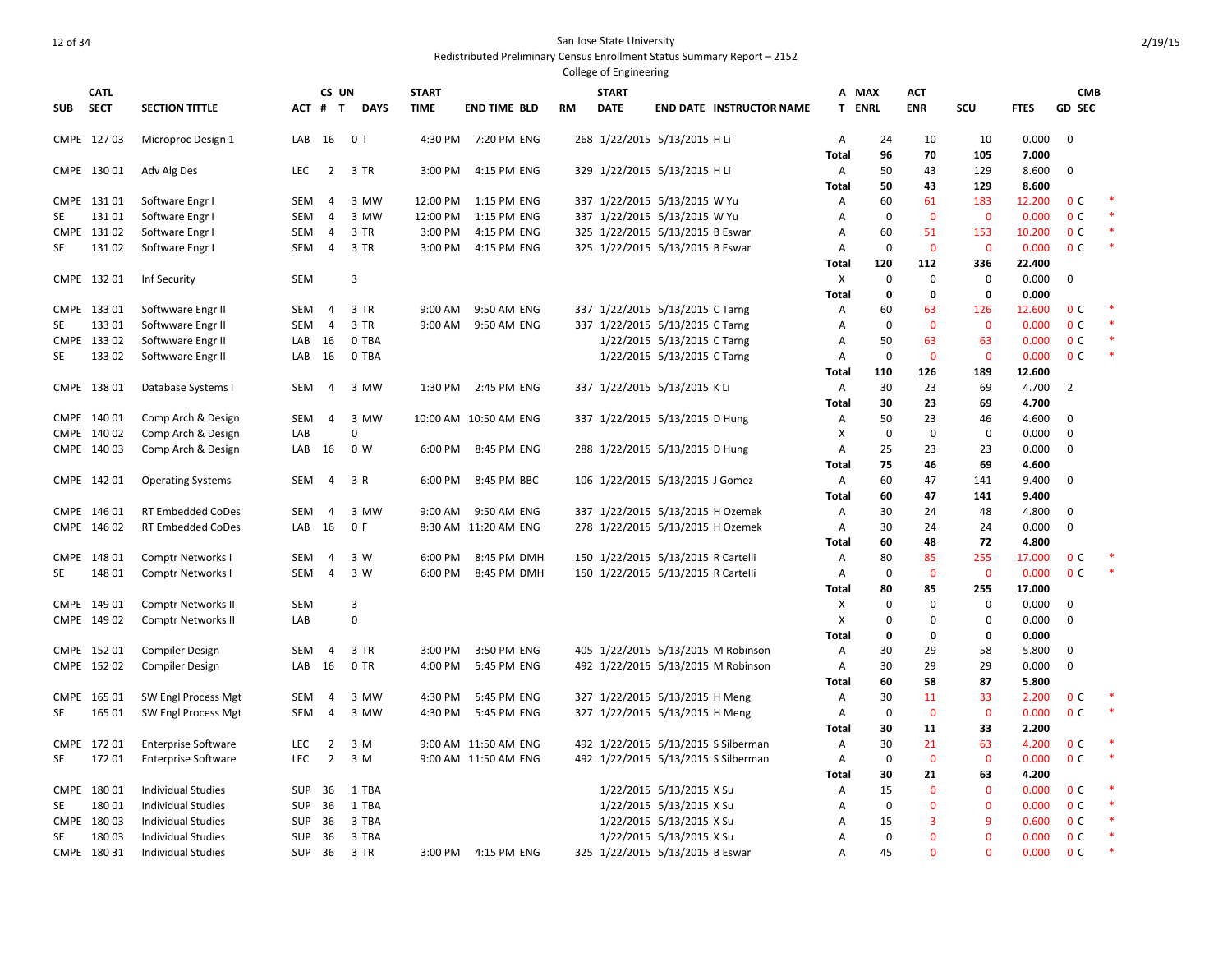|             |             |                                                  |            |                   |             |              |                     |           | College of Engineering |                                       |        |             |              |              |                  |                |  |
|-------------|-------------|--------------------------------------------------|------------|-------------------|-------------|--------------|---------------------|-----------|------------------------|---------------------------------------|--------|-------------|--------------|--------------|------------------|----------------|--|
|             | <b>CATL</b> |                                                  |            | CS UN             |             | <b>START</b> |                     |           | <b>START</b>           |                                       | А      | MAX         | АСТ          |              |                  | <b>CMB</b>     |  |
| <b>SUB</b>  | <b>SECT</b> | <b>SECTION TITTLE</b>                            | ACT        | #<br>$\mathsf{T}$ | <b>DAYS</b> | <b>TIME</b>  | <b>END TIME BLD</b> | <b>RM</b> | <b>DATE</b>            | <b>END DATE INSTRUCTOR NAME</b>       | Τ.     | <b>ENRL</b> | <b>ENR</b>   | SCU          | <b>FTES</b>      | <b>GD SEC</b>  |  |
| SE          | 180 31      | <b>Individual Studies</b>                        | <b>SUP</b> | 36                | 3 TR        | 3:00 PM      | 4:15 PM ENG         |           |                        | 325 1/22/2015 5/13/2015 B Eswar       | Α      | 0           | $\Omega$     | $\mathbf 0$  | 0.000            | 0 <sup>c</sup> |  |
| <b>CMPE</b> | 18038       | <b>Individual Studies</b>                        | <b>SUP</b> | 36                | 3 MW        | 1:30 PM      | 2:45 PM ENG         |           |                        | 337 1/22/2015 5/13/2015 K Li          | A      | 50          | 24           | 72           | 6.000            | 24 C           |  |
| <b>SE</b>   | 180 38      | <b>Individual Studies</b>                        | <b>SUP</b> | 36                | 3 MW        | 1:30 PM      | 2:45 PM ENG         |           |                        | 337 1/22/2015 5/13/2015 K Li          | A      | $\mathbf 0$ | $\Omega$     | $\mathbf{0}$ | 0.000            | 0 <sup>C</sup> |  |
| CMPE        | 180 90      | <b>Individual Studies</b>                        | <b>SUP</b> | 36                | 3 MW        | 1:30 PM      | 2:45 PM ENG         |           |                        | 325 1/22/2015 5/13/2015 H Katircioglu | A      | 40          | 12           | 36           | 3.000            | 12 C           |  |
| SE          | 180 90      | <b>Individual Studies</b>                        | SUP        | 36                | 3 MW        | 1:30 PM      | 2:45 PM ENG         |           |                        | 325 1/22/2015 5/13/2015 H Katircioglu | Α      | $\mathbf 0$ | $\mathbf 0$  | $\mathbf 0$  | 0.000            | 0 <sup>c</sup> |  |
|             | CMPE 180 92 | <b>Individual Studies</b>                        | <b>SUP</b> | 36                | 3 TR        | 1:30 PM      | 2:45 PM ENG         |           |                        | 189 1/22/2015 5/13/2015 B Eswar       | Α      | 90          | 88           | 264          | 22.000           | 88 C           |  |
| SE          | 18092       | Individual Studies                               | <b>SUP</b> | 36                | 3 TR        | 1:30 PM      | 2:45 PM ENG         |           |                        | 189 1/22/2015 5/13/2015 B Eswar       | А      | $\mathbf 0$ | $\mathbf{0}$ | $\mathbf{0}$ | 0.000            | 0 <sup>c</sup> |  |
|             | CMPE 180 94 | <b>Individual Studies</b>                        | <b>SUP</b> | 36                | 3 MW        | 4:30 PM      | 5:45 PM ENG         |           |                        | 337 1/22/2015 5/13/2015 F Lin         | Α      | 90          | 90           | 270          | 22.500           | 90 C           |  |
| SE          | 180 94      | <b>Individual Studies</b>                        | <b>SUP</b> | 36                | 3 MW        | 4:30 PM      | 5:45 PM ENG         |           |                        | 337 1/22/2015 5/13/2015 F Lin         | A      | $\mathbf 0$ | $\mathbf{0}$ | $\mathbf 0$  | 0.000            | 0 <sup>c</sup> |  |
|             | CMPE 180 95 | <b>Individual Studies</b>                        | <b>SUP</b> | 36                | 1 W         | 3:00 PM      | 5:45 PM ENG         |           |                        | 325 1/22/2015 5/13/2015 K Perry       | A      | 20          | 23           | 23           | 1.540            | 0 <sup>c</sup> |  |
| SE          | 180 95      | <b>Individual Studies</b>                        | <b>SUP</b> | 36                | 1 W         | 3:00 PM      | 5:45 PM ENG         |           |                        | 325 1/22/2015 5/13/2015 K Perry       | Α      | 0           | $\mathbf 0$  | $\mathbf 0$  | 0.000            | 0 <sup>c</sup> |  |
|             |             |                                                  |            |                   |             |              |                     |           |                        |                                       | Total  | 365         | 240          | 674          | 55.640           |                |  |
|             | CMPE 18701  | Soft Quality Engr                                | SEM        | $\overline{4}$    | 3 T         | 6:00 PM      | 8:45 PM MH          |           |                        | 523 1/22/2015 5/13/2015 B Eswar       | Α      | 60          | 47           | 141          | 9.400            | 0 <sup>c</sup> |  |
| SE          | 18701       | Soft Quality Engr                                | <b>SEM</b> | 4                 | 3T          | 6:00 PM      | 8:45 PM MH          |           |                        | 523 1/22/2015 5/13/2015 B Eswar       | Α      | $\mathbf 0$ | $\mathbf 0$  | $\mathbf 0$  | 0.000            | 0 <sup>c</sup> |  |
|             |             |                                                  |            |                   |             |              |                     |           |                        |                                       | Total  | 60          | 47           | 141          | 9.400            |                |  |
| CMPE        |             | 195A 01 Sr Design Project I                      | LAB        | 16                | 2 W         | 3:00 PM      | 5:45 PM ENG         |           |                        | 325 1/22/2015 5/13/2015 K Perry       | Α      | 40          | 11           | 22           | 1.467            | 0 <sup>c</sup> |  |
| SE          |             | 195A 01 Sr Design Project I                      | LAB        | 16                | 2 W         | 3:00 PM      | 5:45 PM ENG         |           |                        | 325 1/22/2015 5/13/2015 K Perry       | Α      | 0           | $\mathbf 0$  | $\mathbf 0$  | 0.000            | 0 <sup>c</sup> |  |
|             |             |                                                  |            |                   |             |              |                     |           |                        |                                       | Total  | 40          | 11           | 22           | 1.467            |                |  |
|             |             | CMPE 195B 01 Sr Design Project II                | LAB        | 16                | 3 W         | 3:00 PM      | 5:45 PM ENG         |           |                        | 325 1/22/2015 5/13/2015 K Perry       | Α      | 20          | 23           | 69           | 4.600            | 0 <sup>C</sup> |  |
| SE          |             | 195B 01 Sr Design Project II                     | LAB        | 16                | 3 W         | 3:00 PM      | 5:45 PM ENG         |           |                        | 325 1/22/2015 5/13/2015 K Perry       | Α      | 0           | $\mathbf{0}$ | $\mathbf{0}$ | 0.000            | 0 <sup>c</sup> |  |
|             |             | CMPE 195B 02 Sr Design Project II                | LAB        | 16                | 3 W         | 3:00 PM      | 5:45 PM ENG         |           |                        | 325 1/22/2015 5/13/2015 K Perry       | Α      | 20          | 7            | 21           | 1.400            | 0 <sup>c</sup> |  |
| SE          |             | 195B 02 Sr Design Project II                     | LAB        | 16                | 3 W         | 3:00 PM      | 5:45 PM ENG         |           |                        | 325 1/22/2015 5/13/2015 K Perry       | Α      | 0           | $\mathbf{0}$ | $\mathbf{0}$ | 0.000            | 0 <sup>c</sup> |  |
|             |             |                                                  |            |                   |             |              |                     |           |                        |                                       | Total  | 40          | 30           | 90           | 6.000            |                |  |
|             | CMPE 200 01 | Comp Architecture                                | SEM        | - 5               | 3 W         | 6:00 PM      | 8:45 PM ENG         |           |                        | 337 1/22/2015 5/13/2015 M Robinson    | Α      | 90<br>90    | 89<br>89     | 267<br>267   | 22.250<br>22.250 | -89            |  |
|             | CMPE 202 01 |                                                  | <b>LEC</b> | 1                 | 3 M         | 6:00 PM      | 8:45 PM CL          |           |                        | 226 1/22/2015 5/13/2015 M Fayad       | Total  | 60          | 20           | 60           | 5.000 20         |                |  |
|             | CMPE 202 02 | <b>SW Systems Engr</b><br><b>SW Systems Engr</b> | <b>LEC</b> | $\mathbf{1}$      | 3 R         | 6:00 PM      | 8:45 PM ENG         |           |                        | 337 1/22/2015 5/13/2015 M Fayad       | Α<br>Α | 70          | 65           | 195          | 16.250 65        |                |  |
|             | CMPE 202 03 | <b>SW Systems Engr</b>                           | <b>LEC</b> | 1                 | 3 F         | 3:00 PM      | 5:45 PM ENG         |           |                        | 189 1/22/2015 5/13/2015 P Nguyen      | Α      | 100         | 102          | 306          | 25.500 102       |                |  |
|             |             |                                                  |            |                   |             |              |                     |           |                        |                                       | Total  | 230         | 187          | 561          | 46.750           |                |  |
|             | CMPE 203 01 | SW Engr Management                               | <b>LEC</b> |                   | 3           |              |                     |           |                        |                                       | X      | 0           | 0            | 0            | 0.000            | 0              |  |
|             | CMPE 203 02 | <b>SW Engr Management</b>                        | LEC        |                   | 3           |              |                     |           |                        |                                       | X      | $\mathbf 0$ | $\mathbf 0$  | 0            | 0.000            | 0              |  |
|             |             |                                                  |            |                   |             |              |                     |           |                        |                                       | Total  | $\mathbf 0$ | $\mathbf 0$  | 0            | 0.000            |                |  |
|             | CMPE 206 01 | Comp Netwrk Design                               | SEM        | 5                 | 3 TR        | 4:30 PM      | 5:45 PM ENG         |           |                        | 189 1/22/2015 5/13/2015 R Fatoohi     | Α      | 90          | 72           | 216          | 18.000 72        |                |  |
|             |             |                                                  |            |                   |             |              |                     |           |                        |                                       | Total  | 90          | 72           | 216          | 18.000           |                |  |
|             | CMPE 207 01 | Net Prog & Appl                                  | <b>LEC</b> | $\overline{4}$    | 3 M         | 6:00 PM      | 8:45 PM BBC         |           |                        | 4 1/22/2015 5/13/2015 R Sinn          | Α      | 90          | 83           | 249          | 20.750 83        |                |  |
| <b>CMPE</b> | 20702       | Net Prog & Appl                                  | <b>LEC</b> | $\overline{4}$    | 3 R         | 6:00 PM      | 8:45 PM DMH         |           |                        | 227 1/22/2015 5/13/2015 W Xu          | Α      | 90          | 91           | 273          | 22.750           | 91             |  |
|             |             |                                                  |            |                   |             |              |                     |           |                        |                                       | Total  | 180         | 174          | 522          | 43.500           |                |  |
|             | CMPE 208 01 | Net Arch & Proto                                 | LEC        | $\overline{4}$    | 3 W         | 6:00 PM      | 8:45 PM ENG         |           |                        | 325 1/22/2015 5/13/2015 J Gomez       | Α      | 50          | 21           | 63           | 5.200            | 20             |  |
|             |             |                                                  |            |                   |             |              |                     |           |                        |                                       | Total  | 50          | 21           | 63           | 5.200            |                |  |
|             | CMPE 209 01 | <b>Network Security</b>                          | <b>LEC</b> | 1                 | 3 M         | 6:00 PM      | 8:45 PM ENG         |           |                        | 337 1/22/2015 5/13/2015 Y Park        | Α      | 80          | 20           | 60           | 4.950            | 19 C           |  |
|             | CMPE 209 02 | <b>Network Security</b>                          | <b>LEC</b> | 1                 | 3 TR        | 6:00 PM      | 7:15 PM ENG         |           |                        | 331 1/22/2015 5/13/2015 C Tarng       | Α      | 80          | 76           | 228          | 19.000           | 76 C           |  |
| EE          | 209 02      | <b>Network Security</b>                          | <b>LEC</b> | 1                 | 3 TR        | 6:00 PM      | 7:15 PM ENG         |           |                        | 331 1/22/2015 5/13/2015 C Tarng       | Α      | $\mathbf 0$ | $\mathbf{0}$ | $\mathbf{0}$ | 0.000            | 0 <sup>c</sup> |  |
|             |             |                                                  |            |                   |             |              |                     |           |                        |                                       | Total  | 160         | 96           | 288          | 23.950           |                |  |
|             | CMPE 220 01 | <b>System Software</b>                           | SEM        | 5                 | 3 R         | 6:00 PM      | 8:45 PM ENG         |           |                        | 325 1/22/2015 5/13/2015 B Eswar       | Α      | 90          | 58           | 174          | 14.450 57        |                |  |
|             |             |                                                  |            |                   |             |              |                     |           |                        |                                       | Total  | 90          | 58           | 174          | 14.450           |                |  |
|             | CMPE 226 01 | Database Design                                  | <b>LEC</b> |                   | 3           |              |                     |           |                        |                                       | X      | $\mathbf 0$ | $\mathbf 0$  | 0            | 0.000            | 0              |  |
|             | CMPE 226 02 | Database Design                                  | LEC        | 1                 | 3T          | 6:00 PM      | 8:45 PM WSQ         |           |                        | 109 1/22/2015 5/13/2015 H Li          | Α      | 119         | 105          | 315          | 26.250 105       |                |  |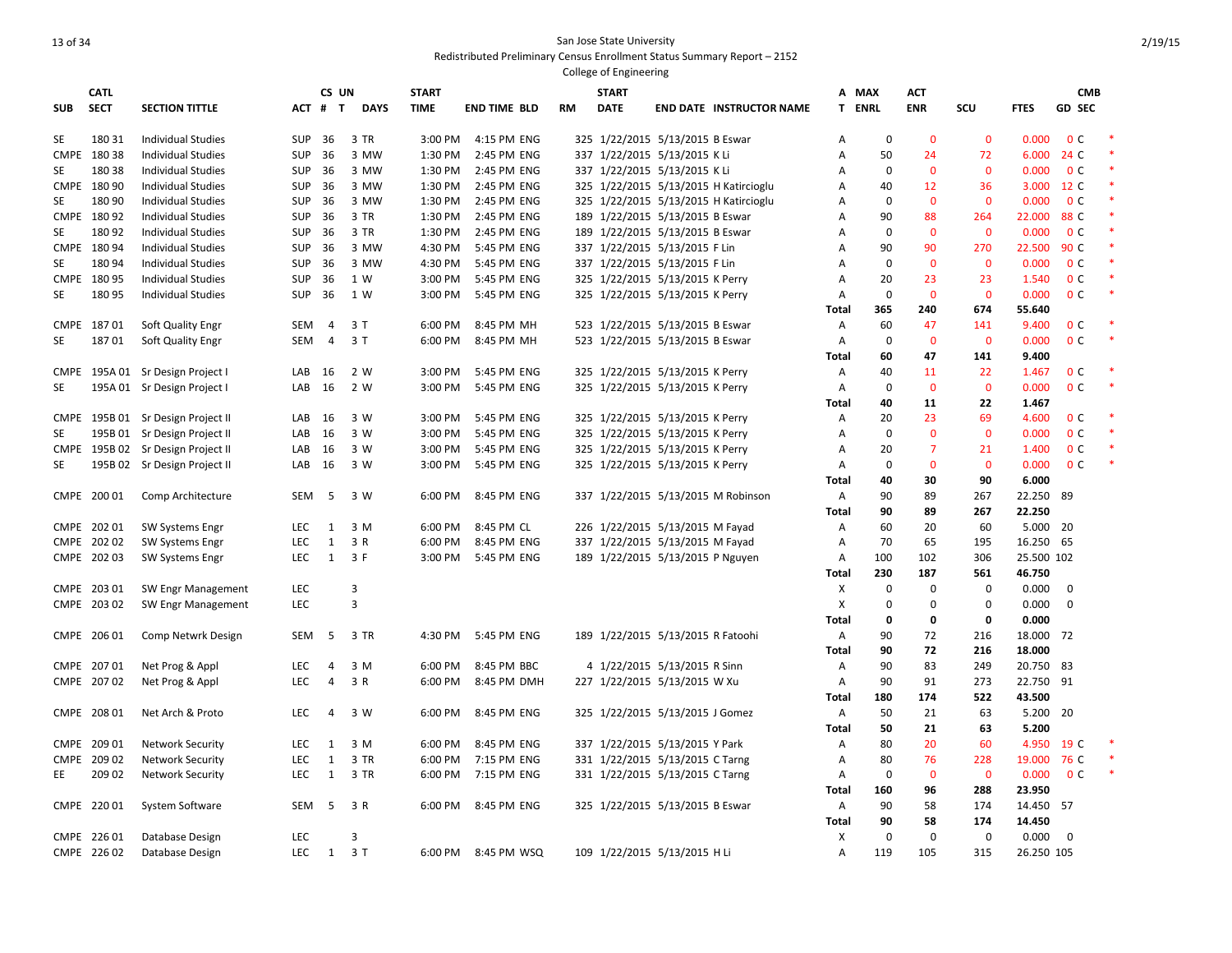|            |                            |                                        |                          |                                  |             |              |                            |           | College of Engineering |                                                                                |                     |             |                |             |                       |                |  |
|------------|----------------------------|----------------------------------------|--------------------------|----------------------------------|-------------|--------------|----------------------------|-----------|------------------------|--------------------------------------------------------------------------------|---------------------|-------------|----------------|-------------|-----------------------|----------------|--|
|            | <b>CATL</b>                |                                        |                          | CS UN                            |             | <b>START</b> |                            |           | <b>START</b>           |                                                                                | A MAX               |             | ACT            |             |                       | <b>CMB</b>     |  |
| <b>SUB</b> | <b>SECT</b>                | <b>SECTION TITTLE</b>                  | ACT # T                  |                                  | <b>DAYS</b> | <b>TIME</b>  | <b>END TIME BLD</b>        | <b>RM</b> | <b>DATE</b>            | <b>END DATE INSTRUCTOR NAME</b>                                                | <b>T ENRL</b>       |             | <b>ENR</b>     | SCU         | <b>FTES</b>           | <b>GD SEC</b>  |  |
|            |                            |                                        |                          |                                  |             |              |                            |           |                        |                                                                                |                     |             |                |             |                       |                |  |
|            |                            |                                        |                          |                                  |             |              |                            |           |                        |                                                                                | Total               | 119         | 105            | 315         | 26.250                |                |  |
|            | CMPE 235 01                | Mobile SW Design                       | <b>LEC</b>               | 1                                | 3 S         |              | 9:15 AM 12:00 PM ENG       |           |                        | 325 1/22/2015 5/13/2015 R Sinn                                                 | A                   | 50          | 39             | 117         | 9.750 39              |                |  |
|            |                            |                                        | LEC                      |                                  | 3T          | 6:00 PM      | 8:45 PM BBC                |           |                        |                                                                                | Total               | 50<br>90    | 39<br>105      | 117<br>315  | 9.750<br>26.250 105   |                |  |
|            | CMPE 239 01<br>CMPE 239 02 | Web & Data Mining<br>Web & Data Mining | LEC                      | $\overline{2}$<br>$\overline{2}$ | 3 TR        | 4:30 PM      | 5:45 PM CL                 |           |                        | 202 1/22/2015 5/13/2015 C Vuppalapati<br>117 1/22/2015 5/13/2015 C Vuppalapati | Α<br>Α              | 70          | 61             | 183         | 15.250 61             |                |  |
|            |                            |                                        |                          |                                  |             |              |                            |           |                        |                                                                                | <b>Total</b>        | 160         | 166            | 498         | 41.500                |                |  |
|            | CMPE 240 01                | Adv Comp Design                        | SEM                      | -5                               | 3 W         | 3:00 PM      | 5:45 PM CL                 |           |                        | 225 1/22/2015 5/13/2015 A Bindal                                               | A                   | 50          | $\overline{7}$ | 21          | 1.750                 | $\overline{7}$ |  |
|            | CMPE 240 02                | Adv Comp Design                        | SEM                      | 5                                | 3 R         | 3:00 PM      | 5:45 PM ENG                |           |                        | 337 1/22/2015 5/13/2015 H Li                                                   | A                   | 75          | 73             | 219         | 18.250 73             |                |  |
|            |                            |                                        |                          |                                  |             |              |                            |           |                        |                                                                                | Total               | 125         | 80             | 240         | 20.000                |                |  |
|            | CMPE 242 01                | <b>Embedded Hardware Design</b>        | SEM                      | 5                                | 3 MW        | 3:00 PM      | 4:15 PM CL                 |           |                        | 202 1/22/2015 5/13/2015 H Li                                                   | Α                   | 50          | 10             | 30          |                       | 2.500 10 C     |  |
|            |                            |                                        |                          |                                  |             |              |                            |           |                        |                                                                                | <b>Total</b>        | 50          | 10             | 30          | 2.500                 |                |  |
|            | CMPE 244 01                | <b>Embedded Software</b>               | <b>LEC</b>               | $\overline{4}$                   | 3T          | 6:00 PM      | 8:45 PM BBC                |           |                        | 4 1/22/2015 5/13/2015 P Kang                                                   | Α                   | 90          | 81             | 243         | 19.450 65             |                |  |
|            |                            |                                        |                          |                                  |             |              |                            |           |                        |                                                                                | Total               | 90          | 81             | 243         | 19.450                |                |  |
|            | CMPE 264 01                | Adv Dig/Cmp System                     | <b>SEM</b>               |                                  | 3           |              |                            |           |                        |                                                                                | X                   | 0           | $\mathbf 0$    | 0           | 0.000                 | 0              |  |
|            |                            |                                        |                          |                                  |             |              |                            |           |                        |                                                                                | <b>Total</b>        | 0           | 0              | 0           | 0.000                 |                |  |
|            | CMPE 265 01                | Hi Speed Dig Des                       | <b>LEC</b>               |                                  | 3           |              |                            |           |                        |                                                                                | X                   | $\mathbf 0$ | $\mathbf 0$    | $\mathbf 0$ | 0.000                 | $\mathbf 0$    |  |
|            |                            |                                        |                          |                                  |             |              |                            |           |                        |                                                                                | <b>Total</b>        | 0           | 0              | 0           | 0.000                 |                |  |
|            | CMPE 272 01                | <b>Ent SW Platforms</b>                | <b>LEC</b>               | 1                                | 3 M         | 6:00 PM      | 8:45 PM ENG                |           |                        | 189 1/22/2015 5/13/2015 D Harkey                                               | Α                   | 120         | 99             | 297         | 24.750                | -99            |  |
|            | CMPE 272 02                | <b>Ent SW Platforms</b>                | <b>LEC</b>               | $\mathbf{1}$                     | 3 W         | 6:00 PM      | 8:45 PM ENG                |           |                        | 189 1/22/2015 5/13/2015 R Ranjan                                               | A                   | 120         | 45             | 135         | 11.250 45             |                |  |
|            |                            |                                        |                          |                                  |             |              |                            |           |                        |                                                                                | Total               | 240         | 144            | 432         | 36.000                |                |  |
|            | CMPE 273 01                | <b>Ent Dist Systems</b>                | <b>LEC</b>               | 1                                | 3 W         | 6:00 PM      | 8:45 PM SH                 |           |                        | 100 1/22/2015 5/13/2015 S Aung                                                 | Α                   | 110         | 101            | 303         | 25.250 101            |                |  |
|            | CMPE 273 02                | <b>Ent Dist Systems</b>                | <b>LEC</b>               | $\mathbf{1}$                     | 3 MW        | 4:30 PM      | 5:45 PM CL                 |           |                        | 310 1/22/2015 5/13/2015 S Shim                                                 | A                   | 60          | 59             | 177         | 14.750 59             |                |  |
|            | CMPE 273 03                | <b>Ent Dist Systems</b>                | <b>LEC</b>               |                                  | 3           |              |                            |           |                        |                                                                                | X                   | 0           | 0              | $\mathbf 0$ | 0.000                 | 0              |  |
|            |                            |                                        |                          |                                  |             |              |                            |           |                        |                                                                                | <b>Total</b>        | 170         | 160            | 480         | 40.000                |                |  |
|            | CMPE 274 01                | <b>Bus Intel Tech</b>                  | <b>LEC</b><br><b>LEC</b> | 4<br>4                           | 3T<br>3 R   | 6:00 PM      | 8:45 PM BBC<br>8:45 PM BBC |           |                        | 204 1/22/2015 5/13/2015 W Yu                                                   | A<br>$\overline{A}$ | 60<br>60    | 52<br>36       | 156<br>108  | 13.000 52<br>9.000 36 |                |  |
|            | CMPE 274 02                | <b>Bus Intel Tech</b>                  |                          |                                  |             | 6:00 PM      |                            |           |                        | 322 1/22/2015 5/13/2015 S D'Souza                                              | Total               | 120         | 88             | 264         | 22.000                |                |  |
|            | CMPE 275 01                | Enterprise App Dev                     | <b>LEC</b>               | 4                                | 3 M         | 6:00 PM      | 8:45 PM CL                 |           |                        | 222 1/22/2015 5/13/2015 J Gash                                                 | Α                   | 60          | 47             | 141         | 11.750 47             |                |  |
|            | CMPE 275 02                | <b>Enterprise App Dev</b>              | <b>LEC</b>               | $\mathbf{1}$                     | 3 W         | 6:00 PM      | 8:45 PM YUH                |           |                        | 124 1/22/2015 5/13/2015 C Zhang                                                | A                   | 90          | 87             | 261         | 21.750 87             |                |  |
|            | CMPE 275 03                | <b>Enterprise App Dev</b>              | LEC                      | $\mathbf{1}$                     | 3 W         | 6:00 PM      | 8:45 PM CL                 |           |                        | 310 1/22/2015 5/13/2015 J Gash                                                 | A                   | 60          | 38             | 114         | 9.500 38              |                |  |
|            |                            |                                        |                          |                                  |             |              |                            |           |                        |                                                                                | <b>Total</b>        | 210         | 172            | 516         | 43.000                |                |  |
|            | CMPE 277 01                | Smartphone App Dev                     | <b>LEC</b>               | 1                                | 3 R         | 6:00 PM      | 8:45 PM DMH                |           |                        | 150 1/22/2015 5/13/2015 C Zhang                                                | Α                   | 80          | 78             | 234         | 19.450 77             |                |  |
|            |                            |                                        |                          |                                  |             |              |                            |           |                        |                                                                                | Total               | 80          | 78             | 234         | 19.450                |                |  |
|            | CMPE 280 01                | Web UI Design                          | <b>LEC</b>               |                                  | 3           |              |                            |           |                        |                                                                                | X                   | 0           | $\mathbf 0$    | 0           | 0.000                 | 0              |  |
|            | CMPE 280 02                | Web UI Design                          | LEC                      | $\mathbf{1}$                     | 3 R         | 6:00 PM      | 8:45 PM BBC                |           |                        | 4 1/22/2015 5/13/2015 C Vuppalapati                                            | Α                   | 80          | 111            | 333         | 27.750 111            |                |  |
|            |                            |                                        |                          |                                  |             |              |                            |           |                        |                                                                                | <b>Total</b>        | 80          | 111            | 333         | 27.750                |                |  |
|            | CMPE 28101                 | <b>Cloud Technologies</b>              | <b>LEC</b>               | $\mathbf{1}$                     | 3T          | 6:00 PM      | 8:45 PM SCI                |           |                        | 258 1/22/2015 5/13/2015 Z Gao                                                  | A                   | 90          | 83             | 249         | 20.750 83             |                |  |
|            | CMPE 28102                 | Cloud Technologies                     | <b>LEC</b>               | $\mathbf{1}$                     | 3 F         | 6:00 PM      | 8:45 PM BBC                |           |                        | 202 1/22/2015 5/13/2015 P Nguyen                                               | A                   | 119         | 102            | 306         | 25.500 102            |                |  |
|            | CMPE 281 03                | Cloud Technologies                     | LEC                      |                                  | 3           |              |                            |           |                        |                                                                                | X                   | 0           | $\mathbf 0$    | 0           | 0.000                 | 0              |  |
|            |                            |                                        |                          |                                  |             |              |                            |           |                        |                                                                                | Total               | 209         | 185            | 555         | 46.250                |                |  |
|            | CMPE 282 01                | <b>Cloud Services</b>                  | LEC                      |                                  | 3           |              |                            |           |                        |                                                                                | X                   | 0           | $\mathbf 0$    | 0           | 0.000                 | $\mathbf 0$    |  |
|            | CMPE 282 02                | <b>Cloud Services</b>                  | <b>LEC</b>               | $\overline{2}$                   | 3 MW        | 12:00 PM     | 1:15 PM BBC                |           |                        | 326 1/22/2015 5/13/2015 S Shim                                                 | Α                   | 45          | 32             | 96          | 8.000 32              |                |  |
|            |                            |                                        |                          |                                  |             |              |                            |           |                        |                                                                                | Total               | 45          | 32             | 96          | 8.000                 |                |  |
|            | CMPE 283 01                | Virtualization Tec                     | <b>LEC</b>               | 1                                | 3 M         | 6:00 PM      | 8:45 PM BBC                |           |                        | 202 1/22/2015 5/13/2015 S Agarwal                                              | A                   | 80          | 80             | 240         | 20.000                | -80            |  |
|            | CMPE 283 02                | Virtualization Tec                     | <b>LEC</b>               | 1                                | 3 MW        | 1:30 PM      | 2:45 PM BBC                |           |                        | 4 1/22/2015 5/13/2015 S Shim                                                   | A                   | 80          | 81             | 243         | 20.250                | 81             |  |
|            | CMPE 283 03                | Virtualization Tec                     | <b>LEC</b>               | 1                                | 3 TR        |              | 10:30 AM 11:45 AM ENG      |           |                        | 337 1/22/2015 5/13/2015 K Li                                                   | A<br>Total          | 80<br>240   | 44<br>205      | 132<br>615  | 11.000<br>51.250      | 44             |  |
|            |                            |                                        |                          |                                  |             |              |                            |           |                        |                                                                                |                     |             |                |             |                       |                |  |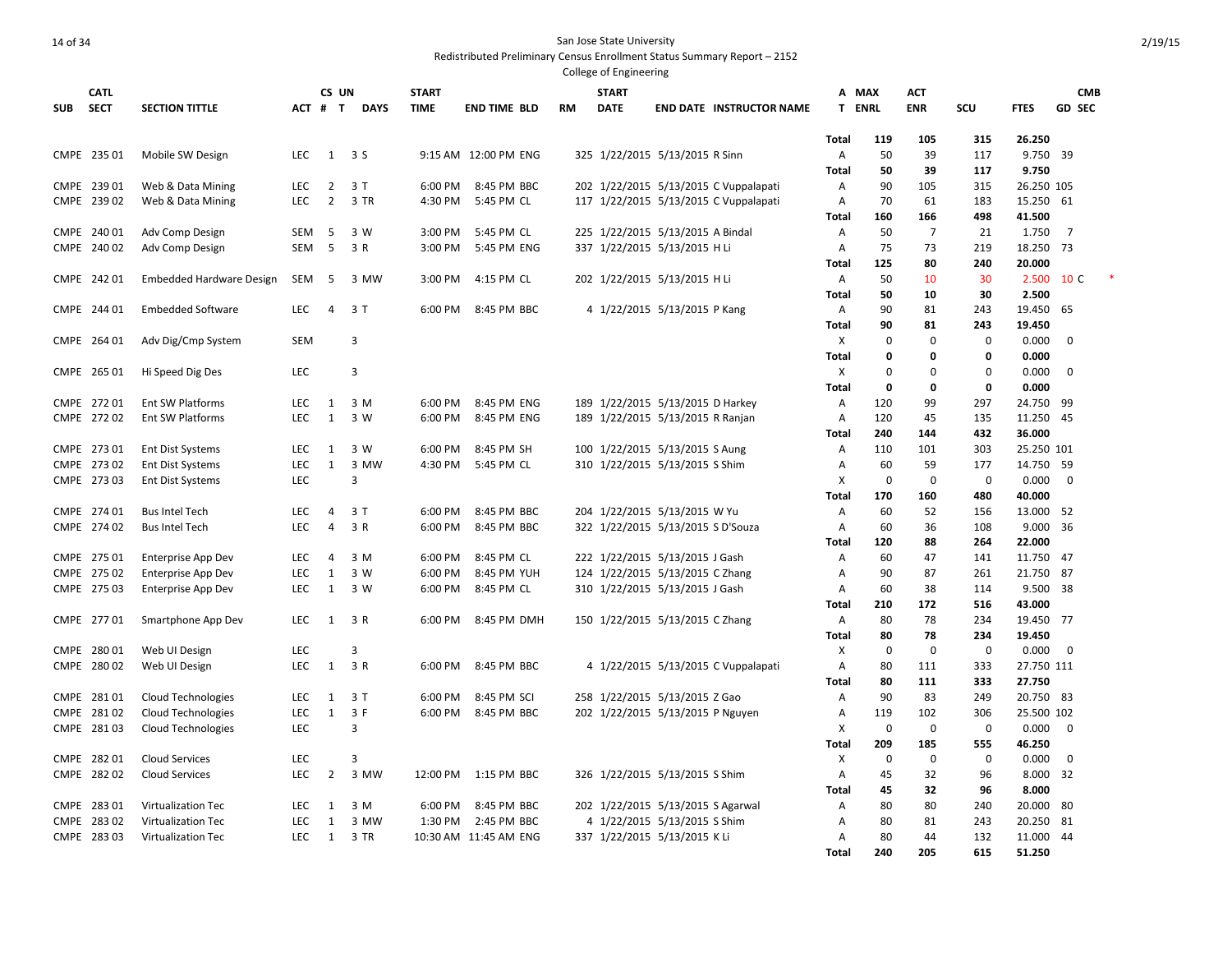|             |                         |                                      |            |                |              |              |                                     |           | College of Engineering                             |                             |                                    |                |          |                |              |                |                |
|-------------|-------------------------|--------------------------------------|------------|----------------|--------------|--------------|-------------------------------------|-----------|----------------------------------------------------|-----------------------------|------------------------------------|----------------|----------|----------------|--------------|----------------|----------------|
|             | <b>CATL</b>             |                                      |            | CS UN          |              | <b>START</b> |                                     |           | <b>START</b>                                       |                             |                                    |                | A MAX    | ACT            |              |                | <b>CMB</b>     |
| <b>SUB</b>  | <b>SECT</b>             | <b>SECTION TITTLE</b>                | ACT # T    |                | <b>DAYS</b>  | <b>TIME</b>  | <b>END TIME BLD</b>                 | <b>RM</b> | <b>DATE</b>                                        |                             | <b>END DATE INSTRUCTOR NAME</b>    |                | T ENRL   | <b>ENR</b>     | SCU          | <b>FTES</b>    | <b>GD SEC</b>  |
|             | CMPE 285 01             | Sw Engr Processes                    | LEC        | 1              | 3 W          | 6:00 PM      | 8:45 PM BBC                         |           | 322 1/22/2015 5/13/2015 W Yu                       |                             |                                    | Α              | 60       | 62             | 186          | 15.500         | 62             |
|             |                         |                                      |            |                |              |              |                                     |           |                                                    |                             |                                    | <b>Total</b>   | 60       | 62             | 186          | 15.500         |                |
|             | CMPE 287 01             | SW Qlty Assur                        | <b>LEC</b> | $\mathbf{1}$   | 3 R          | 6:00 PM      | 8:45 PM WSQ                         |           | 109 1/22/2015 5/13/2015 Z Gao                      |                             |                                    | Α              | 80       | 81             | 243          | 20.200         | -80            |
|             |                         |                                      |            |                |              |              |                                     |           |                                                    |                             |                                    | Total          | 80       | 81             | 243          | 20.200         |                |
|             | CMPE 294 01             | <b>CMPE Seminar</b>                  | <b>SEM</b> | $\overline{a}$ | 3 M          | 1:30 PM      | 4:15 PM ENG                         |           | 492 1/22/2015 5/13/2015 V Parrish                  |                             |                                    | A              | 30       | 33             | 99           | 8.250          | 33             |
|             | CMPE 294 02             | <b>CMPE Seminar</b>                  | SEM        | 4              | 3 W          | 1:30 PM      | 4:15 PM ENG                         |           | 492 1/22/2015 5/13/2015 V Parrish                  |                             |                                    | Α              | 30       | 33             | 99           | 8.250          | 33             |
| CMPE        | 294 03                  | <b>CMPE Seminar</b>                  | SEM        | 4              | 3 M          | 6:00 PM      | 8:45 PM ENG                         |           |                                                    |                             | 492 1/22/2015 5/13/2015 M Robinson | A              | 30       | 34             | 102          | 8.500          | -34            |
|             | CMPE 294 04             | <b>CMPE Seminar</b>                  | SEM        | $\overline{4}$ | 3T           | 12:00 PM     | 2:45 PM ENG                         |           | 492 1/22/2015 5/13/2015 V Parrish                  |                             |                                    | Α              | 30       | 36             | 108          | 9.000          | -36            |
|             | CMPE 294 05             | <b>CMPE Seminar</b>                  | SEM        | 4              | 3 R          | 12:00 PM     | 2:45 PM ENG                         |           | 492 1/22/2015 5/13/2015 V Parrish                  |                             |                                    | Α              | 30       | 34             | 102          | 8.500          | 34             |
|             | CMPE 294 06             | <b>CMPE Seminar</b>                  | SEM        | $\overline{4}$ | 3 R          | 6:30 PM      | 9:15 PM ENG                         |           |                                                    |                             | 492 1/22/2015 5/13/2015 M Robinson | Α              | 30       | 32<br>202      | 96           | 8.000          | -32            |
|             |                         |                                      |            |                |              |              |                                     |           |                                                    |                             |                                    | <b>Total</b>   | 180      | 15             | 606          | 50.500         |                |
| CMPE        | CMPE 295A 01<br>295A 02 | Master Project I<br>Master Project I | LAB<br>LAB | 16<br>16       | 3 MW<br>3 MW | 12:00 PM     | 9:00 AM 11:50 AM ENG<br>2:50 PM ENG |           | 268 1/22/2015 5/13/2015<br>206 1/22/2015 5/13/2015 |                             |                                    | Α<br>Α         | 16<br>16 | 15             | 45<br>45     | 3.750<br>3.750 | -15<br>15      |
| CMPE        | 295A03                  | Master Project I                     | LAB        | 16             | 3 MW         |              | 9:00 AM 11:50 AM ENG                |           | 268 1/22/2015 5/13/2015                            |                             |                                    | Α              | 16       | 13             | 39           | 3.250          | -13            |
| <b>CMPE</b> | 295A04                  | Master Project I                     | LAB        | 16             | 3 MW         |              | 9:00 AM 11:50 AM ENG                |           | 276 1/22/2015 5/13/2015                            |                             |                                    | Α              | 16       | 12             | 36           | 3.000          | 12             |
| <b>CMPE</b> | 295A 05                 | Master Project I                     | LAB        | 16             | 3 TR         | 12:00 PM     | 2:50 PM ENG                         |           | 276 1/22/2015 5/13/2015                            |                             |                                    | A              | 16       | 14             | 42           | 3.500          | -14            |
| CMPE        | 295A 06                 | Master Project I                     | LAB        | 16             | 3 MW         | 3:00 PM      | 5:50 PM ENG                         |           | 276 1/22/2015 5/13/2015                            |                             |                                    | Α              | 16       | 16             | 48           | 4.000          | 16             |
| CMPE        | 295A07                  | Master Project I                     | LAB        | 16             | 3 TR         |              | 9:00 AM 11:50 AM ENG                |           | 278 1/22/2015 5/13/2015                            |                             |                                    | Α              | 16       | 16             | 48           | 4.000          | 16             |
| CMPE        | 295A08                  | Master Project I                     | LAB        | 16             | 3 TR         | 12:00 PM     | 2:50 PM ENG                         |           | 278 1/22/2015 5/13/2015                            |                             |                                    | Α              | 16       | 10             | 30           | 2.500          | 10             |
| <b>CMPE</b> | 295A09                  | Master Project I                     | LAB        | 16             | 3 MW         |              | 9:00 AM 11:50 AM ENG                |           | 286 1/22/2015 5/13/2015                            |                             |                                    | Α              | 16       | 10             | 30           | 2.500          | 10             |
|             | CMPE 295A 10            | Master Project I                     | LAB        | 16             | 3 MW         | 12:30 PM     | 2:20 PM ENG                         |           | 405 1/22/2015 5/13/2015                            |                             |                                    | Α              | 16       | 11             | 33           | 2.750          | 11             |
| CMPE        |                         | 295A 11 Master Project I             | LAB        | 16             | 3 TR         |              | 9:00 AM 11:50 AM ENG                |           | 487 1/22/2015 5/13/2015                            |                             |                                    | $\overline{A}$ | 16       | 9              | 27           | 2.250          | 9              |
| CMPE        |                         | 295A 12 Master Project I             | LAB        | 16             | 3 TR         | 12:00 PM     | 2:50 PM ENG                         |           | 487 1/22/2015 5/13/2015                            |                             |                                    | A              | 16       | $\overline{2}$ | 6            | 0.500          | $\overline{2}$ |
| CMPE        |                         | 295A 13 Master Project I             | LAB        | 16             | 3 MW         |              | 9:00 AM 11:50 AM ENG                |           | 489 1/22/2015 5/13/2015                            |                             |                                    | A              | 16       | $\overline{2}$ | 6            | 0.500          | 2              |
| CMPE        | 295A 14                 | Master Project I                     | LAB        | 16             | 3 MW         |              | 9:00 AM 11:50 AM ENG                |           | 405 1/22/2015 5/13/2015                            |                             |                                    | A              | 16       | $\overline{4}$ | 12           | 1.000          | 4              |
|             |                         | CMPE 295A 15 Master Project I        | LAB        | 16             | 3 TR         |              | 9:00 AM 11:50 AM ENG                |           | 405 1/22/2015 5/13/2015                            |                             |                                    | Α              | 16       | 3              | 9            | 0.750          | 3              |
|             |                         |                                      |            |                |              |              |                                     |           |                                                    |                             |                                    | Total          | 240      | 152            | 456          | 38.000         |                |
|             | CMPE 295B 01            | Master Project II                    | LAB        | 16             | 3 TR         |              | 9:00 AM 11:50 AM ENG                |           | 268 1/22/2015 5/13/2015                            |                             |                                    | Α              | 24       | 24             | 72           | 6.000          | -24            |
| CMPE        | 295B02                  | Master Project II                    | LAB        | 16             | 3 MW         | 3:00 PM      | 5:50 PM ENG                         |           | 206 1/22/2015 5/13/2015                            |                             |                                    | Α              | 24       | 24             | 72           | 6.000          | -24            |
|             | CMPE 295B 03            | Master Project II                    | LAB        | 16             | 3 TR         | 12:00 PM     | 2:50 PM ENG                         |           | 268 1/22/2015 5/13/2015                            |                             |                                    | Α              | 24       | 24             | 72           | 6.000          | 24             |
| CMPE        | 295B04                  | Master Project II                    | LAB        | 16             | 3 TR         |              | 9:00 AM 11:50 AM ENG                |           | 276 1/22/2015 5/13/2015                            |                             |                                    | Α              | 24       | 24             | 72           | 6.000          | -24            |
| <b>CMPE</b> | 295B 05                 | Master Project II                    | LAB        | 16             | 3 MW         | 12:00 PM     | 2:50 PM ENG                         |           | 276 1/22/2015 5/13/2015                            |                             |                                    | Α              | 24       | 24             | 72           | 6.000          | 24             |
| CMPE        | 295B06                  | Master Project II                    | LAB        | 16             | 3 TR         | 3:00 PM      | 5:50 PM ENG                         |           | 276 1/22/2015 5/13/2015                            |                             |                                    | Α              | 24       | 23             | 69           | 5.750          | 23             |
| CMPE        | 295B 07                 | Master Project II                    | LAB        | 16             | 3 MW         |              | 9:00 AM 11:50 AM ENG                |           | 278 1/22/2015 5/13/2015                            |                             |                                    | $\overline{A}$ | 24       | 23             | 69           | 5.750          | 23             |
| CMPE        | 295B08                  | Master Project II                    | LAB        | 16             | 3 TR         | 3:00 PM      | 5:50 PM ENG                         |           | 278 1/22/2015 5/13/2015                            |                             |                                    | $\overline{A}$ | 24       | 23             | 69           | 5.750          | -23            |
| CMPE        | 295B09                  | Master Project II                    | LAB        | 16             | 3 TR         |              | 9:00 AM 11:50 AM ENG                |           | 286 1/22/2015 5/13/2015                            |                             |                                    | Α              | 24       | 21             | 63           | 5.250          | 21             |
|             | CMPE 295B 10            | Master Project II                    | LAB        | 16             | 3 TR         | 12:30 PM     | 2:20 PM ENG                         |           | 405 1/22/2015 5/13/2015                            |                             |                                    | A              | 24       | 24             | 72           | 6.000          | 24             |
| CMPE        | 295B 11                 | Master Project II                    | LAB        | 16             | 3 MW         |              | 9:00 AM 11:50 AM ENG                |           | 487 1/22/2015 5/13/2015                            |                             |                                    | Α              | 24       | 24             | 72           | 6.000          | 24             |
|             |                         | CMPE 295B 12 Master Project II       | LAB        | 16             | 3 MW         |              | 12:00 PM 2:50 PM ENG                |           | 487 1/22/2015 5/13/2015                            |                             |                                    | $\overline{A}$ | 24       | 21             | 63           | 5.250          | 21             |
|             |                         |                                      |            |                |              |              |                                     |           |                                                    |                             |                                    | Total          | 288      | 279            | 837          | 69.750         |                |
|             | CMPE 297 01             | Spec Top Comp Engr                   | SEM        | - 5            | 3 M          | 6:00 PM      | 8:45 PM CL                          |           | 224 1/22/2015 5/13/2015 C Shu                      |                             |                                    | A              | 50       | 5              | 5            | 1.100          | $\overline{2}$ |
|             |                         |                                      |            |                |              |              |                                     |           |                                                    |                             |                                    | Total          | 50       | 5              | 5            | 1.100          |                |
|             | CMPE 298 01             | <b>Special Problems</b>              | SUP        | 25             | 1 TBA        |              |                                     |           |                                                    | 1/22/2015 5/13/2015 X Su    |                                    | Α              | 45       | $\mathbf{1}$   | $\mathbf{1}$ | 0.083          | 1              |
|             | CMPE 298 02             | <b>Special Problems</b>              | SUP        | 25             | 2 TBA        |              |                                     |           |                                                    | 1/22/2015 5/13/2015 X Su    |                                    | Α              | 45       | 0              | $\mathbf 0$  | 0.000          | $\mathbf 0$    |
|             |                         |                                      |            |                |              |              |                                     |           |                                                    |                             |                                    | <b>Total</b>   | 90       | 1              | $\mathbf{1}$ | 0.083          |                |
|             | CMPE 298131             | <b>CMPE/SE Internship</b>            | <b>SUP</b> | 48             | 3 TBA        |              |                                     |           |                                                    | 1/22/2015 5/13/2015 B Eswar |                                    | $\mathsf{A}$   | 15       | 15             | 45           | 3.750          | -15            |
|             | CMPE 298132             | <b>CMPE/SE Internship</b>            | SUP        | 48             | 3 TBA        |              |                                     |           |                                                    | 1/22/2015 5/13/2015 B Eswar |                                    | Α              | 15       | 13             | 39           | 3.250          | -13            |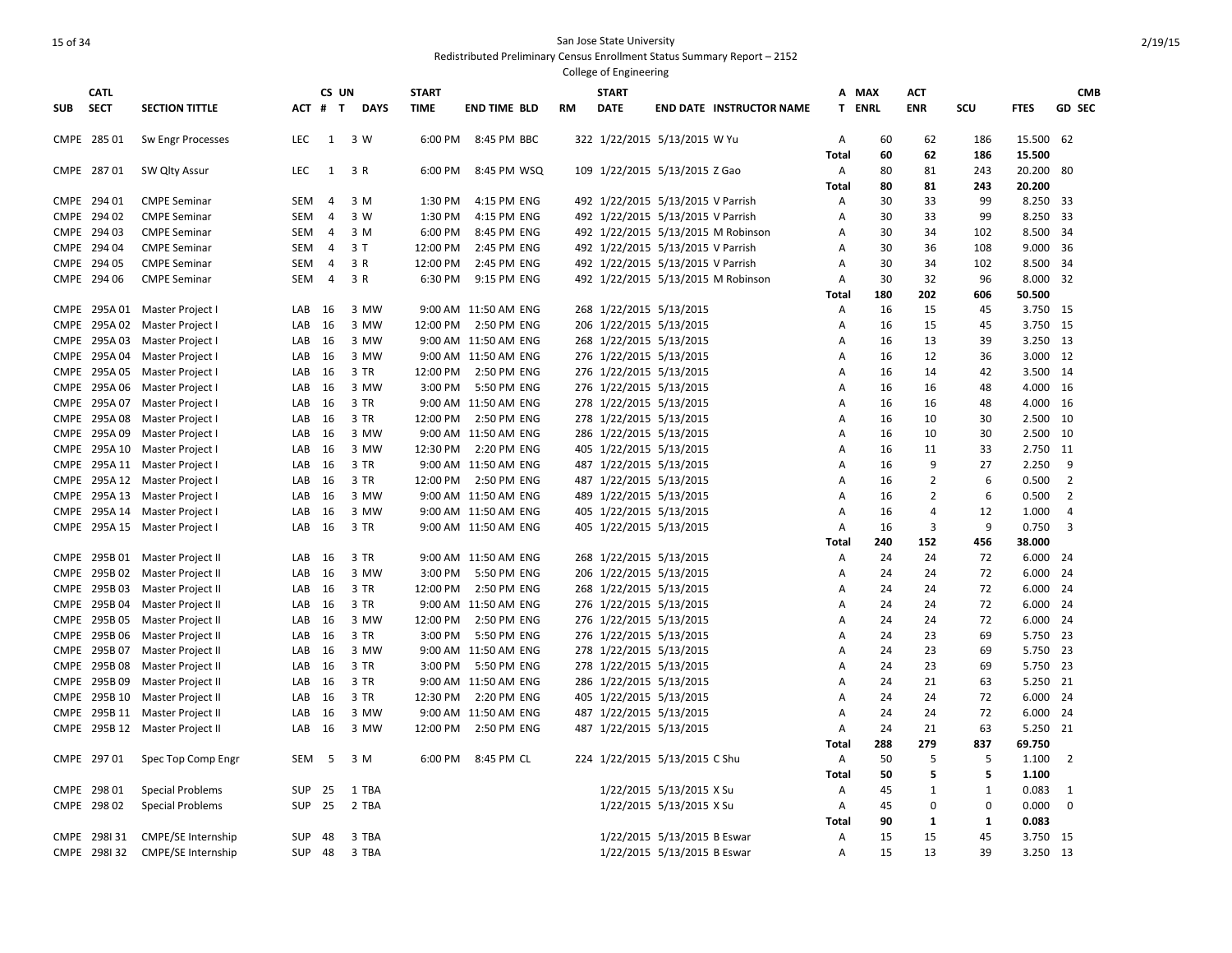|            | <b>CATL</b>  |                           |            | CS UN |             | <b>START</b> |                     |           | <b>START</b> |                             |                                   |              | A MAX       | <b>ACT</b> |            |             |               | <b>CMB</b> |
|------------|--------------|---------------------------|------------|-------|-------------|--------------|---------------------|-----------|--------------|-----------------------------|-----------------------------------|--------------|-------------|------------|------------|-------------|---------------|------------|
| <b>SUB</b> | <b>SECT</b>  | <b>SECTION TITTLE</b>     | <b>ACT</b> | $#$ T | <b>DAYS</b> | <b>TIME</b>  | <b>END TIME BLD</b> | <b>RM</b> | <b>DATE</b>  |                             | <b>END DATE INSTRUCTOR NAME</b>   |              | <b>ENRL</b> | <b>ENR</b> | <b>SCU</b> | <b>FTES</b> | <b>GD SEC</b> |            |
|            | CMPE 298133  | CMPE/SE Internship        | <b>SUP</b> | 48    | 3 TBA       |              |                     |           |              | 1/22/2015 5/13/2015 B Eswar |                                   | A            | 15          | 12         | 36         | 3.000 12    |               |            |
|            | CMPE 298134  | CMPE/SE Internship        | <b>SUP</b> | 48    | 3 TBA       |              |                     |           |              | 1/22/2015 5/13/2015 B Eswar |                                   | A            | 15          | 14         | 42         | 3.500 14    |               |            |
|            | CMPE 298135  | <b>CMPE/SE Internship</b> | SUP        | 48    | 3 TBA       |              |                     |           |              | 1/22/2015 5/13/2015 B Eswar |                                   | A            | 15          | 15         | 45         | 3.750 15    |               |            |
|            | CMPE 298136  | CMPE/SE Internship        | SUP        | 48    | 3 TBA       |              |                     |           |              | 1/22/2015 5/13/2015 B Eswar |                                   | A            | 15          | 15         | 45         | 3.750 15    |               |            |
|            | CMPE 298137  | <b>CMPE/SE Internship</b> | <b>SUP</b> | 48    | 3 TBA       |              |                     |           |              | 1/22/2015 5/13/2015 B Eswar |                                   | A            | 15          | 15         | 45         | 3.750 15    |               |            |
|            | CMPE 298138  | CMPE/SE Internship        | <b>SUP</b> | 48    | 3 TBA       |              |                     |           |              | 1/22/2015 5/13/2015 B Eswar |                                   | A            | 15          | 6          | 18         | 1.500       | - 6           |            |
|            | CMPE 298139  | CMPE/SE Internship        | <b>SUP</b> | 48    | 3 TBA       |              |                     |           |              | 1/22/2015 5/13/2015 B Eswar |                                   | A            | 15          | $\Omega$   | $\Omega$   | 0.000       | - 0           |            |
|            | CMPE 298140  | CMPE/SE Internship        | <b>SUP</b> | 48    | 3 TBA       |              |                     |           |              | 1/22/2015 5/13/2015 B Eswar |                                   | A            | 15          | 0          | 0          | 0.000       | - 0           |            |
|            |              |                           |            |       |             |              |                     |           |              |                             |                                   | Total        | 150         | 105        | 315        | 26.250      |               |            |
|            | CMPE 299A 01 | Master Thesis I           | <b>SUP</b> | 25    | 3 TBA       |              |                     |           |              | 1/22/2015 5/13/2015 D Hung  |                                   | A            | 10          |            | 3          | 0.250       | -1            |            |
|            |              |                           |            |       |             |              |                     |           |              |                             |                                   | <b>Total</b> | 10          |            | 3          | 0.250       |               |            |
| CMPE       | 299B 01      | <b>Master Thesis II</b>   | <b>SUP</b> | 25    | 3 TBA       |              |                     |           |              | 1/22/2015 5/13/2015 D Hung  |                                   | A            | 10          | 4          | 12         | 1.000       | 4             |            |
|            |              |                           |            |       |             |              |                     |           |              |                             |                                   | Total        | 10          | 4          | 12         | 1.000       |               |            |
|            |              |                           |            |       |             |              |                     |           |              |                             | <b>Computer Engineering Total</b> |              | 6455        | 5274       | 13932      | 1101.290    |               |            |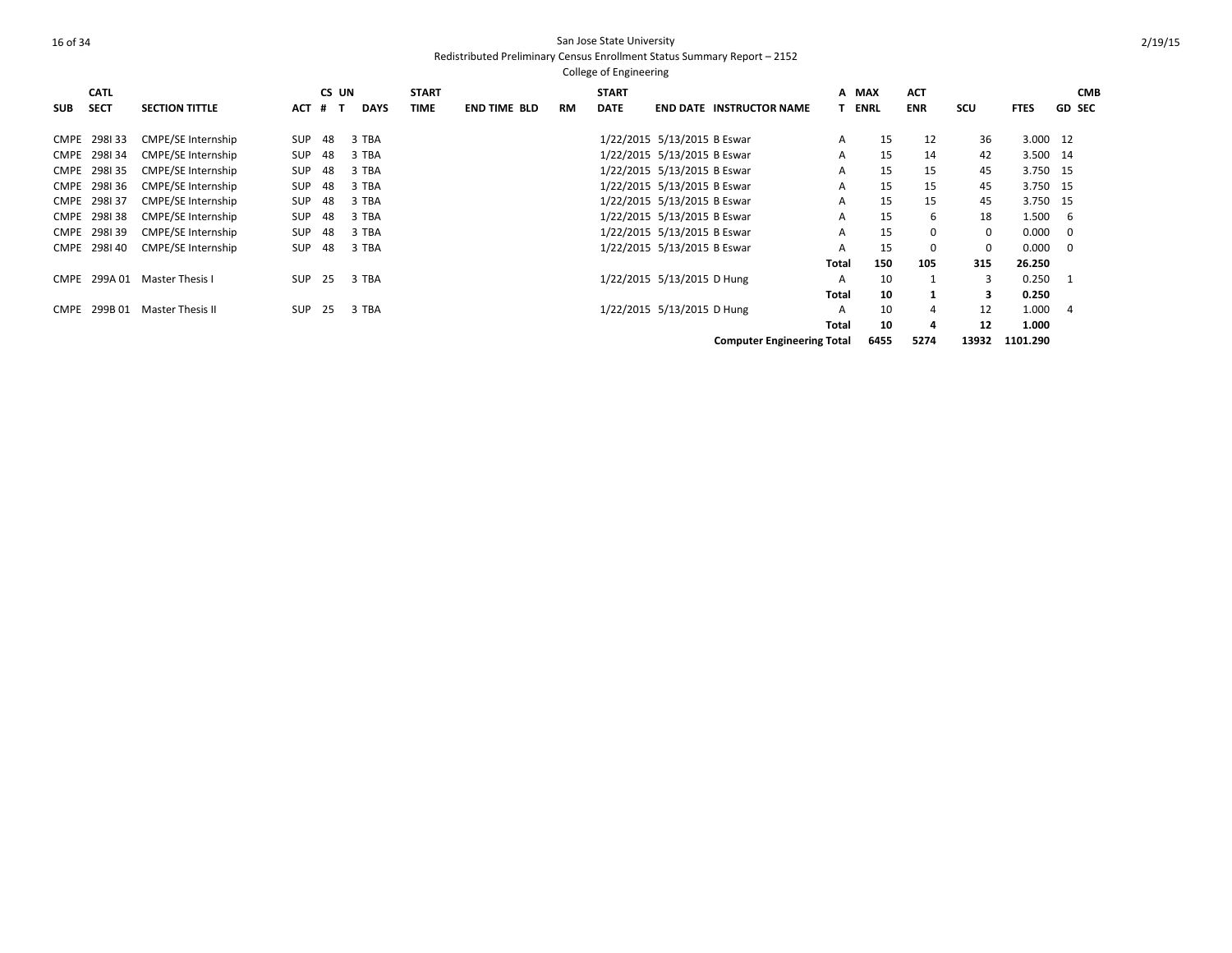|            |                               |                              |            |                |             |              |                                     |    | College of Engineering |                                     |                                              |                   |             |             |              |                 |                |  |
|------------|-------------------------------|------------------------------|------------|----------------|-------------|--------------|-------------------------------------|----|------------------------|-------------------------------------|----------------------------------------------|-------------------|-------------|-------------|--------------|-----------------|----------------|--|
|            | <b>CATL</b>                   |                              |            | CS UN          |             | <b>START</b> |                                     |    | <b>START</b>           |                                     |                                              |                   | A MAX       | <b>ACT</b>  |              |                 | <b>CMB</b>     |  |
| <b>SUB</b> | <b>SECT</b>                   | <b>SECTION TITTLE</b>        |            | ACT # T        | <b>DAYS</b> | <b>TIME</b>  | <b>END TIME BLD</b>                 | RM | <b>DATE</b>            |                                     | <b>END DATE INSTRUCTOR NAME</b>              |                   | T ENRL      | <b>ENR</b>  | SCU          | <b>FTES</b>     | <b>GD SEC</b>  |  |
|            | <b>Electrical Engineering</b> |                              |            |                |             |              |                                     |    |                        |                                     |                                              |                   |             |             |              |                 |                |  |
|            |                               |                              |            |                |             |              |                                     |    |                        |                                     |                                              |                   |             |             |              |                 |                |  |
| EE         | 3001                          | <b>INTR PRGM MC EE</b>       | <b>LEC</b> | 1              | 3 MW        | 3:00 PM      | 3:50 PM ENG                         |    |                        | 329 1/22/2015 5/13/2015 A Singh     |                                              | Α                 | 55          | 51          | 102          | 10.200          | $\Omega$       |  |
| EE         | 3002                          | <b>INTR PRGM MC EE</b>       | LAB        | 16             | 0 W         | 6:00 PM      | 8:45 PM ENG                         |    |                        | 333 1/22/2015 5/13/2015 A Singh     |                                              | Α                 | 40          | 36          | 36           | 0.000           | $\mathbf 0$    |  |
| EE         | 3003                          | <b>INTR PRGM MC EE</b>       | LAB        | 16             | 0 W         | 6:00 PM      | 8:45 PM ENG                         |    |                        | 333 1/22/2015 5/13/2015 A Singh     |                                              | Α                 | 20<br>115   | 15<br>102   | 15<br>153    | 0.000           | 0              |  |
| EE         | 9701                          | Intro EE Lab                 | LAB        | 17             | 1 R         | 6:00 PM      | 8:45 PM ENG                         |    |                        | 249 1/22/2015 5/13/2015 A Agrawal   |                                              | <b>Total</b>      | 20          | 24          | 24           | 10.200<br>1.600 | $\mathbf 0$    |  |
| EE         | 9702                          |                              | LAB        | 17             | 1T          |              |                                     |    |                        | 249 1/22/2015 5/13/2015 C Jones     |                                              | Α                 | 20          | 20          | 20           |                 | $\mathbf 0$    |  |
| EE         | 9703                          | Intro EE Lab<br>Intro EE Lab | LAB        | 17             | 1 T         | 1:30 PM      | 9:00 AM 11:45 AM ENG<br>4:15 PM ENG |    |                        |                                     |                                              | Α<br>Α            | 20          | 17          | 17           | 1.333<br>1.133  | $\mathbf 0$    |  |
|            | 9704                          |                              | LAB        | 17             | 1 R         | 1:30 PM      | 4:15 PM ENG                         |    |                        |                                     | 249 1/22/2015 5/13/2015 S Matteson           |                   | 20          | 11          | 11           |                 | 0              |  |
| EE<br>EE.  | 9705                          | Intro EE Lab<br>Intro EE Lab | LAB        | 17             | 1 F         |              | 9:00 AM 11:45 AM ENG                |    |                        |                                     | 249 1/22/2015 5/13/2015 S Mukherjee          | Α                 | 20          | 18          | 18           | 0.733<br>1.200  | $\Omega$       |  |
|            |                               |                              |            |                |             |              |                                     |    |                        | 249 1/22/2015 5/13/2015 G Joglekar  |                                              | Α                 | 100         | 90          | 90           |                 |                |  |
| EE         | 98 01                         | Intro Ckt Analysis           | SEM        | $\overline{4}$ | 3 TR        |              | 9:00 AM 10:15 AM ENG                |    |                        | 345 1/22/2015 5/13/2015 U Strasilla |                                              | <b>Total</b><br>Α | 80          | 73          | 219          | 6.000<br>14.600 | 0              |  |
| EE         | 98 02                         | Intro Ckt Analysis           | <b>SEM</b> | 4              | 3 MW        |              | 10:30 AM 11:45 AM ENG               |    |                        | 345 1/22/2015 5/13/2015 D Parent    |                                              | Α                 | 80          | 81          | 243          | 16.250          | 1              |  |
| EE         | 98 03                         | Intro Ckt Analysis           | SEM        | $\overline{4}$ | 3 TR        |              | 3:00 PM 4:15 PM ENG                 |    |                        | 345 1/22/2015 5/13/2015 U Strasilla |                                              | Α                 | 80          | 44          | 132          | 8.800           | $\mathbf 0$    |  |
|            |                               |                              |            |                |             |              |                                     |    |                        |                                     |                                              | <b>Total</b>      | 240         | 198         | 594          | 39.650          |                |  |
| EE         | 101 01                        | Cir/Conc & Prob So           | ACT        | 13             | 1 R         | 2:00 PM      | 4:00 PM ENG                         |    |                        | 339 1/22/2015 5/13/2015 C Jones     |                                              | Α                 | 100         | 113         | 113          | 7.533           | 0              |  |
|            |                               |                              |            |                |             |              |                                     |    |                        |                                     |                                              | <b>Total</b>      | 100         | 113         | 113          | 7.533           |                |  |
| EE         | 102 01                        | Prob/Stat in EE              | <b>SEM</b> | $\overline{4}$ | 3 MW        |              | 10:30 AM 11:45 AM ENG               |    |                        | 339 1/22/2015 5/13/2015 B Sirkeci   |                                              | Α                 | 55          | 51          | 153          | 10.200          | $\Omega$       |  |
|            |                               |                              |            |                |             |              |                                     |    |                        |                                     |                                              | <b>Total</b>      | 55          | 51          | 153          | 10.200          |                |  |
| EE         | 104 01                        | Num Methods in EE            | SEM        | $\overline{4}$ | 3 TBA       |              |                                     |    |                        | 1/22/2015 5/13/2015                 |                                              | A                 | $\mathbf 0$ | $\mathbf 0$ | $\mathbf 0$  | 0.000           | 0              |  |
|            |                               |                              |            |                |             |              |                                     |    |                        |                                     |                                              | Total             | $\mathbf 0$ | 0           | $\mathbf 0$  | 0.000           |                |  |
| EE         | 11001                         | <b>Circuits and Systems</b>  | SEM        | 4              | 3 MW        | 4:30 PM      | 5:45 PM ENG                         |    |                        | 341 1/22/2015 5/13/2015 P Hsu       |                                              | Α                 | 55          | 80          | 240          | 16.100          | $\overline{2}$ |  |
|            |                               |                              |            |                |             |              |                                     |    |                        |                                     |                                              | <b>Total</b>      | 55          | 80          | 240          | 16.100          |                |  |
| EE.        | 11201                         | <b>Signal Processing</b>     | <b>SEM</b> | $\overline{4}$ | 3 MW        | 3:00 PM      | 4:15 PM ENG                         |    |                        | 341 1/22/2015 5/13/2015 T Nguyen    |                                              | Α                 | 55          | 78          | 234          | 15.650          | 1              |  |
|            |                               |                              |            |                |             |              |                                     |    |                        |                                     |                                              | <b>Total</b>      | 55          | 78          | 234          | 15.650          |                |  |
| EE         | 11801                         | Dig Lgc Crt Dsgn             | <b>SEM</b> | $\overline{4}$ | 4 MW        |              | 10:30 AM 11:45 AM ENG               |    |                        | 189 1/22/2015 5/13/2015 C Choo      |                                              | Α                 | 60          | 55          | 165          | 14.733          | 1              |  |
| EE         | 11802                         | Dig Lgc Crt Dsgn             | LAB        | 16             | 0 R         |              | 9:00 AM 11:45 AM ENG                |    |                        | 305 1/22/2015 5/13/2015 J Shah      |                                              | Α                 | 20          | 16          | 16           | 0.000           | $\mathbf 0$    |  |
| EE         | 11803                         | Dig Lgc Crt Dsgn             | LAB        | 16             | 0 R         |              | 6:00 PM 8:45 PM ENG                 |    |                        |                                     | 305 1/22/2015 5/13/2015 B Sairamesh          | Α                 | 20          | 22          | 22           | 0.000           | 1              |  |
| EE         | 118 04                        | Dig Lgc Crt Dsgn             | LAB        | 16             | 0T          |              | 9:00 AM 11:45 AM ENG                |    |                        | 305 1/22/2015 5/13/2015 K Rami      |                                              | Α                 | 20          | 17          | 17           | 0.000           | $\mathbf 0$    |  |
|            |                               |                              |            |                |             |              |                                     |    |                        |                                     |                                              | Total             | 120         | 110         | 220          | 14.733          |                |  |
| EE         | 120 01                        | Microp Sys Design            | SEM        | $\overline{4}$ | 4 MW        | 1:30 PM      | 2:45 PM ENG                         |    |                        | 345 1/22/2015 5/13/2015 M Zand      |                                              | Α                 | 64          | 79          | 237          | 21.133          | 1              |  |
| EE         | 120 02                        | Microp Sys Design            | LAB        | 16             | 0T          | 1:30 PM      | 4:15 PM ENG                         |    |                        | 307 1/22/2015 5/13/2015 S Polagani  |                                              | A                 | 16          | 20          | 20           | 0.000           | $\mathbf{1}$   |  |
| EE         | 12003                         | Microp Sys Design            | LAB        | 16             | 0 R         | 10:30 AM     | 1:15 PM ENG                         |    |                        |                                     | 307 1/22/2015 5/13/2015 S Moballegh          | Α                 | 16          | 19          | 19           | 0.000           | $\mathbf 0$    |  |
| EE         | 12004                         | Microp Sys Design            | LAB        | 16             | 0 R         | 1:30 PM      | 4:15 PM ENG                         |    |                        |                                     | 307 1/22/2015 5/13/2015 D Marthanda Gomasree | A                 | 16          | 20          | 20           | 0.000           | 0              |  |
| EE         | 120 05                        | Microp Sys Design            | LAB        | 16             | 0 W         | 6:00 PM      | 8:45 PM ENG                         |    |                        | 307 1/22/2015 5/13/2015 T Nguyen    |                                              | Α                 | 16          | 20          | 20           | 0.000           | 0              |  |
|            |                               |                              |            |                |             |              |                                     |    |                        |                                     |                                              | <b>Total</b>      | 128         | 158         | 316          | 21.133          |                |  |
| EE         | 122 01                        | Electr Design I              | <b>SEM</b> | $\overline{4}$ | 4 TR        |              | 9:00 AM 10:15 AM ENG                |    |                        |                                     | 339 1/22/2015 5/13/2015 S Hamedi-Hagh        | Α                 | 55          | 49          | 147          | 13.133          | 1              |  |
| EE         | 122 02                        | Electr Design I              | LAB        | 16             | 0T          | 6:00 PM      | 8:45 PM ENG                         |    |                        | 290 1/22/2015 5/13/2015 N Singh     |                                              | Α                 | 18          | 15          | 15           | 0.000           | 0              |  |
| EE         | 12203                         | Electr Design I              | LAB        | 16             | 0T          | 1:30 PM      | 4:15 PM ENG                         |    |                        | 290 1/22/2015 5/13/2015 D Zhi       |                                              | Α                 | 18          | 19          | 19           | 0.000           | 0              |  |
| EE         | 12204                         | Electr Design I              | LAB        | 16             | 0T          |              | 10:30 AM  1:15 PM ENG               |    |                        | 290 1/22/2015 5/13/2015 J Joseph    |                                              | Α                 | 18          | 15          | 15           | 0.000           | 1              |  |
|            |                               |                              |            |                |             |              |                                     |    |                        |                                     |                                              | <b>Total</b>      | 109         | 98          | 196          | 13.133          |                |  |
| EE         | 124 01                        | Electr Design II             | SEM        | $\overline{4}$ | 4 MW        |              | 9:00 AM 10:15 AM ENG                |    |                        | 329 1/22/2015 5/13/2015 S Ardalan   |                                              | Α                 | 40          | 48          | 144          | 12.800          | 0              |  |
| EE         | 124 02                        | Electr Design II             | LAB        | 16             | 0 R         | 1:30 PM      | 4:15 PM ENG                         |    |                        | 258 1/22/2015 5/13/2015 A Cheerla   |                                              | Α                 | 18          | 22          | 22           | 0.000           | $\mathbf 0$    |  |
| EE         | 124 03                        | Electr Design II             | LAB        | 16             | 0 R         | 6:00 PM      | 8:45 PM ENG                         |    |                        | 258 1/22/2015 5/13/2015 P Agrawal   |                                              | Α                 | 18          | 17          | 17           | 0.000           | $\mathbf 0$    |  |
| EE         | 124 04                        | Electr Design II             | LAB        |                | 0           |              |                                     |    |                        |                                     |                                              | X                 | $\mathbf 0$ | 0           | $\mathbf 0$  | 0.000           | $\mathbf 0$    |  |
| EE         | 124 05                        | Electr Design II             | LAB        | 16             | 0T          | 6:00 PM      | 8:45 PM ENG                         |    |                        | 258 1/22/2015 5/13/2015 S Kaliraj   |                                              | A                 | 18          | q           | $\mathsf{q}$ | 0.000           | $\Omega$       |  |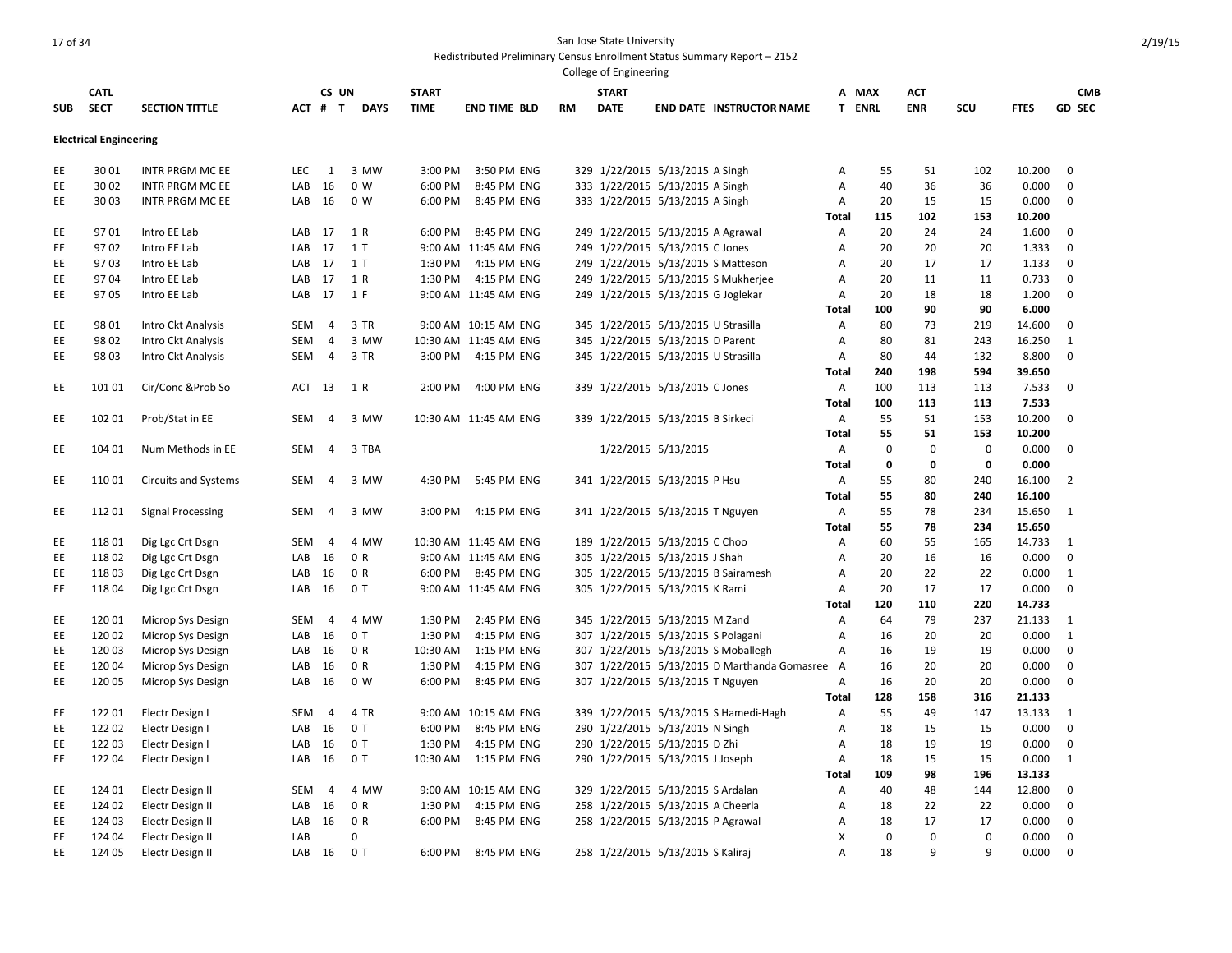|            |                  |                                              |            |                |             |                    |                            |           | College of Engineering |                                            |              |             |              |                  |                      |               |  |
|------------|------------------|----------------------------------------------|------------|----------------|-------------|--------------------|----------------------------|-----------|------------------------|--------------------------------------------|--------------|-------------|--------------|------------------|----------------------|---------------|--|
|            | <b>CATL</b>      |                                              |            | CS UN          |             | <b>START</b>       |                            |           | <b>START</b>           |                                            | A MAX        |             | <b>ACT</b>   |                  |                      | <b>CMB</b>    |  |
| <b>SUB</b> | <b>SECT</b>      | <b>SECTION TITTLE</b>                        |            | ACT # T        | <b>DAYS</b> | <b>TIME</b>        | <b>END TIME BLD</b>        | <b>RM</b> | <b>DATE</b>            | <b>END DATE INSTRUCTOR NAME</b>            | T ENRL       |             | <b>ENR</b>   | SCU              | <b>FTES</b>          | <b>GD SEC</b> |  |
|            |                  |                                              |            |                |             |                    |                            |           |                        |                                            | <b>Total</b> | 94          | 96           | 192              | 12.800               |               |  |
| EE         | 12701            | <b>Electronics for Bioengg</b>               | <b>LEC</b> | $\overline{2}$ | 3 TR        | 3:00 PM            | 4:15 PM ENG                |           |                        | 303 1/22/2015 5/13/2015 T Peng             | Α            | 35          | 18           | 54               | 3.850                | -5            |  |
|            |                  |                                              |            |                |             |                    |                            |           |                        |                                            | Total        | 35          | 18           | 54               | 3.850                |               |  |
| EE.        | 12801            | <b>Phys Electronics</b>                      | SEM        | $\overline{4}$ | 3 TR        |                    | 10:30 AM 11:45 AM ENG      |           |                        | 345 1/22/2015 5/13/2015 L He               | Α            | 80          | 74           | 222              | 14.800               | $\mathbf 0$   |  |
|            |                  |                                              |            |                |             |                    |                            |           |                        |                                            | <b>Total</b> | 80          | 74           | 222              | 14.800               |               |  |
| EE         | 13201            | Theo Auto Controls                           | <b>SEM</b> | $\overline{4}$ | 3 MW        | 4:30 PM            | 5:45 PM ENG                |           |                        | 331 1/22/2015 5/13/2015 P Reischl          | A            | 80          | 71           | 213              | 14.200               | $\mathbf 0$   |  |
|            |                  |                                              |            |                |             |                    |                            |           |                        |                                            | Total        | 80          | 71           | 213              | 14.200               |               |  |
| EE.        | 134 01           | Power Systems                                | LEC        | $\overline{2}$ | 3 TR        | 4:30 PM            | 5:45 PM ENG                |           |                        | 401 1/22/2015 5/13/2015 S Liu              | Α            | 35          | 32           | 96               | 6.400                | 0             |  |
|            |                  |                                              |            |                |             |                    |                            |           |                        |                                            | Total        | 35          | 32           | 96               | 6.400                |               |  |
| EE         | 136 01           | <b>Power Electronics</b>                     | SEM        | $\overline{4}$ | 3 TR        | 3:00 PM            | 4:15 PM ENG                |           |                        | 401 1/22/2015 5/13/2015 P Reischl          | Α            | 35          | 23           | 69               | 4.600                | $\mathbf 0$   |  |
| EE         | 13801            |                                              | SEM        | -5             | 3 TR        | 6:00 PM            | 7:15 PM ENG                |           |                        |                                            | Total<br>Α   | 35<br>35    | 23<br>17     | 69<br>51         | 4.600<br>3.400       | 0             |  |
|            |                  | <b>Embedded Cntr Sys Design</b>              |            |                |             |                    |                            |           |                        | 403 1/22/2015 5/13/2015 P Hsu              | Total        | 35          | 17           | 51               | 3.400                |               |  |
| EE         | 140 01           | Prin of E & M Flds                           | <b>SEM</b> | 4              | 3 MW        |                    | 9:00 AM 10:15 AM ENG       |           |                        | 345 1/22/2015 5/13/2015 R Kwok             | Α            | 55          | 45           | 135              | 9.050                | 1             |  |
|            |                  |                                              |            |                |             |                    |                            |           |                        |                                            | Total        | 55          | 45           | 135              | 9.050                |               |  |
| EE         | 16101            | Digital Comm Sys                             | LEC        | $\overline{2}$ | 3 TR        | 1:30 PM            | 2:45 PM ENG                |           |                        | 329 1/22/2015 5/13/2015 R Morelos-Zaragoza | A            | 35          | 17           | 51               | 3.400                | $\mathbf 0$   |  |
|            |                  |                                              |            |                |             |                    |                            |           |                        |                                            | Total        | 35          | 17           | 51               | 3.400                |               |  |
| EE.        | 16602            | <b>CMOS Dgtl Circuits</b>                    | <b>SEM</b> | 4              | 3 TR        | 6:00 PM            | 7:15 PM ENG                |           |                        | 303 1/22/2015 5/13/2015 S Oh               | Α            | 35          | 16           | 48               | 3.450                | -5            |  |
|            |                  |                                              |            |                |             |                    |                            |           |                        |                                            | <b>Total</b> | 35          | 16           | 48               | 3.450                |               |  |
| EE         | 17201            | Intro MicrowavesEngr                         | SEM        | 4              | 3           |                    |                            |           |                        | 1/22/2015 5/13/2015                        | X            | $\mathbf 0$ | 0            | 0                | 0.000                | $\mathbf 0$   |  |
| EE         | 17202            | Intro MicrowavesEngr                         | SEM        | $\overline{4}$ | 3 TR        | 4:30 PM            | 5:45 PM ENG                |           |                        | 403 1/22/2015 5/13/2015 R Kwok             | Α            | 35          | $\mathbf{1}$ | 3                | 0.200                | $\mathbf 0$   |  |
|            |                  |                                              |            |                |             |                    |                            |           |                        |                                            | Total        | 35          | $\mathbf{1}$ | 3                | 0.200                |               |  |
| EE         | 174 01           | INT ALG PR EBD SYS                           | SEM        | $\overline{4}$ | 3 MW        | 7:30 PM            | 8:45 PM ENG                |           |                        | 401 1/22/2015 5/13/2015 T Nguyen           | Α            | 35          | 23           | 69               | 4.600                | $\mathbf 0$   |  |
|            |                  |                                              |            |                |             |                    |                            |           |                        |                                            | <b>Total</b> | 35          | 23           | 69               | 4.600                |               |  |
| EE         | 17801            | Dig Design w FPGAS                           | SEM        | $\overline{4}$ | 3 TR        | 7:30 PM            | 8:45 PM ENG                |           |                        | 403 1/22/2015 5/13/2015 E Crabill          | Α            | 35          | 20           | 60               | 4.000                | $\Omega$      |  |
| EE         | 18001            |                                              | SUP        |                | 1 TBA       |                    |                            |           |                        | 1/22/2015 5/13/2015                        | <b>Total</b> | 35<br>5     | 20<br>0      | 60               | 4.000<br>0.000       | $\mathbf 0$   |  |
| EE         | 18002            | <b>Indiv Studies</b><br><b>Indiv Studies</b> | <b>SUP</b> | 36<br>36       | 2 TBA       |                    |                            |           |                        | 1/22/2015 5/13/2015                        | Α            | 5           | 0            | 0<br>$\mathbf 0$ | 0.000                | 0             |  |
| EE         | 180 03           | <b>Indiv Studies</b>                         | <b>SUP</b> | 36             | 3 TBA       |                    |                            |           |                        | 1/22/2015 5/13/2015                        | Α<br>А       | 5           | 0            | 0                | 0.000                | 0             |  |
|            |                  |                                              |            |                |             |                    |                            |           |                        |                                            | <b>Total</b> | 15          | 0            | 0                | 0.000                |               |  |
| EE         |                  | 198A 01 EE Sr Dsgn Proj I                    | LAB        | 16             | 1 F         |                    | 10:00 AM 12:45 PM ENG      |           |                        | 244 1/22/2015 5/13/2015 D Parent           | Α            | 15          | 19           | 19               | 1.267                | $\mathbf 0$   |  |
| EE         |                  | 198A 02 EE Sr Dsgn Proj I                    | LAB        | 16             | 1 F         |                    | 10:00 AM 12:45 PM ENG      |           |                        | 244 1/22/2015 5/13/2015 D Parent           | Α            | 15          | 15           | 15               | 1.000                | $\mathbf 0$   |  |
| EE.        |                  | 198A 03 EE Sr Dsgn Proj I                    | LAB        | 16             | 1 F         |                    | 10:00 AM 12:45 PM ENG      |           |                        | 244 1/22/2015 5/13/2015 D Parent           | A            | 15          | 15           | 15               | 1.000                | 0             |  |
|            |                  |                                              |            |                |             |                    |                            |           |                        |                                            | Total        | 45          | 49           | 49               | 3.267                |               |  |
| EE         |                  | 198B 01 EE Sr Dsgn Proj II                   | LAB        | 16             | 3 F         |                    | 1:30 PM 10:15 PM ENG       |           |                        | 376 1/22/2015 5/13/2015 D Parent           | A            | 15          | 23           | 69               | 4.600                | $\mathbf 0$   |  |
| EE         |                  | 198B 02 EE Sr Dsgn Proj II                   | LAB        | 16             | 3 F         |                    | 1:30 PM 10:15 PM ENG       |           |                        | 376 1/22/2015 5/13/2015 P Hsu              | Α            | 15          | 15           | 45               | 3.000                | $\mathbf 0$   |  |
| EE         |                  | 198B 03 EE Sr Dsgn Proj II                   | LAB        | 16             | 3 F         |                    | 1:30 PM 10:15 PM ENG       |           |                        | 376 1/22/2015 5/13/2015 R Morelos-Zaragoza | A            | 15          | 13           | 39               | 2.600                | $\mathbf 0$   |  |
|            |                  |                                              |            |                |             |                    |                            |           |                        |                                            | Total        | 45          | 51           | 153              | 10.200               |               |  |
| EE.        | 209 01           | <b>Network Security</b>                      | <b>LEC</b> | 1              | 3 M         | 6:00 PM            | 8:45 PM ENG                |           |                        | 337 1/22/2015 5/13/2015 Y Park             | Α            | 0           | 40           | 120              | 10.000               | 40 C          |  |
|            |                  |                                              |            |                |             |                    |                            |           |                        |                                            | Total        | 0           | 40           | 120              | 10.000               |               |  |
| EE         | 210 01           | <b>Linear Systems</b>                        | SEM        | 5              | 3 TR        | 4:30 PM            | 5:45 PM ENG                |           |                        | 345 1/22/2015 5/13/2015 A Singh            | А            | 30          | 13           | 39               | 3.200 12             |               |  |
| EE<br>EE   | 210 02<br>210 03 | <b>Linear Systems</b>                        | SEM        | 5<br>5         | 3 MW        | 6:00 PM<br>7:30 PM | 7:15 PM ENG<br>8:45 PM ENG |           |                        | 331 1/22/2015 5/13/2015 K Ghadiri          | Α            | 30<br>30    | 35<br>27     | 105<br>81        | 8.750 35<br>6.750 27 |               |  |
|            |                  | Linear Systems                               | SEM        |                | 3 TR        |                    |                            |           |                        | 345 1/22/2015 5/13/2015 K Ghadiri          | Α<br>Total   | 90          | 75           | 225              | 18.700               |               |  |
| EE         | 221 01           | Prin of Semi Dev I                           | SEM        | 5              | 3 TR        | 3:00 PM            | 4:15 PM ENG                |           |                        | 331 1/22/2015 5/13/2015 L He               | Α            | 30          | 11           | 33               | 2.750 11             |               |  |
| EE         | 221 02           | Prin of Semi Dev I                           | SEM        | 5              | 3 MW        | 4:30 PM            | 5:45 PM ENG                |           |                        | 329 1/22/2015 5/13/2015 M Zoroofchi        | Α            | 30          | 51           | 153              | 12.750 51            |               |  |
| EE         | 221 03           | Prin of Semi Dev I                           | SEM        | 5              | 3 MW        | 7:30 PM            | 8:45 PM ENG                |           |                        | 343 1/22/2015 5/13/2015 M Zoroofchi        | A            | 35          | 16           | 48               | 3.950 15             |               |  |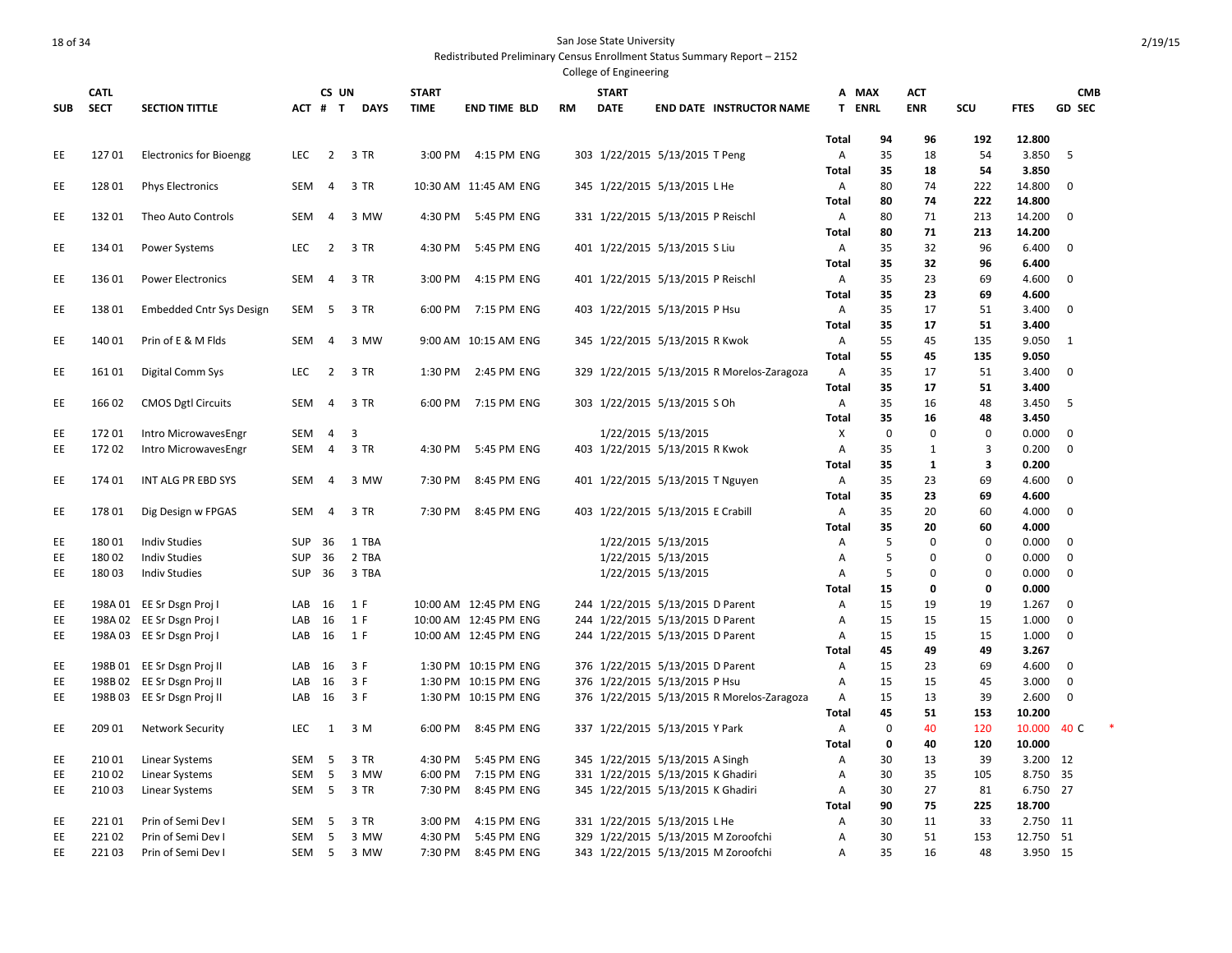|            |             |                                 |            |                |             |              |                      |           | College of Engineering |                                            |                   |             |             |             |                     |               |  |
|------------|-------------|---------------------------------|------------|----------------|-------------|--------------|----------------------|-----------|------------------------|--------------------------------------------|-------------------|-------------|-------------|-------------|---------------------|---------------|--|
|            | <b>CATL</b> |                                 |            | CS UN          |             | <b>START</b> |                      |           | <b>START</b>           |                                            | A MAX             |             | ACT         |             |                     | <b>CMB</b>    |  |
| <b>SUB</b> | <b>SECT</b> | <b>SECTION TITTLE</b>           | ACT # T    |                | <b>DAYS</b> | <b>TIME</b>  | <b>END TIME BLD</b>  | <b>RM</b> | <b>DATE</b>            | <b>END DATE INSTRUCTOR NAME</b>            | T ENRL            |             | <b>ENR</b>  | SCU         | <b>FTES</b>         | <b>GD SEC</b> |  |
|            |             |                                 |            |                |             |              |                      |           |                        |                                            |                   |             |             |             |                     |               |  |
|            |             |                                 |            |                |             |              |                      |           |                        |                                            | Total             | 95          | 78          | 234         | 19.450              |               |  |
| EE         | 223 01      | Analog Int Ckts                 | <b>SEM</b> | 5              | 3 TR        | 4:30 PM      | 5:45 PM CL           |           |                        | 202 1/22/2015 5/13/2015 S Hamedi-Hagh      | Α                 | 35          | 14          | 42          | 3.450 13            |               |  |
|            |             |                                 |            |                |             |              |                      |           |                        |                                            | Total             | 35          | 14          | 42          | 3.450               |               |  |
| EE         | 224 01      | Hi Speed CMOS Ckts              | SEM        | -5             | 3 MW        | 7:30 PM      | 8:45 PM ENG          |           |                        | 331 1/22/2015 5/13/2015 M Ahmadi           | Α                 | 55          | 35          | 105         | 8.750 35            |               |  |
|            | 230 01      |                                 |            |                |             |              |                      |           |                        |                                            | <b>Total</b>      | 55          | 35          | 105         | 8.750               |               |  |
| EE         |             | <b>RFIC II</b>                  | SEM        | 5              | 3 TR        | 7:30 PM      | 8:45 PM ENG          |           |                        | 303 1/22/2015 5/13/2015 M Wang             | Α                 | 35<br>35    | 12<br>12    | 36          | 3.000 12<br>3.000   |               |  |
| EE         | 23101       | Automat Contr Theo              | SEM        | - 5            | 3 MW        | 6:00 PM      | 7:15 PM ENG          |           |                        | 401 1/22/2015 5/13/2015 P Hsu              | Total<br>Α        | 35          | 8           | 36<br>24    | 2.000               | 8             |  |
|            |             |                                 |            |                |             |              |                      |           |                        |                                            | Total             | 35          | 8           | 24          | 2.000               |               |  |
| EE         | 23801       | Adv. Pwr. Electrncs.            | SEM        | 5              | 3           |              |                      |           |                        | 1/22/2015 5/13/2015                        | X                 | $\mathbf 0$ | 0           | $\mathbf 0$ | 0.000               | $\mathbf 0$   |  |
| EE         | 23802       | Adv. Pwr. Electrncs.            | SEM        | 5              | 3 TR        | 6:00 PM      | 7:15 PM ENG          |           |                        | 301 1/22/2015 5/13/2015 P Reischl          | A                 | 35          | 11          | 33          | 2.750               | 11            |  |
|            |             |                                 |            |                |             |              |                      |           |                        |                                            | Total             | 35          | 11          | 33          | 2.750               |               |  |
| EE         | 242 01      | <b>Embedded Hardware Design</b> | SEM        | 5              | 3 MW        | 3:00 PM      | 4:15 PM CL           |           |                        | 202 1/22/2015 5/13/2015 H Li               | A                 | $\mathbf 0$ | 4           | 12          | 1.000               | 4 C           |  |
|            |             |                                 |            |                |             |              |                      |           |                        |                                            | Total             | $\mathbf 0$ | 4           | 12          | 1.000               |               |  |
| EE         | 250 01      | Prob Ran Vari & St Prc          | SEM        | 5              | 3 MW        | 3:00 PM      | 4:15 PM ENG          |           |                        | 345 1/22/2015 5/13/2015 K Ghadiri          | Α                 | 30          | 37          | 111         | 9.250 37            |               |  |
| EE         | 250 02      | Prob Ran Vari & St Prc          | SEM        | 5              | 3 TR        | 6:00 PM      | 7:15 PM ENG          |           |                        | 345 1/22/2015 5/13/2015 J Kamali           | Α                 | 30          | 12          | 36          | 3.000 12            |               |  |
| EE         | 250 03      | Prob Ran Vari & St Prc          | <b>SEM</b> |                | 3           |              |                      |           |                        |                                            | х                 | $\mathbf 0$ | 0           | $\mathbf 0$ | 0.000               | $\mathbf 0$   |  |
|            |             |                                 |            |                |             |              |                      |           |                        |                                            | <b>Total</b>      | 60          | 49          | 147         | 12.250              |               |  |
| EE         | 25101       | <b>Digital Comm Systems</b>     | <b>LEC</b> |                | 3           |              |                      |           |                        |                                            | X                 | $\mathbf 0$ | $\mathbf 0$ | $\mathbf 0$ | 0.000               | $\mathbf 0$   |  |
| EE         | 25102       | Digital Comm Systems            | LEC        | $\overline{2}$ | 3S          |              | 9:00 AM 11:45 AM ENG |           |                        | 403 1/22/2015 5/13/2015 J Kim              | Α                 | 35          | 12          | 36          | 3.000 12            |               |  |
|            |             |                                 |            |                |             |              |                      |           |                        |                                            | Total             | 35          | 12          | 36          | 3.000               |               |  |
| EE         | 25301       | <b>Signal Processing</b>        | SEM        | 5              | 3 MW        | 4:30 PM      | 5:45 PM ENG          |           |                        | 303 1/22/2015 5/13/2015 J Kim              | Α                 | 35          | 14          | 42          | 3.500               | 14            |  |
|            |             |                                 |            |                |             |              |                      |           |                        |                                            | <b>Total</b>      | 35          | 14          | 42          | 3.500               |               |  |
| EE         | 254 01      | <b>Adaptive DSP</b>             | SEM        |                | 3           |              |                      |           |                        |                                            | X                 | $\mathbf 0$ | 0           | $\mathbf 0$ | 0.000               | $\mathbf 0$   |  |
|            |             |                                 |            |                |             |              |                      |           |                        |                                            | Total             | $\mathbf 0$ | 0           | 0           | 0.000               |               |  |
| EE         | 255 01      | <b>Wireless Comm</b>            | SEM        | 5              | 3 TR        | 7:30 PM      | 8:45 PM ENG          |           |                        | 331 1/22/2015 5/13/2015 J Kamali           | Α                 | 55<br>55    | 14          | 42<br>42    | 3.500 14<br>3.500   |               |  |
|            | 25901       |                                 | SEM        | 5              | 3 TR        | 4:30 PM      | 5:45 PM CL           |           |                        | 234 1/22/2015 5/13/2015 B Sirkeci          | Total             | 35          | 14<br>13    | 39          | 2.900               | 6             |  |
| EE         |             | Selct Top in Sig Prc            |            |                |             |              |                      |           |                        |                                            | Α<br><b>Total</b> | 35          | 13          | 39          | 2.900               |               |  |
| EE         | 26001       | <b>RFID Systems</b>             | SEM        | -5             | 3 MW        | 7:30 PM      | 8:45 PM ENG          |           |                        | 303 1/22/2015 5/13/2015 R Morelos-Zaragoza | Α                 | 35          | 32          | 96          | 7.800 28            |               |  |
|            |             |                                 |            |                |             |              |                      |           |                        |                                            | Total             | 35          | 32          | 96          | 7.800               |               |  |
| EE         | 27001       | Adv Logic Design                | SEM        | - 5            | 3 MW        | 6:00 PM      | 7:15 PM ENG          |           |                        | 329 1/22/2015 5/13/2015 T Caohuu           | Α                 | 35          | 36          | 108         | 9.000 36            |               |  |
|            |             |                                 |            |                |             |              |                      |           |                        |                                            | <b>Total</b>      | 35          | 36          | 108         | 9.000               |               |  |
| EE         | 27101       | Digital Sys Design              | SEM        | 5              | 3 MW        | 6:00 PM      | 7:15 PM ENG          |           |                        | 343 1/22/2015 5/13/2015 T Le               | Α                 | 55          | 62          | 186         | 15.500 62           |               |  |
|            |             |                                 |            |                |             |              |                      |           |                        |                                            | Total             | 55          | 62          | 186         | 15.500              |               |  |
| EE         | 27201       | <b>SOC DESIGN</b>               | SEM        | 5              | 3 MW        | 7:30 PM      | 8:45 PM ENG          |           |                        | 345 1/22/2015 5/13/2015 M Jones            | Α                 | 55          | 38          | 114         | 9.500 38            |               |  |
|            |             |                                 |            |                |             |              |                      |           |                        |                                            | <b>Total</b>      | 55          | 38          | 114         | 9.500               |               |  |
| EE         | 275 01      | Adv Comp Architect              | <b>SEM</b> |                | 3           |              |                      |           |                        |                                            | х                 | $\mathbf 0$ | 0           | $\mathbf 0$ | 0.000               | $\mathbf 0$   |  |
| EE         | 275 02      | Adv Comp Architect              | SEM        | 5              | 3 TR        |              | 6:00 PM 7:15 PM BBC  |           |                        | 102 1/22/2015 5/13/2015 T Caohuu           | A                 | 55          | 42          | 126         | 10.500              | 42            |  |
|            |             |                                 |            |                |             |              |                      |           |                        |                                            | <b>Total</b>      | 55          | 42          | 126         | 10.500              |               |  |
| EE         |             | 276B 01 MultiCoreArchs          | <b>SEM</b> |                | 3           |              |                      |           |                        |                                            | X                 | 0           | 0           | 0           | 0.000               | 0             |  |
|            |             |                                 |            |                |             |              |                      |           |                        |                                            | <b>Total</b>      | 0           | 0           | 0           | 0.000               |               |  |
| EE         | 278 01      | Dig Des DSP/Comm                | SEM        | $\overline{4}$ | 3 MW        | 4:30 PM      | 5:45 PM ENG          |           |                        | 339 1/22/2015 5/13/2015 C Choo             | Α                 | 55          | 32          | 96          | 8.000 32            |               |  |
|            |             |                                 |            |                |             |              |                      |           |                        |                                            | Total             | 55          | 32          | 96          | 8.000               |               |  |
| EE         | 281 01      | Internetworking                 | SEM        | 4              | 3 TR        | 4:30 PM      | 5:45 PM ENG          |           |                        | 331 1/22/2015 5/13/2015 F Lin              | Α                 | 80          | 75          | 225         | 18.700 74           |               |  |
| EE         | 283 01      | <b>Broadband Comm Nt</b>        | SEM        | $\overline{4}$ | 3 MW        | 4:30 PM      | 5:45 PM ENG          |           |                        | 345 1/22/2015 5/13/2015 N Mir              | Total<br>A        | 80<br>80    | 75<br>82    | 225<br>246  | 18.700<br>20.500 82 |               |  |
|            |             |                                 |            |                |             |              |                      |           |                        |                                            |                   |             |             |             |                     |               |  |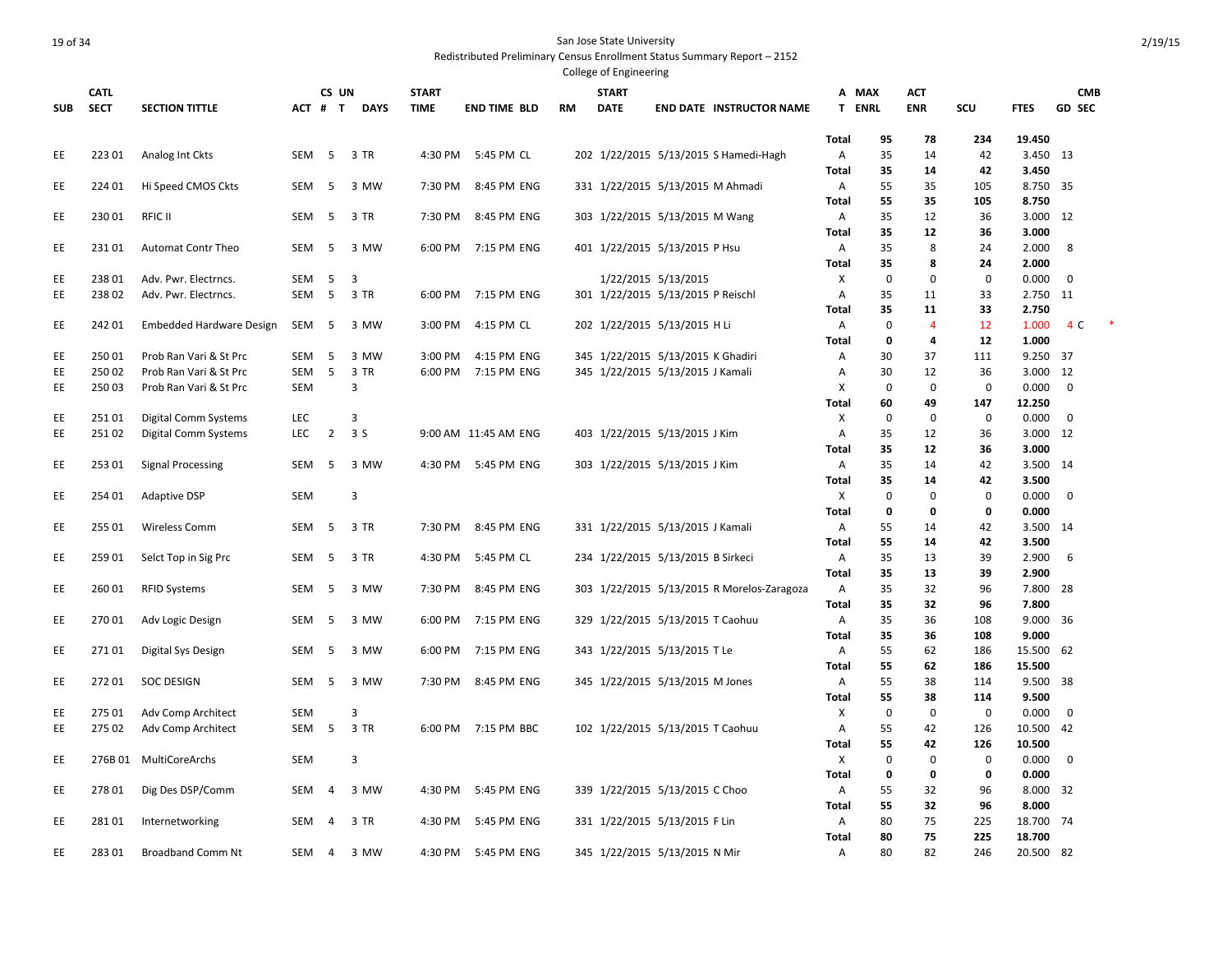Redistributed Preliminary Census Enrollment Status Summary Report – 2152 College of Engineering

|      | <b>CATL</b> |                               |            | CS UN          |              | <b>START</b> |                       |           | <b>START</b>                        |                            |                                       |                | A MAX         | <b>ACT</b>     |              |             | <b>CMB</b>    |
|------|-------------|-------------------------------|------------|----------------|--------------|--------------|-----------------------|-----------|-------------------------------------|----------------------------|---------------------------------------|----------------|---------------|----------------|--------------|-------------|---------------|
| SUB. | <b>SECT</b> | <b>SECTION TITTLE</b>         |            | ACT # T        | <b>DAYS</b>  | <b>TIME</b>  | <b>END TIME BLD</b>   | <b>RM</b> | <b>DATE</b>                         |                            | <b>END DATE INSTRUCTOR NAME</b>       |                | <b>T ENRL</b> | <b>ENR</b>     | <b>SCU</b>   | <b>FTES</b> | <b>GD SEC</b> |
| EE   | 28302       | <b>Broadband Comm Nt</b>      | <b>SEM</b> | 4              | 3 MW         | 1:30 PM      | 2:45 PM CL            |           | 222 1/22/2015 5/13/2015 N Mir       |                            |                                       | Α              | 80            | 82             | 246          | 20.500      | 82            |
|      |             |                               |            |                |              |              |                       |           |                                     |                            |                                       | <b>Total</b>   | 160           | 164            | 492          | 41.000      |               |
| ЕE   | 284 01      | Voice & Data Net              | <b>SEM</b> | 5              | 3 MW         | 6:00 PM      | 7:15 PM ENG           |           |                                     |                            | 345 1/22/2015 5/13/2015 B Venkatraman | Α              | 80            | 52             | 156          | 13.000      | - 52          |
|      |             |                               |            |                |              |              |                       |           |                                     |                            |                                       | Total          | 80            | 52             | 156          | 13.000      |               |
| ЕE   | 28701       | <b>ASIC CMOS Design</b>       | <b>SEM</b> | 5              | 3            |              |                       |           |                                     | 1/22/2015 5/13/2015        |                                       | X              | $\mathbf 0$   | $\mathbf 0$    | $\mathbf 0$  | 0.000       | 0             |
| ЕE   | 28702       | <b>ASIC CMOS Design</b>       | <b>SEM</b> | 5              | 3 MW         | 4:30 PM      | 5:45 PM CL            |           | 222 1/22/2015 5/13/2015 M Jones     |                            |                                       | $\overline{A}$ | 80            | 81             | 243          | 20.250      | 81            |
|      |             |                               |            |                |              |              |                       |           |                                     |                            |                                       | Total          | 80            | 81             | 243          | 20.250      |               |
| ЕE   | 28801       | Data Conv for AMS             | <b>LEC</b> | 2              | 3 MW         | 6:00 PM      | 7:15 PM ENG           |           | 303 1/22/2015 5/13/2015 S Ardalan   |                            |                                       | Α              | 35            | 16             | 48           | 3.900       | 14            |
|      |             |                               |            |                |              |              |                       |           |                                     |                            |                                       | Total          | 35            | 16             | 48           | 3.900       |               |
| EЕ   |             | 290R 01 Thesis/Project Sup    | <b>SUP</b> |                | $\mathbf{1}$ |              |                       |           |                                     |                            |                                       | X              | 0             | $\mathbf 0$    | $\mathbf 0$  | 0.000       | 0             |
|      |             |                               |            |                |              |              |                       |           |                                     |                            |                                       | <b>Total</b>   | 0             | 0              | 0            | 0.000       |               |
| EЕ   | 295 01      | <b>Technical Writing</b>      | <b>LEC</b> | 3              | 3 TR         | 6:00 PM      | 7:15 PM ENG           |           | 341 1/22/2015 5/13/2015 E Moriarty  |                            |                                       | Α              | 40            | 14             | 42           | 3.500       | 14            |
| EЕ   | 295 02      | <b>Technical Writing</b>      | LEC        | 3              | 3 TR         |              | 10:30 AM 11:45 AM ENG |           | 303 1/22/2015 5/13/2015 J Freeman   |                            |                                       | Α              | 40            | 40             | 120          | 10.000      | 40            |
| EЕ   | 295 03      | <b>Technical Writing</b>      | <b>LEC</b> | 3              | 3 TR         | 4:30 PM      | 5:45 PM ENG           |           | 301 1/22/2015 5/13/2015 E Moriarty  |                            |                                       | Α              | 40            | 34             | 102          | 8.500       | 34            |
| ЕE   | 295 04      | <b>Technical Writing</b>      | <b>LEC</b> | 3              | 3 TR         | 1:30 PM      | 2:45 PM ENG           |           | 345 1/22/2015 5/13/2015 J Freeman   |                            |                                       | Α              | 40            | 38             | 114          | 9.500       | 38            |
| EЕ   | 295 05      | <b>Technical Writing</b>      | <b>LEC</b> | 3              | 3 MW         | 12:00 PM     | 1:15 PM ENG           |           | 345 1/22/2015 5/13/2015 M Jones     |                            |                                       | A              | 40            | 32             | 96           | 8.000       | 32            |
| EЕ   | 295 06      | <b>Technical Writing</b>      | <b>LEC</b> | $\overline{3}$ | 3 MW         | 3:00 PM      | 4:15 PM MH            |           | 423 1/22/2015 5/13/2015 J Freeman   |                            |                                       | $\overline{A}$ | 40            | 39             | 117          | 9.750       | -39           |
|      |             |                               |            |                |              |              |                       |           |                                     |                            |                                       | Total          | 240           | 197            | 591          | 49.250      |               |
| EЕ   |             | 297A 01 MSEE Project Proposal | LAB        | 16             | 3 F          | 12:30 PM     | 9:00 PM ENG           |           | 345 1/22/2015 5/13/2015 T Le        |                            |                                       | Α              | 10            | 31             | 93           | 7.750       | 31            |
| ЕE   |             | 297A 02 MSEE Project Proposal | LAB        | 16             | 3F           | 12:30 PM     | 9:00 PM ENG           |           | 345 1/22/2015 5/13/2015 S Ardalan   |                            |                                       | A              | 10            | 32             | 96           | 8.000       | 32            |
| ЕE   |             | 297A 03 MSEE Project Proposal | LAB        | 16             | 3F           | 12:30 PM     | 9:00 PM ENG           |           |                                     |                            | 345 1/22/2015 5/13/2015 S Hamedi-Hagh | Α              | 10            | 33             | 99           | 8.250       | 33            |
|      |             |                               |            |                |              |              |                       |           |                                     |                            |                                       | Total          | 30            | 96             | 288          | 24.000      |               |
| ЕE   |             | 297B 01 MSEE Project          | LAB        | 16             | 3 S          | 12:30 PM     | 9:00 PM ENG           |           | 345 1/22/2015 5/13/2015 T Le        |                            |                                       | Α              | 10            | 13             | 39           | 3.250       | - 13          |
| ЕE   |             | 297B 02 MSEE Project          | LAB        | 16             | 3S           | 12:30 PM     | 9:00 PM ENG           |           | 345 1/22/2015 5/13/2015 N Mir       |                            |                                       | Α              | 10            | 13             | 39           | 3.250       | - 13          |
| EЕ   |             | 297B 03 MSEE Project          | LAB        | 16             | 3S           | 12:30 PM     | 9:00 PM ENG           |           | 345 1/22/2015 5/13/2015 L He        |                            |                                       | A              | 10            | 12             | 36           | 3.000 12    |               |
| EЕ   |             | 297B 04 MSEE Project          | LAB        | 16             | 3S           | 12:30 PM     | 9:00 PM ENG           |           | 345 1/22/2015 5/13/2015 S Ardalan   |                            |                                       | $\overline{A}$ | 10            | 15             | 45           | 3.750       | 15            |
| EЕ   |             | 297B 05 MSEE Project          | LAB        | 16             | 3 S          | 12:30 PM     | 9:00 PM ENG           |           | 345 1/22/2015 5/13/2015 T Caohuu    |                            |                                       | Α              | 10            | 15             | 45           | 3.750 15    |               |
| ЕE   |             | 297B 06 MSEE Project          | LAB        | 16             | 3 S          | 12:30 PM     | 9:00 PM ENG           |           |                                     |                            | 345 1/22/2015 5/13/2015 S Hamedi-Hagh | Α              | 10            | 15             | 45           | 3.750 15    |               |
| EЕ   |             | 297B 07 MSEE Project          | LAB        | 16             | 3 S          | 12:30 PM     | 9:00 PM ENG           |           | 345 1/22/2015 5/13/2015 B Sirkeci   |                            |                                       | A              | 10            | 14             | 42           | 3.500 14    |               |
| ЕE   |             | 297B 08 MSEE Project          | LAB        | 16             | 3 S          | 12:30 PM     | 9:00 PM ENG           |           | 345 1/22/2015 5/13/2015 C Choo      |                            |                                       | Α              | 10            | 15             | 45           | 3.750 15    |               |
| EЕ   |             | 297B 09 MSEE Project          | LAB        | 16             | 3 S          | 12:30 PM     | 9:00 PM ENG           |           | 345 1/22/2015 5/13/2015 A Singh     |                            |                                       | A              | 10            | 14             | 42           | 3.500       | 14            |
| ЕE   |             | 297B 10 MSEE Project          | LAB        | 16             | 3S           | 12:30 PM     | 9:00 PM ENG           |           | 345 1/22/2015 5/13/2015 U Strasilla |                            |                                       | $\overline{A}$ | 10            | 15             | 45           | 3.750 15    |               |
|      |             |                               |            |                |              |              |                       |           |                                     |                            |                                       | Total          | 100           | 141            | 423          | 35.250      |               |
| EЕ   | 298 01      | Spec Prob                     | <b>SUP</b> | 25             | 3 TBA        |              |                       |           |                                     | 1/22/2015 5/13/2015 R Chen |                                       | Α              | $\mathbf{1}$  | 1              | 3            | 0.250       | 1             |
| ЕE   | 298 02      | Spec Prob                     | SUP        | 25             | 1 TBA        |              |                       |           |                                     | 1/22/2015 5/13/2015 R Chen |                                       | A              | 5             | $\mathbf 0$    | $\mathbf 0$  | 0.000       | $\mathbf 0$   |
|      |             |                               |            |                |              |              |                       |           |                                     |                            |                                       | Total          | 6             | $\mathbf{1}$   | 3            | 0.250       |               |
| EЕ   | 298101      | EE Internship Experience      | <b>SUP</b> | 48             | 1 TBA        |              |                       |           |                                     | 1/22/2015 5/13/2015 R Chen |                                       | A              | 5             | $\mathbf{1}$   | $\mathbf{1}$ | 0.083       | 1             |
| EЕ   | 298102      | EE Internship Experience      | SUP        | 48             | 2 TBA        |              |                       |           |                                     | 1/22/2015 5/13/2015 R Chen |                                       | Α              | 5             | $\mathbf 0$    | $\mathbf 0$  | 0.000       | 0             |
| ЕE   | 298103      | EE Internship Experience      | <b>SUP</b> | 48             | 3 TBA        |              |                       |           |                                     | 1/22/2015 5/13/2015 R Chen |                                       | Α              | 35            | 40             | 120          | 10.000      | 40            |
|      |             |                               |            |                |              |              |                       |           |                                     |                            |                                       | Total          | 45            | 41             | 121          | 10.083      |               |
| EE   |             | 299A 01 MSEE Thesis Proposal  | <b>SUP</b> | 25             | 3 F          | 12:30 PM     | 9:00 PM ENG           |           | 345 1/22/2015 5/13/2015 T Le        |                            |                                       | A              | 5             | $\overline{4}$ | 12           | 1.000       | 4             |
|      |             |                               |            |                |              |              |                       |           |                                     |                            |                                       | Total          | 5             | 4              | 12           | 1.000       |               |
| ЕE   |             | 299B 01 MSEE Thesis           | <b>SUP</b> | 25             | 3 TBA        |              |                       |           |                                     | 1/22/2015 5/13/2015 T Le   |                                       | Α              | 10            | $\overline{2}$ | 6            | 0.500       | 2             |
|      |             |                               |            |                |              |              |                       |           |                                     |                            |                                       | Total          | 10            | $\overline{2}$ | 6            | 0.500       |               |

**Electrical Engineering Total ###### ###### 8245.000 624.283**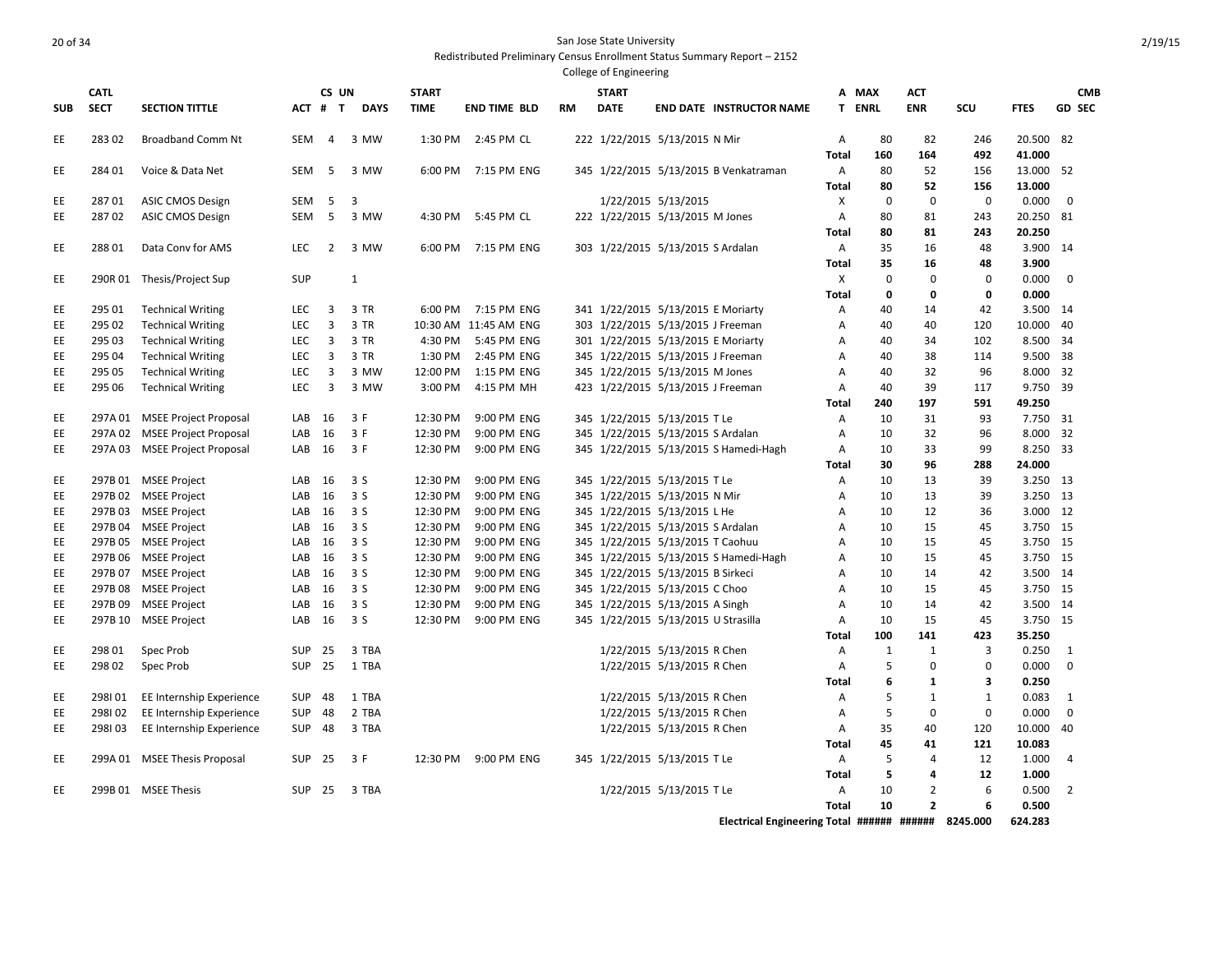|                     |                            |                                |            |          |                   |              |                                     |           | College of Engineering  |                                    |                                         |                |               |                |                         |                |                            |
|---------------------|----------------------------|--------------------------------|------------|----------|-------------------|--------------|-------------------------------------|-----------|-------------------------|------------------------------------|-----------------------------------------|----------------|---------------|----------------|-------------------------|----------------|----------------------------|
|                     | <b>CATL</b>                |                                |            | CS UN    |                   | <b>START</b> |                                     |           | <b>START</b>            |                                    |                                         | A MAX          |               | ACT            |                         |                | <b>CMB</b>                 |
| <b>SUB</b>          | <b>SECT</b>                | <b>SECTION TITTLE</b>          |            | ACT # T  | <b>DAYS</b>       | <b>TIME</b>  | <b>END TIME BLD</b>                 | <b>RM</b> | <b>DATE</b>             |                                    | <b>END DATE INSTRUCTOR NAME</b>         | T ENRL         |               | <b>ENR</b>     | SCU                     | <b>FTES</b>    | <b>GD SEC</b>              |
|                     | <b>General Engineering</b> |                                |            |          |                   |              |                                     |           |                         |                                    |                                         |                |               |                |                         |                |                            |
| ENGR                | 8Q 01                      | <b>Engineering Success</b>     | <b>ACT</b> |          | $\mathbf{1}$      |              |                                     |           |                         |                                    |                                         | X              | $\Omega$      | $\Omega$       | 0                       | 0.000          | $\mathbf 0$                |
| ENGR                | 8Q 02                      | <b>Engineering Success</b>     | <b>ACT</b> |          | $\mathbf{1}$      |              |                                     |           |                         |                                    |                                         | X              | $\Omega$      | $\Omega$       | 0                       | 0.000          | 0                          |
|                     |                            |                                |            |          |                   |              |                                     |           |                         |                                    |                                         | <b>Total</b>   | 0             | 0              | 0                       | 0.000          |                            |
| ENGR                | 1001                       | Intro to Engr                  | SEM        | 5        | 3 MW              | 8:00 AM      | 8:50 AM ENG                         |           |                         | 189 1/22/2015 5/13/2015 J Warecki  |                                         | Α              | 200           | 149            | 298                     | 29.800         | 0                          |
| ENGR                | 10 02                      | Intro to Engr                  | <b>SEM</b> | -5       | 3 MW              | 1:30 PM      | 2:20 PM MD                          |           |                         | 101 1/22/2015 5/13/2015 K Youssefi |                                         | A              | 300           | 240            | 480                     | 48.000         | $\mathbf 0$                |
| ENGR                | 1003                       | Intro to Engr                  | LAB        | 16       | 0 F               |              | 9:00 AM 11:45 AM ENG                |           |                         | 391 1/22/2015 5/13/2015 K Youssefi |                                         | Α              | 24            | 23             | 23                      | 0.000          | $\mathbf 0$                |
| ENGR                | 1004                       | Intro to Engr                  | LAB        | 16       | 0 F               |              | 9:00 AM 11:45 AM ENG                |           |                         | 393 1/22/2015 5/13/2015 S Sepka    |                                         | A              | 24            | 24             | 24                      | 0.000          | 0                          |
| ENGR                | 10 05                      | Intro to Engr                  | LAB        | 16       | 0 F               | 12:30 PM     | 3:15 PM ENG                         |           |                         |                                    | 391 1/22/2015 5/13/2015 K Kamau-Devers  | A              | 24            | 21             | 21                      | 0.000          | 0                          |
| ENGR                | 1006                       | Intro to Engr                  | LAB        | 16       | 0 F<br>0 R        | 12:30 PM     | 3:15 PM ENG                         |           |                         | 393 1/22/2015 5/13/2015 J Valencia |                                         | Α              | 24            | 25             | 25                      | 0.000          | $\mathbf 0$<br>$\mathbf 0$ |
| ENGR<br><b>ENGR</b> | 1007<br>1008               | Intro to Engr<br>Intro to Engr | LAB<br>LAB | 16<br>16 | 0 R               | 12:00 PM     | 9:00 AM 11:45 AM ENG<br>2:45 PM ENG |           |                         | 391 1/22/2015 5/13/2015 J Warecki  | 393 1/22/2015 5/13/2015 L Vazquez Tapia | A<br>A         | 24<br>24      | 23<br>23       | 23<br>23                | 0.000<br>0.000 | $\mathbf 0$                |
| ENGR                | 1009                       | Intro to Engr                  | LAB        | 16       | 0 R               | 3:00 PM      | 5:45 PM ENG                         |           |                         | 391 1/22/2015 5/13/2015 J Warecki  |                                         | Α              | 24            | 21             | 21                      | 0.000          | $\Omega$                   |
| ENGR                | 10 10                      | Intro to Engr                  | LAB        | 16       | 0 R               | 6:00 PM      | 8:45 PM ENG                         |           |                         | 391 1/22/2015 5/13/2015 J Valencia |                                         | A              | 24            | 22             | 22                      | 0.000          | 0                          |
| ENGR                | 10 11                      | Intro to Engr                  | LAB        | 16       | 0 R               | 12:00 PM     | 2:45 PM ENG                         |           |                         | 393 1/22/2015 5/13/2015 S Duorah   |                                         | A              | 24            | 24             | 24                      | 0.000          | $\mathbf 0$                |
| ENGR                | 10 12                      | Intro to Engr                  | LAB        | 16       | 0T                |              | 9:00 AM 11:45 AM ENG                |           |                         | 391 1/22/2015 5/13/2015 S Duorah   |                                         | A              | 24            | 23             | 23                      | 0.000          | 0                          |
| ENGR                | 10 13                      | Intro to Engr                  | LAB        | 16       | 0 <sub>T</sub>    | 12:00 PM     | 2:45 PM ENG                         |           |                         | 391 1/22/2015 5/13/2015 S Duorah   |                                         | Α              | 24            | 24             | 24                      | 0.000          | $\mathbf 0$                |
| ENGR                | 10 14                      | Intro to Engr                  | LAB        | 16       | 0 <sub>T</sub>    | 3:00 PM      | 5:45 PM ENG                         |           |                         | 391 1/22/2015 5/13/2015 J Warecki  |                                         | Α              | 24            | 24             | 24                      | 0.000          | $\mathbf 0$                |
| ENGR                | 10 15                      | Intro to Engr                  | LAB        |          | 0                 |              |                                     |           |                         |                                    |                                         | x              | 0             | 0              | $\mathbf 0$             | 0.000          | $\mathbf 0$                |
| ENGR                | 10 16                      | Intro to Engr                  | LAB        | 16       | 0T                | 6:00 PM      | 8:45 PM ENG                         |           |                         | 391 1/22/2015 5/13/2015 S Sepka    |                                         | A              | 24            | 20             | 20                      | 0.000          | 0                          |
| ENGR                | 10 17                      | Intro to Engr                  | LAB        | 16       | 0 W               |              | 9:00 AM 11:45 AM ENG                |           |                         | 391 1/22/2015 5/13/2015 S Duorah   |                                         | Α              | 24            | 25             | 25                      | 0.000          | $\mathbf 0$                |
| ENGR                | 10 18                      | Intro to Engr                  | LAB        | 16       | 0 W               | 12:00 PM     | 2:45 PM ENG                         |           |                         | 391 1/22/2015 5/13/2015 A Banafa   |                                         | A              | 20            | 19             | 19                      | 0.000          | $\mathbf 0$                |
| ENGR                | 10 19                      | Intro to Engr                  | LAB        |          | 0                 |              |                                     |           |                         |                                    |                                         | X              | 0             | $\Omega$       | 0                       | 0.000          | $\mathbf 0$                |
| ENGR                | 10 20                      | Intro to Engr                  | LAB        | 16       | 0 W               | 3:00 PM      | 5:45 PM ENG                         |           |                         | 391 1/22/2015 5/13/2015 C Foster   |                                         | A              | 24            | 24             | 24                      | 0.000          | 0                          |
| ENGR                | 10 21                      | Intro to Engr                  | LAB        | 16       | 0 <sub>w</sub>    | 3:00 PM      | 5:45 PM ENG                         |           |                         |                                    | 391 1/22/2015 5/13/2015 L Vazquez Tapia | A              | 24            | 24             | 24                      | 0.000          | $\mathbf 0$                |
| ENGR                | 10 22                      | Intro to Engr                  | LAB        |          | 0                 |              |                                     |           |                         |                                    |                                         | X              | $\Omega$      | $\Omega$       | 0                       | 0.000          | 0                          |
| ENGR                | 10 23                      | Intro to Engr                  | LAB        |          | 0                 |              |                                     |           |                         |                                    |                                         | X              | $\Omega$      | $\Omega$       | $\mathbf 0$             | 0.000          | $\mathbf 0$                |
|                     |                            |                                |            |          |                   |              |                                     |           |                         |                                    |                                         | <b>Total</b>   | 904           | 778            | 1167                    | 77.800         |                            |
| ENGR                | 1101                       | Intro Eng Transfer             | <b>ACT</b> |          | $\mathbf{1}$<br>1 |              |                                     |           |                         |                                    |                                         | X<br>X         | 0<br>$\Omega$ | 0<br>$\Omega$  | $\mathbf 0$<br>$\Omega$ | 0.000          | $\mathbf 0$<br>0           |
| ENGR                | 1102                       | Intro Eng Transfer             | <b>ACT</b> |          |                   |              |                                     |           |                         |                                    |                                         | <b>Total</b>   | 0             | 0              | 0                       | 0.000<br>0.000 |                            |
| ENGR                |                            | 81W 01 Basic Writ Wrkshp       | LAB        | 16       | 1 M               |              | 10:00 AM 11:50 AM ENG               |           |                         | 388 1/22/2015 5/13/2015 L Zou      |                                         | $\overline{A}$ | 25            | 6              | 6                       | 0.400          | 0                          |
| ENGR                |                            | 81W 02 Basic Writ Wrkshp       | LAB        | 16       | 1T                | 11:30 AM     | 1:20 PM ENG                         |           |                         | 388 1/22/2015 5/13/2015 J Melvin   |                                         | A              | 25            | $\overline{7}$ | $\overline{7}$          | 0.467          | $\mathbf 0$                |
| ENGR                |                            | 81W 03 Basic Writ Wrkshp       | LAB        | 16       | 1 F               | 11:30 AM     | 1:20 PM ENG                         |           |                         | 388 1/22/2015 5/13/2015 V Sansome  |                                         | Α              | 25            | 13             | 13                      | 0.867          | $\mathbf 0$                |
|                     |                            |                                |            |          |                   |              |                                     |           |                         |                                    |                                         | Total          | 75            | 26             | 26                      | 1.733          |                            |
| ENGR                |                            | 100W 01 Engr Reports           | <b>SEM</b> | -5       | 3 W               | 12:00 PM     | 1:15 PM ENG                         |           |                         | 189 1/22/2015 5/13/2015            |                                         | A              | 24            | 25             | 50                      | 5.000          | $\Omega$                   |
| ENGR                |                            | 100W 02 Engr Reports           | LAB        | 16       | 0 W               | 7:00 AM      | 8:50 AM                             |           |                         | 1/22/2015 5/13/2015                |                                         | Α              | 24            | 25             | 25                      | 0.000          | 0                          |
| ENGR                |                            | 100W 03 Engr Reports           | SEM        | - 5      | 3 W               | 12:00 PM     | 1:15 PM ENG                         |           |                         | 189 1/22/2015 5/13/2015            |                                         | A              | 24            | 23             | 46                      | 4.600          | $\mathbf 0$                |
| ENGR                |                            | 100W 04 Engr Reports           | LAB        | 16       | 0 <sub>W</sub>    |              | 9:00 AM 10:50 AM ENG                |           |                         | 392 1/22/2015 5/13/2015            |                                         | Α              | 24            | 23             | 23                      | 0.000          | $\mathbf 0$                |
| ENGR                |                            | 100W 05 Engr Reports           | SEM        | -5       | 3 W               | 12:00 PM     | 1:15 PM ENG                         |           |                         | 189 1/22/2015 5/13/2015            |                                         | Α              | 24            | 25             | 50                      | 5.000          | 0                          |
| ENGR                |                            | 100W 06 Engr Reports           | LAB        | 16       | 0 W               | 1:30 PM      | 3:20 PM ENG                         |           | 189 1/22/2015 5/13/2015 |                                    |                                         | Α              | 24            | 25             | 25                      | 0.000          | $\mathbf 0$                |
| ENGR                |                            | 100W 07 Engr Reports           | <b>SEM</b> | - 5      | 3 W               | 12:00 PM     | 1:15 PM ENG                         |           | 189 1/22/2015 5/13/2015 |                                    |                                         | $\overline{A}$ | 24            | 24             | 48                      | 4.800          | $\mathbf 0$                |
| ENGR                |                            | 100W 08 Engr Reports           | LAB        | 16       | 0 W               | 4:00 PM      | 5:50 PM ENG                         |           | 392 1/22/2015 5/13/2015 |                                    |                                         | A              | 24            | 24             | 24                      | 0.000          | $\mathbf 0$                |
| ENGR                |                            | 100W 09 Engr Reports           | <b>SEM</b> | -5       | 3 M               | 6:00 PM      | 7:50 PM ENG                         |           |                         |                                    | 392 1/22/2015 5/13/2015 S Evans-Wemusa  | Α              | 24            | 24             | 48                      | 4.800          | $\mathbf 0$                |
| ENGR                |                            | 100W 10 Engr Reports           | LAB        | 16       | 0 <sub>w</sub>    | 6:00 PM      | 8:50 PM ENG                         |           |                         |                                    | 392 1/22/2015 5/13/2015 S Evans-Wemusa  | A              | 24            | 24             | 24                      | 0.000          | $\mathbf 0$                |
|                     |                            | ENGR 100W 11 Engr Reports      | <b>SEM</b> | - 5      | 3 W               | 12:00 PM     | 1:15 PM ENG                         |           | 189 1/22/2015 5/13/2015 |                                    |                                         | A              | 24            | 23             | 46                      | 4.600          | $\Omega$                   |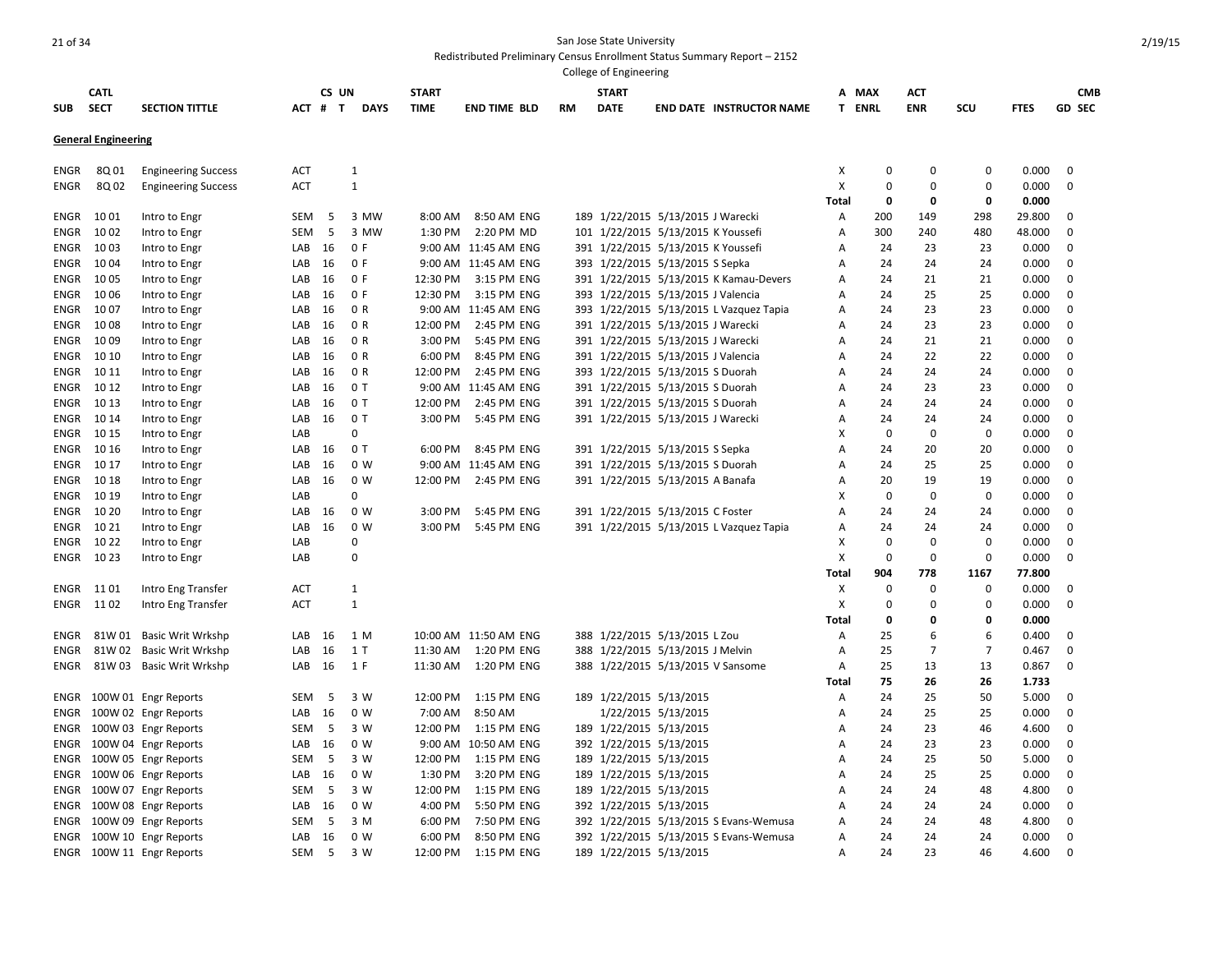|             | <b>CATL</b> |                                |            | CS UN          |             | <b>START</b> |                       |    | <b>START</b> |                                         |              | A MAX       | <b>ACT</b>   |                |             | <b>CMB</b>     |  |
|-------------|-------------|--------------------------------|------------|----------------|-------------|--------------|-----------------------|----|--------------|-----------------------------------------|--------------|-------------|--------------|----------------|-------------|----------------|--|
| <b>SUB</b>  | <b>SECT</b> | <b>SECTION TITTLE</b>          |            | ACT # T        | <b>DAYS</b> | <b>TIME</b>  | <b>END TIME BLD</b>   | RM | <b>DATE</b>  | <b>END DATE INSTRUCTOR NAME</b>         | T.           | <b>ENRL</b> | <b>ENR</b>   | SCU            | <b>FTES</b> | <b>GD SEC</b>  |  |
|             |             |                                |            |                |             |              |                       |    |              |                                         |              |             |              |                |             |                |  |
| ENGR        |             | 100W 12 Engr Reports           | LAB        | 16             | 0 R         | 7:30 AM      | 9:20 AM ENG           |    |              | 392 1/22/2015 5/13/2015                 | A            | 24          | 23           | 23             | 0.000       | $\mathbf 0$    |  |
| ENGR        |             | 100W 13 Engr Reports           | SEM        | - 5            | 3 W         | 12:00 PM     | 1:15 PM ENG           |    |              | 189 1/22/2015 5/13/2015                 | Α            | 24          | 24           | 48             | 4.800       | $\mathbf 0$    |  |
| ENGR        |             | 100W 14 Engr Reports           | LAB        | 16             | 0 R         |              | 10:30 AM 12:20 PM     |    |              | 1/22/2015 5/13/2015                     | Α            | 24          | 24           | 24             | 0.000       | 0              |  |
| ENGR        |             | 100W 15 Engr Reports           | SEM        | - 5            | 3 W         | 12:00 PM     | 1:15 PM ENG           |    |              | 189 1/22/2015 5/13/2015                 | A            | 24          | 25           | 50             | 5.000       | 0              |  |
| ENGR        |             | 100W 16 Engr Reports           | LAB        | 16             | 0 R         | 1:30 PM      | 3:20 PM ENG           |    |              | 392 1/22/2015 5/13/2015                 | A            | 24          | 25           | 25             | 0.000       | 0              |  |
| ENGR        |             | 100W 17 Engr Reports           | <b>SEM</b> |                | 3           |              |                       |    |              |                                         | X            | $\mathbf 0$ | 0            | 0              | 0.000       | 0              |  |
| ENGR        |             | 100W 18 Engr Reports           | LAB        |                | $\Omega$    |              |                       |    |              |                                         | x            | $\mathbf 0$ | 0            | $\Omega$       | 0.000       | $\mathbf 0$    |  |
| ENGR        |             | 100W 19 Engr Reports           | SEM        | 5              | 3T          | 6:00 PM      | 7:50 PM ENG           |    |              | 392 1/22/2015 5/13/2015 C Cordero       | A            | 24          | 24           | 48             | 4.800       | 0              |  |
| ENGR        |             | 100W 20 Engr Reports           | LAB        | 16             | 0 R         | 6:00 PM      | 8:50 PM ENG           |    |              | 392 1/22/2015 5/13/2015 C Cordero       | A            | 24          | 24           | 24             | 0.000       | 0              |  |
| ENGR        |             | 100W 21 Engr Reports           | SEM        | - 5            | 3T          | 6:00 PM      | 8:50 PM ENG           |    |              | 394 1/22/2015 5/13/2015 V Sansome       | Α            | 24          | 24           | 48             | 4.800       | 0              |  |
|             |             | ENGR 100W 22 Engr Reports      | LAB        | 16             | 0 R         | 6:00 PM      | 8:50 PM ENG           |    |              | 394 1/22/2015 5/13/2015 V Sansome       | A            | 24          | 24           | 24             | 0.000       | $\mathbf 0$    |  |
| ENGR        |             | 100W 23 Engr Reports           | <b>SEM</b> | - 5            | 3 F         | 1:00 PM      | 2:50 PM ENG           |    |              | 392 1/22/2015 5/13/2015 B Murphy-Wesley | A            | 24          | 25           | 50             | 5.000       | 0              |  |
| ENGR        |             | 100W 24 Engr Reports           | LAB        | 16             | 0 F         |              | 9:30 AM 12:20 PM ENG  |    |              | 392 1/22/2015 5/13/2015 B Murphy-Wesley | Α            | 24          | 25           | 25             | 0.000       | $\mathbf 0$    |  |
|             |             | ENGR 100W 25 Engr Reports      | SEM        | 5              | 3 F         | 1:00 PM      | 2:50 PM ENG           |    |              | 394 1/22/2015 5/13/2015 J Mackie        | Α            | 24          | 23           | 46             | 4.600       | $\mathbf 0$    |  |
| ENGR        |             | 100W 26 Engr Reports           | LAB        | 16             | 0 F         |              | 9:30 AM 12:20 PM ENG  |    |              | 394 1/22/2015 5/13/2015 J Mackie        | A            | 24          | 23           | 23             | 0.000       | $\mathbf 0$    |  |
|             |             | ENGR 100W 27 Engr Reports      | <b>SEM</b> | - 5            | 3 W         | 12:00 PM     | 1:50 PM ENG           |    |              | 189 1/22/2015 5/13/2015                 | A            | 24          | 24           | 48             | 4.800       | $\mathbf 0$    |  |
| ENGR        |             | 100W 28 Engr Reports           | LAB        | 16             | 0 M         | 1:00 PM      | 3:50 PM ENG           |    |              | 388 1/22/2015 5/13/2015 L Zou           | A            | 24          | 24           | 24             | 0.000       | $\mathbf 0$    |  |
| ENGR        |             | 100W 29 Engr Reports           | SEM        | - 5            | 3 W         | 12:00 PM     | 1:15 PM ENG           |    |              | 189 1/22/2015 5/13/2015                 | Α            | 24          | 24           | 48             | 4.800       | $\mathbf 0$    |  |
| ENGR        |             | 100W 30 Engr Reports           | LAB        | 16             | 0 R         | 4:00 PM      | 5:50 PM ENG           |    |              | 388 1/22/2015 5/13/2015                 | A            | 24          | 24           | 24             | 0.000       | $\mathbf 0$    |  |
| ENGR        |             | 100W 31 Engr Reports           | <b>SEM</b> |                | 3           |              |                       |    |              |                                         | X            | $\pmb{0}$   | $\mathbf 0$  | $\mathbf 0$    | 0.000       | $\mathbf 0$    |  |
| ENGR        |             | 100W 32 Engr Reports           | LAB        |                | $\Omega$    |              |                       |    |              |                                         | X            | $\mathbf 0$ | $\mathbf 0$  | $\mathbf 0$    | 0.000       | $\mathbf 0$    |  |
|             |             | ENGR 100W 33 Engr Reports      | SEM        | -5             | 3 TBA       |              |                       |    |              | 1/22/2015 5/13/2015                     | Α            | 24          | 24           | 48             | 4.800       | $\mathbf 0$    |  |
| ENGR        |             | 100W 34 Engr Reports           | LAB        | 16             | 0 R         | 12:00 PM     | 2:50 PM ENG           |    |              | 388 1/22/2015 5/13/2015 S Knapp         | A            | 24          | 24           | 24             | 0.000       | $\mathbf 0$    |  |
| ENGR        |             | 100W 35 Engr Reports           | <b>SEM</b> | -5             | 3 M         | 6:00 PM      | 7:50 PM ENG           |    |              | 388 1/22/2015 5/13/2015 B Hsia          | Α            | 24          | 22           | 44             | 4.400       | $\mathbf 0$    |  |
| <b>ENGR</b> |             | 100W 36 Engr Reports           | LAB        | 16             | 0 W         | 6:00 PM      | 8:50 PM ENG           |    |              | 394 1/22/2015 5/13/2015 B Hsia          | A            | 24          | 22           | 22             | 0.000       | 0              |  |
|             |             | ENGR 100W 37 Engr Reports      | <b>SEM</b> | - 5            | 3 W         | 12:00 PM     | 1:15 PM ENG           |    |              | 189 1/22/2015 5/13/2015                 | Α            | 24          | 22           | 44             | 4.400       | $\mathbf 0$    |  |
| ENGR        |             | 100W 38 Engr Reports           | LAB        | 16             | 0 R         |              | 9:00 AM 10:50 AM ENG  |    |              | 388 1/22/2015 5/13/2015                 | A            | 24          | 22           | 22             | 0.000       | 0              |  |
|             |             |                                |            | - 5            | 3 W         | 12:00 PM     | 1:15 PM ENG           |    |              |                                         |              | 24          | 24           |                | 4.800       | $\mathbf 0$    |  |
| ENGR        |             | 100W 39 Engr Reports           | <b>SEM</b> |                | 0 R         |              |                       |    |              | 189 1/22/2015 5/13/2015                 | A<br>A       |             |              | 48             |             | 0              |  |
| ENGR        |             | 100W 40 Engr Reports           | LAB        | 16             |             | 4:00 PM      | 5:50 PM ENG           |    |              | 392 1/22/2015 5/13/2015                 |              | 24          | 24           | 24             | 0.000       |                |  |
| ENGR        |             | 100W 41 Engr Reports           | <b>SEM</b> | -5             | 3 W         | 12:00 PM     | 1:15 PM ENG           |    |              | 189 1/22/2015 5/13/2015                 | A            | 24          | 21           | 42             | 4.200       | 0              |  |
|             |             | ENGR 100W 42 Engr Reports      | LAB        | 16             | 0 W         | 8:00 AM      | 9:50 AM ENG           |    |              | 388 1/22/2015 5/13/2015                 | A            | 24          | 21           | 21             | 0.000       | 0              |  |
|             |             |                                |            |                |             |              |                       |    |              |                                         | Total        | 912         | 900          | 1350           | 90.000      |                |  |
|             | ENGR 103 01 | Life Cycle Engineering         | <b>LEC</b> | 2              | 3 MW        |              | 10:30 AM 11:45 AM ENG |    |              | 401 1/22/2015 5/13/2015 R Srinivasan    | Α            | 40          | $\mathbf{0}$ | $\mathbf 0$    | 0.000       | 0 <sup>C</sup> |  |
|             |             |                                |            |                |             |              |                       |    |              |                                         | Total        | 40          | $\Omega$     | 0              | 0.000       |                |  |
|             | ENGR 180 01 | <b>Indiv Studies</b>           | <b>SUP</b> | 36             | 1 TBA       |              |                       |    |              | 1/22/2015 5/13/2015 L Wesley            | A            | 10          | $\Omega$     | $\Omega$       | 0.000       | 0              |  |
|             | ENGR 180 02 | <b>Indiv Studies</b>           | <b>SUP</b> | 36             | 2 TBA       |              |                       |    |              | 1/22/2015 5/13/2015 L Wesley            | A            | 15          | $\mathbf{1}$ | $\overline{2}$ | 0.133       | $\mathbf 0$    |  |
|             | ENGR 180 03 | <b>Indiv Studies</b>           | <b>SUP</b> | 36             | 3 TBA       |              |                       |    |              | 1/22/2015 5/13/2015 L Wesley            | Α            | 15          | $\Omega$     | $\Omega$       | 0.000       | $\mathbf 0$    |  |
|             |             |                                |            |                |             |              |                       |    |              |                                         | Total        | 40          | $\mathbf{1}$ | $\overline{2}$ | 0.133       |                |  |
|             | ENGR 194 01 | Bus Org & Mgmt                 | SEM        | 5              | 3T          | 1:30 PM      | 4:15 PM ENG           |    |              | 395 1/22/2015 5/13/2015 R Venkatesh     | Α            | 30          | 21           | 63             | 4.250       | 1 C            |  |
| BUS5        | 194 01      | Bus Org & Mgmt                 | SEM        | 5              | 3T          | 1:30 PM      | 4:15 PM ENG           |    |              | 395 1/22/2015 5/13/2015 R Venkatesh     | Α            | $\mathbf 0$ | $\mathbf{0}$ | $\mathbf{0}$   | 0.000       | 0 <sup>c</sup> |  |
|             |             |                                |            |                |             |              |                       |    |              |                                         | Total        | 30          | 21           | 63             | 4.250       |                |  |
| ENGR        | 195A 01     | Glob/Soc Iss Engr              | <b>SEM</b> | 1              | 1 F         | 1:30 PM      | 2:45 PM ENG           |    |              | 331 1/22/2015 5/13/2015 P Backer        | A            | 90          | 56           | 56             | 3.733       | $\mathbf 0$    |  |
| ENGR        |             | 195B 01 Glob/Soc Iss Engr      | <b>LEC</b> | $\mathbf{1}$   | 1 F         | 12:00 PM     | 1:15 PM ENG           |    |              | 189 1/22/2015 5/13/2015 P Backer        | Α            | 120         | 115          | 115            | 7.667       | 0              |  |
| ENGR        |             | 195B 02 Glob/Soc Iss Engr      | LEC        | $\mathbf{1}$   | 1 F         | 1:30 PM      | 2:45 PM ENG           |    |              | 189 1/22/2015 5/13/2015 P Backer        | Α            | 120         | 33           | 33             | 2.200       | $\mathbf 0$    |  |
|             |             |                                |            |                |             |              |                       |    |              |                                         | <b>Total</b> | 330         | 204          | 204            | 13.600      |                |  |
| ENGR        |             | 200W 01 Engr Grad Reports      | <b>LEC</b> | $\overline{2}$ | 3 W         |              | 7:30 AM 10:15 AM ENG  |    |              | 394 1/22/2015 5/13/2015 M Highby        | A            | 24          | 24           | 72             | 6.000       | 24             |  |
|             |             | ENGR 200W 02 Engr Grad Reports | <b>LEC</b> | $\overline{2}$ | 3 M         | 7:00 PM      | 9:45 PM ENG           |    |              | 394 1/22/2015 5/13/2015 B Murphy-Wesley | A            | 25          | 21           | 63             | 5.250 21    |                |  |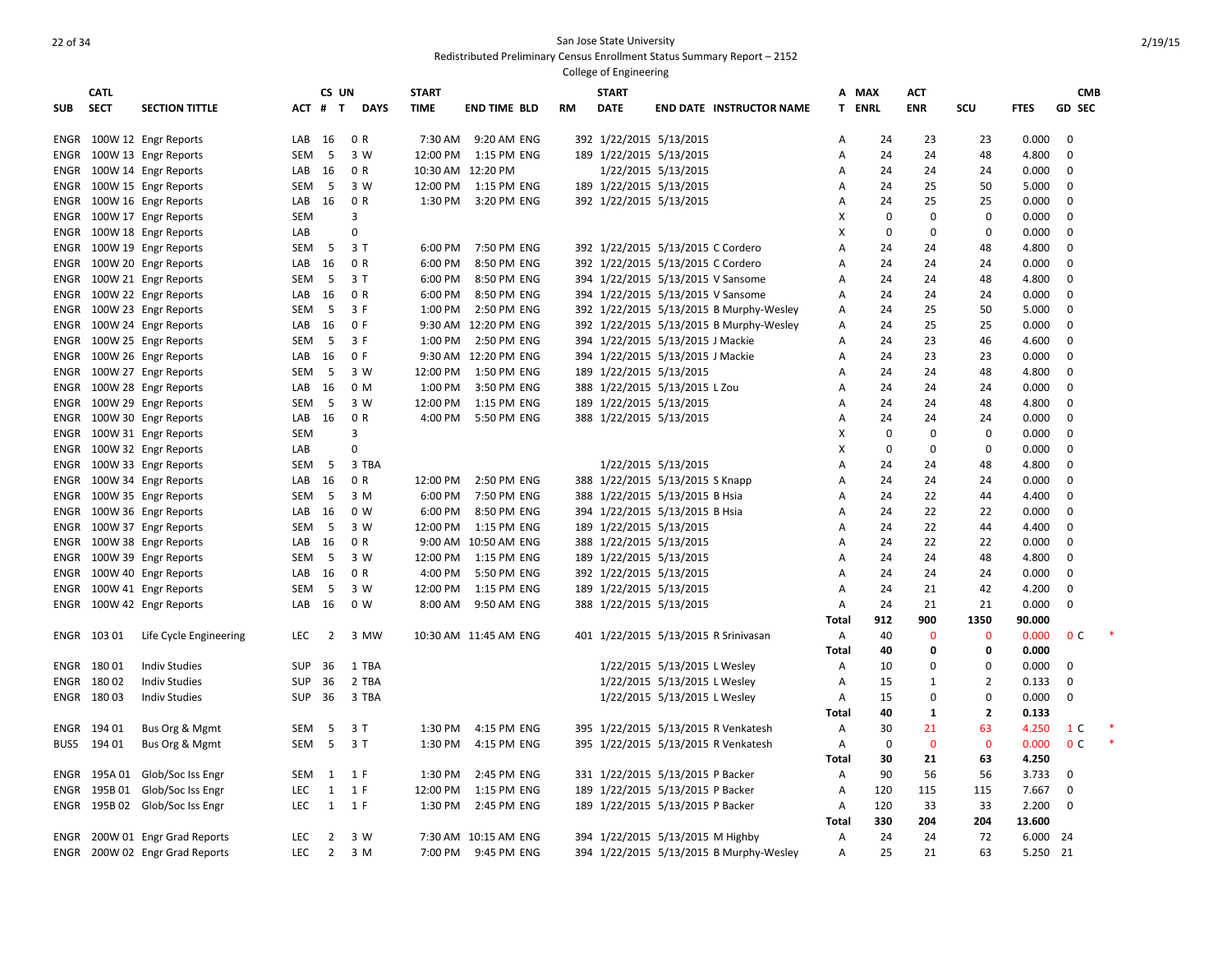Redistributed Preliminary Census Enrollment Status Summary Report – 2152

|            |              |                                  |            |                |             |              |                     |           | College of Engineering           |                              |                                     |       |             |                |                |             |                |  |
|------------|--------------|----------------------------------|------------|----------------|-------------|--------------|---------------------|-----------|----------------------------------|------------------------------|-------------------------------------|-------|-------------|----------------|----------------|-------------|----------------|--|
|            | <b>CATL</b>  |                                  |            | CS UN          |             | <b>START</b> |                     |           | <b>START</b>                     |                              |                                     | A MAX |             | <b>ACT</b>     |                |             | <b>CMB</b>     |  |
| <b>SUB</b> | <b>SECT</b>  | <b>SECTION TITTLE</b>            | ACT        | $#$ T          | <b>DAYS</b> | <b>TIME</b>  | <b>END TIME BLD</b> | <b>RM</b> | <b>DATE</b>                      |                              | <b>END DATE INSTRUCTOR NAME</b>     | T.    | <b>ENRL</b> | <b>ENR</b>     | SCU            | <b>FTES</b> | <b>GD SEC</b>  |  |
|            |              |                                  |            |                |             |              |                     |           |                                  |                              |                                     |       |             |                |                |             |                |  |
|            |              |                                  |            |                |             |              |                     |           |                                  |                              |                                     | Total | 49          | 45             | 135            | 11.250      |                |  |
|            | ENGR 20101   | <b>Engr Analysis</b>             | <b>SEM</b> |                | 3           |              |                     |           |                                  |                              |                                     | X     | 0           | 0              | 0              | 0.000       | $\overline{0}$ |  |
|            |              |                                  |            |                |             |              |                     |           |                                  |                              |                                     | Total | 0           | 0              | 0              | 0.000       |                |  |
|            | ENGR 202 01  | <b>Systems Engr</b>              | LEC        | 1              | 3 T         | 6:00 PM      | 8:45 PM ENG         |           | 395 1/22/2015 5/13/2015 A Zargar |                              |                                     | Α     | 30          | 16             | 48             | 4.000 16    |                |  |
|            |              |                                  |            |                |             |              |                     |           |                                  |                              |                                     | Total | 30          | 16             | 48             | 4.000       |                |  |
|            | ENGR 203 01  | <b>Engr Management</b>           | SEM        | -5             | 3 W         | 6:00 PM      | 8:45 PM ENG         |           |                                  |                              | 388 1/22/2015 5/13/2015 R Venkatesh | Α     | 24          | 21             | 63             | 5.150 19    |                |  |
|            |              |                                  |            |                |             |              |                     |           |                                  |                              |                                     | Total | 24          | 21             | 63             | 5.150       |                |  |
|            | ENGR 253 01  | Adv BioComp EngLab               | LAB        | 16             | 3 R         | 6:00 PM      | 8:45 PM ENG         |           | 388 1/22/2015 5/13/2015 L Wesley |                              |                                     | Α     | 25          | 12             | 36             | 3.000       | 12 C           |  |
|            | CMPE 253 01  | Adv BioComp EngLab               | LAB        | 16             | 3 R         | 6:00 PM      | 8:45 PM ENG         |           | 388 1/22/2015 5/13/2015 L Wesley |                              |                                     | Α     | $\mathbf 0$ | $\mathbf{0}$   | $\mathbf 0$    | 0.000       | 0 <sup>c</sup> |  |
|            |              |                                  |            |                |             |              |                     |           |                                  |                              |                                     | Total | 25          | 12             | 36             | 3.000       |                |  |
|            | ENGR 28101   | Master's Project                 | LAB        | 16             | 1 F         | 6:00 PM      | 8:45 PM ENG         |           | 388 1/22/2015 5/13/2015 A Zargar |                              |                                     | Α     | 25          | 5              | 5              | 0.417       | -5             |  |
|            |              |                                  |            |                |             |              |                     |           |                                  |                              |                                     | Total | 25          | 5              | 5              | 0.417       |                |  |
|            | ENGR 297B 01 | <b>Spc Topics Bioinfo</b>        | <b>SUP</b> | 25             | 3 TBA       |              |                     |           |                                  | 1/22/2015 5/13/2015 L Wesley |                                     | Α     | 25          | 0              | 0              | 0.000       | $\overline{0}$ |  |
|            |              | ENGR 297B 03 Spc Topics Bioinfo  | SUP        | 25             | 3 TBA       |              |                     |           |                                  | 1/22/2015 5/13/2015 L Wesley |                                     | Α     | 30          | 0              | 0              | 0.000       | 0              |  |
|            |              |                                  |            |                |             |              |                     |           |                                  |                              |                                     | Total | 55          | 0              | 0              | 0.000       |                |  |
|            |              | ENGR 297C 01 Spec Tpcs Sys Engr  | SEM        | -5             | 3 TBA       |              |                     |           |                                  | 1/22/2015 5/13/2015 L Wesley |                                     | Α     | 30          | 0              | 0              | 0.000       | $\mathbf 0$    |  |
|            |              |                                  |            |                |             |              |                     |           |                                  |                              |                                     | Total | 30          | 0              | 0              | 0.000       |                |  |
| ENGR       |              | 297D 01 Topics Emerge Tech       | <b>LEC</b> | $\overline{2}$ | 2 TBA       |              |                     |           |                                  |                              | 1/22/2015 5/13/2015 M Hambaba       | Α     | 30          | 0              | 0              | 0.000       | 0              |  |
| ENGR       |              | 297D 02 Topics Emerge Tech       | LEC        | $\overline{2}$ | 1 TBA       |              |                     |           |                                  |                              | 1/22/2015 5/13/2015 M Hambaba       | A     | 20          | $\mathbf 0$    | 0              | 0.000       | $\mathbf 0$    |  |
|            |              | ENGR 297D 03 Topics Emerge Tech  | LEC        | $\overline{2}$ | 3 TBA       |              |                     |           |                                  |                              | 1/22/2015 5/13/2015 M Hambaba       | Α     | 20          | 0              | 0              | 0.000       | 0              |  |
|            |              |                                  |            |                |             |              |                     |           |                                  |                              |                                     | Total | 70          | 0              | 0              | 0.000       |                |  |
|            | ENGR 298 01  | Master's Project                 | LAB        | 16             | 2 F         | 5:00 PM      | 7:45 PM ENG         |           | 394 1/22/2015 5/13/2015 L Wesley |                              |                                     | Α     | 30          | $\overline{2}$ | $\overline{4}$ | 0.333       | $\overline{2}$ |  |
|            |              |                                  |            |                |             |              |                     |           |                                  |                              |                                     | Total | 30          | 2              | 4              | 0.333       |                |  |
| ENGR       | 298101       | <b>MSE Internship Experience</b> | SUP        | 48             | 1 TBA       |              |                     |           |                                  | 1/22/2015 5/13/2015 L Wesley |                                     | Α     | 30          | 0              | 0              | 0.000       | $\mathbf 0$    |  |
| ENGR       | 298102       | <b>MSE</b> Internship Experience | SUP        | 48             | 2 TBA       |              |                     |           |                                  | 1/22/2015 5/13/2015 L Wesley |                                     | Α     | 30          | 0              | 0              | 0.000       | 0              |  |
|            | ENGR 298103  | <b>MSE Internship Experience</b> | SUP        | 48             | 3 TBA       |              |                     |           |                                  | 1/22/2015 5/13/2015 L Wesley |                                     | Α     | 30          | 1              | 3              | 0.250       | 1              |  |
|            |              |                                  |            |                |             |              |                     |           |                                  |                              |                                     | Total | 90          | 1              | 3              | 0.250       |                |  |
| ENGR       | 299 01       | <b>Masters Thesis</b>            | <b>SUP</b> | 25             | 1 TBA       |              |                     |           |                                  | 1/22/2015 5/13/2015 L Wesley |                                     | Α     | 30          | 0              | 0              | 0.000       | $\mathbf 0$    |  |
|            | ENGR 299 02  | <b>Masters Thesis</b>            | SUP        | 25             | 2 TBA       |              |                     |           | 1/22/2015 5/13/2015 L Wesley     |                              |                                     | Α     | 25          | 0              | 0              | 0.000       | 0              |  |
|            | ENGR 299 03  | <b>Masters Thesis</b>            | SUP        | 25             | 3 TBA       |              |                     |           | 1/22/2015 5/13/2015 L Wesley     |                              |                                     | A     | 25          | 0              | 0              | 0.000       | 0              |  |
| ENGR       | 299 04       | <b>Masters Thesis</b>            | <b>SUP</b> | 25             | 4 TBA       |              |                     |           | 1/22/2015 5/13/2015 L Wesley     |                              |                                     | A     | 25          | 0              | 0              | 0.000       | 0              |  |
|            | ENGR 299 05  | <b>Masters Thesis</b>            | SUP        | 25             | 5 TBA       |              |                     |           |                                  | 1/22/2015 5/13/2015 L Wesley |                                     | A     | 25          | 0              | 0              | 0.000       | 0              |  |
|            |              |                                  |            |                |             |              |                     |           |                                  |                              |                                     | Total | 130         | 0              | O              | 0.000       |                |  |

**General Engineering Total 2889 2032 3106 211.917**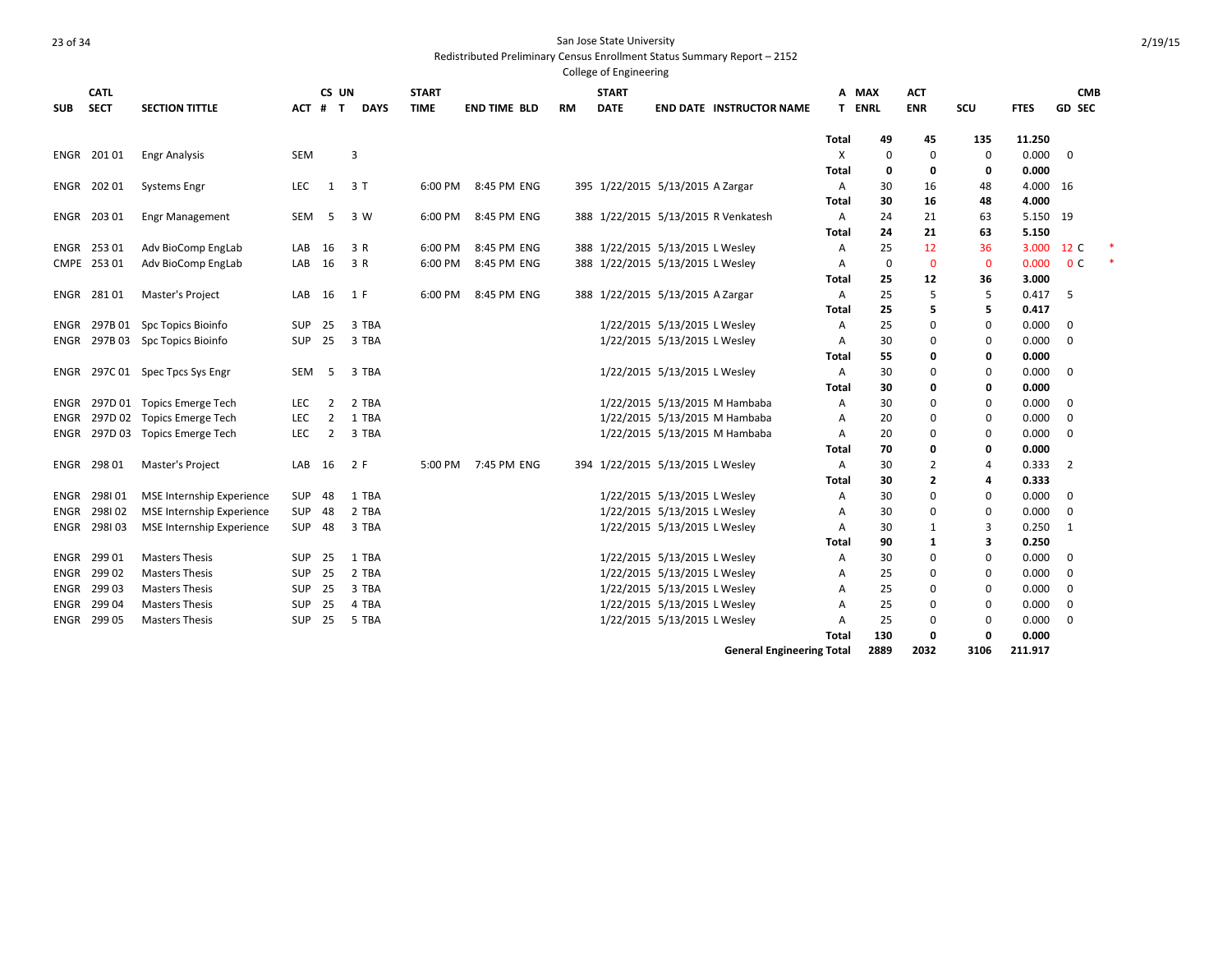|            |             |                                  |            |                |             |              |                       |           | College of Engineering |                                          |              |               |                |                |                  |                |  |
|------------|-------------|----------------------------------|------------|----------------|-------------|--------------|-----------------------|-----------|------------------------|------------------------------------------|--------------|---------------|----------------|----------------|------------------|----------------|--|
|            | <b>CATL</b> |                                  |            | CS UN          |             | <b>START</b> |                       |           | <b>START</b>           |                                          | А            | MAX           | <b>ACT</b>     |                |                  | <b>CMB</b>     |  |
| <b>SUB</b> | <b>SECT</b> | <b>SECTION TITTLE</b>            |            | ACT # T        | <b>DAYS</b> | <b>TIME</b>  | <b>END TIME BLD</b>   | <b>RM</b> | <b>DATE</b>            | <b>END DATE INSTRUCTOR NAME</b>          |              | <b>T ENRL</b> | <b>ENR</b>     | SCU            | <b>FTES</b>      | <b>GD SEC</b>  |  |
|            |             | Industrial & Systems Engineering |            |                |             |              |                       |           |                        |                                          |              |               |                |                |                  |                |  |
| ISE        | 103 01      | Life Cycle Engineering           | LEC        | 2              | 3 MW        |              | 10:30 AM 11:45 AM ENG |           |                        | 401 1/22/2015 5/13/2015 R Srinivasan     | Α            | 0             | 43             | 129            | 8.600            | 0 <sup>C</sup> |  |
|            |             |                                  |            |                |             |              |                       |           |                        |                                          | <b>Total</b> | 0             | 43             | 129            | 8.600            |                |  |
| <b>ISE</b> | 105 01      | Intr Syst Engr                   | SEM        | $\overline{4}$ | 3 TR        | 3:00 PM      | 4:15 PM ENG           |           |                        | 341 1/22/2015 5/13/2015 H Tsao           | Α            | 90            | 58             | 174            | 11.600           | 0              |  |
|            |             |                                  |            |                |             |              |                       |           |                        |                                          | <b>Total</b> | 90            | 58             | 174            | 11.600           |                |  |
| ISE        | 115 01      | <b>CIM</b>                       | <b>SEM</b> | $\overline{4}$ | 3 W         | 4:00 PM      | 5:45 PM ENG           |           |                        | 488 1/22/2015 5/13/2015 H Bae            | A            | 50            | 42             | 84             | 8.400            | 0              |  |
| <b>ISE</b> | 115 02      | <b>CIM</b>                       | LAB        | 16             | 0 W         | 6:00 PM      | 8:45 PM ENG           |           |                        | 194 1/22/2015 5/13/2015 H Bae            | Α            | 25            | 29             | 29             | 0.000            | $\Omega$       |  |
| ISE        | 115 03      | <b>CIM</b>                       | LAB        | 16             | 0 R         | 6:00 PM      | 8:45 PM ENG           |           |                        | 194 1/22/2015 5/13/2015 H Bae            | Α            | 25            | 13             | 13             | 0.000            | 0              |  |
|            |             |                                  |            |                |             |              |                       |           |                        |                                          | Total        | 100           | 84             | 126            | 8.400            |                |  |
| <b>ISE</b> | 120 01      | Methods Design                   | <b>LEC</b> | $\overline{4}$ | 3T          | 6:00 PM      | 8:45 PM ENG           |           |                        | 486 1/22/2015 5/13/2015 D Nathan-Roberts | Α            | 60            | 58             | 174            | 11.750           | 3              |  |
|            | 13001       |                                  | <b>LEC</b> |                |             | 1:30 PM      | 2:45 PM ENG           |           |                        |                                          | Total        | 60<br>150     | 58<br>159      | 174<br>477     | 11.750<br>32.700 |                |  |
| ISE        |             | <b>Engr Statistics</b>           |            | $\overline{4}$ | 3 MW        |              |                       |           |                        | 189 1/22/2015 5/13/2015 N Patel          | Α            |               |                |                | 32.700           | - 18           |  |
| <b>ISE</b> | 13101       | <b>Statistical Proc Control</b>  | <b>SEM</b> | $\overline{4}$ | 3 MW        | 1:30 PM      | 2:45 PM ENG           |           |                        | 488 1/22/2015 5/13/2015 Y Dessouky       | Total<br>Α   | 150<br>60     | 159<br>54      | 477<br>162     | 10.850           | 1              |  |
|            |             |                                  |            |                |             |              |                       |           |                        |                                          | <b>Total</b> | 60            | 54             | 162            | 10.850           |                |  |
|            | 142 01      |                                  | SEM        | 4              | 3 R         | 6:00 PM      | 8:45 PM ENG           |           |                        | 486 1/22/2015 5/13/2015 K Mabrouk        | Α            | 60            | 51             | 153            | 10.200           | $\mathbf 0$    |  |
| ISE        |             | Svc Sys Engrg & Mgmt             |            |                |             |              |                       |           |                        |                                          | Total        | 60            | 51             | 153            | 10.200           |                |  |
| ISE        | 155 01      | Supply Chain Engr                | SEM        | 4              | 3 M         | 6:00 PM      | 8:45 PM ENG           |           |                        | 488 1/22/2015 5/13/2015 D Steele         | Α            | 60            | 46             | 138            | 9.200            | 0              |  |
|            |             |                                  |            |                |             |              |                       |           |                        |                                          | Total        | 60            | 46             | 138            | 9.200            |                |  |
| <b>ISE</b> | 164 01      | Comp & Hum Interact              | SEM        | 4              | 3T          | 6:00 PM      | 8:45 PM CL            |           |                        | 226 1/22/2015 5/13/2015 A Moallem        | Α            | 60            | 61             | 183            | 12.200           | $\mathbf 0$    |  |
|            |             |                                  |            |                |             |              |                       |           |                        |                                          | Total        | 60            | 61             | 183            | 12.200           |                |  |
| ISE        | 17001       | <b>Operation Research</b>        | SEM        | $\overline{4}$ | 3 TR        | 4:30 PM      | 5:45 PM ENG           |           |                        | 488 1/22/2015 5/13/2015 S Erdogan        | Α            | 60            | 56             | 168            | 11.350           | 3              |  |
|            |             |                                  |            |                |             |              |                       |           |                        |                                          | <b>Total</b> | 60            | 56             | 168            | 11.350           |                |  |
| ISE        | 18001       | <b>Individ Studies</b>           | <b>SUP</b> | 36             | 1 TBA       |              |                       |           |                        | 1/22/2015 5/13/2015                      | Α            | 45            | $\mathbf{1}$   | $\mathbf{1}$   | 0.067            | $\mathbf 0$    |  |
| <b>ISE</b> | 18002       | <b>Individ Studies</b>           | <b>SUP</b> | 36             | 2 TBA       |              |                       |           |                        | 1/22/2015 5/13/2015                      | A            | 45            | $\mathbf 0$    | $\overline{0}$ | 0.000            | $\mathbf 0$    |  |
| <b>ISE</b> | 180 03      | <b>Individ Studies</b>           | <b>SUP</b> | 36             | 3 TBA       |              |                       |           |                        | 1/22/2015 5/13/2015 Y Dessouky           | Α            | 45            | $\mathbf{1}$   | 3              | 0.200            | $\mathbf 0$    |  |
|            |             |                                  |            |                |             |              |                       |           |                        |                                          | Total        | 135           | $\overline{2}$ | 4              | 0.267            |                |  |
| <b>ISE</b> |             | 195A 01 Sr ISE Design I          | LAB        | 16             | 1 F         |              | 9:30 AM 12:15 PM ENG  |           |                        | 486 1/22/2015 5/13/2015 L Freund         | Α            | 30            | 16             | 16             | 1.067            | 0              |  |
|            |             |                                  |            |                |             |              |                       |           |                        |                                          | <b>Total</b> | 30            | 16             | 16             | 1.067            |                |  |
| <b>ISE</b> |             | 195B 01 Sr ISE Design II         | LAB        |                | 3           |              |                       |           |                        |                                          | X            | 0             | 0              | $\mathbf 0$    | 0.000            | 0              |  |
| <b>ISE</b> |             | 195B 02 Sr ISE Design II         | LAB        | 16             | 3 F         | 1:20 PM      | 4:00 PM ENG           |           |                        | 486 1/22/2015 5/13/2015 L Freund         | Α            | 40            | 30             | 90             | 6.000            | $\mathbf 0$    |  |
|            |             |                                  |            |                |             |              |                       |           |                        |                                          | Total        | 40            | 30             | 90             | 6.000            |                |  |
| <b>ISE</b> | 200 01      | Fincl Mthds Engr                 | SEM        | 5              | 3 R         | 6:00 PM      | 8:45 PM CL            |           |                        | 222 1/22/2015 5/13/2015 M Albassam       | Α            | 80            | 53             | 159            | 13.250           | -53            |  |
|            |             |                                  |            |                |             |              |                       |           |                        |                                          | Total        | 80            | 53             | 159            | 13.250           |                |  |
| ISE        | 202 01      | Des Ana Engr Exp                 | SEM        | 5              | 3 W         | 6:00 PM      | 8:45 PM ENG           |           |                        | 488 1/22/2015 5/13/2015 S Erdogan        | Α            | 50            | 43             | 129            | 10.750 43        |                |  |
|            |             |                                  |            |                |             |              |                       |           |                        |                                          | Total        | 50            | 43             | 129            | 10.750           |                |  |
| ISE        | 21201       | Hum Factors Exp                  | SEM        | 5              | 3 W         | 3:00 PM      | 5:45 PM ENG           |           |                        | 486 1/22/2015 5/13/2015 D Nathan-Roberts | Α            | 50            | 26             | 78             | 6.500 26         |                |  |
|            |             |                                  |            |                |             |              |                       |           |                        |                                          | Total        | 50            | 26             | 78             | 6.500            |                |  |
| ISE        | 215 01      | <b>Usability Testing</b>         | SEM        | 4              | 3 R         | 3:00 PM      | 5:45 PM ENG           |           |                        | 486 1/22/2015 5/13/2015 A Andre          | Α            | 50            | 22             | 66             | 5.500 22         |                |  |
|            |             |                                  |            |                |             |              |                       |           |                        |                                          | Total        | 50            | 22             | 66             | 5.500            |                |  |
| <b>ISE</b> | 21801       | Adv. Int. Design                 | LEC        | $\overline{2}$ | 3 R         | 6:00 PM      | 8:45 PM CL            |           |                        | 225 1/22/2015 5/13/2015 D Rosenberg      | Α            | 40            | 11             | 33             | 2.750 11         |                |  |
|            |             |                                  |            |                |             |              |                       |           |                        |                                          | Total        | 40            | 11             | 33             | 2.750            |                |  |
| ISE        | 22201       | Adv Sys Engr                     | SEM        | 5              | 3 TR        | 3:00 PM      | 4:15 PM ENG           |           |                        | 488 1/22/2015 5/13/2015 H Tsao           | Α            | 30            | 20             | 60             | 5.000            | 20             |  |
|            |             |                                  |            |                |             |              |                       |           |                        |                                          | Total        | 30            | 20             | 60             | 5.000            |                |  |
| ISE        | 24201       | Adv Scv Sys Engrg & Mgmt         | SEM        | 4              | 3 R         | 6:00 PM      | 8:45 PM ENG           |           |                        | 488 1/22/2015 5/13/2015 K Mabrouk        | Α            | 40            | 8              | 24             | 2.000            | 8              |  |
|            |             |                                  |            |                |             |              |                       |           |                        |                                          | <b>Total</b> | 40            | 8              | 24             | 2.000            |                |  |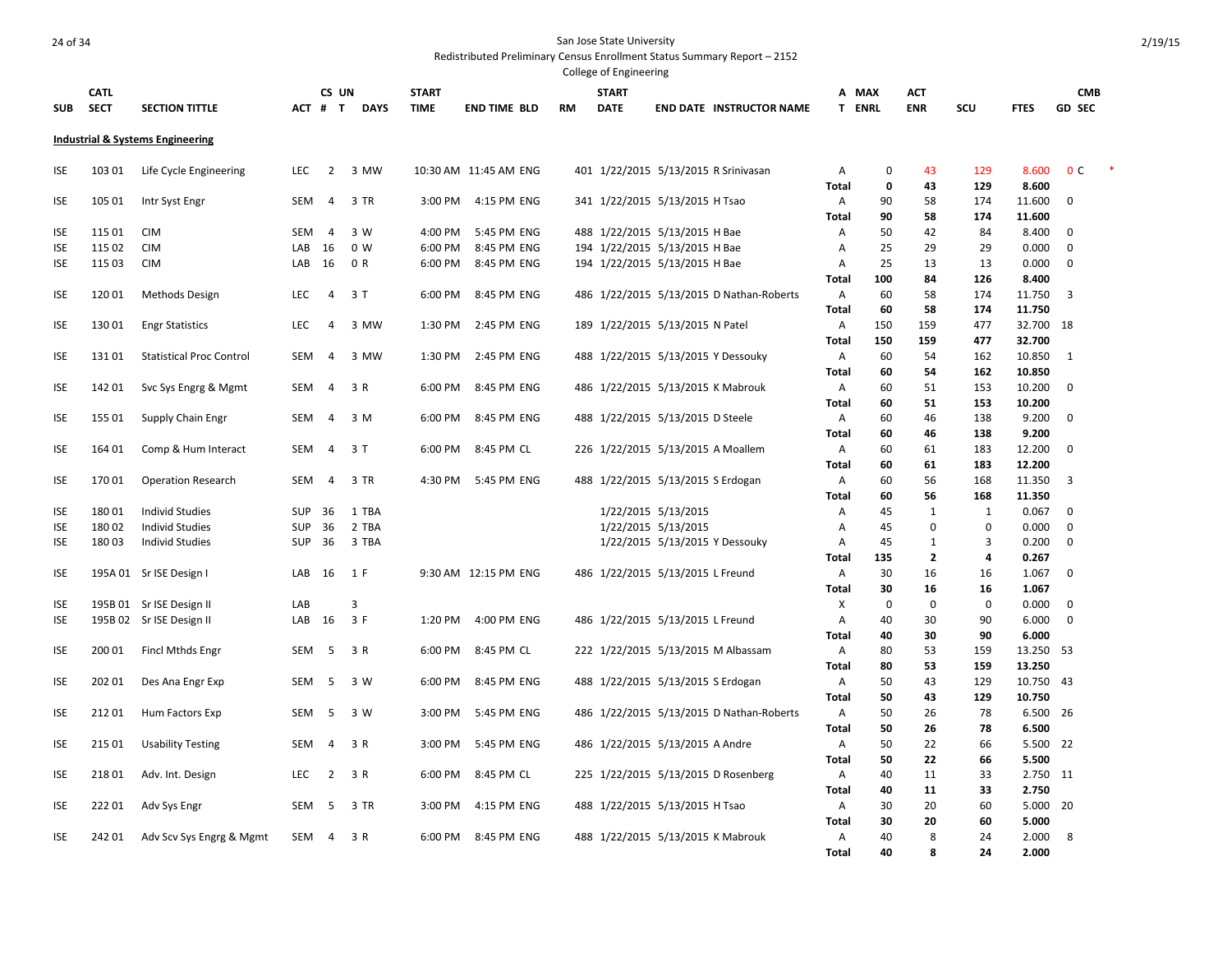| <b>SUB</b>  | <b>CATL</b><br><b>SECT</b> | <b>SECTION TITTLE</b>     | ACT        | CS UN<br>#<br>$\mathbf{T}$ | <b>DAYS</b> | <b>START</b><br><b>TIME</b> | <b>END TIME BLD</b> | <b>RM</b> | <b>START</b><br><b>DATE</b> | <b>END DATE INSTRUCTOR NAME</b>                   | А<br>Τ.      | <b>MAX</b><br><b>ENRL</b> | <b>ACT</b><br><b>ENR</b> | <b>SCU</b>  | <b>FTES</b> | <b>CMB</b><br><b>GD SEC</b> |   |
|-------------|----------------------------|---------------------------|------------|----------------------------|-------------|-----------------------------|---------------------|-----------|-----------------------------|---------------------------------------------------|--------------|---------------------------|--------------------------|-------------|-------------|-----------------------------|---|
| <b>ISE</b>  | 24701                      | Logistics Supl Chn        | SEM        | $\overline{4}$             | 3 M         | 6:00 PM                     | 8:45 PM ENG         |           |                             | 486 1/22/2015 5/13/2015 J Li                      | A            | 50                        | 28                       | 84          | 7.000 28    |                             |   |
|             |                            |                           |            |                            |             |                             |                     |           |                             |                                                   | Total        | 50                        | 28                       | 84          | 7.000       |                             |   |
| <b>ISE</b>  | 25001                      | Leading 6Sigma Improvmt   | <b>SEM</b> | $\overline{4}$             | 3 T         | 6:00 PM                     | 8:45 PM ENG         |           |                             | 343 1/22/2015 5/13/2015 D Steele                  | A            | 90                        | 70                       | 210         | 16.850 57   |                             |   |
|             |                            |                           |            |                            |             |                             |                     |           |                             |                                                   | Total        | 90                        | 70                       | 210         | 16.850      |                             |   |
| <b>ISE</b>  | 260 01                     | <b>Healthcare Del Sys</b> | <b>LEC</b> | $\overline{2}$             | 3T          | 6:00 PM                     | 8:45 PM ENG         |           |                             | 488 1/22/2015 5/13/2015 C Brown                   | Α            | 40                        | 32                       | 96          | 8.000 32    |                             |   |
|             |                            |                           |            |                            |             |                             |                     |           |                             |                                                   | Total        | 40                        | 32                       | 96          | 8.000       |                             |   |
| <b>ISE</b>  | 27001                      | Info Sys                  | SEM        | .5                         | 3 W         | 6:00 PM                     | 8:45 PM CL          |           |                             | 202 1/22/2015 5/13/2015 A Rayes                   | Α            | 50                        | 19                       | 57          | 4.750       | 19 C                        |   |
| <b>CMPE</b> | 270 01                     | Info Sys                  | <b>SEM</b> | 5                          | 3 W         | 6:00 PM                     | 8:45 PM CL          |           |                             | 202 1/22/2015 5/13/2015 A Rayes                   | A            | 0                         | $\mathbf{0}$             | $\mathbf 0$ | 0.000       | 0 <sup>C</sup>              | 米 |
|             |                            |                           |            |                            |             |                             |                     |           |                             |                                                   | Total        | 50                        | 19                       | 57          | 4.750       |                             |   |
| <b>ISE</b>  | 297 01                     | Sp Topics IE              | <b>SEM</b> | -5                         | 1 TBA       |                             |                     |           |                             | 1/22/2015 5/13/2015 Y Dessouky                    | A            | 25                        | -1                       | 1           | 0.083       | -1                          |   |
| ISE         | 297 02                     | Sp Topics IE              | <b>SEM</b> | 5                          | 3 TBA       |                             |                     |           |                             | 1/22/2015 5/13/2015 A Andre                       | A            | 25                        |                          |             | 0.250       |                             |   |
|             |                            |                           |            |                            |             |                             |                     |           |                             |                                                   | <b>Total</b> | 50                        | $\overline{2}$           | 2           | 0.333       |                             |   |
| <b>ISE</b>  | 298 01                     | Spec Prob                 | <b>SUP</b> | 25                         | 1 TBA       |                             |                     |           |                             | 1/22/2015 5/13/2015 L Freund                      | A            | 25                        | 9                        | 9           | 0.750       | 9                           |   |
| <b>ISE</b>  | 298 02                     | Spec Prob                 | <b>SUP</b> | 25                         | 2 TBA       |                             |                     |           |                             | 1/22/2015 5/13/2015 L Freund                      | Α            | 25                        | 11                       | 22          | 1.833       | -11                         |   |
| <b>ISE</b>  | 298 03                     | Spec Prob                 | <b>SUP</b> | 25                         | 3 TBA       |                             |                     |           |                             | 1/22/2015 5/13/2015 Y Dessouky                    | A            | 25                        | 28                       | 84          | 7.000       | -28                         |   |
| <b>ISE</b>  | 298 04                     | Spec Prob                 | <b>SUP</b> | 25                         | 4 TBA       |                             |                     |           |                             | 1/22/2015 5/13/2015 L Freund                      | A            | 25                        | -5                       | 20          | 1.667       | -5                          |   |
|             |                            |                           |            |                            |             |                             |                     |           |                             |                                                   | Total        | 100                       | 53                       | 135         | 11.250      |                             |   |
| <b>ISE</b>  | 299 01                     | <b>Masters Thesis</b>     | <b>SUP</b> | 25                         | 1 TBA       |                             |                     |           |                             | 1/22/2015 5/13/2015                               | Α            | 25                        | 0                        | 0           | 0.000       | 0                           |   |
| <b>ISE</b>  | 299 02                     | <b>Masters Thesis</b>     | <b>SUP</b> | 25                         | 2 TBA       |                             |                     |           |                             | 1/22/2015 5/13/2015                               | Α            | 25                        | 0                        | 0           | 0.000       | 0                           |   |
| <b>ISE</b>  | 299 03                     | <b>Masters Thesis</b>     | <b>SUP</b> | 25                         | 3 TBA       |                             |                     |           |                             | 1/22/2015 5/13/2015                               | А            | 25                        | 0                        | 0           | 0.000       | 0                           |   |
| <b>ISE</b>  | 299 04                     | <b>Masters Thesis</b>     | <b>SUP</b> | 25                         | 4 TBA       |                             |                     |           |                             | 1/22/2015 5/13/2015                               | Α            | 25                        | 0                        | 0           | 0.000       | 0                           |   |
|             |                            |                           |            |                            |             |                             |                     |           |                             |                                                   | <b>Total</b> | 100                       | 0                        | 0           | 0.000       |                             |   |
|             |                            |                           |            |                            |             |                             |                     |           |                             | <b>Industrial &amp; Systems Engineering Total</b> |              | 1725                      | 1105                     | 3127        | 228.117     |                             |   |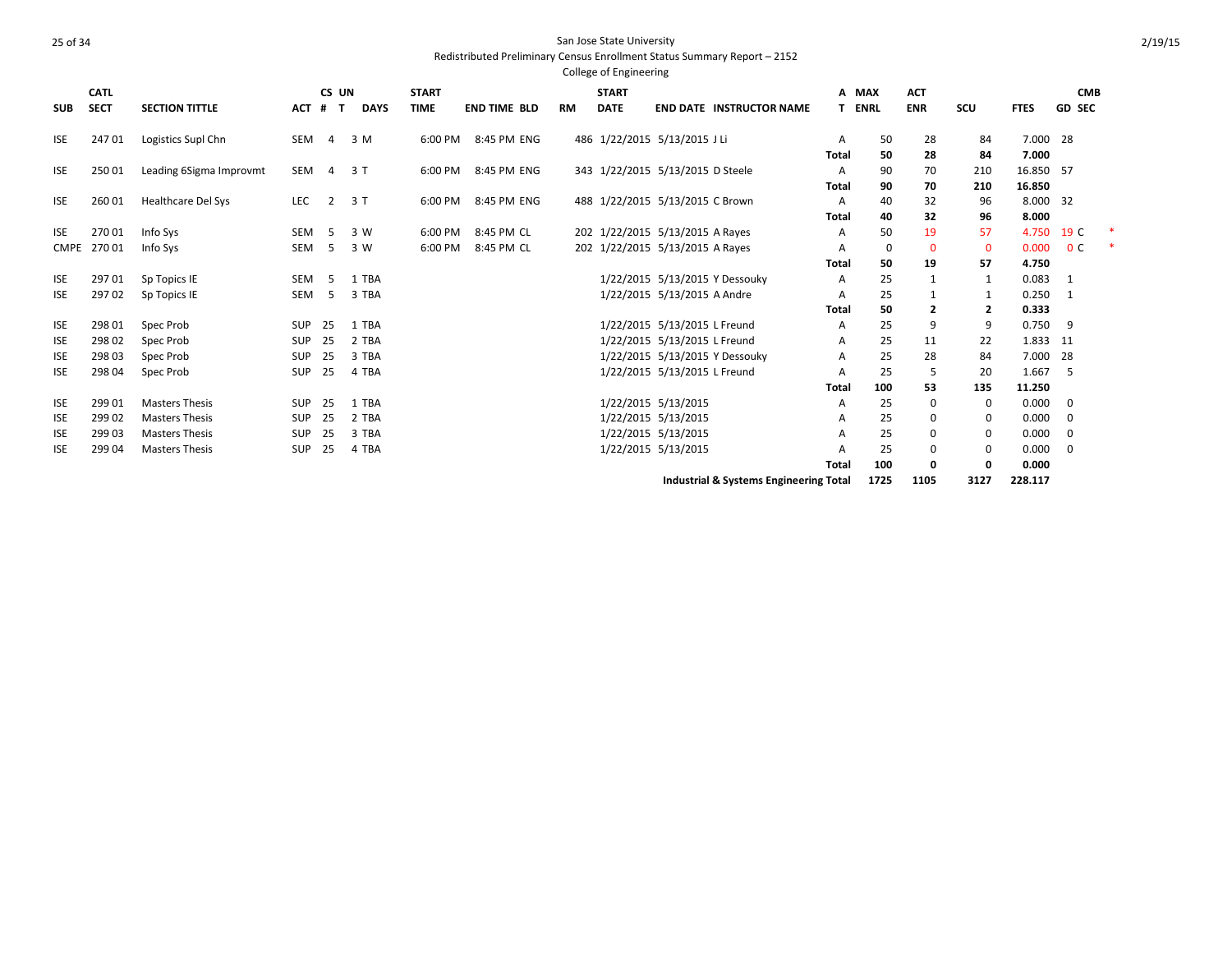|             |                              |                              |            |                |             |              |                       |           | College of Engineering  |                                         |                |               |              |             |             |                |        |
|-------------|------------------------------|------------------------------|------------|----------------|-------------|--------------|-----------------------|-----------|-------------------------|-----------------------------------------|----------------|---------------|--------------|-------------|-------------|----------------|--------|
|             | <b>CATL</b>                  |                              |            | CS UN          |             | <b>START</b> |                       |           | <b>START</b>            |                                         | А              | <b>MAX</b>    | <b>ACT</b>   |             |             | <b>CMB</b>     |        |
| <b>SUB</b>  | <b>SECT</b>                  | <b>SECTION TITTLE</b>        |            | ACT # T        | <b>DAYS</b> | <b>TIME</b>  | <b>END TIME BLD</b>   | <b>RM</b> | <b>DATE</b>             | <b>END DATE INSTRUCTOR NAME</b>         |                | <b>T ENRL</b> | <b>ENR</b>   | SCU         | <b>FTES</b> | <b>GD SEC</b>  |        |
|             |                              |                              |            |                |             |              |                       |           |                         |                                         |                |               |              |             |             |                |        |
|             | <b>Materials Engineering</b> |                              |            |                |             |              |                       |           |                         |                                         |                |               |              |             |             |                |        |
| MATE        | 25 01                        | Intro to Materials           | <b>LEC</b> | $\overline{2}$ | 3 TR        | 9:00 AM      | 9:50 AM ENG           |           |                         | 331 1/22/2015 5/13/2015 T Pan           | A              | 80            | 36           | 72          | 7.200       | $\mathbf 0$    |        |
| MATE        | 2502                         | Intro to Materials           | LEC        | $\overline{2}$ | 3 MW        | 4:30 PM      | 5:20 PM ENG           |           |                         | 189 1/22/2015 5/13/2015 M Oye           | Α              | 80            | 49           | 98          | 9.850       | $\mathbf{1}$   |        |
| MATE        | 25 03                        | Intro to Materials           | <b>LEC</b> | $\overline{2}$ | 3 MW        | 9:00 AM      | 9:50 AM ENG           |           |                         | 331 1/22/2015 5/13/2015 C Peters        | A              | 80            | 49           | 98          | 9.850       | $\mathbf{1}$   |        |
| MATE        | 25 04                        | Intro to Materials           | LAB        | 16             | 0 M         | 10:30 AM     | 1:15 PM ENG           |           |                         | 105 1/22/2015 5/13/2015 W Ray           | A              | 12            | 11           | 11          | 0.000       | $\mathbf 0$    |        |
| MATE        | 25 05                        | Intro to Materials           | LAB        | 16             | 0 M         | 1:30 PM      | 4:15 PM ENG           |           |                         | 105 1/22/2015 5/13/2015 W Ray           | Α              | 12            | 15           | 15          | 0.000       | 0              |        |
| MATE        | 25 06                        | Intro to Materials           | LAB        | 16             | 0 M         | 6:00 PM      | 8:45 PM ENG           |           |                         | 105 1/22/2015 5/13/2015 S Sepka         | Α              | 12            | 14           | 14          | 0.000       | 0              |        |
| MATE        | 25 07                        | Intro to Materials           | LAB        | 16             | 0T          | 10:30 AM     | 1:15 PM ENG           |           |                         | 105 1/22/2015 5/13/2015 W Ray           | А              | 12            | 12           | 12          | 0.000       | 0              |        |
| MATE        | 25 08                        | Intro to Materials           | LAB        | 16             | 0T          | 1:30 PM      | 4:15 PM ENG           |           |                         | 105 1/22/2015 5/13/2015 B Serrano       | Α              | 12            | 11           | 11          | 0.000       | $\mathbf 0$    |        |
| MATE        | 25 09                        | Intro to Materials           | LAB        | 16             | 0T          | 6:00 PM      | 8:45 PM ENG           |           |                         | 105 1/22/2015 5/13/2015 E Lucow         | A              | 12            | 13           | 13          | 0.000       | 0              |        |
| MATE        | 25 10                        | Intro to Materials           | LAB        | 16             | 0 W         | 10:30 AM     | 1:15 PM ENG           |           |                         | 105 1/22/2015 5/13/2015 B Serrano       | Α              | 12            | 11           | 11          | 0.000       | $\mathbf{1}$   |        |
| MATE        | 25 11                        | Intro to Materials           | LAB        | 16             | 0 W         | 6:00 PM      | 8:45 PM ENG           |           |                         | 105 1/22/2015 5/13/2015 J Rosenthal     | Α              | 12            | 10           | 10          | 0.000       | 0              |        |
| MATE        | 25 12                        | Intro to Materials           | LAB        | 16             | 0 R         | 10:30 AM     | 1:15 PM ENG           |           |                         | 105 1/22/2015 5/13/2015 E Enlow         | Α              | 12            | 13           | 13          | 0.000       | $\mathbf 0$    |        |
| MATE        | 25 13                        | Intro to Materials           | LAB        | 16             | 0 R         | 6:00 PM      | 8:45 PM ENG           |           |                         | 105 1/22/2015 5/13/2015 A Wiggins-Allen | Α              | 12            | 12           | 12          | 0.000       | 1              |        |
| <b>MATE</b> | 25 14                        | Intro to Materials           | LAB        | 16             | 0 F         | 12:00 PM     | 2:45 PM ENG           |           |                         | 105 1/22/2015 5/13/2015 E Enlow         | A              | 12            | 12           | 12          | 0.000       | 0              |        |
| MATE        | 25 15                        | Intro to Materials           | LAB        | 16             | 0 F         | 3:00 PM      | 5:45 PM ENG           |           | 105 1/22/2015 5/13/2015 |                                         | Α              | 12            | $\mathbf 0$  | $\Omega$    | 0.000       | 0              |        |
|             |                              |                              |            |                |             |              |                       |           |                         |                                         | Total          | 384           | 268          | 402         | 26.900      |                |        |
|             | MATE 129 01                  | Intro IC Proc Desgn          | SEM        | 4              | 3 R         | 4:30 PM      | 6:20 PM ENG           |           |                         | 340 1/22/2015 5/13/2015 K Eason         | Α              | 18            | 17           | 34          | 3.400       | 0 <sup>c</sup> |        |
| EE          | 129 01                       | Intro IC Proc Desgn          | SEM        | 4              | 3 R         | 4:30 PM      | 6:20 PM ENG           |           |                         | 340 1/22/2015 5/13/2015 K Eason         | Α              | $\mathbf 0$   | $\mathbf{0}$ | $\Omega$    | 0.000       | 0 <sup>C</sup> | $\ast$ |
|             | MATE 129 02                  | Intro IC Proc Desgn          | LAB        | 16             | 0T          | 1:30 PM      | 4:15 PM ENG           |           | 311 1/22/2015 5/13/2015 |                                         | A              | 18            | $\mathbf{0}$ | $\Omega$    | 0.000       | 0 <sup>C</sup> |        |
| EE          | 129 02                       | Intro IC Proc Desgn          | LAB        | 16             | 0T          | 1:30 PM      | 4:15 PM ENG           |           | 311 1/22/2015 5/13/2015 |                                         | А              | 0             | $\mathbf 0$  | $\mathbf 0$ | 0.000       | 0 <sup>c</sup> | *      |
|             | MATE 129 03                  | Intro IC Proc Desgn          | LAB        | 16             | 0T          | 6:00 PM      | 8:45 PM ENG           |           |                         | 311 1/22/2015 5/13/2015 N Peters        | Α              | 18            | 17           | 17          | 0.000       | 0 <sup>C</sup> |        |
| EE          | 129 03                       | Intro IC Proc Desgn          | LAB        | 16             | 0T          | 6:00 PM      | 8:45 PM ENG           |           |                         | 311 1/22/2015 5/13/2015 N Peters        | Α              | $\mathbf 0$   | $\mathbf{0}$ | $\Omega$    | 0.000       | 0 <sup>C</sup> |        |
|             |                              |                              |            |                |             |              |                       |           |                         |                                         | Total          | 54            | 34           | 51          | 3.400       |                |        |
| MATE        | 135 01                       | Intro Composite Matls        | SEM        | 5              | 3 TR        | 1:30 PM      | 2:45 PM ENG           |           |                         | 331 1/22/2015 5/13/2015 T Pan           | A              | 45            | 40           | 120         | 8.050       | 1 C            |        |
| AE          | 135 01                       | Intro Composite Matls        | SEM        | 5              | 3 TR        | 1:30 PM      | 2:45 PM ENG           |           |                         | 331 1/22/2015 5/13/2015 T Pan           | Α              | 0             | $\mathbf 0$  | $\mathbf 0$ | 0.000       | 0 <sup>C</sup> |        |
| ME          | 135 01                       | Intro Composite Matls        | SEM        | 5              | 3 TR        | 1:30 PM      | 2:45 PM ENG           |           |                         | 331 1/22/2015 5/13/2015 T Pan           | Α              | $\mathbf 0$   | $\mathbf{0}$ | $\Omega$    | 0.000       | 0 <sup>c</sup> |        |
|             |                              |                              |            |                |             |              |                       |           |                         |                                         | <b>Total</b>   | 45            | 40           | 120         | 8.050       |                |        |
|             | MATE 141 01                  | <b>Strctr Analys Matls</b>   | SEM        | - 5            | 3 TR        | 1:30 PM      | 2:45 PM ENG           |           |                         | 401 1/22/2015 5/13/2015 C England       | Α              | 30            | 20           | 60          | 4.000       | 0              |        |
|             |                              |                              |            |                |             |              |                       |           |                         |                                         | Total          | 30            | 20           | 60          | 4.000       |                |        |
|             | MATE 143 01                  | Prin Scng Micrscpy           | LAB        | 16             | 1 M         | 1:30 PM      | 4:15 PM ENG           |           |                         | 223 1/22/2015 5/13/2015 C Peters        | A              | 12            | 16           | 16          | 1.100       | 2              |        |
|             |                              |                              |            |                |             |              |                       |           |                         |                                         | Total          | 12            | 16           | 16          | 1.100       |                |        |
|             | MATE 144 01                  | XRD Lab                      | LAB        | 16             | 1 T         | 3:00 PM      | 5:45 PM ENG           |           |                         | 223 1/22/2015 5/13/2015 C Peters        | A              | 12            | 14           | 14          | 0.933       | $\mathbf 0$    |        |
|             |                              |                              |            |                |             |              |                       |           |                         |                                         | <b>Total</b>   | 12            | 14           | 14          | 0.933       |                |        |
|             | MATE 145 01                  | <b>Princ Scnng Probes</b>    | LAB        | 16             | 1 F         |              | 9:00 AM 11:45 AM ENG  |           |                         | 115 1/22/2015 5/13/2015 M Goedert       | Α              | 12            | 5            | 5           | 0.350       | $\mathbf{1}$   |        |
|             |                              |                              |            |                |             |              |                       |           |                         |                                         | <b>Total</b>   | 12            | 5            | 5           | 0.350       |                |        |
|             | MATE 15101                   | Solid State Thermo           | LEC        | 4              | 3 MW        |              | 10:30 AM 11:45 AM ENG |           |                         | 488 1/22/2015 5/13/2015 G Selvaduray    | Α              | 40            | 21           | 63          | 4.200       | $\mathbf 0$    |        |
|             |                              |                              |            |                |             |              |                       |           |                         |                                         | Total          | 40            | 21           | 63          | 4.200       |                |        |
|             | MATE 152 01                  | Solid State Kin              | SEM        | 4              | 3 TR        |              | 9:00 AM 10:15 AM ENG  |           |                         | 327 1/22/2015 5/13/2015 C England       | Α              | 20            | 20           | 60          | 4.500       | 10             |        |
|             |                              |                              |            |                |             |              |                       |           |                         |                                         | <b>Total</b>   | 20            | 20           | 60          | 4.500       |                |        |
|             | MATE 153 01                  | <b>EO&amp;M Props Solids</b> | LEC        | 2              | 3 MW        | 9:00 AM      | 9:50 AM ENG           |           |                         | 341 1/22/2015 5/13/2015 R Venkatesh     | Α              | 75            | 37           | 74          | 7.400       | 0              |        |
|             | MATE 153 02                  | <b>EO&amp;M Props Solids</b> | LEC        | $\overline{2}$ | 3 TR        | 4:30 PM      | 5:20 PM ENG           |           |                         | 341 1/22/2015 5/13/2015 R Venkatesh     | $\overline{A}$ | 75            | 31           | 62          | 6.200       | 0              |        |
|             | MATE 153 03                  | <b>EO&amp;M Props Solids</b> | LAB        | 16             | 0 T         |              | 9:00 AM 11:45 AM ENG  |           |                         | 315 1/22/2015 5/13/2015 E Ishida        | A              | 12            | 14           | 14          | 0.000       | 0              |        |
|             | MATE 153 04                  | EO&M Props Solids            | LAB        | 16             | 0T          | 1:30 PM      | 4:15 PM ENG           |           |                         | 315 1/22/2015 5/13/2015 C Jones         | A              | 12            | 14           | 14          | 0.000       | 0              |        |
|             | MATE 153 05                  | <b>EO&amp;M Props Solids</b> | LAB        | 16             | 0 T         | 6:00 PM      | 8:45 PM ENG           |           |                         | 315 1/22/2015 5/13/2015 C England       | Α              | 12            | 14           | 14          | 0.000       | 0              |        |
|             | MATE 153 06                  | <b>EO&amp;M Props Solids</b> | LAB        | 16             | 0 R         |              | 9:00 AM 11:45 AM ENG  |           |                         | 315 1/22/2015 5/13/2015 S Duorah        | A              | 12            | 15           | 15          | 0.000       | $\Omega$       |        |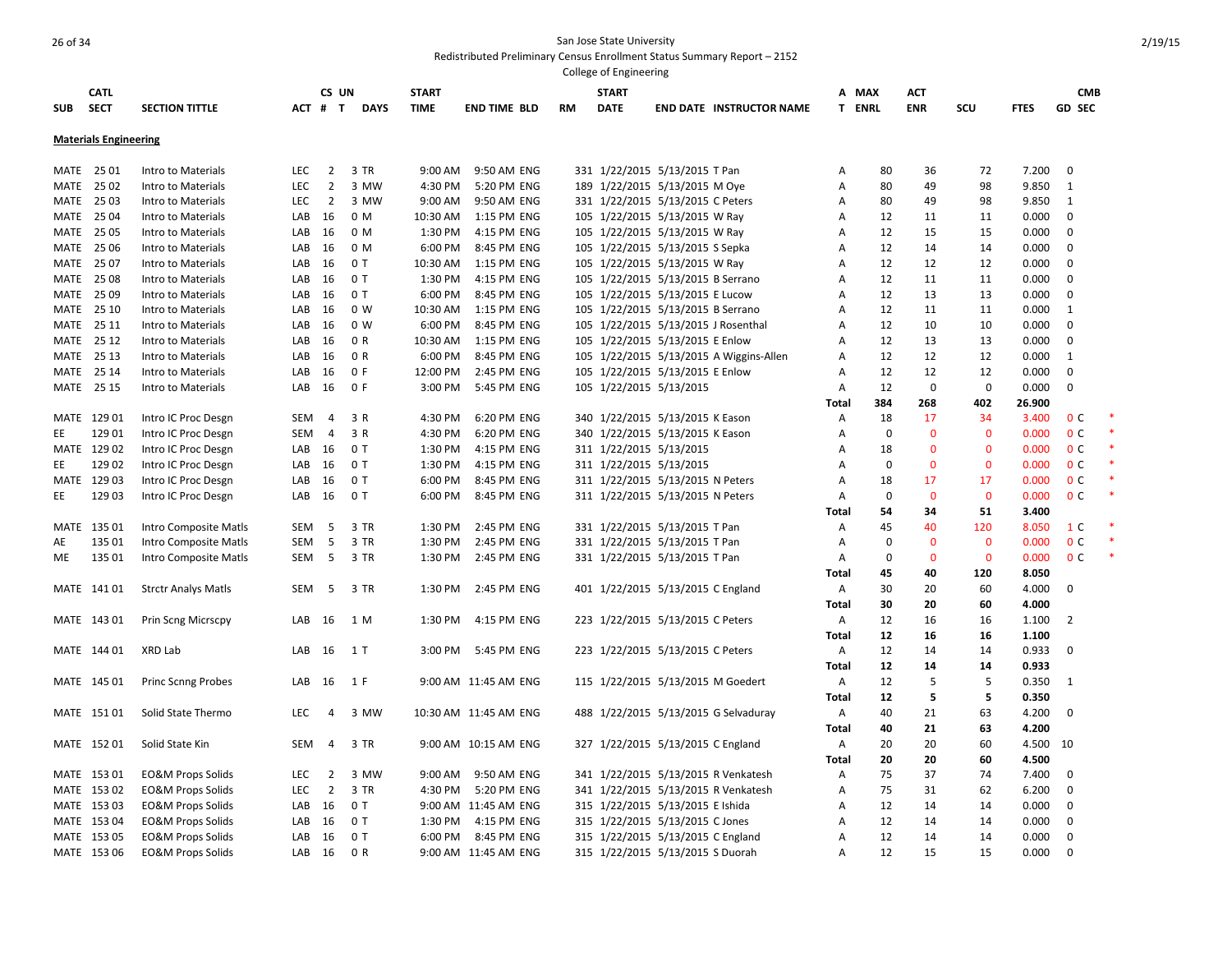|            | <b>CATL</b> |                              |            | CS UN          |                | <b>START</b> |                       |           | <b>START</b>                     |                             |                                          |              | A MAX         | ACT          |              |             | <b>CMB</b>     |  |
|------------|-------------|------------------------------|------------|----------------|----------------|--------------|-----------------------|-----------|----------------------------------|-----------------------------|------------------------------------------|--------------|---------------|--------------|--------------|-------------|----------------|--|
| <b>SUB</b> | <b>SECT</b> | <b>SECTION TITTLE</b>        |            | ACT # T        | <b>DAYS</b>    | <b>TIME</b>  | <b>END TIME BLD</b>   | <b>RM</b> | <b>DATE</b>                      |                             | <b>END DATE INSTRUCTOR NAME</b>          |              | <b>T ENRL</b> | <b>ENR</b>   | SCU          | <b>FTES</b> | <b>GD SEC</b>  |  |
|            |             |                              |            |                |                |              |                       |           |                                  |                             |                                          |              |               |              |              |             |                |  |
|            | MATE 153 07 | <b>EO&amp;M Props Solids</b> | LAB        | 16             | 0 R            | 1:30 PM      | 4:15 PM ENG           |           |                                  |                             | 315 1/22/2015 5/13/2015   Constantinescu | A            | 12            | 11           | 11           | 0.000       | 0              |  |
|            | MATE 153 08 | <b>EO&amp;M Props Solids</b> | LAB        | 16             | 0 R            |              | 6:00 PM 8:45 PM ENG   |           | 315 1/22/2015 5/13/2015          |                             |                                          | A            | 12            | 0            | 0            | 0.000       | 0              |  |
|            | MATE 153 09 | <b>EO&amp;M Props Solids</b> | LAB        | 16             | 0 W            |              | 10:00 AM 12:45 PM ENG |           | 315 1/22/2015 5/13/2015          |                             |                                          | Α            | 12            | 0            | 0            | 0.000       | $\mathbf 0$    |  |
|            |             |                              |            |                |                |              |                       |           |                                  |                             |                                          | Total        | 234           | 136          | 204          | 13.600      |                |  |
|            | MATE 154 01 | Metals and Alloys            | SEM        | $\overline{4}$ | 3 M            | 3:00 PM      | 4:40 PM ENG           |           | 401 1/22/2015 5/13/2015 D Chafey |                             |                                          | A            | 30            | 20           | 40           | 4.100       | 2              |  |
|            | MATE 154 02 | Metals and Alloys            | LAB        | 16             | 0 W            | 3:00 PM      | 5:45 PM ENG           |           | 231 1/22/2015 5/13/2015 D Chafey |                             |                                          | A            | 30            | 20           | 20           | 0.000       | $\overline{2}$ |  |
|            |             |                              |            |                |                |              |                       |           |                                  |                             |                                          | Total        | 60            | 40           | 60           | 4.100       |                |  |
|            | MATE 155 01 | Matls Select Desgn           | SEM        | 5              | 3 MW           | 1:30 PM      | 2:45 PM ENG           |           | 301 1/22/2015 5/13/2015 W Chung  |                             |                                          | A            | 30            | 22           | 66           | 4.400       | 0              |  |
|            |             |                              |            |                |                |              |                       |           |                                  |                             |                                          | Total        | 30            | 22           | 66           | 4.400       |                |  |
|            | MATE 169 01 | MEMS Fab & Design            | LAB        | 16             | 1 R            | 1:30 PM      | 4:15 PM ENG           |           | 311 1/22/2015 5/13/2015 E Green  |                             |                                          | $\mathsf{A}$ | 0             | 12           | 12           | 0.870       | 4 C            |  |
|            |             |                              |            |                |                |              |                       |           |                                  |                             |                                          | Total        | 0             | 12           | 12           | 0.870       |                |  |
|            | MATE 180 01 | Ind Studies                  | <b>SUP</b> | 36             | 1 TBA          |              |                       |           |                                  | 1/22/2015 5/13/2015 G Young |                                          | A            | 30            | 0            | 0            | 0.000       | 0              |  |
|            | MATE 180 02 | Ind Studies                  | <b>SUP</b> | 36             | 2 TBA          |              |                       |           |                                  | 1/22/2015 5/13/2015 G Young |                                          | A            | 30            | $\Omega$     | $\Omega$     | 0.000       | $\mathbf 0$    |  |
|            |             |                              |            |                |                |              |                       |           |                                  |                             |                                          | Total        | 60            | 0            | 0            | 0.000       |                |  |
|            | MATE 186 01 | Polymers                     | SEM        | - 5            | 3 TR           |              | 10:30 AM 11:45 AM ENG |           | 301 1/22/2015 5/13/2015 A Diaz   |                             |                                          | A            | 30            | 25           | 75           | 5.300       | 6              |  |
|            |             |                              |            |                |                |              |                       |           |                                  |                             |                                          | Total        | 30            | 25           | 75           | 5.300       |                |  |
|            |             | MATE 198B 01 Sr Design Proj  | <b>SEM</b> | $\overline{4}$ | 2 F            | $9:00$ AM    | 9:50 AM ENG           |           | 329 1/22/2015 5/13/2015 W Chung  |                             |                                          | A            | 15            | 11           | 11           | 1.467       | $\Omega$       |  |
|            |             | MATE 198B 02 Sr Design Proj  | LAB        | 16             | 0 F            | 10:30 AM     | 1:15 PM ENG           |           | 329 1/22/2015 5/13/2015 W Chung  |                             |                                          | A            | 15            | 11           | 11           | 0.000       | $\mathbf 0$    |  |
|            |             |                              |            |                |                |              |                       |           |                                  |                             |                                          | Total        | 30            | 22           | 22           | 1.467       |                |  |
|            | MATE 215 01 | <b>Solid State Matls</b>     | SEM        | 5              | 3 W            | 6:00 PM      | 8:45 PM CL            |           | 225 1/22/2015 5/13/2015 S Harvey |                             |                                          | A            | 40            | 17           | 51           | 4.250 17    |                |  |
|            |             |                              |            |                |                |              |                       |           |                                  |                             |                                          | Total        | 40            | 17           | 51           | 4.250       |                |  |
|            | MATE 251 01 | Adv Sld St Thermo            | <b>SEM</b> | 5              | 3 M            | 6:00 PM      | 8:45 PM CL            |           |                                  |                             | 225 1/22/2015 5/13/2015 G Selvaduray     | Α            | 40            | 16           | 48           | 4.000 16    |                |  |
|            |             |                              |            |                |                |              |                       |           |                                  |                             |                                          | Total        | 40            | 16           | 48           | 4.000       |                |  |
|            | MATE 265 01 | Nanomaterials                | <b>LEC</b> | 1              | 3 T            | 6:00 PM      | 8:45 PM CL            |           | 303 1/22/2015 5/13/2015 M Oye    |                             |                                          | A            | 40            | 24           | 72           | 5.600 16    |                |  |
|            |             |                              |            |                |                |              |                       |           |                                  |                             |                                          | Total        | 40            | 24           | 72           | 5.600       |                |  |
|            | MATE 270 01 | Meth Thin Flim Dep           | SEM        | 5              | 3 R            | 6:00 PM      | 8:45 PM CL            |           | 303 1/22/2015 5/13/2015 S Harvey |                             |                                          | A            | 40            | 17           | 51           | 4.250 17    |                |  |
|            |             |                              |            |                |                |              |                       |           |                                  |                             |                                          | <b>Total</b> | 40            | 17           | 51           | 4.250       |                |  |
|            | MATE 281 01 | Thesis Prep Sem              | LAB        | 16             | 1 F            | 3:00 PM      | 5:45 PM ENG           |           | 333 1/22/2015 5/13/2015 B Lustig |                             |                                          | A            | 25            | 22           | 22           | 1.833       | 22 C           |  |
| CHE.       | 281 01      | Thesis Prep Sem              | LAB        | 16             | 1 F            | 3:00 PM      | 5:45 PM ENG           |           | 333 1/22/2015 5/13/2015 B Lustig |                             |                                          | A            | $\mathbf 0$   | $\Omega$     | $\mathbf{0}$ | 0.000       | 0 <sup>c</sup> |  |
|            |             |                              |            |                |                |              |                       |           |                                  |                             |                                          | Total        | 25            | 22           | 22           | 1.833       |                |  |
|            | MATE 298 01 | Master's Project             | SUP        | 25             | 1 TBA          |              |                       |           |                                  | 1/22/2015 5/13/2015         |                                          | A            | 20            | 0            | 0            | 0.000       | 0              |  |
|            | MATE 298 02 | Master's Project             | <b>SUP</b> |                | $\overline{2}$ |              |                       |           |                                  |                             |                                          | X            | 0             | $\mathbf 0$  | 0            | 0.000       | $\mathbf 0$    |  |
|            | MATE 298 03 | Master's Project             | <b>SUP</b> | 25             | 2 TBA          |              |                       |           |                                  | 1/22/2015 5/13/2015         |                                          | A            | 20            | $\mathbf 0$  | $\mathbf 0$  | 0.000       | $\mathbf 0$    |  |
|            | MATE 298 04 | Master's Project             | <b>SUP</b> | 25             | 2 M            | 3:00 PM      | 4:15 PM HB            |           | 405 1/22/2015 5/13/2015 S Diaz   |                             |                                          | A            | 20            | 6            | 12           | 1.000       | 6              |  |
|            |             |                              |            |                |                |              |                       |           |                                  |                             |                                          | Total        | 60            | 6            | 12           | 1.000       |                |  |
|            | MATE 299 01 | <b>Master's Thesis</b>       | <b>SUP</b> |                | 3              |              |                       |           |                                  |                             |                                          | X            | 0             | $\mathbf 0$  | 0            | 0.000       | 0              |  |
|            | MATE 299 02 | Master's Thesis              | <b>SUP</b> | 25             | 3 TBA          |              |                       |           |                                  | 1/22/2015 5/13/2015 S Diaz  |                                          | A            | 20            | $\mathbf{1}$ | 3            | 0.250       | $\mathbf{1}$   |  |
|            | MATE 299 03 | Master's Thesis              | <b>SUP</b> |                | $\mathbf{1}$   |              |                       |           |                                  |                             |                                          | X            | 0             | $\mathbf 0$  | 0            | 0.000       | $\mathbf 0$    |  |
|            | MATE 299 04 | Master's Thesis              | <b>SUP</b> | 25             | 3 M            |              | 3:00 PM 4:15 PM HB    |           | 405 1/22/2015 5/13/2015 S Diaz   |                             |                                          | A            | 20            | $\Omega$     | $\Omega$     | 0.000       | 0              |  |
|            |             |                              |            |                |                |              |                       |           |                                  |                             |                                          | Total        | 40            | 1            | 3            | 0.250       |                |  |
|            |             |                              |            |                |                |              |                       |           |                                  |                             | <b>Materials Engineering Total</b>       |              | 1338          | 798          | 1489         | 104.353     |                |  |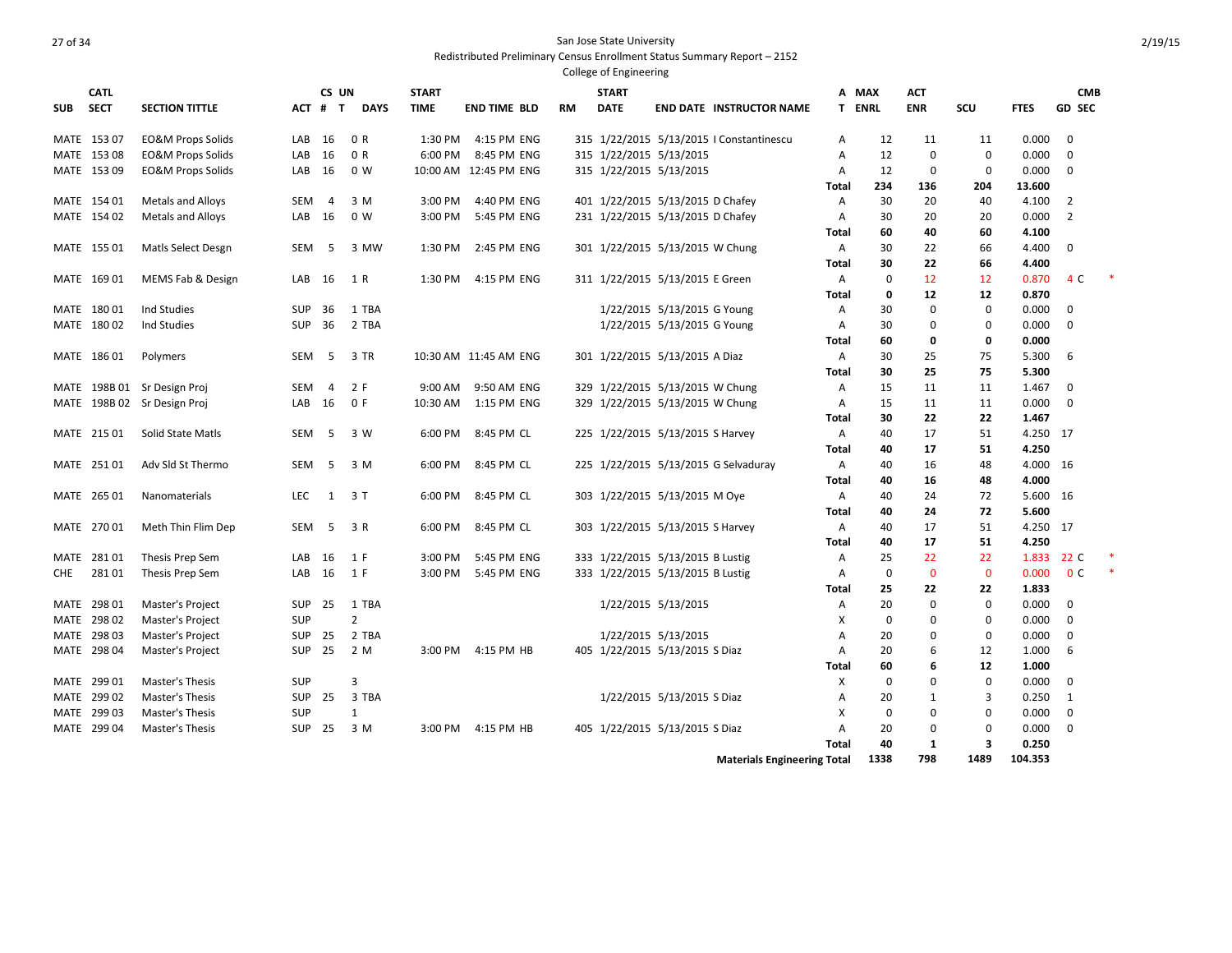|             |                               |                           |            |                |                |              |                       |           | College of Engineering |                                      |                |                   |                    |                   |                |                                  |        |
|-------------|-------------------------------|---------------------------|------------|----------------|----------------|--------------|-----------------------|-----------|------------------------|--------------------------------------|----------------|-------------------|--------------------|-------------------|----------------|----------------------------------|--------|
|             | <b>CATL</b>                   |                           |            | CS UN          |                | <b>START</b> |                       |           | <b>START</b>           |                                      | А              | MAX               | <b>ACT</b>         |                   |                | <b>CMB</b>                       |        |
| <b>SUB</b>  | <b>SECT</b>                   | <b>SECTION TITTLE</b>     |            | ACT # T        | <b>DAYS</b>    | <b>TIME</b>  | <b>END TIME BLD</b>   | <b>RM</b> | <b>DATE</b>            | <b>END DATE INSTRUCTOR NAME</b>      |                | T ENRL            | <b>ENR</b>         | SCU               | <b>FTES</b>    | <b>GD SEC</b>                    |        |
|             | <b>Mechanical Engineering</b> |                           |            |                |                |              |                       |           |                        |                                      |                |                   |                    |                   |                |                                  |        |
|             |                               |                           |            |                |                |              |                       |           |                        |                                      |                |                   |                    |                   |                |                                  |        |
| ME          | 20 01                         | Design & Graphics         | SEM 16     |                | 2 M            | 9:00 AM      | 9:50 AM ENG           |           |                        | 189 1/22/2015 5/13/2015 K Youssefi   | Α              | 150               | 172                | 172               | 22.930         | 0 <sup>c</sup>                   |        |
| <b>TECH</b> | 20 01                         | Design & Graphics         | SEM 16     |                | 2 M            | 9:00 AM      | 9:50 AM ENG           |           |                        | 189 1/22/2015 5/13/2015 K Youssefi   | Α              | $\mathbf 0$       | $\mathbf 0$        | $\mathbf 0$       | 0.000          | 0 <sup>C</sup>                   |        |
| ME          | 20 02                         | Design & Graphics         | LAB        | 16             | 0 M            |              | 10:00 AM 12:45 PM ENG |           |                        | 394 1/22/2015 5/13/2015 K Youssefi   | A              | 25                | 28                 | 28                | 0.000          | 0 <sup>C</sup>                   |        |
| <b>TECH</b> | 20 02                         | Design & Graphics         | LAB        | 16             | 0 M            |              | 10:00 AM 12:45 PM ENG |           |                        | 394 1/22/2015 5/13/2015 K Youssefi   | A              | $\mathbf 0$       | $\mathbf{0}$       | $\mathbf 0$       | 0.000          | 0 <sup>c</sup>                   |        |
| ME          | 20 03                         | Design & Graphics         | LAB        | 16             | 0 M            | 1:30 PM      | 4:15 PM ENG           |           |                        | 394 1/22/2015 5/13/2015 P Kolla      | A              | 25                | 29                 | 29                | 0.000          | 0 <sup>c</sup>                   | $\ast$ |
| TECH        | 20 03                         | Design & Graphics         | LAB        | 16             | 0 M            | 1:30 PM      | 4:15 PM ENG           |           |                        | 394 1/22/2015 5/13/2015 P Kolla      | A              | $\mathbf 0$       | $\mathbf 0$        | $\Omega$          | 0.000          | 0 <sup>C</sup>                   |        |
| ME          | 20 04                         | Design & Graphics         | LAB        | 16             | 0T             |              | 9:00 AM 11:45 AM ENG  |           |                        | 394 1/22/2015 5/13/2015 K Bhat       | A              | 25                | 28                 | 28                | 0.000          | 0 <sup>C</sup>                   |        |
| <b>TECH</b> | 2004                          | Design & Graphics         | LAB        | 16             | 0T             |              | 9:00 AM 11:45 AM ENG  |           |                        | 394 1/22/2015 5/13/2015 K Bhat       | A              | $\mathbf 0$       | $\mathbf 0$        | $\mathbf 0$       | 0.000          | 0 <sup>c</sup>                   |        |
| ME          | 2005                          | Design & Graphics         | LAB        | 16             | 0 R            | 1:30 PM      | 4:15 PM ENG           |           |                        | 394 1/22/2015 5/13/2015 B Krupp      | A              | 25                | 30                 | 30                | 0.000          | 0 <sup>C</sup>                   |        |
| <b>TECH</b> | 20 05                         | Design & Graphics         | LAB        | 16             | 0 R            | 1:30 PM      | 4:15 PM ENG           |           |                        | 394 1/22/2015 5/13/2015 B Krupp      | A              | 0                 | $\mathbf{0}$       | $\mathbf 0$       | 0.000          | 0 <sup>c</sup>                   |        |
| ME          | 20 06                         | Design & Graphics         | LAB        | 16             | 0 W            |              | 9:00 AM 11:45 AM ENG  |           |                        | 103 1/22/2015 5/13/2015 K Bhat       | A              | 25                | 31                 | 31                | 0.000          | 0 <sup>c</sup>                   |        |
| TECH        | 20 06                         | Design & Graphics         | LAB        | 16             | 0 <sub>W</sub> |              | 9:00 AM 11:45 AM ENG  |           |                        | 103 1/22/2015 5/13/2015 K Bhat       | A              | $\mathbf 0$       | $\mathbf 0$        | $\overline{0}$    | 0.000          | 0 <sup>C</sup>                   |        |
| ME          | 20 07                         | Design & Graphics         | LAB        | 16             | 0 R            |              | 9:00 AM 11:45 AM ENG  |           |                        | 394 1/22/2015 5/13/2015 B Krupp      | A              | 25                | 26                 | 26                | 0.000          | 0 <sup>C</sup>                   |        |
| <b>TECH</b> | 2007                          | Design & Graphics         | LAB        | 16             | 0 R            |              | 9:00 AM 11:45 AM ENG  |           |                        | 394 1/22/2015 5/13/2015 B Krupp      | Α              | $\mathbf 0$       | $\mathbf{0}$       | $\mathbf 0$       | 0.000          | 0 <sup>c</sup>                   |        |
|             |                               |                           |            |                |                |              |                       |           |                        |                                      | Total          | 300               | 344                | 344               | 22.930         |                                  |        |
| ME          | 3001                          | <b>Comp Applications</b>  | <b>SEM</b> | -5             | 2 M            |              | 12:00 PM 12:50 PM ENG |           |                        | 189 1/22/2015 5/13/2015 B Burlingame | A              | 84                | 83                 | 83                | 11.067         | $\Omega$                         |        |
| ME          | 30 02                         | <b>Comp Applications</b>  | LAB        | 16             | 0T             | 1:30 PM      | 4:15 PM ENG           |           |                        | 394 1/22/2015 5/13/2015 B Burlingame | $\overline{A}$ | 28                | 30                 | 30                | 0.000          | 0                                |        |
| ME          | 3003                          | <b>Comp Applications</b>  | LAB        | 16             | 0 <sub>W</sub> | 1:30 PM      | 4:15 PM ENG           |           |                        | 394 1/22/2015 5/13/2015 B Burlingame | Α              | 28                | 27                 | 27                | 0.000          | 0                                |        |
| ME          | 30 04                         | <b>Comp Applications</b>  | LAB        | 16             | 0 F            |              | 9:00 AM 11:45 AM ENG  |           |                        | 407 1/22/2015 5/13/2015 B Burlingame | Α              | 28                | 26                 | 26                | 0.000          | $\mathbf 0$                      |        |
|             |                               |                           |            |                |                |              |                       |           |                        |                                      | Total          | 168               | 166                | 166               | 11.067         |                                  |        |
| ME          | 101 01                        | Dynamics                  | <b>SEM</b> | $\overline{4}$ | 3 TR           | 4:30 PM      | 5:45 PM ENG           |           |                        | 343 1/22/2015 5/13/2015 R Agarwal    | Α              | 70                | 66                 | 198               | 13.200         | 0                                |        |
| ME          | 101 02                        | Dynamics                  | <b>SEM</b> | $\overline{4}$ | 3 TR           | 6:00 PM      | 7:15 PM CL            |           |                        | 117 1/22/2015 5/13/2015 S Zaidi      | Α              | 50                | 41                 | 123               | 8.250          | $\mathbf{1}$                     |        |
| ME          | 101 03                        | Dynamics                  | <b>SEM</b> | $\overline{4}$ | 3 TR           |              | 9:00 AM 10:15 AM ENG  |           |                        | 340 1/22/2015 5/13/2015 R Agarwal    | Α              | 35                | 35                 | 105               | 7.000          | 0                                |        |
|             |                               |                           |            |                |                |              |                       |           |                        |                                      | <b>Total</b>   | 155               | 142                | 426               | 28.450         |                                  |        |
| ME          | 106 01                        | Fund Mechatro Engr        | <b>SEM</b> | 4              | 3 TR           |              | 10:30 AM 11:20 AM ENG |           |                        | 331 1/22/2015 5/13/2015 B Furman     | Α              | 80                | 80                 | 160               | 16.000         | 0 <sup>c</sup>                   |        |
| EE          | 106 01                        | Fund Mechatro Engr        | <b>SEM</b> | $\overline{4}$ | 3 TR           |              | 10:30 AM 11:20 AM ENG |           |                        | 331 1/22/2015 5/13/2015 B Furman     | A              | $\mathbf 0$       | $\mathbf{0}$       | $\mathbf 0$       | 0.000          | 0 <sup>C</sup>                   |        |
| ME          | 106 02                        | Fund Mechatro Engr        | LAB        | 16             | 0T             | 1:30 PM      | 4:15 PM ENG           |           |                        | 125 1/22/2015 5/13/2015 B Furman     | Α              | 20                | 19                 | 19                | 0.000          | 0 <sup>C</sup>                   |        |
| EE          | 106 02                        | Fund Mechatro Engr        | LAB        | 16             | 0T             | 1:30 PM      | 4:15 PM ENG           |           |                        | 125 1/22/2015 5/13/2015 B Furman     | A              | $\mathbf 0$       | $\mathbf 0$        | $\mathbf 0$       | 0.000          | 0 <sup>C</sup>                   | $\ast$ |
| ME          | 106 03                        | Fund Mechatro Engr        | LAB        | 16             | 0 R            | 2:30 PM      | 5:15 PM ENG           |           |                        | 125 1/22/2015 5/13/2015 B Furman     | A              | 20                | 20                 | 20                | 0.000          | 0 <sup>c</sup>                   |        |
| EE          | 106 03                        | Fund Mechatro Engr        | LAB        | 16             | 0 R            | 2:30 PM      | 5:15 PM ENG           |           |                        | 125 1/22/2015 5/13/2015 B Furman     | A              | $\mathbf 0$       | $\mathbf 0$        | $\mathbf 0$       | 0.000          | 0 <sup>c</sup>                   | $\ast$ |
| ME          | 106 04                        | Fund Mechatro Engr        | LAB        | 16             | 0 F            | 2:30 PM      | 5:15 PM ENG           |           |                        | 125 1/22/2015 5/13/2015 B Furman     | A              | 20                | 17                 | 17                | 0.000          | 0 <sup>C</sup>                   |        |
| EE          | 106 04                        | Fund Mechatro Engr        | LAB        | 16             | 0 F            | 2:30 PM      | 5:15 PM ENG           |           |                        | 125 1/22/2015 5/13/2015 B Furman     | A              | 0                 | $\mathbf 0$        | $\mathbf 0$       | 0.000          | 0 <sup>c</sup>                   |        |
| ME          | 106 05                        | Fund Mechatro Engr        | LAB        | 16             | 0 W            | 6:00 PM      | 8:45 PM ENG           | 125A      |                        | 1/22/2015 5/13/2015 B Furman         | A              | 20                | 20                 | 20                | 0.000          | 0 <sup>C</sup>                   |        |
| EE          | 106 05                        | Fund Mechatro Engr        | LAB        | 16             | 0 <sub>W</sub> | 6:00 PM      | 8:45 PM ENG           | 125A      |                        | 1/22/2015 5/13/2015 B Furman         | Α              | $\mathbf 0$       | $\mathbf 0$        | $\mathbf 0$       | 0.000          | 0 <sup>C</sup>                   |        |
| ME          | 106 06                        | Fund Mechatro Engr        | SEM        | $\overline{4}$ | 3 M            | 7:30 PM      | 9:10 PM ENG           |           |                        | 339 1/22/2015 5/13/2015 A Rahimi     | $\overline{A}$ | 40<br>$\mathbf 0$ | 21<br>$\mathbf{0}$ | 42<br>$\mathbf 0$ | 4.200<br>0.000 | 0 <sup>c</sup><br>0 <sup>C</sup> |        |
| EE          | 106 06                        | <b>Fund Mechatro Engr</b> | SEM        | $\overline{4}$ | 3 M            | 7:30 PM      | 9:10 PM ENG           |           |                        | 339 1/22/2015 5/13/2015 A Rahimi     | A              |                   |                    |                   |                |                                  |        |
| ME          | 106 07                        | Fund Mechatro Engr        | LAB        | 16             | 0 F            |              | 8:30 AM 11:20 AM ENG  | 125A      |                        | 1/22/2015 5/13/2015 B Furman         | Α              | 20                | 17                 | 17                | 0.000          | 0 <sup>C</sup>                   | $\ast$ |
| EE          | 106 07                        | Fund Mechatro Engr        | LAB        | 16             | 0 F            |              | 8:30 AM 11:20 AM ENG  | 125A      |                        | 1/22/2015 5/13/2015 B Furman         | A              | $\mathbf 0$       | $\mathbf 0$        | $\mathbf 0$       | 0.000          | 0 <sup>c</sup>                   |        |
| ME          | 106 08                        | Fund Mechatro Engr        | LAB        | 16             | 0 R            |              | 8:30 AM 11:20 AM ENG  | 125A      |                        | 1/22/2015 5/13/2015   Tineo          | Α              | 20                | 8                  | 8                 | 0.000          | 0 <sup>C</sup>                   |        |
| EE          | 106 08                        | Fund Mechatro Engr        | LAB        | 16             | 0 R            |              | 8:30 AM 11:20 AM ENG  | 125A      |                        | 1/22/2015 5/13/2015   Tineo          | Α              | $\mathbf 0$       | $\mathbf{0}$       | $\mathbf 0$       | 0.000          | 0 <sup>C</sup>                   |        |
|             |                               |                           |            |                |                |              |                       |           |                        |                                      | Total          | 240               | 202                | 303               | 20.200         |                                  |        |
| ME          | 11101                         | Fluid Mech                | <b>SEM</b> | $\overline{a}$ | 3 MW           | 4:30 PM      | 5:45 PM MH            |           |                        | 520 1/22/2015 5/13/2015 P Kutler     | A              | 70                | 69                 | 207               | 13.800         | 0                                |        |
| ME          | 111 02                        | <b>Fluid Mech</b>         | SEM        | 4              | 3 TR           |              | 9:00 AM 10:15 AM ENG  |           |                        | 401 1/22/2015 5/13/2015 H Kabbani    | Α              | 40                | 42                 | 126               | 8.500          | 2                                |        |
| ME          | 111 03                        | Fluid Mech                | SEM        | 4              | 3 MW           | 6:00 PM      | 7:15 PM ENG           |           |                        | 339 1/22/2015 5/13/2015 R Tsou       | A              | 45                | 34                 | 102               | 6.850          | $\mathbf{1}$                     |        |
|             |                               |                           |            |                |                |              |                       |           |                        |                                      | <b>Total</b>   | 155               | 145                | 435               | 29.150         |                                  |        |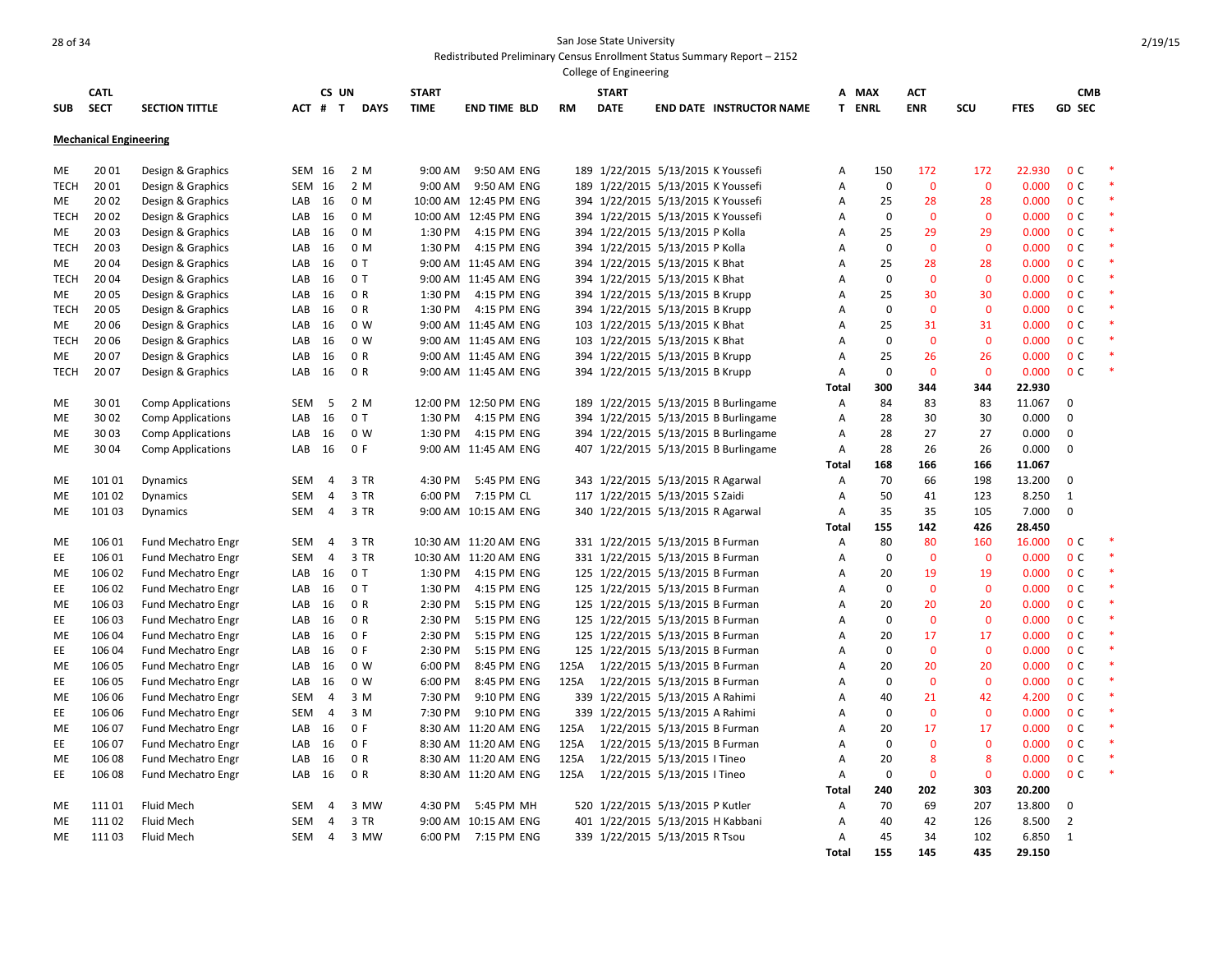|            |                  |                                    |                   |                   |              |                    |                                                |    | College of Engineering |                                                                    |                     |             |                |                |                  |                            |  |
|------------|------------------|------------------------------------|-------------------|-------------------|--------------|--------------------|------------------------------------------------|----|------------------------|--------------------------------------------------------------------|---------------------|-------------|----------------|----------------|------------------|----------------------------|--|
|            | <b>CATL</b>      |                                    |                   | CS UN             |              | <b>START</b>       |                                                |    | <b>START</b>           |                                                                    | A                   | MAX         | <b>ACT</b>     |                |                  | <b>CMB</b>                 |  |
| <b>SUB</b> | <b>SECT</b>      | <b>SECTION TITTLE</b>              | ACT               | #<br>$\mathbf{T}$ | <b>DAYS</b>  | <b>TIME</b>        | <b>END TIME BLD</b>                            | RM | <b>DATE</b>            | <b>END DATE INSTRUCTOR NAME</b>                                    | T.                  | <b>ENRL</b> | <b>ENR</b>     | SCU            | <b>FTES</b>      | <b>GD SEC</b>              |  |
| ME         | 11301            | Thermodynamics                     | <b>SEM</b>        | 4                 | 4 MW         |                    | 8:40 AM 10:20 AM ENG                           |    |                        | 339 1/22/2015 5/13/2015 N Okamoto                                  | Α                   | 45          | 49             | 196            | 13.067           | $\mathbf 0$                |  |
| ME         | 11302            | Thermodynamics                     | <b>SEM</b>        | 4                 | 4 TR         |                    | 8:00 AM 9:40 AM ENG                            |    |                        | 329 1/22/2015 5/13/2015 E Thurlow                                  | A                   | 45          | 22             | 88             | 5.867            | $\mathbf 0$                |  |
|            |                  |                                    |                   |                   |              |                    |                                                |    |                        |                                                                    | Total               | 90          | 71             | 284            | 18.933           |                            |  |
| ME         | 114 01           | <b>Heat Transfer</b>               | SEM               | $\overline{4}$    | 3 MW         |                    | 9:00 AM 10:15 AM CL                            |    |                        | 202 1/22/2015 5/13/2015 H Kabbani                                  | Α                   | 50          | 63             | 189            | 12.600           | $\mathbf 0$                |  |
| ME         | 114 02           | <b>Heat Transfer</b>               | <b>SEM</b>        | $\overline{4}$    | 3 TR         | 7:30 AM            | 8:45 AM ENG                                    |    |                        | 341 1/22/2015 5/13/2015 S Manickam                                 | Α                   | 50          | 34             | 102            | 6.800            | $\mathbf 0$                |  |
| ME         | 114 03           | <b>Heat Transfer</b>               | SEM               | $\overline{4}$    | 3 TR         | 7:30 PM            | 8:45 PM CL                                     |    |                        | 117 1/22/2015 5/13/2015 S Zaidi                                    | Α                   | 50          | 35             | 105            | 7.000            | $\mathbf 0$                |  |
|            |                  |                                    |                   |                   |              |                    |                                                |    |                        |                                                                    | Total               | 150         | 132            | 396            | 26.400           |                            |  |
| ME<br>ME   | 115 01<br>115 02 | Thermal Eng Lab<br>Thermal Eng Lab | LAB<br>LAB        | 16<br>16          | 1 M<br>1T    | 2:30 PM<br>2:30 PM | 5:15 PM ENG<br>5:15 PM ENG                     |    |                        | 113 1/22/2015 5/13/2015 J Mokri<br>113 1/22/2015 5/13/2015 J Mokri | Α<br>$\overline{A}$ | 15<br>15    | 15<br>15       | 15<br>15       | 1.000<br>1.000   | $\mathbf 0$<br>$\mathbf 0$ |  |
| ME         | 115 03           | Thermal Eng Lab                    | LAB               | 16                | 1 R          | 2:30 PM            | 5:15 PM ENG                                    |    |                        | 113 1/22/2015 5/13/2015 J Mokri                                    | A                   | 15          | 15             | 15             | 1.000            | 0                          |  |
| ME         | 115 04           | Thermal Eng Lab                    | LAB               | 16                | 1 W          | 6:00 PM            | 8:45 PM ENG                                    |    |                        | 113 1/22/2015 5/13/2015 T Grushkowitz                              | Α                   | 15          | 17             | 17             | 1.133            | 0                          |  |
| ME         | 115 05           | Thermal Eng Lab                    | LAB               | 16                | 1 W          | 2:30 PM            | 5:15 PM ENG                                    |    |                        | 113 1/22/2015 5/13/2015 J Mokri                                    | Α                   | 15          | 15             | 15             | 1.000            | $\mathbf 0$                |  |
| ME         | 115 06           | Thermal Eng Lab                    | LAB               | 16                | 1 M          | 6:00 PM            | 8:45 PM ENG                                    |    |                        | 113 1/22/2015 5/13/2015 J Mokri                                    | $\overline{A}$      | 15          | 11             | 11             | 0.733            | $\mathbf 0$                |  |
|            |                  |                                    |                   |                   |              |                    |                                                |    |                        |                                                                    | Total               | 90          | 88             | 88             | 5.867            |                            |  |
| ME         | 12001            | <b>Experimental Meths</b>          | SEM               | -4                | 2 M          | 8:00 AM            | 8:50 AM ENG                                    |    |                        | 329 1/22/2015 5/13/2015 A Mysore                                   | Α                   | 64          | 41             | 41             | 5.467            | 0                          |  |
| ME         | 120 02           | <b>Experimental Meths</b>          | LAB               | 16                | 0T           | 1:30 PM            | 4:15 PM ENG                                    |    |                        | 133 1/22/2015 5/13/2015 A Mysore                                   | Α                   | 16          | 14             | 14             | 0.000            | $\mathbf 0$                |  |
| ME         | 120 03           | <b>Experimental Meths</b>          | LAB               | 16                | 0 M          | 5:30 PM            | 8:15 PM ENG                                    |    |                        | 133 1/22/2015 5/13/2015 A Mysore                                   | A                   | 16          | $\overline{7}$ | $\overline{7}$ | 0.000            | $\mathbf 0$                |  |
| ME         | 120 04           | <b>Experimental Meths</b>          | LAB               | 16                | 0T           | 5:30 PM            | 8:15 PM ENG                                    |    |                        | 133 1/22/2015 5/13/2015 A Mysore                                   | Α                   | 16          | 9              | 9              | 0.000            | 0                          |  |
| ME         | 120 05           | <b>Experimental Meths</b>          | LAB               | 16                | 0 R          | 5:30 PM            | 8:15 PM ENG                                    |    |                        | 133 1/22/2015 5/13/2015 A Mysore                                   | Α                   | 16          | 11             | 11             | 0.000            | 0                          |  |
|            |                  |                                    |                   |                   |              |                    |                                                |    |                        |                                                                    | <b>Total</b>        | 128         | 82             | 82             | 5.467            |                            |  |
| ME         | 130 01           | <b>Appl Engr Analysis</b>          | <b>SEM</b>        | $\overline{4}$    | 3 TR         |                    | 9:00 AM 10:15 AM ENG                           |    |                        | 341 1/22/2015 5/13/2015 T Hsu                                      | $\overline{A}$      | 70          | 61             | 183            | 12.200           | $\mathbf 0$                |  |
| ME         | 130 02           | <b>Appl Engr Analysis</b>          | <b>SEM</b>        | 4                 | 3 TR         | 12:00 PM           | 1:15 PM ENG                                    |    |                        | 341 1/22/2015 5/13/2015 D Abdollahian                              | Α                   | 50          | 50             | 150            | 10.000           | $\mathbf 0$                |  |
|            |                  |                                    |                   |                   |              |                    |                                                |    |                        |                                                                    | Total               | 120         | 111            | 333            | 22.200           |                            |  |
| ME         | 14701            | Dyn Sys Vibs Cntrl                 | SEM               | $\overline{4}$    | 3 MW         | 4:30 PM            | 5:45 PM ENG                                    |    |                        | 343 1/22/2015 5/13/2015 F Barez                                    | Α                   | 65          | 70             | 210            | 14.000           | $\mathbf 0$                |  |
|            |                  |                                    |                   |                   |              |                    |                                                |    |                        |                                                                    | <b>Total</b>        | 65          | 70             | 210            | 14.000           |                            |  |
| ME<br>ME   | 154 01<br>154 02 | Mech Engr Design                   | <b>SEM</b><br>SEM | 4<br>4            | 4 MW<br>4 MW |                    | 10:30 AM 12:10 PM ENG<br>10:30 AM 12:10 PM ENG |    |                        | 341 1/22/2015 5/13/2015 R Yee                                      | Α<br>Α              | 75<br>45    | 61<br>44       | 244<br>176     | 16.267<br>11.733 | $\mathbf 0$<br>0           |  |
|            |                  | Mech Engr Design                   |                   |                   |              |                    |                                                |    |                        | 329 1/22/2015 5/13/2015 S Lee                                      | Total               | 120         | 105            | 420            | 28.000           |                            |  |
| ME         | 160 01           | Finite Ele Methods                 | SEM               | 4                 | 3 TR         | 7:30 PM            | 8:45 PM ENG                                    |    |                        | 213 1/22/2015 5/13/2015 E Chan                                     | Α                   | 35          | 34             | 102            | 6.850            | $\mathbf{1}$               |  |
|            |                  |                                    |                   |                   |              |                    |                                                |    |                        |                                                                    | Total               | 35          | 34             | 102            | 6.850            |                            |  |
| ME         | 165 01           | Com Aid Des in ME                  | <b>SEM</b>        | 4                 | 3 TR         | 6:00 PM            | 7:15 PM ENG                                    |    |                        | 213 1/22/2015 5/13/2015 E Chan                                     | Α                   | 35          | 31             | 93             | 6.250            | 1                          |  |
|            |                  |                                    |                   |                   |              |                    |                                                |    |                        |                                                                    | <b>Total</b>        | 35          | 31             | 93             | 6.250            |                            |  |
| ME         | 16701            | Intro Eng Biomecha                 | <b>SEM</b>        | 4                 | 3 TR         | 4:30 PM            | 5:45 PM ENG                                    |    |                        | 303 1/22/2015 5/13/2015 A Bellofiore                               | Α                   | 40          | 36             | 108            | 7.350            | 3 <sup>c</sup>             |  |
| <b>BME</b> | 16701            | Intro Eng Biomecha                 | <b>SEM</b>        | 4                 | 3 TR         | 4:30 PM            | 5:45 PM ENG                                    |    |                        | 303 1/22/2015 5/13/2015 A Bellofiore                               | Α                   | $\mathbf 0$ | $\mathbf{0}$   | $\mathbf{0}$   | 0.000            | 0 <sup>c</sup>             |  |
|            |                  |                                    |                   |                   |              |                    |                                                |    |                        |                                                                    | Total               | 40          | 36             | 108            | 7.350            |                            |  |
| ME         | 169 01           | MEMS Fab & Design                  | LAB               | 16                | 1 R          | 1:30 PM            | 4:15 PM ENG                                    |    |                        | 311 1/22/2015 5/13/2015 E Green                                    | Α                   | 16          | $\mathbf{0}$   | $\mathbf 0$    | 0.000            | 0 <sup>C</sup>             |  |
| EE         | 169 01           | MEMS Fab & Design                  | LAB               | 16                | 1 R          | 1:30 PM            | 4:15 PM ENG                                    |    |                        | 311 1/22/2015 5/13/2015 E Green                                    | Α                   | $\mathbf 0$ | $\mathbf{0}$   | $\mathbf 0$    | 0.000            | 0 <sup>c</sup>             |  |
|            |                  |                                    |                   |                   |              |                    |                                                |    |                        |                                                                    | <b>Total</b>        | 16          | 0              | $\mathbf 0$    | 0.000            |                            |  |
| ME         | 18001            | <b>Indiv Studies</b>               | <b>SUP</b>        | 36                | 1 TBA        |                    |                                                |    |                        | 1/22/2015 5/13/2015 N Okamoto                                      | Α                   | 20          | $\overline{2}$ | $\overline{2}$ | 0.133            | 0                          |  |
| ME         | 180 02           | <b>Indiv Studies</b>               | SUP               | 36                | 2 TBA        |                    |                                                |    |                        | 1/22/2015 5/13/2015 N Okamoto                                      | Α                   | 20          | $\mathbf 0$    | $\mathbf 0$    | 0.000            | 0                          |  |
| ME         | 180 03           | <b>Indiv Studies</b>               | <b>SUP</b>        | 36                | 3 TBA        |                    |                                                |    |                        | 1/22/2015 5/13/2015 N Okamoto                                      | Α                   | 20          | 0              | 0              | 0.000            | $\mathbf 0$                |  |
|            |                  |                                    |                   |                   |              |                    |                                                |    |                        |                                                                    | Total               | 60          | $\mathbf{2}$   | $\overline{2}$ | 0.133            |                            |  |
| ME         | 183 01           | <b>HVAC Sys Design</b>             | SEM               | 4                 | 3 TR         | 6:00 PM            | 7:15 PM ENG                                    |    |                        | 192 1/22/2015 5/13/2015 S Ishaya                                   | Α                   | 35          | 41             | 123            | 8.450            | 5                          |  |
| ME         | 18701            | Auto Control Dsgn                  | SEM               | 4                 | 3 MW         | 7:30 PM            | 8:45 PM ENG                                    |    |                        | 329 1/22/2015 5/13/2015 N Hemati                                   | <b>Total</b><br>Α   | 35<br>35    | 41<br>22       | 123<br>66      | 8.450<br>4.400   | 0                          |  |
|            |                  |                                    |                   |                   |              |                    |                                                |    |                        |                                                                    | Total               | 35          | 22             | 66             | 4.400            |                            |  |
| ME         |                  | 195B 01 Sr Design Proj II          | LAB               | - 16              | 3 W          | 1:30 PM            | 4:15 PM ENG                                    |    |                        | 135 1/22/2015 5/13/2015 R Agarwal                                  | $\mathsf{A}$        | 30          | 16             | 48             | 3.200            | $\Omega$                   |  |
|            |                  |                                    |                   |                   |              |                    |                                                |    |                        |                                                                    |                     |             |                |                |                  |                            |  |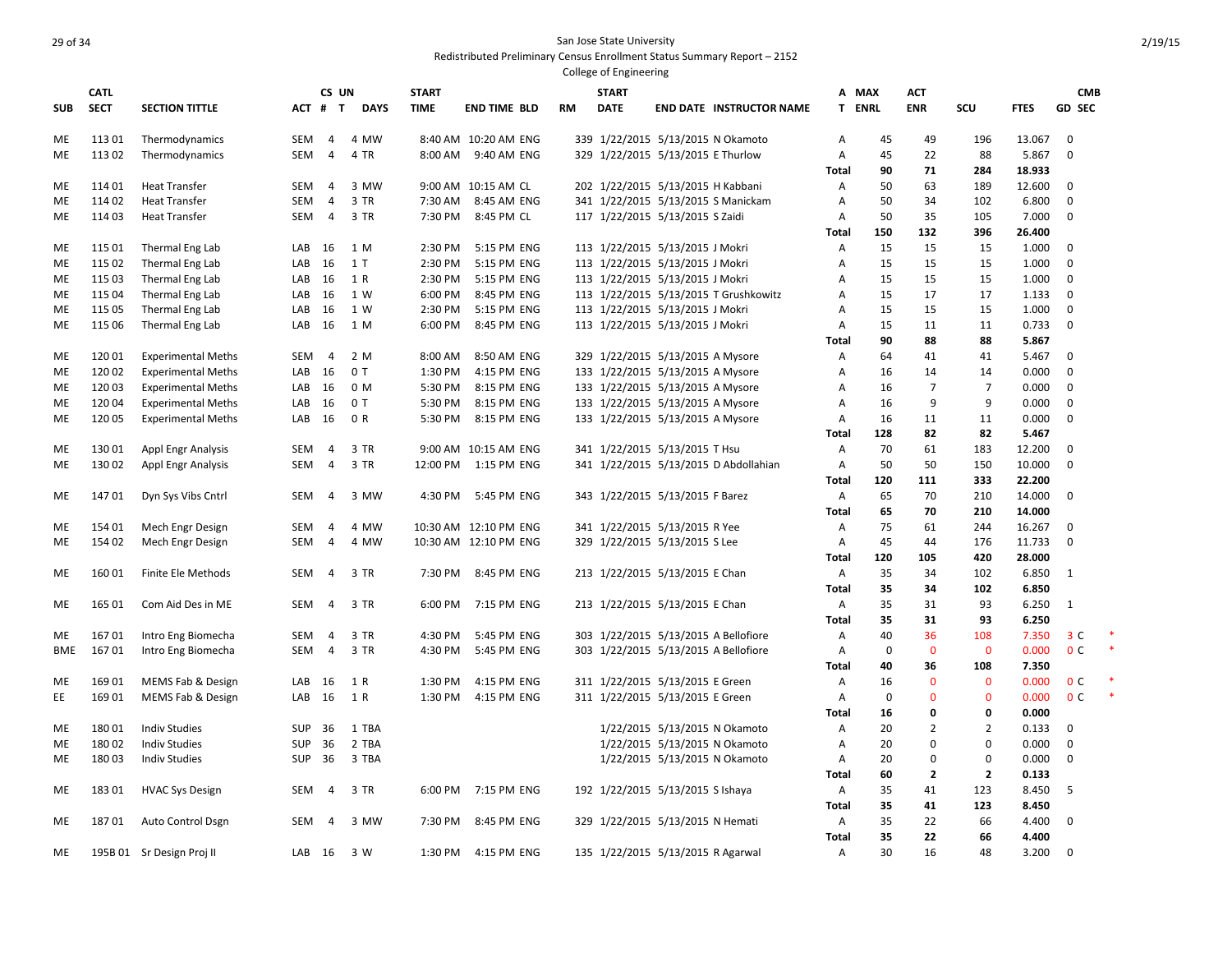| <b>SUB</b> | <b>CATL</b><br><b>SECT</b> | <b>SECTION TITTLE</b>     | ACT #      | CS UN<br>$\mathbf{T}$ | <b>DAYS</b> | <b>START</b><br><b>TIME</b> | <b>END TIME BLD</b> | <b>RM</b> | <b>START</b><br><b>DATE</b> |                                    | <b>END DATE INSTRUCTOR NAME</b>     |                   | A MAX<br><b>T ENRL</b> | ACT<br><b>ENR</b> | SCU         | <b>FTES</b>         | <b>CMB</b><br><b>GD SEC</b> |
|------------|----------------------------|---------------------------|------------|-----------------------|-------------|-----------------------------|---------------------|-----------|-----------------------------|------------------------------------|-------------------------------------|-------------------|------------------------|-------------------|-------------|---------------------|-----------------------------|
| <b>ME</b>  |                            | 195B 02 Sr Design Proj II | LAB        | 16                    | 3 W         | 1:30 PM                     | 4:15 PM ENG         |           |                             | 133 1/22/2015 5/13/2015 B Furman   |                                     | A                 | 30                     | 20                | 60          | 4.000               | $\mathbf 0$                 |
| ME         |                            | 195B 03 Sr Design Proj II | LAB        | 16                    | 3 W         | 1:30 PM                     | 4:15 PM ENG         |           |                             | 192 1/22/2015 5/13/2015 F Barez    |                                     | Α                 | 30                     | 45                | 135         | 9.000               | $\mathbf 0$                 |
| МE         |                            | 195B 04 Sr Design Proj II | LAB        | 16                    | 3 W         |                             | 1:30 PM 4:15 PM ENG |           |                             |                                    | 114 1/22/2015 5/13/2015 N Okamoto   | Α                 | 30                     | 23                | 69          | 4.600               | $\mathbf 0$                 |
|            |                            |                           |            |                       |             |                             |                     |           |                             |                                    |                                     | Total             | 120                    | 104               | 312         | 20.800              |                             |
| ME         | 199 01                     | Special Topics Mech Eng   | <b>SEM</b> | $\overline{4}$        | 3 MW        |                             | 6:00 PM 7:15 PM ENG |           |                             | 327 1/22/2015 5/13/2015 F Barez    |                                     | A                 | 30                     | 26                | 78          | 5.400               | $\overline{4}$              |
|            |                            |                           |            |                       |             |                             |                     |           |                             |                                    |                                     | Total             | 30                     | 26                | 78          | 5.400               |                             |
| МE         | 210 01                     | Adv Thermodynamics        | SEM        | - 5                   | 3 MW        |                             | 6:00 PM 7:15 PM SH  |           |                             | 242 1/22/2015 5/13/2015 Y Shabany  |                                     | A                 | 35                     | 10                | 30          | 2.500 10            |                             |
|            |                            |                           |            |                       |             |                             |                     |           |                             |                                    |                                     | <b>Total</b>      | 35                     | 10                | 30          | 2.500               |                             |
| ME         | 230 01                     | Ad Mech Eng Analys        | SEM        | -5                    | 3 MW        |                             | 7:30 PM 8:45 PM SH  |           |                             | 242 1/22/2015 5/13/2015 Y Shabany  |                                     | A                 | 40                     | 9                 | 27          | 2.250               | 9                           |
|            |                            |                           |            |                       |             |                             |                     |           |                             |                                    |                                     | Total             | 40                     | 9                 | 27          | 2.250               |                             |
| ME         | 240 01                     | Rigid Body Dynamic        | <b>SEM</b> |                       | 3           |                             |                     |           |                             |                                    |                                     | Χ                 | $\mathbf 0$            | $\mathbf 0$       | $\mathbf 0$ | 0.000               | $\mathbf 0$                 |
| МE         | 240 02                     | Rigid Body Dynamic        | SEM        | -5                    | 3 TR        |                             | 7:30 PM 8:45 PM ENG |           |                             | 329 1/22/2015 5/13/2015 F Lopez    |                                     | Α                 | 40                     | 0                 | 0           | 0.000               | $\mathbf 0$                 |
|            |                            |                           |            |                       |             |                             |                     |           |                             |                                    |                                     | Total             | 40                     | 0                 | 0           | 0.000               |                             |
| ME         | 250 01                     | <b>Precision Mach Des</b> | <b>SEM</b> |                       | 3           |                             |                     |           |                             |                                    |                                     | X                 | 0                      | $\mathbf 0$       | $\mathbf 0$ | 0.000               | $\mathbf 0$                 |
| ME         | 250 02                     | <b>Precision Mach Des</b> | <b>SEM</b> | - 5                   | 3 MW        |                             | 7:30 PM 8:45 PM CL  |           |                             | 117 1/22/2015 5/13/2015 M Sullivan |                                     | Α                 | 40                     | 40                | 120         | 9.900 38            |                             |
|            |                            |                           |            |                       |             |                             |                     |           |                             |                                    |                                     | Total             | 40                     | 40                | 120         | 9.900               |                             |
| ME         | 265 01                     | Computer Aid ME Des       | SEM        | - 5                   | 3 MW        |                             | 6:00 PM 7:15 PM CL  |           |                             | 117 1/22/2015 5/13/2015 K Youssefi |                                     | Α                 | 45                     | 48                | 144         | 11.750 43           |                             |
|            |                            |                           |            |                       |             |                             |                     |           |                             |                                    |                                     | <b>Total</b>      | 45                     | 48                | 144         | 11.750              |                             |
| МE         | 27301                      | Finite El Meth Eng        | SEM        | 4                     | 3 MW        | 4:30 PM                     | 5:45 PM ENG         |           |                             | 340 1/22/2015 5/13/2015 S Lee      |                                     | A                 | 40                     | 20                | 60          | 4.950 19            |                             |
|            |                            |                           |            |                       |             |                             |                     |           |                             |                                    |                                     | Total             | 40                     | 20                | 60          | 4.950               |                             |
| ME         | 28101                      | Adv Cntrl Syst Des        | SEM        | $-5$                  | 3 TR        |                             | 7:30 PM 8:45 PM ENG |           |                             | 232 1/22/2015 5/13/2015 A Rahimi   |                                     | A                 | 35                     | 21                | 63          | 5.250 21            |                             |
|            | 285 01                     |                           |            |                       |             |                             | 6:00 PM 7:15 PM ENG |           |                             |                                    |                                     | Total             | 35                     | 21<br>26          | 63          | 5.250               |                             |
| ME         |                            | Mechatronic Sys En        | <b>SEM</b> | - 5                   | 3 TR        |                             |                     |           |                             | 232 1/22/2015 5/13/2015 F Farzbod  |                                     | Α                 | 35                     |                   | 52          | 6.450 25            |                             |
| ME         | 285 02                     | Mechatronic Sys En        | LAB 16     |                       | 0 TBA       |                             |                     |           |                             | 1/22/2015 5/13/2015 B Furman       |                                     | A                 | 35<br>70               | 26<br>52          | 26          | $0.000$ 25<br>6.450 |                             |
| ME         |                            |                           | SUP        |                       | 3 F         |                             | 5:00 PM 7:30 PM ENG |           |                             | 339 1/22/2015 5/13/2015 F Barez    |                                     | Total             | 20                     | 8                 | 78<br>24    | 2.000               | -8                          |
|            |                            | 295A 01 ME Project I      |            | 25                    |             |                             |                     |           |                             |                                    |                                     | A<br><b>Total</b> | 20                     | 8                 | 24          | 2.000               |                             |
| МE         |                            | 295B 01 ME Project II     | <b>SUP</b> | 25                    | 3 F         | 5:00 PM                     | 7:30 PM ENG         |           |                             | 339 1/22/2015 5/13/2015 F Barez    |                                     | A                 | 20                     | 5                 | 15          | 1.250               | -5                          |
|            |                            |                           |            |                       |             |                             |                     |           |                             |                                    |                                     | <b>Total</b>      | 20                     | 5                 | 15          | 1.250               |                             |
| МE         | 29701                      | Special Topics Mech Eng   | SEM        | 4                     | 3 TBA       |                             |                     |           |                             | 1/22/2015 5/13/2015 F Barez        |                                     | A                 | 25                     | 0                 | 0           | 0.000               | 0                           |
|            |                            |                           |            |                       |             |                             |                     |           |                             |                                    |                                     | Total             | 25                     | 0                 | 0           | 0.000               |                             |
| ME         | 298 01                     | Special Project ME        | <b>SUP</b> | 25                    | 1 TBA       |                             | <b>ENG</b>          |           |                             | 217 1/22/2015 5/13/2015 F Barez    |                                     | Α                 | $\mathbf 0$            | $\mathbf 0$       | $\mathbf 0$ | 0.000               | $\overline{0}$              |
| ME         | 298 02                     | Special Project ME        | <b>SUP</b> | 25                    | 2 TBA       |                             | ENG                 |           |                             | 217 1/22/2015 5/13/2015 F Barez    |                                     | Α                 | 25                     | 0                 | $\mathbf 0$ | 0.000               | 0                           |
| МE         | 298 03                     | Special Project ME        | SUP        | 25                    | 3 TBA       |                             | <b>ENG</b>          |           |                             | 217 1/22/2015 5/13/2015 F Barez    |                                     | Α                 | 25                     | 0                 | $\mathbf 0$ | 0.000               | $\mathbf{0}$                |
|            |                            |                           |            |                       |             |                             |                     |           |                             |                                    |                                     | Total             | 50                     | 0                 | 0           | 0.000               |                             |
| МE         | 299 01                     | Master's Thesis           | <b>SUP</b> | 25                    | 3 F         |                             | 5:00 PM 7:30 PM ENG |           |                             | 339 1/22/2015 5/13/2015 F Barez    |                                     | Α                 | 20                     | $\mathbf 0$       | $\mathbf 0$ | 0.000               | 0                           |
|            |                            |                           |            |                       |             |                             |                     |           |                             |                                    |                                     | Total             | 20                     | 0                 | $\mathbf 0$ | 0.000               |                             |
|            |                            |                           |            |                       |             |                             |                     |           |                             |                                    | <b>Mechanical Engineering Total</b> |                   | 2667                   | 2167              | 4932        | 338.597             |                             |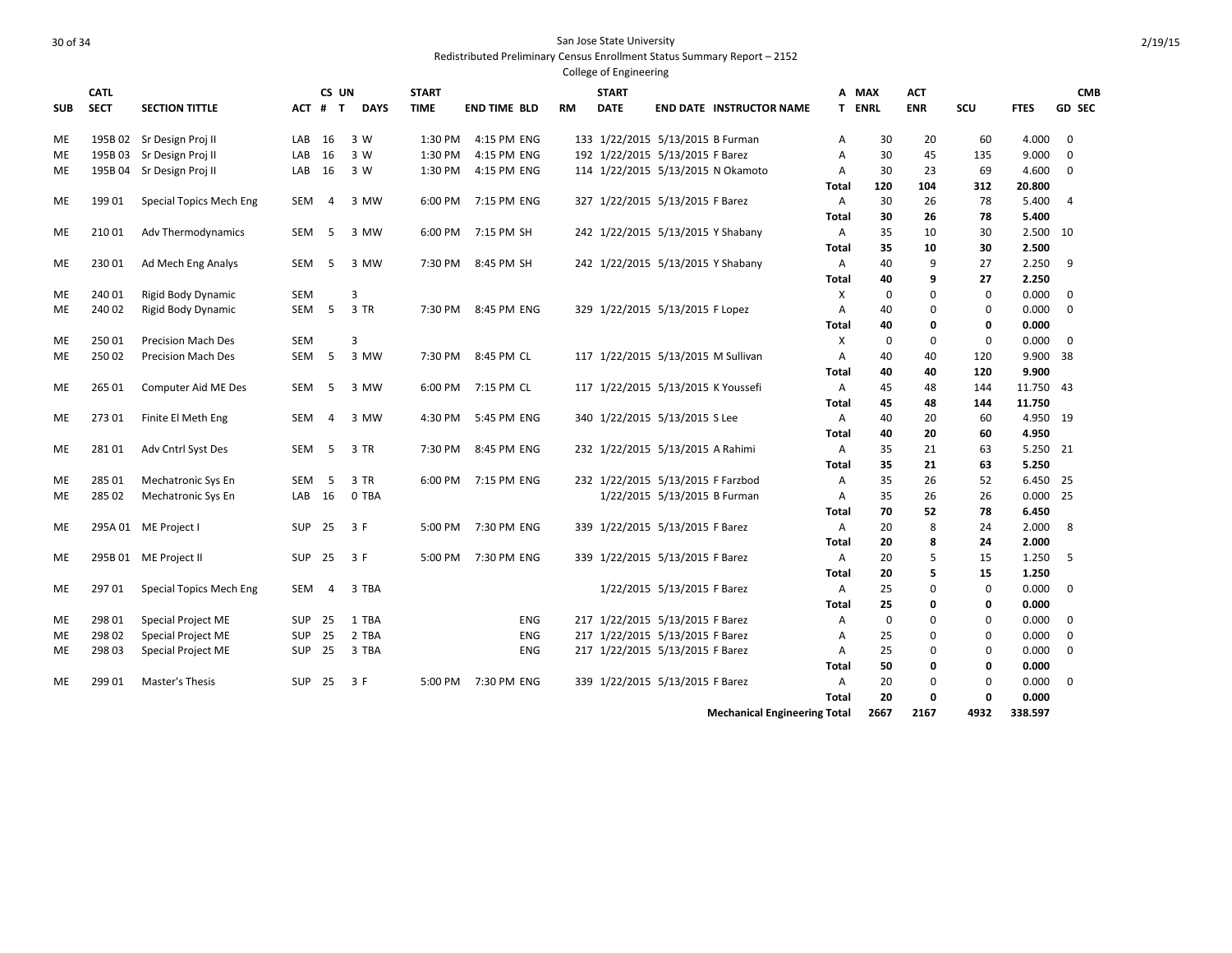|             |             |                               |            |                |             |              |                      |           | College of Engineering |                                     |              |             |              |              |             |                |  |
|-------------|-------------|-------------------------------|------------|----------------|-------------|--------------|----------------------|-----------|------------------------|-------------------------------------|--------------|-------------|--------------|--------------|-------------|----------------|--|
|             | <b>CATL</b> |                               |            | CS UN          |             | <b>START</b> |                      |           | <b>START</b>           |                                     | Α            | <b>MAX</b>  | ACT          |              |             | <b>CMB</b>     |  |
| <b>SUB</b>  | <b>SECT</b> | <b>SECTION TITTLE</b>         | ACT # T    |                | <b>DAYS</b> | <b>TIME</b>  | <b>END TIME BLD</b>  | <b>RM</b> | <b>DATE</b>            | <b>END DATE INSTRUCTOR NAME</b>     |              | T ENRL      | <b>ENR</b>   | SCU          | <b>FTES</b> | <b>GD SEC</b>  |  |
| Technology  |             |                               |            |                |             |              |                      |           |                        |                                     |              |             |              |              |             |                |  |
| TECH        | 25 01       | Intro Materials Tech          | <b>LEC</b> | $\overline{2}$ | 3T          | 1:00 PM      | 2:45 PM HB           |           |                        | 407 1/22/2015 5/13/2015 C Peters    | Α            | 40          | 33           | 66           | 6.600       | 0              |  |
| TECH        | 25 11       | Intro Materials Tech          | LAB        | 16             | 0 R         | 1:30 PM      | 4:15 PM ENG          |           |                        | 105 1/22/2015 5/13/2015 C Peters    | Α            | 20          | 18           | 18           | 0.000       | 0              |  |
| <b>TECH</b> | 25 12       | Intro Materials Tech          | LAB        | 16             | 0 F         |              | 9:00 AM 11:45 AM ENG |           |                        | 105 1/22/2015 5/13/2015 C Peters    | Α            | 20          | 15           | 15           | 0.000       | 0              |  |
|             |             |                               |            |                |             |              |                      |           |                        |                                     | <b>Total</b> | 80          | 66           | 99           | 6.600       |                |  |
| TECH        | 3101        | Qual Assur & Control          | <b>LEC</b> | 2              | 3 R         |              | 9:00 AM 10:45 AM MH  |           |                        | 324 1/22/2015 5/13/2015 A Zargar    | A            | 60          | 55           | 110          | 11.000      | 0              |  |
| TECH        | 31 11       | Qual Assur & Control          | LAB        | 16             | 0T          |              | 9:00 AM 11:45 AM ENG |           |                        | 103 1/22/2015 5/13/2015 A Zargar    | Α            | 22          | 29           | 29           | 0.000       | 0              |  |
| TECH        | 31 12       | Qual Assur & Control          | LAB        | 16             | 0 M         |              | 9:00 AM 11:45 AM ENG |           |                        | 103 1/22/2015 5/13/2015 A Zargar    | Α            | 22          | 26           | 26           | 0.000       | 0              |  |
|             |             |                               |            |                |             |              |                      |           |                        |                                     | Total        | 104         | 110          | 165          | 11.000      |                |  |
| <b>TECH</b> | 41 11       | Mach Shop Safety              | LAB        | 16             | 1 T         | 6:00 PM      | 8:45 PM IS           |           |                        | 119 1/22/2015 5/13/2015 D Muntz     | Α            | 22          | 23           | 23           | 1.530       | 0 <sup>C</sup> |  |
| <b>ME</b>   | 41 11       | Mach Shop Safety              | LAB        | 16             | 1 T         | 6:00 PM      | 8:45 PM IS           |           |                        | 119 1/22/2015 5/13/2015 D Muntz     | Α            | 0           | $\mathbf{0}$ | $\mathbf{0}$ | 0.000       | 0 <sup>c</sup> |  |
| TECH        | 41 12       | Mach Shop Safety              | LAB        | 16             | 1 W         | 3:00 PM      | 5:45 PM IS           |           |                        | 119 1/22/2015 5/13/2015 D Muntz     | A            | 22          | 23           | 23           | 1.533       | 0 <sup>C</sup> |  |
| ME          | 41 12       | Mach Shop Safety              | LAB        | 16             | 1 W         | 3:00 PM      | 5:45 PM IS           |           |                        | 119 1/22/2015 5/13/2015 D Muntz     | Α            | 0           | $\mathbf 0$  | $\mathbf 0$  | 0.000       | 0 <sup>C</sup> |  |
| <b>TECH</b> | 41 13       | Mach Shop Safety              | LAB        | 16             | 1 M         | 3:00 PM      | 5:45 PM IS           |           |                        | 119 1/22/2015 5/13/2015 S Obi       | Α            | 22          | 20           | 20           | 1.334       | 0 <sup>C</sup> |  |
| ME          | 41 13       | Mach Shop Safety              | LAB        | 16             | 1 M         | 3:00 PM      | 5:45 PM IS           |           |                        | 119 1/22/2015 5/13/2015 S Obi       | А            | 0           | $\mathbf{0}$ | $\mathbf 0$  | 0.000       | 0 <sup>C</sup> |  |
| TECH        | 41 14       | Mach Shop Safety              | LAB        | 16             | 1 M         | 6:00 PM      | 8:45 PM IS           |           |                        | 119 1/22/2015 5/13/2015 S Obi       | А            | 22          | 22           | 22           | 1.467       | 0 <sup>c</sup> |  |
| ME          | 41 14       | Mach Shop Safety              | LAB        | 16             | 1 M         | 6:00 PM      | 8:45 PM IS           |           |                        | 119 1/22/2015 5/13/2015 S Obi       | А            | $\mathbf 0$ | $\Omega$     | $\mathbf{0}$ | 0.000       | 0 <sup>c</sup> |  |
| TECH        | 41 15       | Mach Shop Safety              | LAB        | 16             | 1 R         | 3:00 PM      | 5:45 PM IS           |           |                        | 119 1/22/2015 5/13/2015 V Hageman   | A            | 22          | 23           | 23           | 1.530       | 0 <sup>c</sup> |  |
| ME          | 41 15       | Mach Shop Safety              | LAB        | 16             | 1 R         | 3:00 PM      | 5:45 PM IS           |           |                        | 119 1/22/2015 5/13/2015 V Hageman   | Α            | $\mathbf 0$ | $\mathbf 0$  | $\mathbf 0$  | 0.000       | 0 <sup>C</sup> |  |
|             |             |                               |            |                |             |              |                      |           |                        |                                     | Total        | 110         | 111          | 111          | 7.394       |                |  |
| TECH        | 42 01       | Mfg Mach Shop Proj            | LAB        | 16             | 1 R         | 6:00 PM      | 8:45 PM IS           |           |                        | 119 1/22/2015 5/13/2015 V Hageman   | Α            | 24          | 27           | 27           | 1.800       | 0 <sup>C</sup> |  |
| ME          | 42 01       | Mfg Mach Shop Proj            | LAB        | 16             | 1 R         | 6:00 PM      | 8:45 PM IS           |           |                        | 119 1/22/2015 5/13/2015 V Hageman   | Α            | 0           | $\mathbf{0}$ | $\mathbf 0$  | 0.000       | 0 <sup>C</sup> |  |
|             |             |                               |            |                |             |              |                      |           |                        |                                     | Total        | 24          | 27           | 27           | 1.800       |                |  |
| TECH        | 45 01       | Sus Facilities Pln            | <b>LEC</b> | $\overline{2}$ | 3T          | 6:00 PM      | 8:45 PM IS           |           |                        | 117 1/22/2015 5/13/2015 S Obi       | Α            | 30          | 30           | 90           | 6.000       | 0              |  |
|             |             |                               |            |                |             |              |                      |           |                        |                                     | <b>Total</b> | 30          | 30           | 90           | 6.000       |                |  |
| TECH        | 6001        | Intro Electronics             | <b>LEC</b> | $\overline{2}$ | 3T          |              | 9:00 AM 10:45 AM IS  |           |                        | 117 1/22/2015 5/13/2015 T Brown Jr. | Α            | 20          | 30           | 60           | 6.000       | 0              |  |
| <b>TECH</b> | 60 11       | Intro Electronics             | LAB        | 16             | 0 R         |              | 9:00 AM 11:45 AM IS  |           |                        | 117 1/22/2015 5/13/2015 T Brown Jr. | Α            | 20          | 30           | 30           | 0.000       | 0              |  |
|             |             |                               |            |                |             |              |                      |           |                        |                                     | Total        | 40          | 60           | 90           | 6.000       |                |  |
| <b>TECH</b> | 6301        | <b>Digital Circuits</b>       | LEC        | $\overline{2}$ | 3 W         |              | 9:00 AM 10:45 AM IS  |           |                        | 117 1/22/2015 5/13/2015 T Brown Jr. | Α            | 30          | 31           | 62           | 6.200       | 0              |  |
| <b>TECH</b> | 63 11       | <b>Digital Circuits</b>       | LAB        | 16             | 0 M         |              | 9:00 AM 11:45 AM IS  |           |                        | 117 1/22/2015 5/13/2015 T Brown Jr. | Α            | 30          | 31           | 31           | 0.000       | $\mathbf 0$    |  |
|             |             |                               |            |                |             |              |                      |           |                        |                                     | <b>Total</b> | 60          | 62           | 93           | 6.200       |                |  |
| TECH        | 6501        | Netwrk Theory/Appl            | LEC        |                | 3           |              |                      |           |                        |                                     | X            | $\Omega$    | $\mathbf 0$  | 0            | 0.000       | 0              |  |
| <b>TECH</b> | 65 02       | Netwrk Theory/Appl            | <b>LEC</b> |                | 3           |              |                      |           |                        |                                     | X            | $\Omega$    | 0            | 0            | 0.000       | 0              |  |
| TECH        | 65 11       | Netwrk Theory/Appl            | LAB        |                | 0           |              |                      |           |                        |                                     | x            | 0           | 0            | 0            | 0.000       | 0              |  |
| <b>TECH</b> | 65 12       | Netwrk Theory/Appl            | LAB        |                | 0           |              |                      |           |                        |                                     | X            | 0           | $\mathbf 0$  | 0            | 0.000       | 0              |  |
|             |             |                               |            |                |             |              |                      |           |                        |                                     | <b>Total</b> | 0           | $\mathbf 0$  | 0            | 0.000       |                |  |
| TECH        | 115 01      | <b>Automation &amp; Cntrl</b> | <b>LEC</b> |                | 3           |              |                      |           |                        |                                     | X            | $\Omega$    | $\mathbf 0$  | 0            | 0.000       | 0              |  |
| TECH        | 115 02      | <b>Automation &amp; Cntrl</b> | <b>LEC</b> |                | 3           |              |                      |           |                        |                                     | X            | 0           | 0            | 0            | 0.000       | 0              |  |
| TECH        | 115 03      | <b>Automation &amp; Cntrl</b> | <b>LEC</b> | $\overline{2}$ | 3T          | 4:00 PM      | 5:45 PM IS           |           |                        | 117 1/22/2015 5/13/2015 R Werkman   | Α            | 20          | 27           | 54           | 5.400       | 0              |  |
| TECH        | 115 11      | <b>Automation &amp; Cntrl</b> | LAB        |                | 0           |              |                      |           |                        |                                     | X            | 0           | $\mathbf 0$  | $\mathbf 0$  | 0.000       | 0              |  |
| TECH        | 115 12      | <b>Automation &amp; Cntrl</b> | LAB        | 16             | 0 R         | 5:00 PM      | 7:45 PM IS           |           |                        | 117 1/22/2015 5/13/2015 R Werkman   | Α            | 20          | 27           | 27           | 0.000       | $\mathbf 0$    |  |
|             |             |                               |            |                |             |              |                      |           |                        |                                     | Total        | 40          | 54           | 81           | 5.400       |                |  |
| TECH        | 145 01      | Lean Manufacturing            | <b>LEC</b> | 3              | 3           |              |                      |           |                        | 1/22/2015 5/13/2015                 | х            | 0           | 0            | $\Omega$     | 0.000       | 0              |  |
| ISE         | 145 01      | Lean Manufacturing            | <b>LEC</b> |                | 3           |              |                      |           |                        |                                     | х            | 0           | 0            | $\mathbf 0$  | 0.000       | 0              |  |
| <b>TECH</b> | 145 02      | Lean Manufacturing            | <b>LEC</b> | 3              | 3 R         | 12:00 PM     | 2:45 PM IS           |           |                        | 216 1/22/2015 5/13/2015 D Hall      | Α            | 24          | 28           | 84           | 5.600       | 0 <sup>C</sup> |  |
| ISE         | 145 02      | Lean Manufacturing            | <b>LEC</b> | 3              | 3 R         | 12:00 PM     | 2:45 PM IS           |           |                        | 216 1/22/2015 5/13/2015 D Hall      | A            | $\Omega$    | $\Omega$     | $\Omega$     | 0.000       | 0 <sup>c</sup> |  |
|             |             |                               |            |                |             |              |                      |           |                        |                                     |              |             |              |              |             |                |  |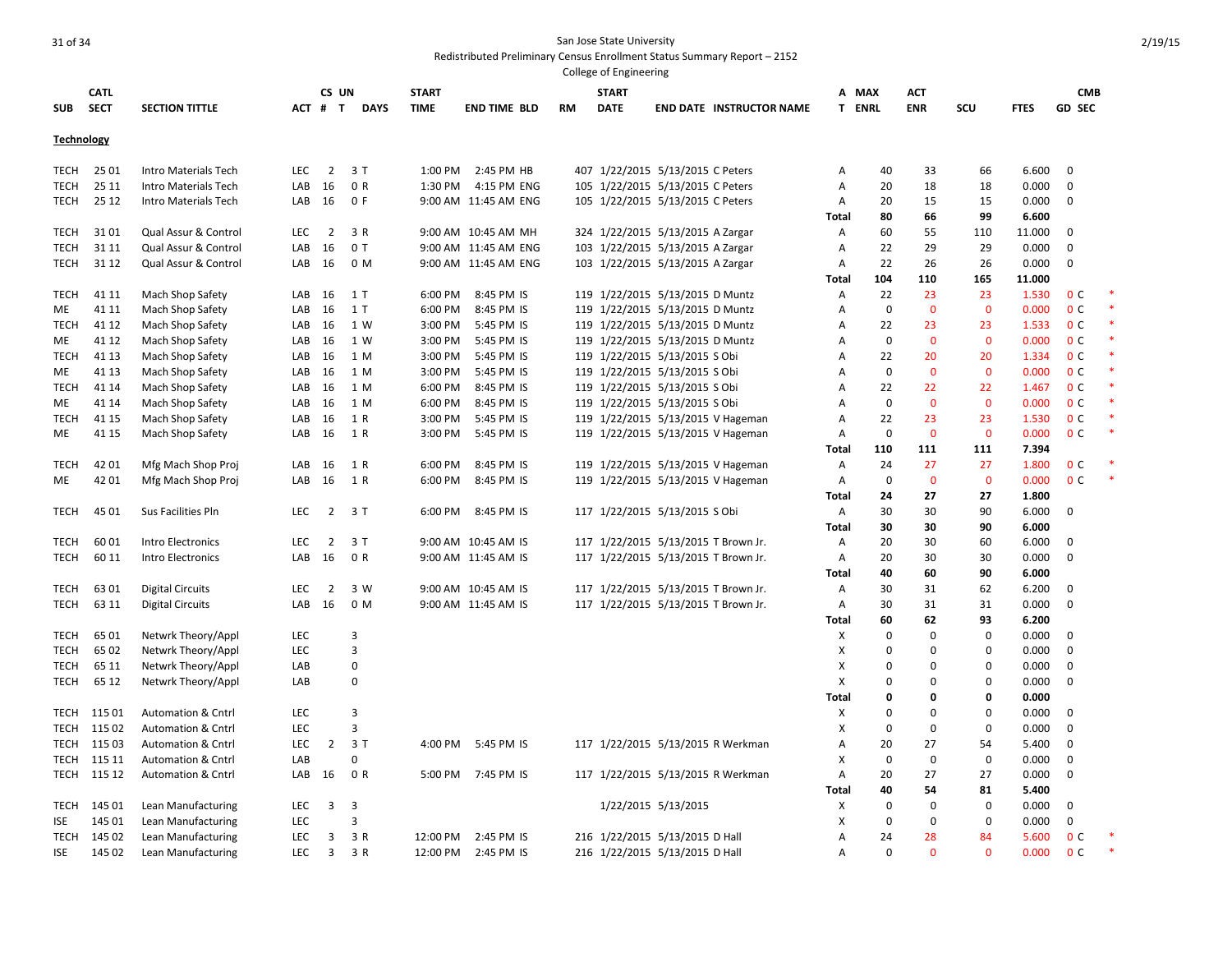|             |                |                             |                          |                                  |                     |                    |                          |    | College of Engineering |                                                                          |              |                      |                      |                            |                 |                                  |  |
|-------------|----------------|-----------------------------|--------------------------|----------------------------------|---------------------|--------------------|--------------------------|----|------------------------|--------------------------------------------------------------------------|--------------|----------------------|----------------------|----------------------------|-----------------|----------------------------------|--|
|             | <b>CATL</b>    |                             |                          | CS UN                            |                     | <b>START</b>       |                          |    | <b>START</b>           |                                                                          | A            | <b>MAX</b>           | <b>ACT</b>           |                            |                 | <b>CMB</b>                       |  |
| <b>SUB</b>  | <b>SECT</b>    | <b>SECTION TITTLE</b>       | ACT                      | $\mathbf{T}$<br>#                | <b>DAYS</b>         | <b>TIME</b>        | <b>END TIME BLD</b>      | RM | <b>DATE</b>            | <b>END DATE INSTRUCTOR NAME</b>                                          | T.           | <b>ENRL</b>          | <b>ENR</b>           | SCU                        | <b>FTES</b>     | <b>GD SEC</b>                    |  |
| TECH        | 145 03         | Lean Manufacturing          | <b>LEC</b>               | 3                                | 3 R                 | 6:00 PM            | 8:45 PM IS               |    |                        | 216 1/22/2015 5/13/2015 D Hall                                           | A            | 24                   | 22                   | 66                         | 4.400           | 0 <sup>c</sup>                   |  |
| ISE         | 145 03         | Lean Manufacturing          | <b>LEC</b>               | 3                                | 3 R                 | 6:00 PM            | 8:45 PM IS               |    |                        | 216 1/22/2015 5/13/2015 D Hall                                           | Α            | $\mathbf 0$          | $\mathbf 0$          | $\mathbf 0$                | 0.000           | 0 <sup>C</sup>                   |  |
|             |                |                             |                          |                                  |                     |                    |                          |    |                        |                                                                          | <b>Total</b> | 48                   | 50                   | 150                        | 10.000          |                                  |  |
| TECH        | 149 01         | <b>CIM Systems</b>          | LEC                      | 2                                | 3 R                 | 3:00 PM            | 4:45 PM ENG              |    |                        | 103 1/22/2015 5/13/2015 S Obi                                            | A            | 24                   | 24                   | 48                         | 4.800           | 0                                |  |
| TECH        | 149 11         | <b>CIM Systems</b>          | LAB                      | 16                               | 0T                  | 3:00 PM            | 5:45 PM IS               |    |                        | 119 1/22/2015 5/13/2015 S Obi                                            | $\mathsf{A}$ | 24                   | 24                   | 24                         | 0.000           | $\mathbf 0$                      |  |
|             |                |                             |                          |                                  |                     |                    |                          |    |                        |                                                                          | Total        | 48                   | 48                   | 72                         | 4.800           |                                  |  |
| TECH        | 160 01         | Mcropro Theory & AP         | LEC                      |                                  | 3                   |                    |                          |    |                        |                                                                          | X            | 0                    | 0                    | 0                          | 0.000           | 0                                |  |
| TECH        | 160 11         | Mcropro Theory & AP         | LAB                      |                                  | $\mathbf 0$         |                    |                          |    |                        |                                                                          | X            | 0                    | $\mathbf 0$          | 0                          | 0.000           | 0                                |  |
|             |                |                             |                          |                                  |                     |                    |                          |    |                        |                                                                          | <b>Total</b> | 0                    | 0                    | 0                          | 0.000           |                                  |  |
| TECH        | 16901          | Applied Elec Desgn          | <b>LEC</b>               | 2                                | 3 W                 | 6:00 PM            | 7:45 PM IS               |    |                        | 117 1/22/2015 5/13/2015 T Brown Jr.                                      | A            | 30                   | 20                   | 40                         | 4.000           | 0                                |  |
| TECH        | 169 11         | Applied Elec Desgn          | LAB                      | 16                               | 0 M                 | 6:00 PM            | 8:45 PM IS               |    |                        | 117 1/22/2015 5/13/2015 T Brown Jr.                                      | A            | 30                   | 20                   | 20                         | 0.000           | 0                                |  |
|             |                |                             |                          |                                  |                     |                    |                          |    |                        |                                                                          | Total        | 60                   | 40                   | 60                         | 4.000           |                                  |  |
| TECH        | 180A 03        | Indiv St El Comtec          | <b>SUP</b>               | 36                               | 3 TBA               |                    |                          |    |                        | 1/22/2015 5/13/2015 S Bates                                              | Α            | 20                   | 3                    | 9                          | 0.600           | 0                                |  |
|             |                |                             |                          |                                  |                     |                    |                          |    |                        |                                                                          | Total        | 20                   | 3                    | 9                          | 0.600           |                                  |  |
| TECH        | 180B03         | Indiv St Manufactg          | <b>SUP</b>               | 36                               | 3 TBA               |                    |                          |    |                        | 1/22/2015 5/13/2015                                                      | Α            | 20                   | $\Omega$             | 0                          | 0.000           | $\mathbf 0$                      |  |
| TECH        | 180B04         | Indiv St Manufactg          | <b>SUP</b>               | 36                               | 4 TBA               |                    |                          |    |                        | 1/22/2015 5/13/2015                                                      | Α            | 20                   | $\Omega$             | 0                          | 0.000           | $\mathbf 0$                      |  |
|             |                |                             |                          |                                  |                     |                    |                          |    |                        |                                                                          | Total        | 40                   | O                    | 0                          | 0.000           |                                  |  |
| TECH        | 180J03         | Indiv St Tech Issu          | <b>SUP</b>               | 36                               | 3 TBA               |                    |                          |    |                        | 1/22/2015 5/13/2015                                                      | $\mathsf{A}$ | 10                   | $\Omega$             | 0                          | 0.000           | $\mathbf 0$                      |  |
|             |                |                             |                          |                                  |                     |                    |                          |    |                        |                                                                          | Total        | 10                   | O                    | 0                          | 0.000           |                                  |  |
| TECH        | 195 03         | Cooperative Intern          | <b>SUP</b>               | 36                               | 3 TBA               |                    |                          |    |                        | 1/22/2015 5/13/2015 S Obi                                                | Α            | 22                   | 5                    | 15                         | 1.000           | 0                                |  |
|             |                |                             |                          |                                  |                     |                    |                          |    |                        |                                                                          | <b>Total</b> | 22                   | 5                    | 15                         | 1.000           |                                  |  |
| TECH        | 198 01         | Technology & Civil          | <b>LEC</b>               | 2                                | 3 TBA               |                    |                          |    |                        | 1/22/2015 5/13/2015 L Zou                                                | Α            | 60                   | 61                   | 183                        | 12.250          | 1 C                              |  |
| AE          | 198 01         | Technology & Civil          | <b>LEC</b>               | $\overline{2}$                   | 3 TBA               |                    |                          |    |                        | 1/22/2015 5/13/2015 L Zou                                                | A            | $\mathbf 0$          | $\mathbf{0}$         | 0                          | 0.000           | 0 <sup>C</sup>                   |  |
|             | CMPE 198 01    | Technology & Civil          | <b>LEC</b>               | $\overline{2}$                   | 3 TBA               |                    |                          |    |                        | 1/22/2015 5/13/2015 L Zou                                                | A            | 0                    | $\Omega$             | $\mathbf{0}$               | 0.000           | 0 <sup>c</sup>                   |  |
| ENGR        | 19801          | Technology & Civil          | LEC                      | 2                                | 3 TBA               |                    |                          |    |                        | 1/22/2015 5/13/2015 L Zou                                                | Α            | 0                    | $\Omega$             | $\mathbf 0$                | 0.000           | 0 <sup>c</sup>                   |  |
| ME          | 198 01         | Technology & Civil          | <b>LEC</b>               | $\overline{2}$                   | 3 TBA               |                    |                          |    |                        | 1/22/2015 5/13/2015 L Zou                                                | Α            | $\mathbf 0$          | $\mathbf 0$          | $\mathbf 0$                | 0.000           | 0 <sup>C</sup>                   |  |
| TECH        | 19802          | Technology & Civil          | LEC                      | $\overline{2}$                   | 3 W                 | 6:00 PM            | 8:45 PM IS               |    |                        | 216 1/22/2015 5/13/2015 K Harrison                                       | Α            | 40                   | 42                   | 126                        | 8.400           | 0 <sup>c</sup>                   |  |
| AE          | 198 02         | Technology & Civil          | <b>LEC</b>               | $\overline{2}$                   | 3 W                 | 6:00 PM            | 8:45 PM IS               |    |                        | 216 1/22/2015 5/13/2015 K Harrison                                       | Α            | 0                    | $\mathbf{0}$         | $\mathbf 0$                | 0.000           | 0 <sup>c</sup>                   |  |
| CMPE        | 198 02         | Technology & Civil          | <b>LEC</b>               | 2                                | 3 W                 | 6:00 PM            | 8:45 PM IS               |    |                        | 216 1/22/2015 5/13/2015 K Harrison                                       | A            | 0                    | $\Omega$             | $\mathbf 0$                | 0.000           | 0 <sup>C</sup>                   |  |
| ENGR        | 198 02         | Technology & Civil          | <b>LEC</b>               | $\overline{2}$<br>$\overline{2}$ | 3 W                 | 6:00 PM            | 8:45 PM IS               |    |                        | 216 1/22/2015 5/13/2015 K Harrison                                       | A            | $\Omega$             | $\Omega$<br>$\Omega$ | $\mathbf 0$                | 0.000           | 0 <sup>c</sup>                   |  |
| ME          | 198 02         | Technology & Civil          | <b>LEC</b>               |                                  | 3 W                 | 6:00 PM            | 8:45 PM IS               |    |                        | 216 1/22/2015 5/13/2015 K Harrison                                       | A            | $\Omega$<br>$\Omega$ | $\Omega$             | 0                          | 0.000           | 0 <sup>c</sup>                   |  |
| TECH        | 19803          | Technology & Civil          | <b>LEC</b>               |                                  | 3<br>$\overline{3}$ |                    |                          |    |                        |                                                                          | X            | $\Omega$             | $\Omega$             | 0<br>$\Omega$              | 0.000           | 0                                |  |
| AE          | 19803<br>19803 | Technology & Civil          | LEC<br>LEC               |                                  | 3                   |                    |                          |    |                        |                                                                          | X<br>X       |                      | $\Omega$             |                            | 0.000<br>0.000  | $\mathbf 0$                      |  |
| <b>CMPE</b> |                | Technology & Civil          |                          |                                  | 3                   |                    |                          |    |                        |                                                                          |              | 0                    |                      | 0                          |                 | 0                                |  |
| ENGR        | 198 03         | Technology & Civil          | LEC<br><b>LEC</b>        |                                  | $\overline{3}$      |                    |                          |    |                        |                                                                          | X<br>X       | 0<br>0               | $\Omega$<br>$\Omega$ | 0<br>0                     | 0.000<br>0.000  | $\mathbf 0$<br>0                 |  |
| ME          | 19803          | Technology & Civil          |                          |                                  |                     |                    |                          |    |                        |                                                                          |              |                      |                      |                            |                 |                                  |  |
| TECH        | 19804          | Technology & Civil          | <b>LEC</b><br><b>LEC</b> | 2<br>$\overline{2}$              | 3 W                 | 6:00 PM            | 8:45 PM CL               |    |                        | 308 1/22/2015 5/13/2015 E Reynolds                                       | Α            | 20<br>0              | 17<br>$\Omega$       | 51<br>$\mathbf 0$          | 3.400           | 0 <sup>C</sup><br>0 <sup>c</sup> |  |
| AE          | 198 04         | Technology & Civil          |                          | $\overline{2}$                   | 3 W                 | 6:00 PM            | 8:45 PM CL               |    |                        | 308 1/22/2015 5/13/2015 E Reynolds                                       | Α            | $\mathbf 0$          | $\Omega$             |                            | 0.000           |                                  |  |
| CMPE        | 19804<br>19804 | Technology & Civil          | LEC<br><b>LEC</b>        | $\overline{2}$                   | 3 W<br>3 W          | 6:00 PM<br>6:00 PM | 8:45 PM CL<br>8:45 PM CL |    |                        | 308 1/22/2015 5/13/2015 E Reynolds<br>308 1/22/2015 5/13/2015 E Reynolds | Α            | 0                    | $\mathbf 0$          | $\mathbf 0$<br>$\mathbf 0$ | 0.000<br>0.000  | 0 <sup>c</sup><br>0 <sup>c</sup> |  |
| ENGR        | 198 04         | Technology & Civil          | LEC                      | $\overline{2}$                   | 3 W                 | 6:00 PM            | 8:45 PM CL               |    |                        | 308 1/22/2015 5/13/2015 E Reynolds                                       | Α<br>Α       | 0                    | $\mathbf 0$          | $\mathbf 0$                | 0.000           | 0 <sup>C</sup>                   |  |
| ME          |                | Technology & Civil          |                          |                                  |                     |                    |                          |    |                        |                                                                          |              |                      |                      |                            |                 |                                  |  |
|             | 23901          |                             | SEM                      | -5                               | 3 M                 | 6:00 PM            | 8:45 PM IS               |    |                        |                                                                          | Total        | 120<br>20            | 120<br>0             | 360<br>0                   | 24.050<br>0.000 | 0                                |  |
| TECH        |                | Des Assur Prod Dev          |                          |                                  |                     |                    |                          |    |                        | 120 1/22/2015 5/13/2015 A Zargar                                         | Α            |                      | O                    |                            | 0.000           |                                  |  |
| TECH        | 290 03         | Grad Prob                   | SUP                      | 25                               | 3 TBA               |                    | IS                       |    |                        | 120 1/22/2015 5/13/2015 D Hall                                           | Total<br>A   | 20<br>20             | $\mathbf{1}$         | 0<br>3                     | 0.250           | 1                                |  |
|             |                |                             |                          |                                  |                     |                    |                          |    |                        |                                                                          | Total        | 20                   | 1                    | 3                          | 0.250           |                                  |  |
|             |                | TECH 290R 01 Thesis/Project | SUP 36                   |                                  | 1 TBA               |                    |                          |    |                        | 1/22/2015 5/13/2015 D Hall                                               | S            | 10                   | $\Omega$             | $\Omega$                   | 0.000           | $\mathbf 0$                      |  |
|             |                |                             |                          |                                  |                     |                    |                          |    |                        |                                                                          |              |                      |                      |                            |                 |                                  |  |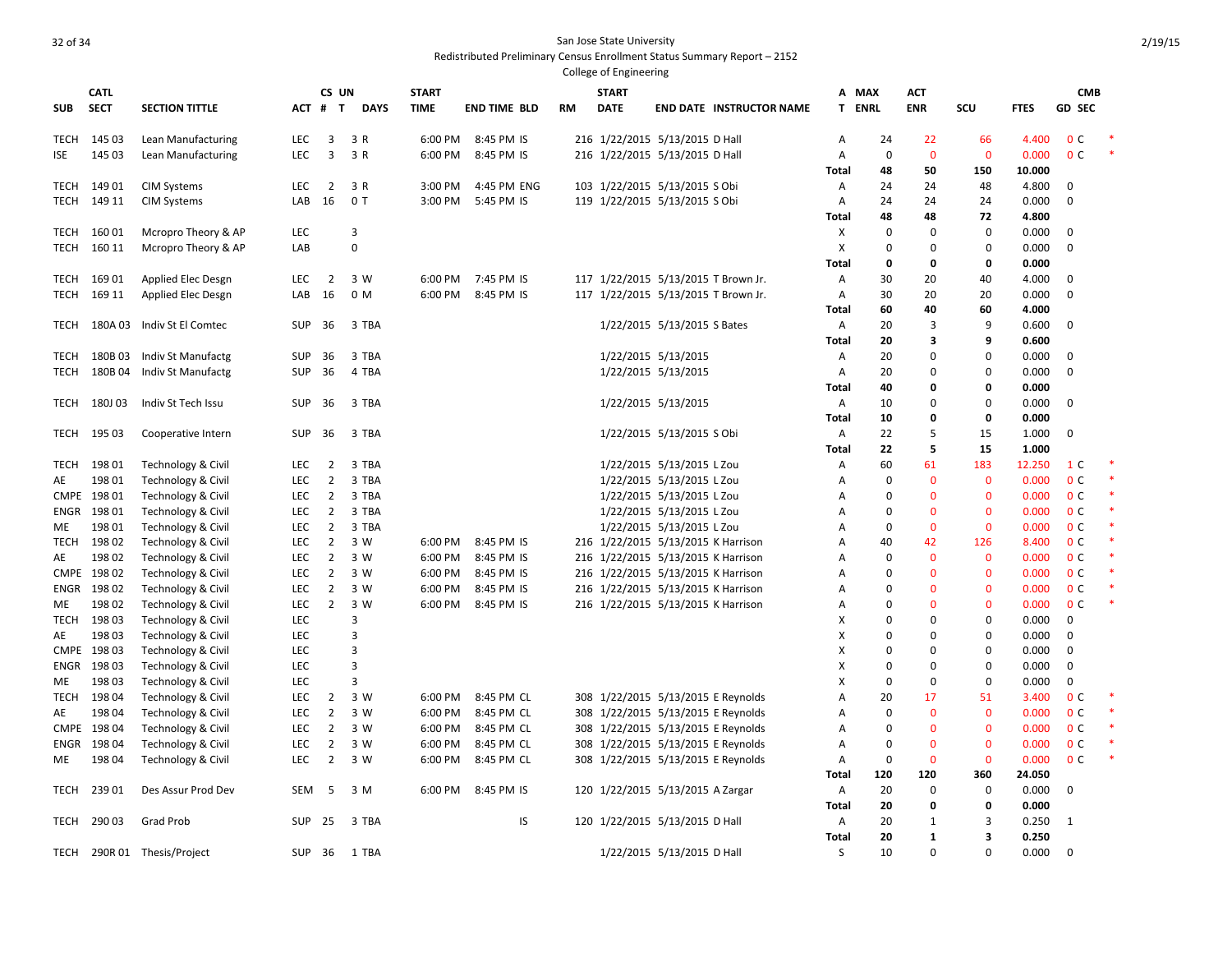|             |                            |                       |            |              |             |                      |                     |           | <b>College of Engineering</b>    |                              |                                 |                         |                      |                          |      |             |                             |
|-------------|----------------------------|-----------------------|------------|--------------|-------------|----------------------|---------------------|-----------|----------------------------------|------------------------------|---------------------------------|-------------------------|----------------------|--------------------------|------|-------------|-----------------------------|
| <b>SUB</b>  | <b>CATL</b><br><b>SECT</b> | <b>SECTION TITTLE</b> | <b>ACT</b> | CS UN<br># T | <b>DAYS</b> | <b>START</b><br>TIME | <b>END TIME BLD</b> | <b>RM</b> | <b>START</b><br><b>DATE</b>      |                              | <b>END DATE INSTRUCTOR NAME</b> |                         | A MAX<br><b>ENRL</b> | <b>ACT</b><br><b>ENR</b> | scu  | <b>FTES</b> | <b>CMB</b><br><b>GD SEC</b> |
|             |                            |                       |            |              |             |                      |                     |           |                                  |                              |                                 | <b>Total</b>            | 10                   | 0                        | 0    | 0.000       |                             |
| <b>TECH</b> | 298 03                     | Grad Spec Study       | SUP        | - 25         | 3 TBA       |                      |                     |           |                                  | 1/22/2015 5/13/2015 A Zargar |                                 | A                       | 20                   | 3                        | q    | 0.750       | - 3                         |
|             |                            |                       |            |              |             |                      |                     |           |                                  |                              |                                 | <b>Total</b>            | 20                   | з                        | ٩    | 0.750       |                             |
| TECH        | 29903                      | <b>Masters Thesis</b> | SUP        | - 25         | 3 TBA       |                      | IS                  |           | 120 1/22/2015 5/13/2015 A Zargar |                              |                                 | A                       | 20                   |                          |      | 0.250       |                             |
|             |                            |                       |            |              |             |                      |                     |           |                                  |                              |                                 | Total                   | 20                   |                          |      | 0.250       |                             |
|             |                            |                       |            |              |             |                      |                     |           |                                  |                              |                                 | <b>Technology Total</b> | 946                  | 791                      | 1437 | 96.094      |                             |